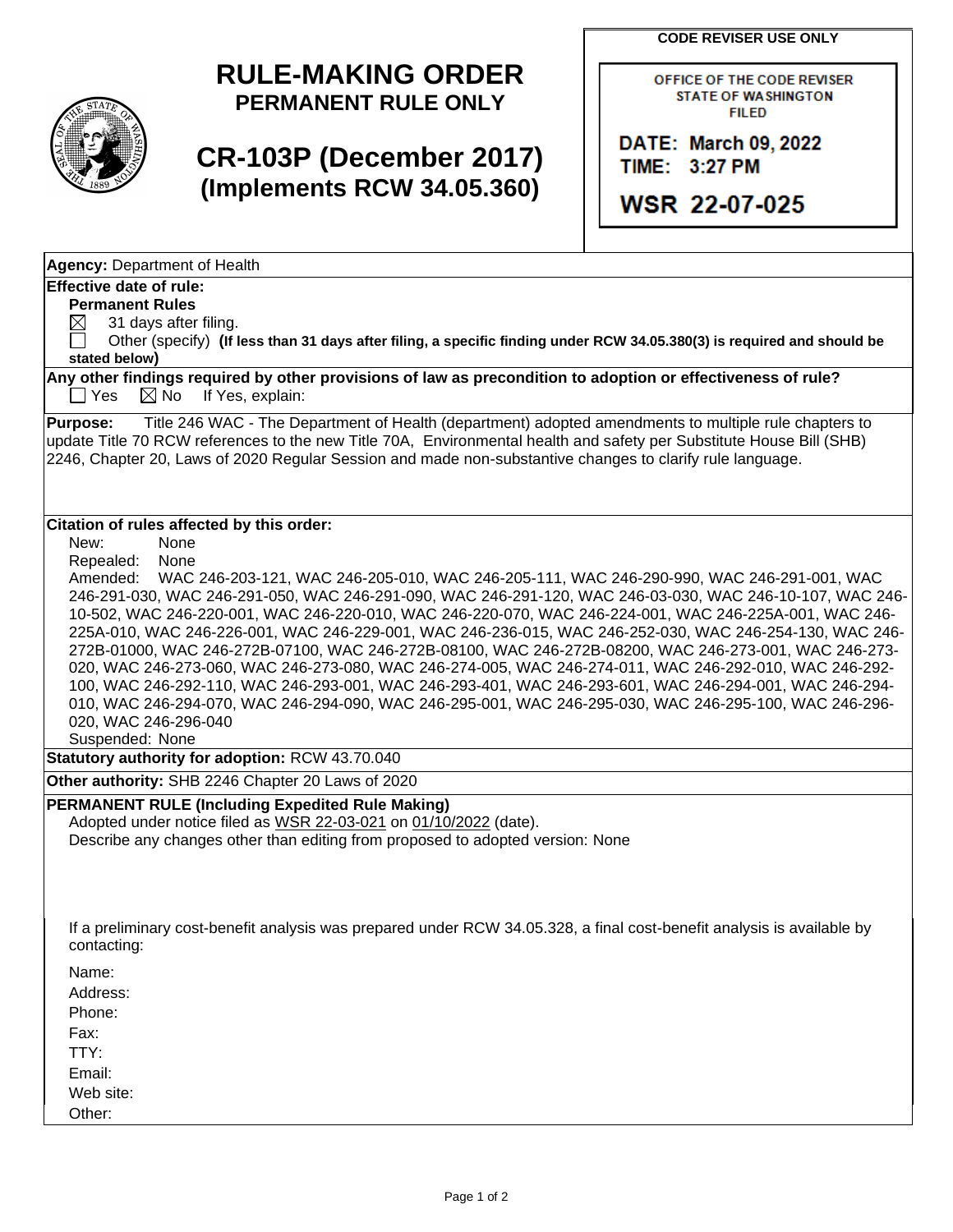| If any category is left blank, it will be calculated as zero.<br>Note:<br>No descriptive text.                                         |            |                 |               |                 |          |                 |
|----------------------------------------------------------------------------------------------------------------------------------------|------------|-----------------|---------------|-----------------|----------|-----------------|
| Count by whole WAC sections only, from the WAC number through the history note.<br>A section may be counted in more than one category. |            |                 |               |                 |          |                 |
| The number of sections adopted in order to comply with:                                                                                |            |                 |               |                 |          |                 |
| Federal statute:                                                                                                                       | New        | $\overline{0}$  | Amended       | $\overline{0}$  | Repealed | $\overline{0}$  |
| Federal rules or standards:                                                                                                            | <b>New</b> | $\overline{0}$  | Amended       | $\underline{0}$ | Repealed | $\overline{0}$  |
| Recently enacted state statutes:                                                                                                       | <b>New</b> | 0               | Amended       | 48              | Repealed | $\overline{0}$  |
| The number of sections adopted at the request of a nongovernmental entity:                                                             |            |                 |               |                 |          |                 |
|                                                                                                                                        | New        | $\overline{0}$  | Amended       | $\overline{0}$  | Repealed | $\overline{0}$  |
| The number of sections adopted in the agency's own initiative:                                                                         |            |                 |               |                 |          |                 |
|                                                                                                                                        | <b>New</b> | $\overline{0}$  | Amended       | 48              | Repealed | $\overline{0}$  |
| The number of sections adopted in order to clarify, streamline, or reform agency procedures:                                           |            |                 |               |                 |          |                 |
|                                                                                                                                        | <b>New</b> | 0               | Amended       | $\mathbf 0$     | Repealed | $\overline{0}$  |
| The number of sections adopted using:                                                                                                  |            |                 |               |                 |          |                 |
| Negotiated rule making:                                                                                                                | New        | $\overline{0}$  | Amended       | $\overline{0}$  | Repealed | $\overline{0}$  |
| Pilot rule making:                                                                                                                     | <b>New</b> | $\underline{0}$ | Amended       | $\underline{0}$ | Repealed | $\underline{0}$ |
| Other alternative rule making:                                                                                                         | <b>New</b> | 0               | Amended       | 48              | Repealed | $\underline{0}$ |
| Date Adopted: 03/09/2022                                                                                                               |            | Signature:      |               |                 |          |                 |
| <b>Name: Lauren Jenks</b>                                                                                                              |            |                 | Cauren Suntes |                 |          |                 |
| <b>Title: Assistant Secretary</b>                                                                                                      |            |                 |               |                 |          |                 |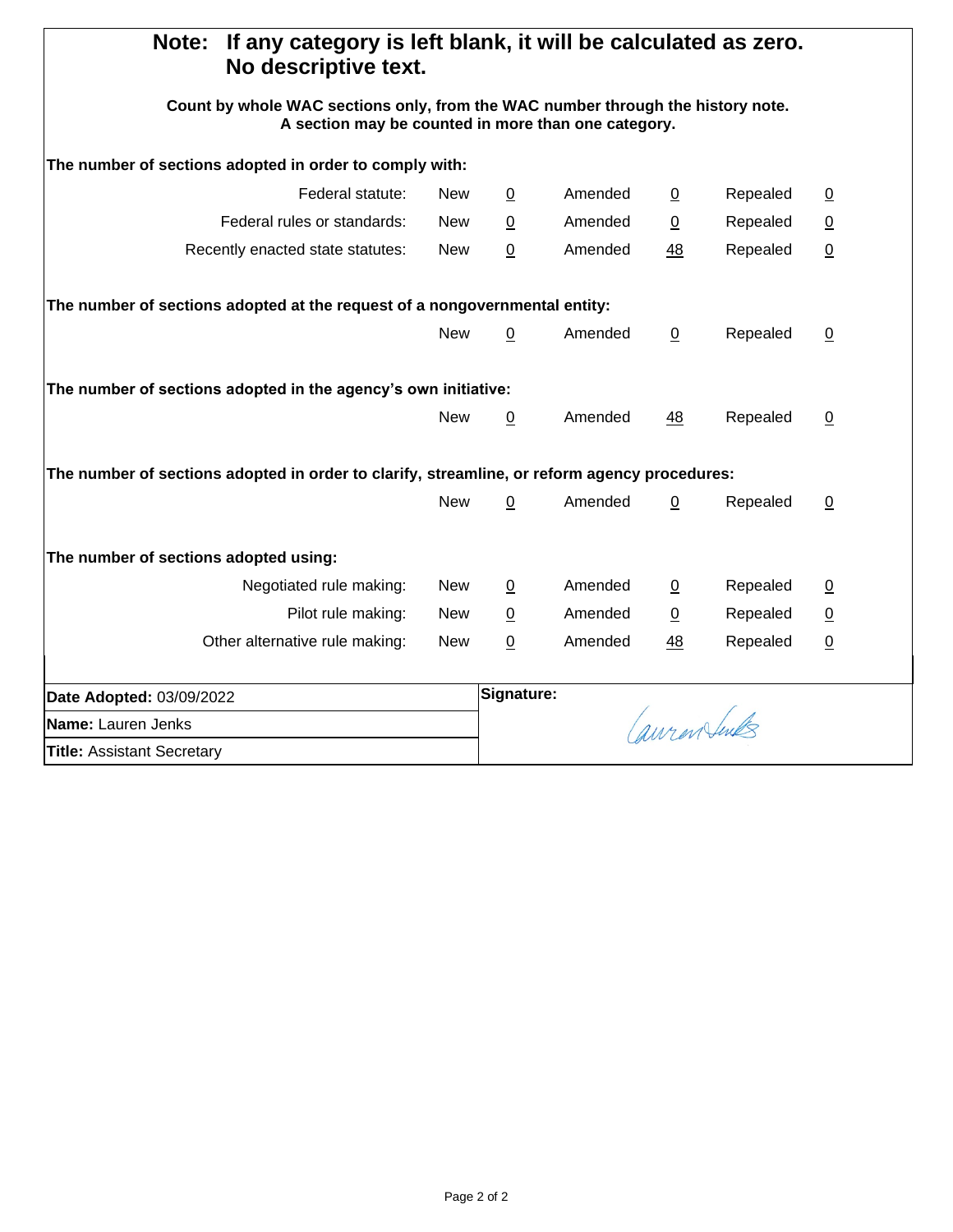AMENDATORY SECTION (Amending WSR 92-02-018, filed 12/23/91, effective 1/23/92)

**WAC 246-03-030 Timing and procedures for specified major actions.** (1) Regulations and licenses relating to radioactive material.

(a) Scope of major action.

(i) Regulations relating to radioactive material shall include the adoption or amendment by the department of any regulations incorporating general standards for issuance of licenses authorizing the possession, use and transfer of radioactive material pursuant to RCW ((70.98.080, and 70.121.030)) 70A.388.050 and 70A.310.030.

(ii) The issuance, revocation or suspension of individual licenses under RCW ( $(70.98.080)$ ) 70A.388.050 shall be exempt. However, the following licenses shall not be exempt: Licenses to operate low level waste burial facilities or licenses to operate or expand beyond design capacity mineral processing facilities, or their tailings areas, whose products, or byproducts, have concentrations of naturally occurring radioactive materials in excess of exempt concentrations as specified in WAC 246-232-010.

(b) Timing of SEPA requirements for regulations for radioactive material.

(i) A final EIS or determination of nonsignificance, whichever is determined appropriate by the lead agency's responsible official, shall be completed for proposed regulations relating to radioactive material prior to the hearing preceding final adoption of such regulations.

(ii) The responsible official shall mail to the department of ecology headquarters office in Olympia for listing in the "SEPA register" (see WAC 197-11-508) a copy of any determination of nonsignificance, a copy of the draft EIS, and a copy of the final EIS. Copies of the draft EIS shall also be mailed to those agencies identified in WAC 197-11-455, and of the final EIS to those agencies identified in WAC 197-11-460. The responsible official shall also give public notice in the form and manner specified in RCW 43.21C.080 of the determination of nonsignificance or final EIS.

(c) Timing of SEPA requirements for licenses for uranium or thorium mills or radioactive waste burial facilities.

(i) The applicant shall be responsible for completing an environmental checklist, furnishing additional information needed by the department to make the threshold determination, and preparing an environmental report regarding the environmental impact of proposed activities for independent evaluation by the department, prior to issuance of a draft EIS by the responsible official. The environmental report shall be submitted within ( $(\overline{\text{ni}})$ )  $\frac{90}{30}$  days following determination of significance. The following material presents a more detailed description of the responsibilities of the private applicant as well as of the responsible official.

(ii) The applicant shall be responsible for contacting the responsible official during the early stages of the applicants planning activities to obtain an outline of SEPA requirements.

(iii) Thereafter the private applicant shall be responsible for preparation of an environmental checklist. The responsible official shall review each environmental checklist and, within ((fifteen)) 15 days of the responsible official's receipt of the checklist, shall prepare and issue either a determination of nonsignificance as per WAC 197-11-340 or a determination of significance as per WAC 197-11-360.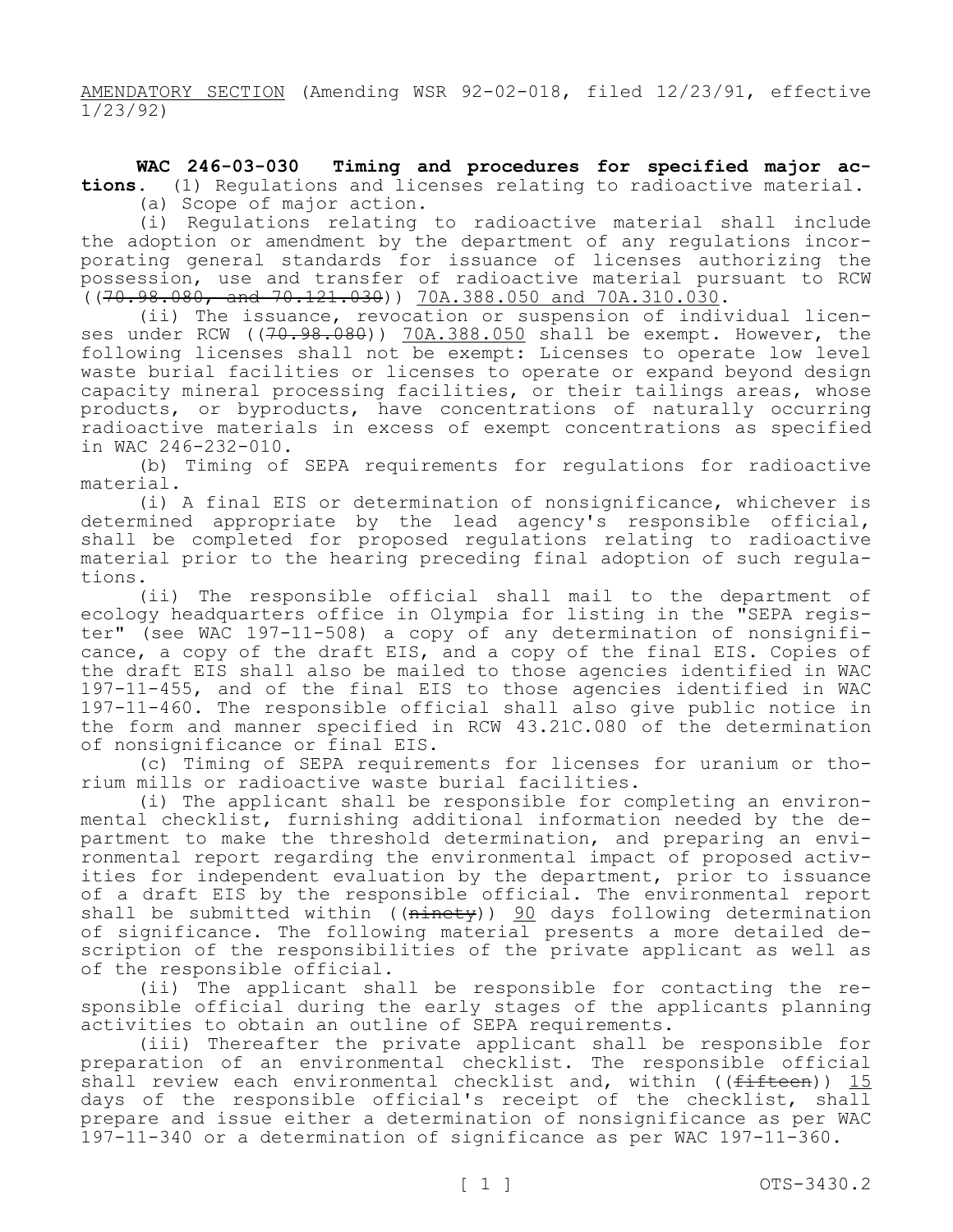(iv) When the responsible official has issued a determination of nonsignificance, the official shall send the determination and environmental checklist to the applicant and to all agencies with jurisdiction for review and comment as per WAC 197-11-340.

(v) When the responsible official makes a determination of significance, the preparation of an environmental report shall be completed in a manner consistent with the requirements for a draft EIS and shall be the responsibility of the private applicant. If the applicant desires, he may contract with an outside consultant for the preparation of the environmental report. The department may also contract with an outside consultant for the preparation of a draft or final EIS. The department or the department's contracted consultant will independently evaluate the environmental report and be responsible for the reliability of any information used in the draft or final EIS. Unless the scope or complexity of the proposal indicates otherwise, the final EIS shall be issued as described in WAC 197-11-460(6).

(vi) The responsible official shall request review of the draft EIS from the agencies listed in WAC 197-11-455 and from such other agencies as he determines.

(vii) The responsible official shall mail a copy of the draft EIS to the department of ecology headquarters in Olympia for listing in the "SEPA register" (see WAC 197-11-508) and also to those agencies listed in WAC 197-11-455.

(viii) When the responsible official determines that substantial changes are needed or that new information has become available, the preparation of an amended or new environmental report is the responsibility of the private applicant.

(ix) The responsible official shall mail a copy of the final EIS to the department of ecology headquarters office in Olympia for listing in the "SEPA register" (see WAC 197-11-508). The responsible official shall also mail copies of the final EIS to those agencies specified in WAC 197-11-460 and shall give public notice of the completion of the final EIS in the form and manner specified in RCW 43.21C.080.

(2) Water system plans for public water systems as per WAC 246-290-100 and RCW ( $(70.116.050)$ ) 70A.100.050.

(a) Scope of major action. Water system plans are plans developed and submitted to the department for review and approval pursuant to WAC 246-290-100 and RCW ((70.116.050)) 70A.100.050.

(b) Timing and procedures for water system plans prepared by private applicants.

(i) In general, when a private applicant has prepared a water system plan for review and approval by the department, the private applicant shall be responsible for completing an environmental checklist, furnishing additional information needed by the department to make the threshold determination, and preparing the draft and final EIS under the direction of the responsible official. The following material presents a more detailed description of the responsibilities of the private applicant as well as the responsible official.

(ii) Follow steps outlined in subsection (1)(c)(ii) through (iv) of this section.

(iii) When the responsible official makes a determination of significance, the preparation of a draft and final EIS shall be in compliance with WAC 197-11-400 through 197-11-620 and shall be the responsibility of the private applicant. If the applicant desires, he may contract with an outside consultant for preparation of the draft or final EIS. Unless the scope or complexity of the proposal indicates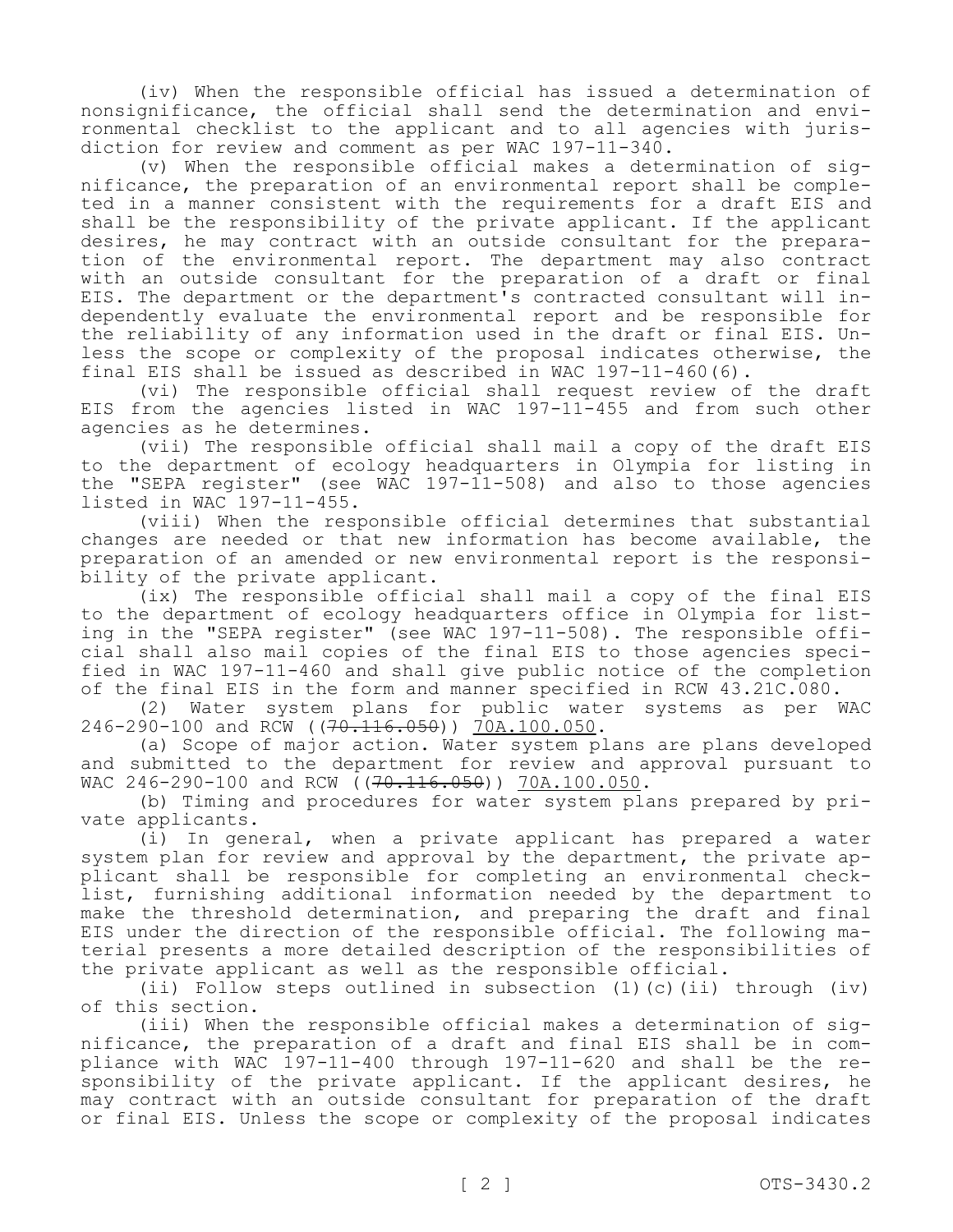otherwise, the final EIS shall be completed within  $((s+$ of the end of the comment period for the draft EIS.

(iv) See subsection  $(1)$  (c)(vi) and (vii) of this section.

(v) When the responsible official determines that substantial changes are needed or that new information has become available, the preparation of an amended or a new draft EIS is the responsibility of the private applicant.

(vi) See subsection (1)(c)(ix) of this section.

(vii) Every water system plan submitted by a private applicant to the department for review and approval shall be accompanied by either a determination of nonsignificance or a final EIS.

(c) Timing and procedure for water system plans prepared by agencies. Every water system plan submitted by an agency to the department for review and approval shall be accompanied by either a determination of nonsignificance or a final EIS.

(3) New public water supply systems and major extensions of existing public water supply systems.

(a) Scope of major action. The approval of engineering reports or plans and specifications pursuant to chapter 246-290 WAC for all surface water source development, all water system storage facilities greater than ((<del>one-half million</del>)) 500,000 gallons, new transmission lines longer than ((<del>one thousand</del>)) 1,000 feet and larger than eight inches in diameter located in new rights of way and major extensions to existing water distribution systems involving use of pipes greater than eight inches in diameter, which are designed to increase the existing service area by more than one square mile.

(b) Timing and procedures for projects proposed by private applicants.

(i) In general, when a private applicant seeks the approval of the department for a new public water supply or a major extension to an existing public water supply, the private applicant shall be responsible for completing an environmental checklist, furnishing additional information needed by the department to make the threshold determination, and preparing the draft and final EIS under the direction of the responsible official. The following material presents a more detailed description of the responsibilities of the private applicant as well as of the responsible official.

(ii) Follow steps outlined in subsection (1)(c)(ii) through (iv) of this section.

(iii) See subsection (2)(b)(iii) of this section.

(iv) See subsection (1)(c)(vi) and (vii) of this section.

(v) See subsection (2)(b)(v) of this section.

(vi) See subsection (1)(c)(ix) of this section.

(vii) Whenever preliminary engineering reports, or plans and specifications for a new public water supply system or a major extension to an existing public water supply system are submitted by a private applicant to the secretary for review and approval pursuant to chapter 246-290 WAC, these reports, plans and specifications shall be accompanied by a determination of nonsignificance or a final EIS.

(c) Timing and procedures for projects proposed by an agency. Whenever preliminary engineering reports, plans and specifications for a new public water supply system or a major extension to an existing public water supply system are submitted by an agency to the secretary for review and approval pursuant to chapter 246-290 WAC, these reports, plans and specifications shall be accompanied by a determination of nonsignificance or a final EIS.

(4) Certificates of need.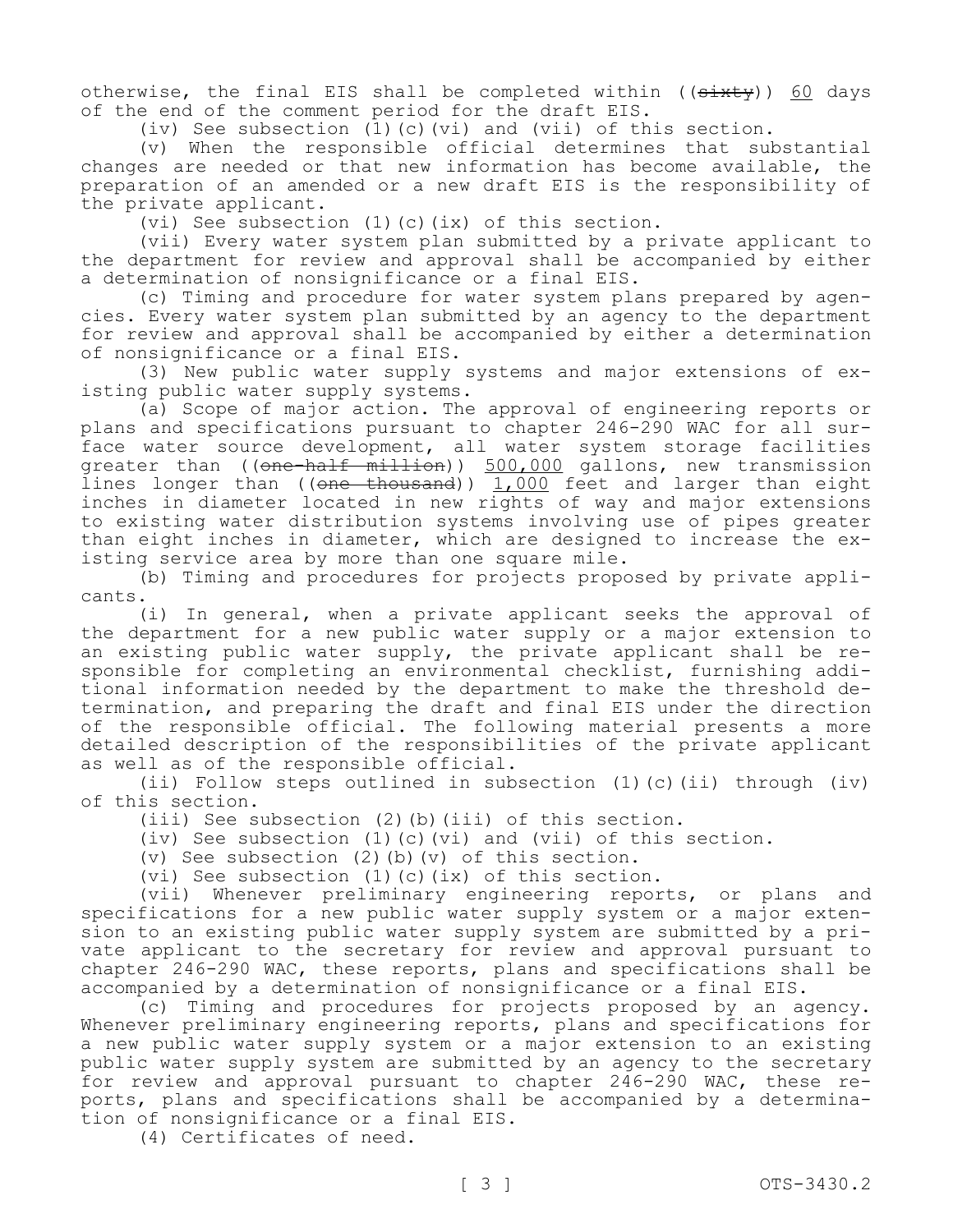(a) Scope of major action. Certificate of need applications are subject to SEPA requirements whenever the applicant proposes to construct a new hospital or to construct major additions to the existing service capacity of such an institution: Provided, That such applications are not subject to SEPA requirements when the proposed construction consists of additions which provide less than ((twelve thousand)) 12,000 square feet of floor area and with associated parking facilities designed for ((forty)) 40 automobiles or less: Provided further, That certificate of need applications for "substantial acquisitions" are not subject to SEPA requirements.

(b) Timing and procedures for hospital certificates of need. Where a state or local agency other than the department is lead agency for hospital construction, the department shall not issue a certificate of need approving this hospital construction until the applicant has supplied it with a determination of nonsignificance or a final EIS, and until seven days after the issuance by the lead agency of any final EIS. Nothing in this subsection shall preclude the department from making a commitment to issue a certificate of need to an applicant subject to the timely receipt of an appropriate environmental impact statement or determination of nonsignificance.

(5) Approval of sewerage general plans and/or water general plans described in RCW 36.94.010.

(a) Scope of major action. Sewerage general plans and water general plans shall mean and include those described in RCW 36.94.010.

(b) Timing and procedures for water general plans. Every water general plan submitted by a county to the department for review and approval shall be accompanied by either a determination of nonsignificance or a final EIS.

(6) Plans and specifications for new sewage treatment works or for major extensions to existing sewage treatment works pursuant to chapter 246-271 WAC.

Scope of major action. Plans and specifications for new sewage treatment works or for major extensions to existing sewage treatment works are those which are reviewed and approved by the department pursuant to WAC 246-271-050.

(7) Construction of any building, facility or other installation for the purpose of housing department personnel or for prisons or for fulfilling other statutorily directed or authorized functions.

(a) Scope of major action. The construction of buildings, facilities or other installations for the purpose of housing department personnel or for other authorized functions shall be subject to SEPA requirements, but such construction shall not be subject to SEPA requirements when it consists of additions which provide less than  $($ (twelve thousand))  $12,000$  square feet of floor area and with associated parking facilities designed for  $((forty))$  40 automobiles or less.

(b) Timing and procedures.

(i) The responsible official shall, prior to the request for construction bids, prepare an environmental checklist for each construction project of the type described in (a) of this subsection.

(ii) Within ( $(f$ ifteen)) 15 days of the request for construction bids, the responsible official shall make (A) a written declaration of nonsignificance where the responsible official determines that the proposed construction will not have a significant adverse environmental impact or (B) a written declaration of significance where the responsible official determines that the proposed construction will have a significant adverse environmental impact.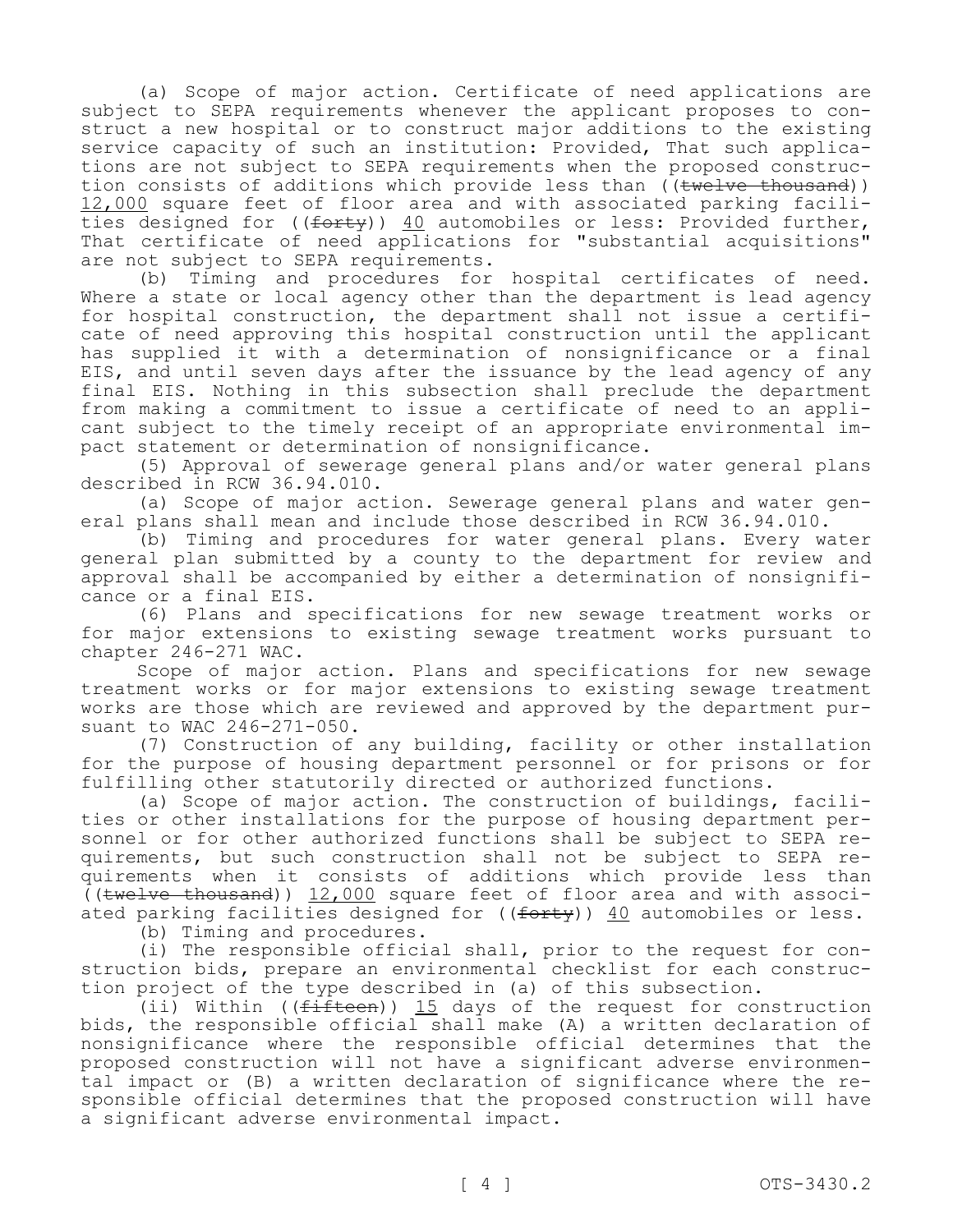(iii) Where the responsible official has made a determination of significance, the preparation of the draft and final EIS shall be in compliance with WAC 197-11-400 through 197-11-620, and shall be the responsibility of the responsible official. Unless the scope or complexity of the proposal indicates otherwise, the final EIS shall be completed within ( $(sixty)$ ) 60 days of the end of the comment period for the draft EIS.

(iv) See subsection (1)(c)(vi) of this section.

(v) The responsible official shall mail to the department of ecology headquarters office in Olympia for listing in the "SEPA register" a copy of any determination of nonsignificance, a copy of the draft EIS, and a copy of the final EIS. Copies of the draft EIS shall also be mailed to those agencies identified in WAC 197-11-455, and of the final EIS to those agencies identified in WAC 197-11-460. The responsible official shall also give public notice in the form and manner specified in RCW 43.21C.080 of the determination of nonsignificance or final EIS.

(8) Approval of final plans for construction of a private psychiatric hospital pursuant to WAC 246-322-020, or construction of an alcoholism treatment facility pursuant to WAC 246-326-020.

(a) Scope of major action. The approval of final plans for construction of a private psychiatric hospital pursuant to WAC 246-322-020, or construction of an alcoholism treatment center pursuant to WAC 246-326-020 shall be subject to SEPA requirements: Provided, That such construction shall not be subject to SEPA requirements when it consists of additions which provide less than ((twelve thousand)) 12,000 square feet of floor area and with associated parking facilities designed for  $((f<sub>orty</sub>))$  40 automobiles or less.

(b) Timing and procedures for construction of the type described. Where a state or local agency other than the department is lead agency for construction of the type described in (a) of this subsection, the department shall not approve final plans for construction of a private psychiatric hospital or alcoholism treatment center until the applicant for such approval has supplied the department with a final declaration of nonsignificance or a final EIS for the construction in question, and until seven days after the issuance by the lead agency of any final EIS.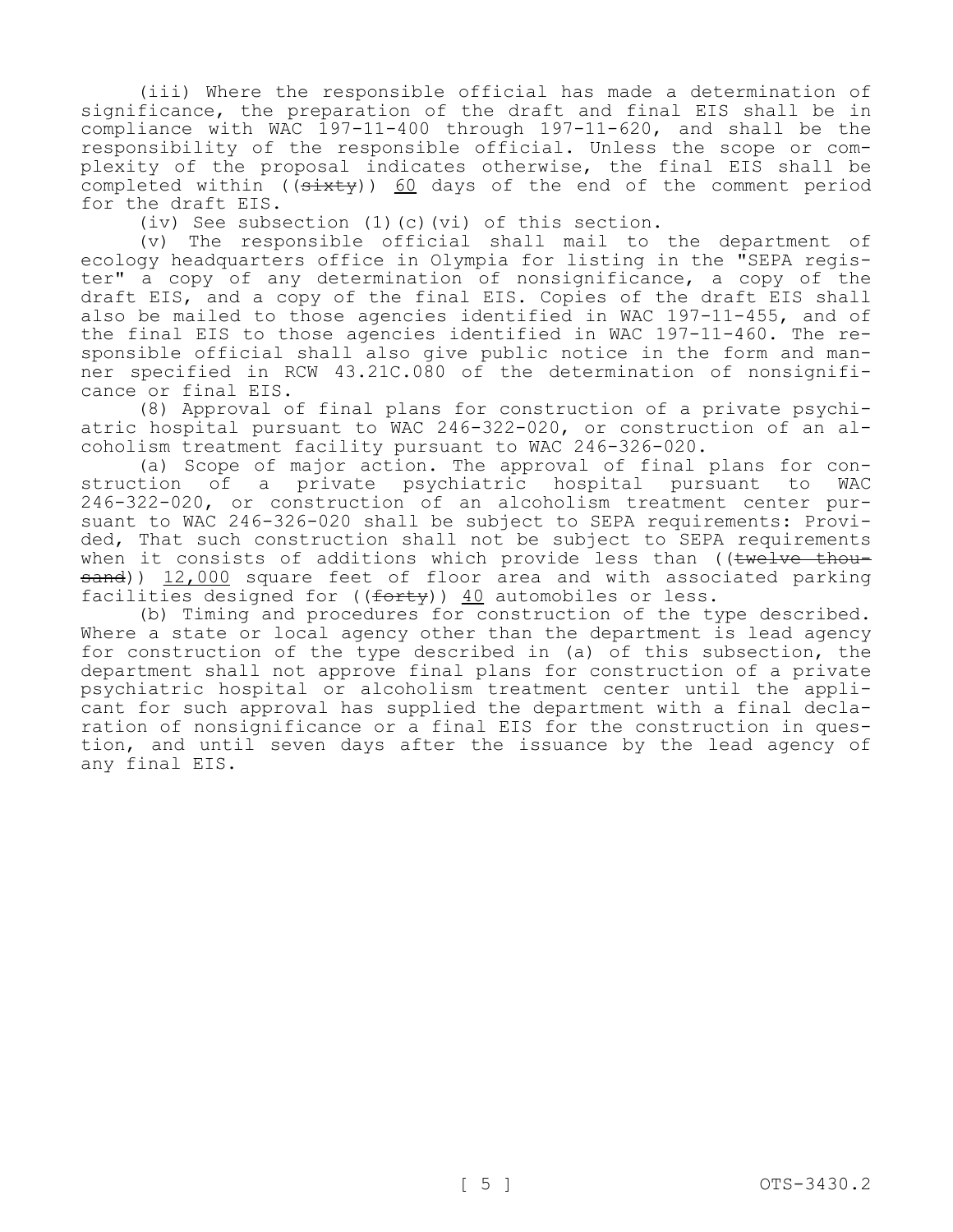AMENDATORY SECTION (Amending WSR 18-18-049, filed 8/29/18, effective 9/29/18)

**WAC 246-10-107 Persons who may request adjudicative proceedings.**  The following persons or entities may request an adjudicative proceeding under this chapter.

(1)(a) With respect to the denial of applications made under chapters 246-290, 246-291, and 246-295 WAC, the denied applicant may request an adjudicative proceeding.

(b) A person whose application for the approval of a new public water system is denied under WAC 246-293-190, a purveyor whose license is adversely affected by a departmental decision under WAC 246-293-190 or the county legislative authority having jurisdiction in the area affected by the decision may request an adjudicative proceeding under this chapter.

(c) A purveyor affected by the decision of the department under WAC 246-293-430 or the county legislative authority having jurisdiction in the area may request an adjudicative proceeding with respect to a decision made under WAC 246-293-430.

(d) A person upon whom a civil penalty is imposed under RCW ((70.119A.040)) 70A.125.040 may request an adjudicative proceeding.

(2) Persons named in an initiating document under chapter 18.130 RCW involving the issuance, denial, or other action against a license, or alleging unlicensed practice, may request an adjudicative proceeding.

(3) With respect to matters involving receipt of benefits or application therefor, the recipient of or applicant for the benefits may request an adjudicative proceeding.

(4) With respect to an application for approval of a school or curriculum, or the withdrawal of such approval, the person or entity that applied for such approval may request an adjudicative proceeding.

(5) With respect to the department's final threshold determination that an environmental impact statement (EIS) is or is not necessary and with respect to the adequacy of a final EIS, any person may request an adjudicative proceeding who:

(a) Is seeking to protect an interest within the zone of interests to be protected or regulated by the statute or constitutional guarantee in question; and

(b) Will be specifically and perceptibly harmed by the proposed action.

(6) Any other person or entity who has the right to request an adjudicative proceeding under RCW 43.70.115 or other applicable statute or rule.

(7) Any application for an adjudicative proceeding that on its face demonstrates that the person making the application does not have standing under this rule may be summarily dismissed by entry of a decision pursuant to RCW 34.05.416. A motion to dismiss a matter for lack of standing may be made at any time prior to entry of the final order.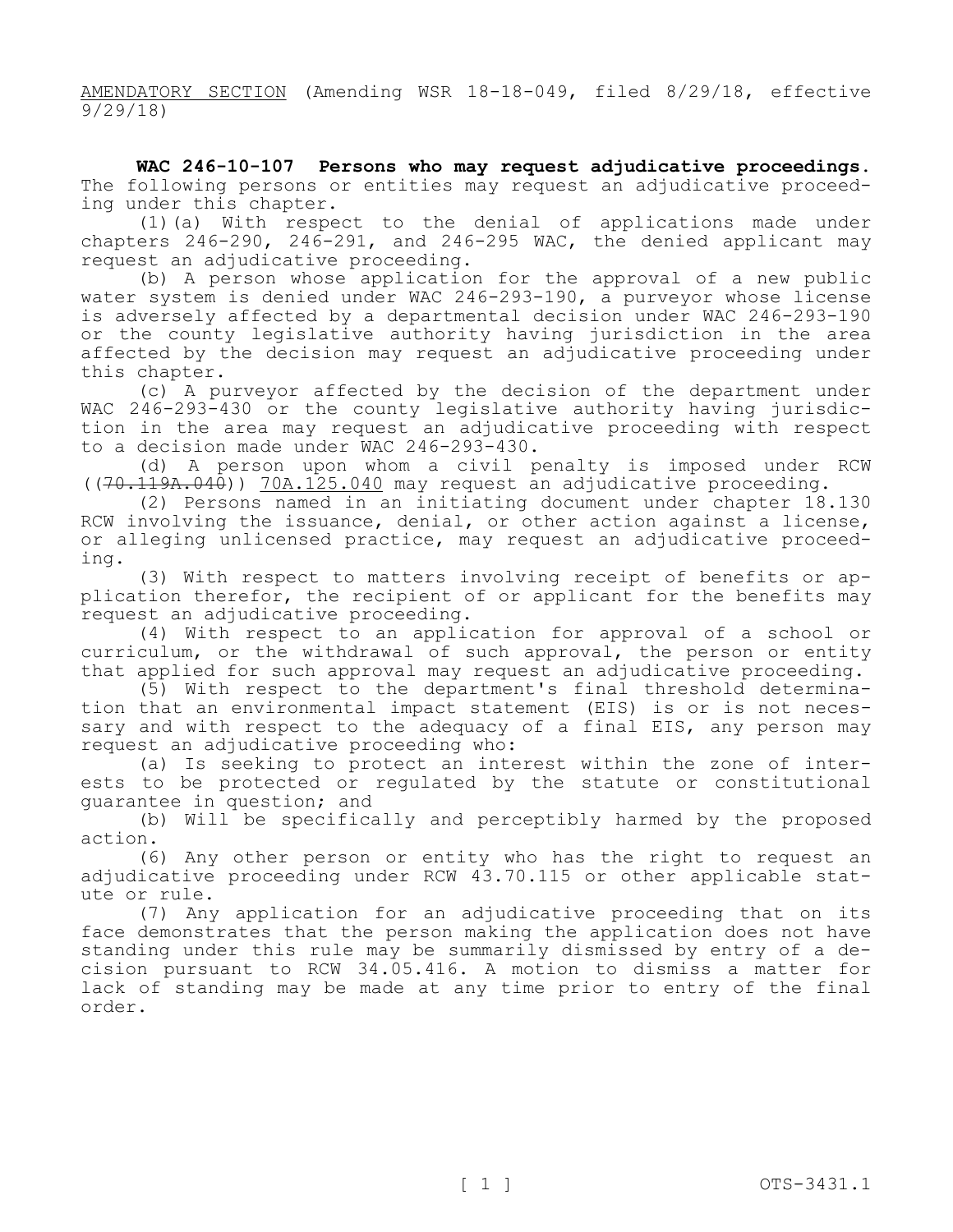AMENDATORY SECTION (Amending WSR 20-24-047, filed 11/23/20, effective 1/1/21)

**WAC 246-10-502 Preliminary record in brief adjudicative proceed**ings. (1) The preliminary record with respect to an application for a professional, business, or facility license, or for approval of a school or curriculum must consist of:

(a) The application for the license or approval and all associated documents;

(b) All documents relied on by the program in proposing to deny the application;

(c) All correspondence between the applicant for license or approval and the program regarding the application.

(2) Preliminary record.

(a) The preliminary record with respect to decisions made under WAC 246-290-100, 246-290-110, 246-290-120, 246-290-130, 246-290-140, 246-291-120, 246-291-125, 246-291-280, and 246-291-140 must consist of the decision document, all documents constituting the applicant's submittal and such other documents as the applicant or the department may wish to include in the preliminary record.

(b) The preliminary record with respect to decisions made under WAC 246-293-190.

(i) If proceedings are required and have been conducted by local agencies under the applicable coordinated water system plan, the preliminary record shall consist of the record submitted to the department under WAC 246-10-124(3).

(ii) If hearings are not required or have not been conducted by local agencies under the applicable coordinated water system plan or if the external boundaries of the coordination act area have been approved but a coordinated water system plan has not been adopted, then the preliminary record shall consist of such documents as the presiding officer may solicit from the affected parties.

(c) The preliminary record with respect to a decision made under WAC 246-293-401, 246-293-420, and 246-293-430 shall consist of the record submitted to the presiding officer under WAC 246-10-124(4).

(d) The preliminary record with respect to a decision under WAC 246-294-050 shall consist of:

(i) The permit, if any;

(ii) All documents relied upon by the program in proposing to deny, modify, or impose conditions upon the permit; and

(iii) The decision document.

(e) The preliminary record with respect to decisions made under WAC 246-295-040 shall consist of the decision document, all documents constituting the applicant's submittal, comments submitted by the county, and such other documents as the applicant or the department may wish to include in the preliminary record.

(f) The preliminary record with respect to civil penalties imposed under RCW  $((70.119A.040))$  70A.125.040 shall consist of the notice of imposition of penalties, the departmental order, if any, all documentation of communication between the program and the person or persons incurring the civil penalties regarding the violation or violations for which the civil penalties were imposed, and such other documents as the person or persons incurring the civil penalties or the department may wish to include in the preliminary record.

(g) The preliminary record with respect to an action to deny or revoke a credential under RCW 18.108.085(3) shall consist of a certi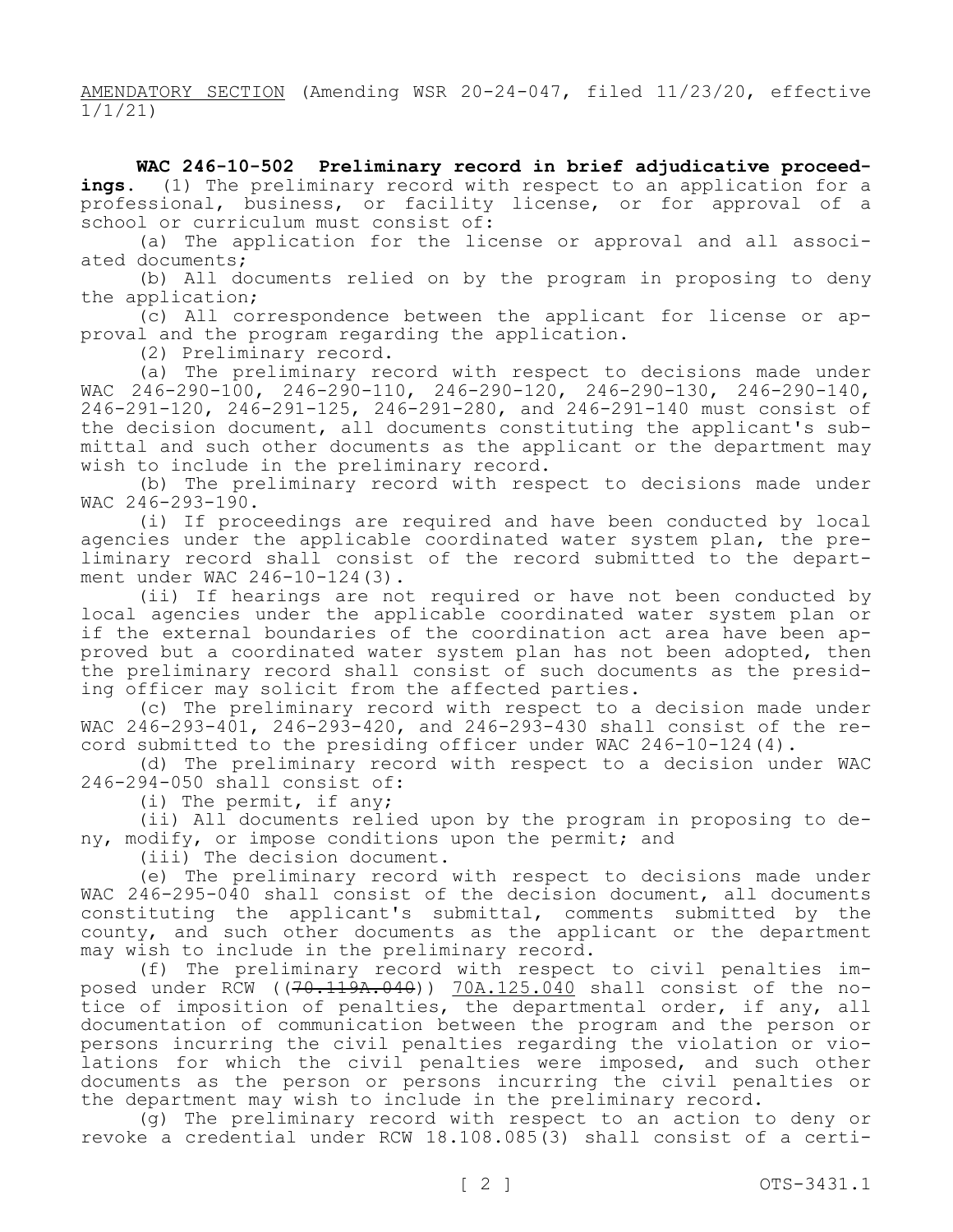fied copy of the court documents reflecting a conviction, any documentation regarding a certification of restoration of opportunity under RCW 9.97.020, and such other documents as the person making the request and the department may wish to include in the preliminary record which are relevant to the issue of the applicant's or licensee's identity.

(h) The preliminary record with respect to an action to suspend a credential under RCW 18.130.127 shall consist of the report from the lending agency to the department of the licensee's nonpayment or default on a federally or state-guaranteed educational loan or serviceconditional scholarship, and such other documents as the person making the request and the department may wish to include in the preliminary record.

(i) The preliminary record with respect to the issuance of a written citation and assessment of a fine under RCW 18.130.230 shall consist of the citation, as described in RCW 18.130.230(2), the request by the disciplining authority to produce documents, records, or other items within the licensee's control, the licensee's request for extension of time and the disciplining authority's response if a request for extension of time was made, and such other documents as the licensee or disciplining authority may wish to include in the preliminary record with respect to whether or not the licensee timely provided the items requested.

(j) The preliminary record with respect to a decision to withdraw a credential issued in error shall consist of the application for credential and any associated documents, all documents relied on by the program in proposing to withdraw the credential, and all correspondence between the person to whom the credential was issued in error and the program regarding the application or credential.

(k) The preliminary record with respect to a decision to deny a request for a list of applicants for professional licenses or of professional licensees for commercial purposes shall consist of the written request for the list, any other documents relied on by the program in proposing to deny the request, all correspondence regarding the request between the person making the request and the department, and such other documents as the person making the request and the department may wish to include in the preliminary record.

(l) The preliminary record with respect to a decision to deny or revoke registration of a report or application for an amendment, or withhold or deny issuance of a certification under RCW 70.58A.040 (1)(f) shall consist of the application to amend any correspondence between the person who made the request and such other documents as the applicant or the department may wish to include in the preliminary record.

(m) The preliminary record with respect to a decision to withhold or deny certification of a vital record under RCW 70.58A.530 shall consist of request for certification, any correspondence between the person who made the request and the program, all documents relied on by the program in proposing to deny the request, and such other documents as the applicant or the department may wish to include in the preliminary record.

(n) The preliminary record with respect to a decision to deny an application or revoke an approved plan under RCW 43.70.510 and chapter 246-50 WAC shall consist of:

(i) For initial approval all documents required in WAC 246-50-030;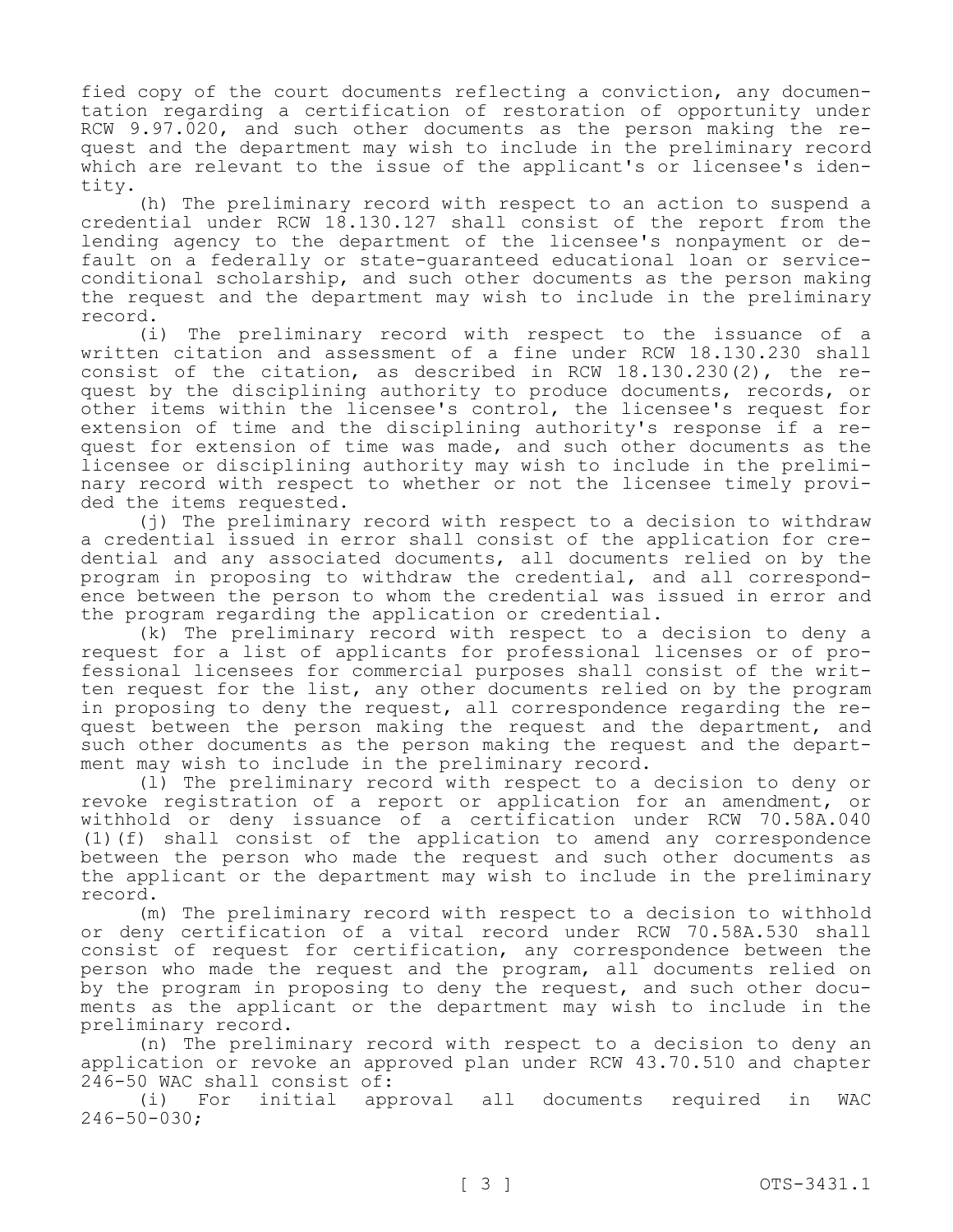(ii) For modification of an approved plan all documents required in WAC 246-50-035(1);

(iii) For alternative programs all documents required in WAC 246-50-040; and

(iv) Any correspondence between the applicant and the program, all documents relied on by the program in proposing to deny the request, and such other documents as the applicant or the department may wish to include in the preliminary record.

(3) The preliminary record with respect to compliance with prior department orders shall consist of:

(a) The official department file of the proceeding in which the order was issued;

(b) All matters submitted by the person to whom the order is directed purporting to demonstrate compliance with the order;

(c) All documents relied on by the department in asserting noncompliance; and

(d) All correspondence between the department and the person to whom the order is directed respecting compliance.

(4) The preliminary record with respect to matters submitted to a brief adjudicative proceeding under WAC 246-10-501(2) shall be as agreed by the parties.

(5) For the purposes of this section, "decision document" shall mean one or more documents that provide notice to the affected party of the department's action, and that contain(s) the information provided by an initiating document.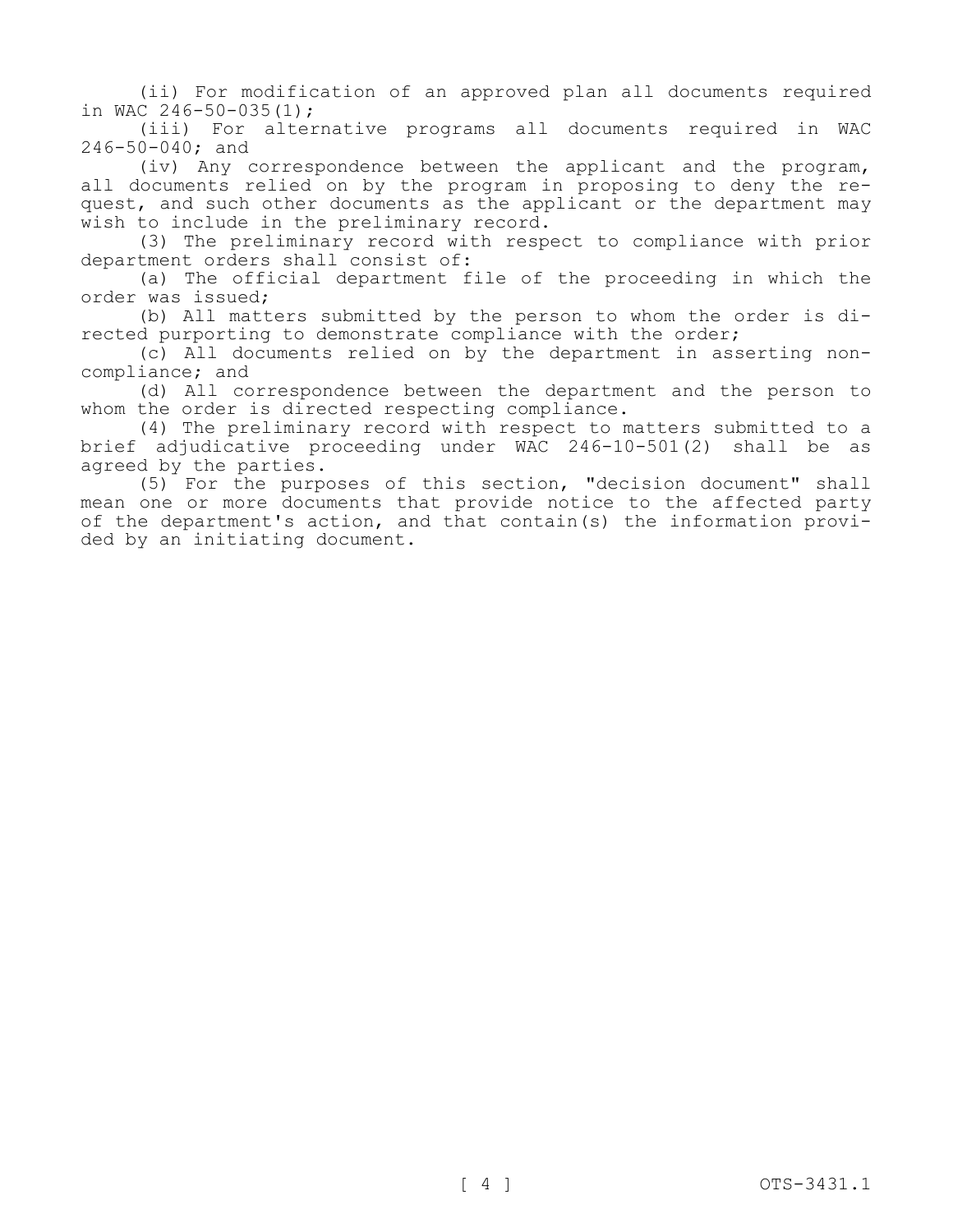AMENDATORY SECTION (Amending WSR 07-14-149, filed 7/5/07, effective 8/5/07)

**WAC 246-203-121 Disposal of dead animals.** (1) **Definitions.** For the purpose of this regulation the following definitions apply:

(a) "Burial" means completely covering with soil in a manner and location not requiring a permit for a landfill under chapter  $((70.95))$ 70A.205 RCW((, Solid waste management—Reduction and recycling)).

(b) "Composting" means a process of controlled aerobic decomposition in compliance with chapter ((70.95)) 70A.205 RCW((<del>, Solid waste</del> management—Reduction and recycling)).

(c) "Dead animal" means the carcass or tissue from an animal, large or small, except part of an animal used for food or other beneficial purpose in accordance with federal, state, and local laws and regulations. "Dead animal" does not mean a fish or other primarily aquatic animal.

(d) "Incineration" means controlled and monitored combustion for the purposes of volume reduction and pathogen destruction in an enclosed device approved by the department of ecology or the local air pollution control authority under chapters ((70.94 RCW, Washington Clean Air Act, and chapter 70.95 RCW, Solid waste management—Reduction and recycling)) 70A.15 and 70A.205 RCW.

(e) "Landfilling" means a process of disposal at a permitted facility where solid waste is permanently placed in or on land in compliance with rules adopted by the department of ecology under chapter  $\left((70.95)\right)$   $70A.205$  RCW((, Solid waste management—Reduction and recy $c$  $\pm$ ing)).

(f) "Livestock" means horses, mules, donkeys, cattle, bison, sheep, goats, swine, rabbits, llamas, alpacas, ratites, poultry, waterfowl, game birds, or other species according to RCW 16.36.005.

(g) "Natural decomposition" means natural decay on the surface of the ground without cover material.

(h) "Rendering" means heat processing according to requirements under chapter 16.68 RCW, Disposal of dead animals.

#### (2) **Disposal methods.**

(a) Within ((seventy-two)) 72 hours after death or discovery, the owner of a dead animal or, if the owner of the animal cannot be identified, the owner of the property on which the animal is found must properly dispose of the dead animal. A dead animal must be covered or otherwise removed from public view immediately upon discovery by the person responsible for disposing of the dead animal.

(b) The person responsible for disposal of a dead animal must dispose of it in a manner so as not to become a public or common nuisance or cause pollution of surface or groundwater.

(c) The person responsible for disposal of a dead animal must dispose of it by burial, landfilling, incineration, composting, rendering, or another method approved by the local health officer (such as natural decomposition) that is not otherwise prohibited by federal, state, or local law or regulation.

(d) A person disposing of a dead animal by burial must place it so that every part is covered by at least three feet of soil; at a location not less than ((one hundred)) 100 feet from any well, spring, stream or other surface waters; not in a low-lying area subject to seasonal flooding or within a ((one hundred-year)) 100-year flood plain; and not in a manner likely to contaminate groundwater.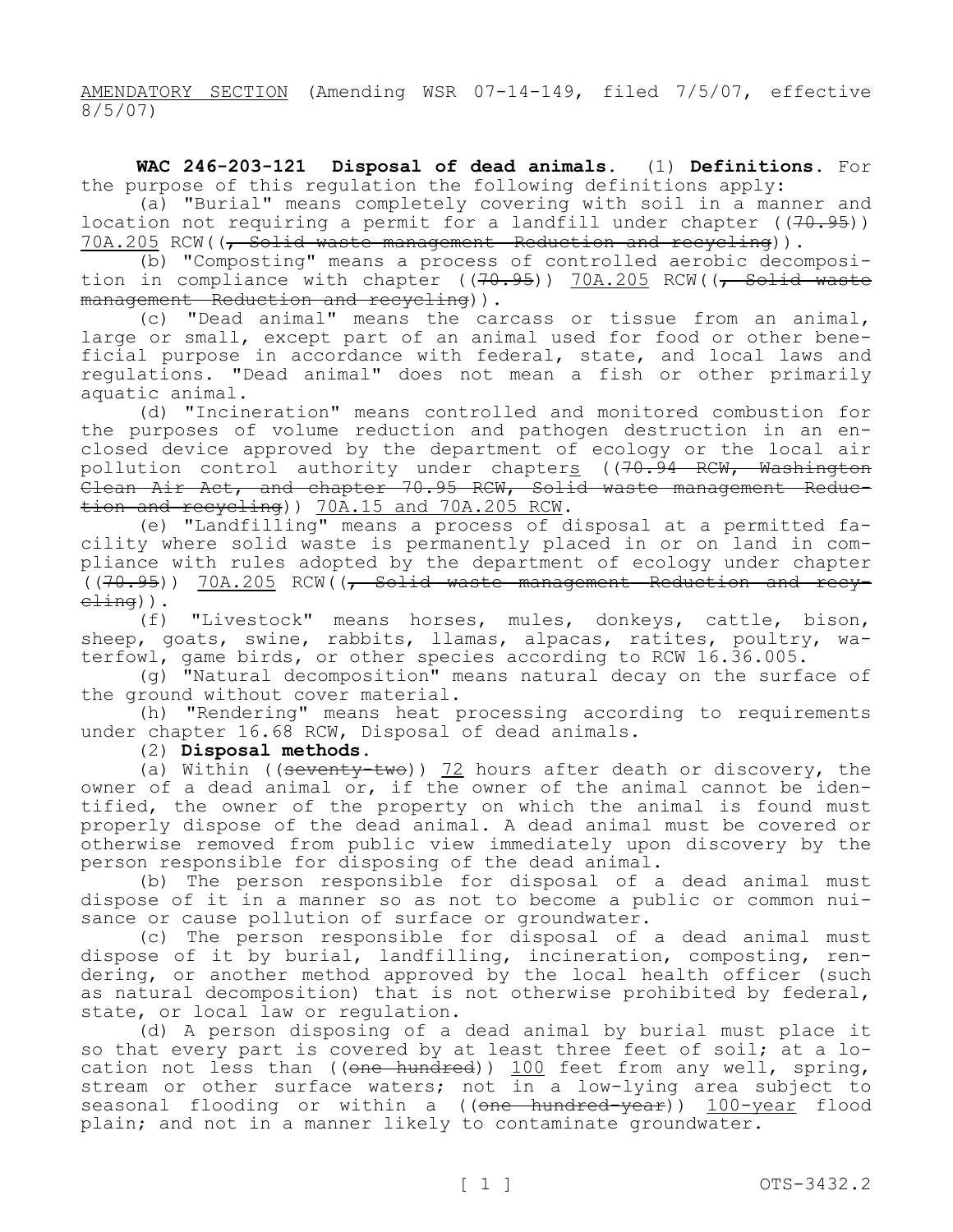(e) A person disposing of a dead animal must not bury or compost it within the sanitary control area of a public drinking water supply source as designated under chapter 246-290 WAC, Public water supplies, or chapter 246-291 WAC, Group B public water systems.

(f) The local health officer may specify the method of disposal for a dead animal if:

(i) The animal died with a communicable disease transmissible to humans; or

(ii) The local health officer considers a public health emergency to exist.

(g) The provisions of RCW 16.36.092 and chapter 16-25 WAC supersede the provisions of this regulation for the disposal of a livestock animal that has died because of disease or unknown cause.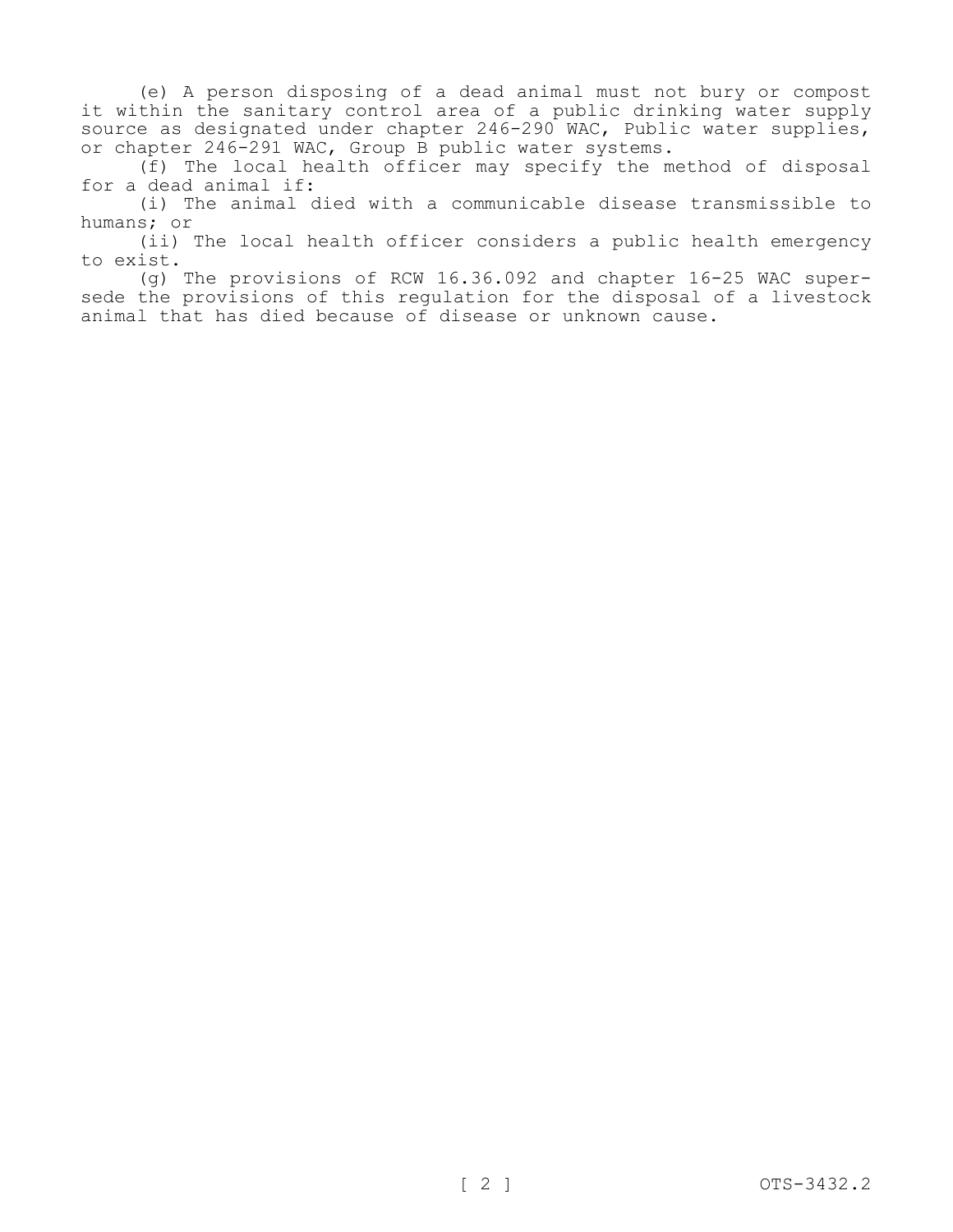AMENDATORY SECTION (Amending WSR 15-09-108, filed 4/20/15, effective 5/21/15)

**WAC 246-205-010 Definitions.** For the purposes of this chapter, the following words and phrases shall have the following meanings unless the content clearly indicates otherwise.

(1) "Authorized contractor" means any person or persons:

• Registered under chapter 18.27 RCW; and

• Certified by the department to decontaminate, demolish, or dispose of contaminated property as required by chapter 64.44 RCW and this chapter.

(2) "Basic course" means a training course which has been sponsored or approved by the department for workers and supervisors who perform or supervise decontamination on illegal drug manufacturing or storage sites.

(3) "Certificate" means a department issued written approval under this chapter.

(4) "Certified" means a person who has department issued written approval under this chapter.

(5) "Contaminated" or "contamination" means polluted by hazardous chemicals so that the property is unfit for human habitation or use due to immediate or long-term hazards. Property that at one time was contaminated, but has been satisfactorily decontaminated according to procedures established by the state board of health is not "contaminated."

(6) "Decontamination" means the process of reducing levels of known contaminants to the lowest practical level using currently available methods and processes.

(7) "Department" means the Washington state department of health.

(8) "Disposal of contaminated property" means the disposition of contaminated property under the provisions of chapter  $((70.105))$ 70A.300 RCW.

(9) "Hazardous chemicals" means the following substances used in the manufacture of illegal drugs:<br>• Hazardous substances a

substances as defined in RCW  $((70.105D.020))$ 70A.305.020; and

• Precursor substances as defined in RCW 69.43.010 which the state board of health, in consultation with the pharmacy quality assurance commission, has determined present an immediate or long-term health hazard to humans.

(10) "Illegal drug manufacturing or storage site" means any property where a person illegally manufactures or stores a controlled substance or a law enforcement agency or the property owner believes a person illegally manufactured or stored a controlled substance.

(11) "Initial site assessment" means the first evaluation of a property to determine the nature and extent of observable damage and contamination.

(12) "List of contaminated properties" means a list of properties contaminated by illegal drug manufacturing or the storage of hazardous chemicals.

(13) "Local department" means the jurisdictional local health department or district.

(14) "Local health officer" means a health officer or authorized representative as defined under chapters 70.05, 70.08, and 70.46 RCW.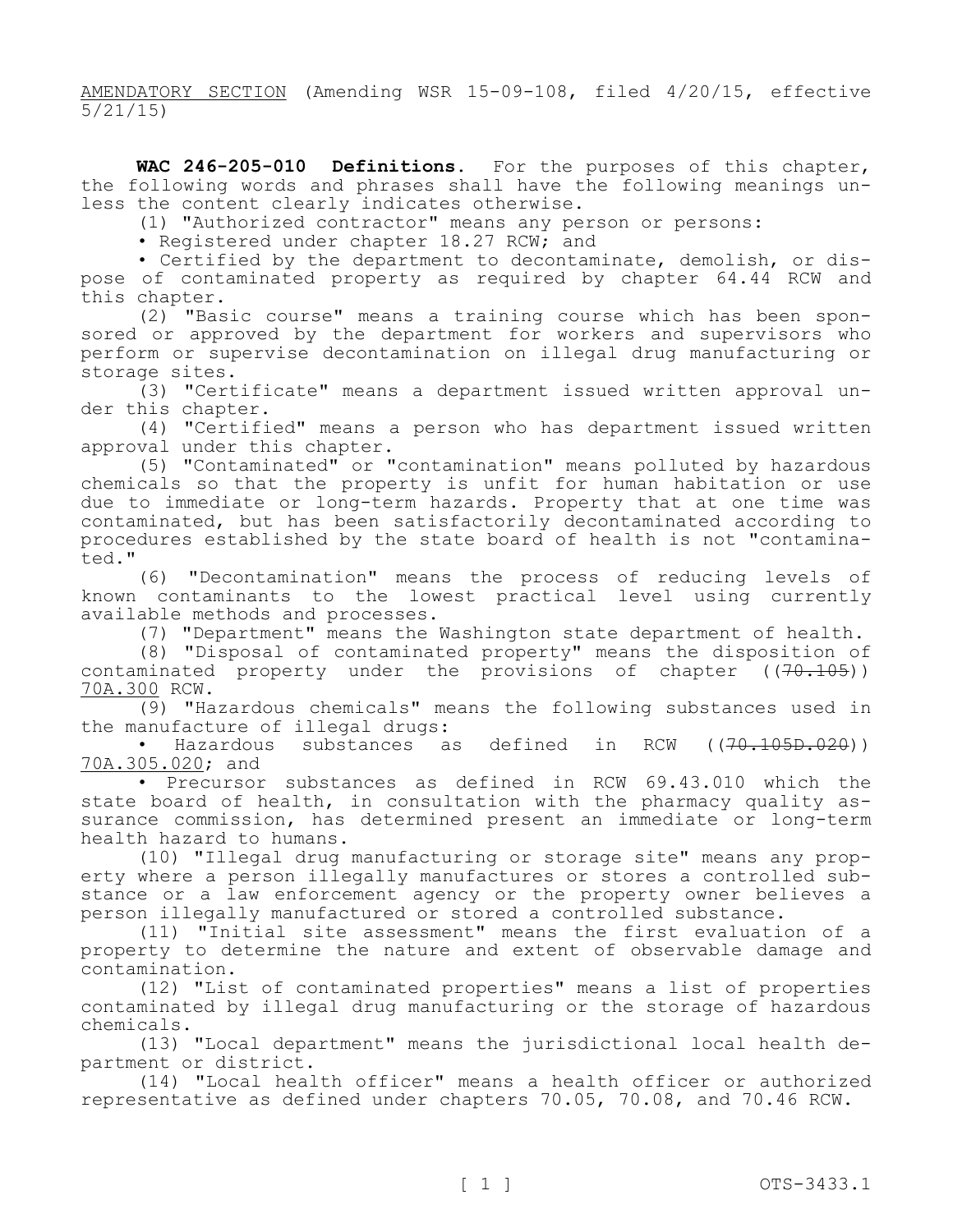(15) "Person" means an individual, firm, association, copartnership, political subdivision, government agency, municipality, industry, public or private corporation, or other entity.

(16) "Posting" means attaching a written or printed announcement conspicuously on property which may be, or is determined to be, contaminated by illegal drug manufacturing or the storage of a hazardous chemical.

(17) "Property" means any site, lot, parcel of land, structure, or part of a structure involved in the illegal manufacture of a drug or storage of a hazardous chemical including, but not limited to:

• Single-family residences;

- Units or multiplexes;
- Condominiums;
- Apartment buildings;
- Motels and hotels;
- Boats;
- Motor vehicles;
- Trailers;
- Manufactured housing;
- Any ship, booth, or garden; or

• Any site, lot, parcel of land, structure, or part of a structure that may be contaminated by previous use.

(18) "Property owner" means a person with a lawful right of possession of the property by reason of obtaining it by purchase, exchange, gift, lease, inheritance, or legal action.

(19) "Refresher course" means a department sponsored or approved biennial training course for decontamination workers and supervisors. An approved refresher course:

• Reviews the subjects taught in the initial training course; and

• Includes updated information on emerging decontamination technology.

(20) "Storage site" means any property used for the storage of hazardous chemicals or illegally manufactured controlled substances.

(21) "Supervisor" means a person certified by the department and employed by an authorized contractor who is on site during the decontamination of an illegal drug manufacturing or storage site and who is responsible for the activities performed.

(22) "Warning" means a sign posted by the local health officer conspicuously on the site of an illegal drug manufacturing or storage site informing potential occupants that hazardous chemicals may exist on, or have been removed from, the premises and that entry is unsafe.

(23) "Worker" means a person certified by the department and employed by an authorized contractor who performs decontamination of an illegal drug manufacturing or storage site.

AMENDATORY SECTION (Amending WSR 03-02-022, filed 12/23/02, effective 1/23/03)

**WAC 246-205-111 Performance standards.** Authorized contractors, including workers and supervisors, working at a decontamination site shall, at a minimum:

(1) Perform all decontamination work only with department certified workers and supervisors;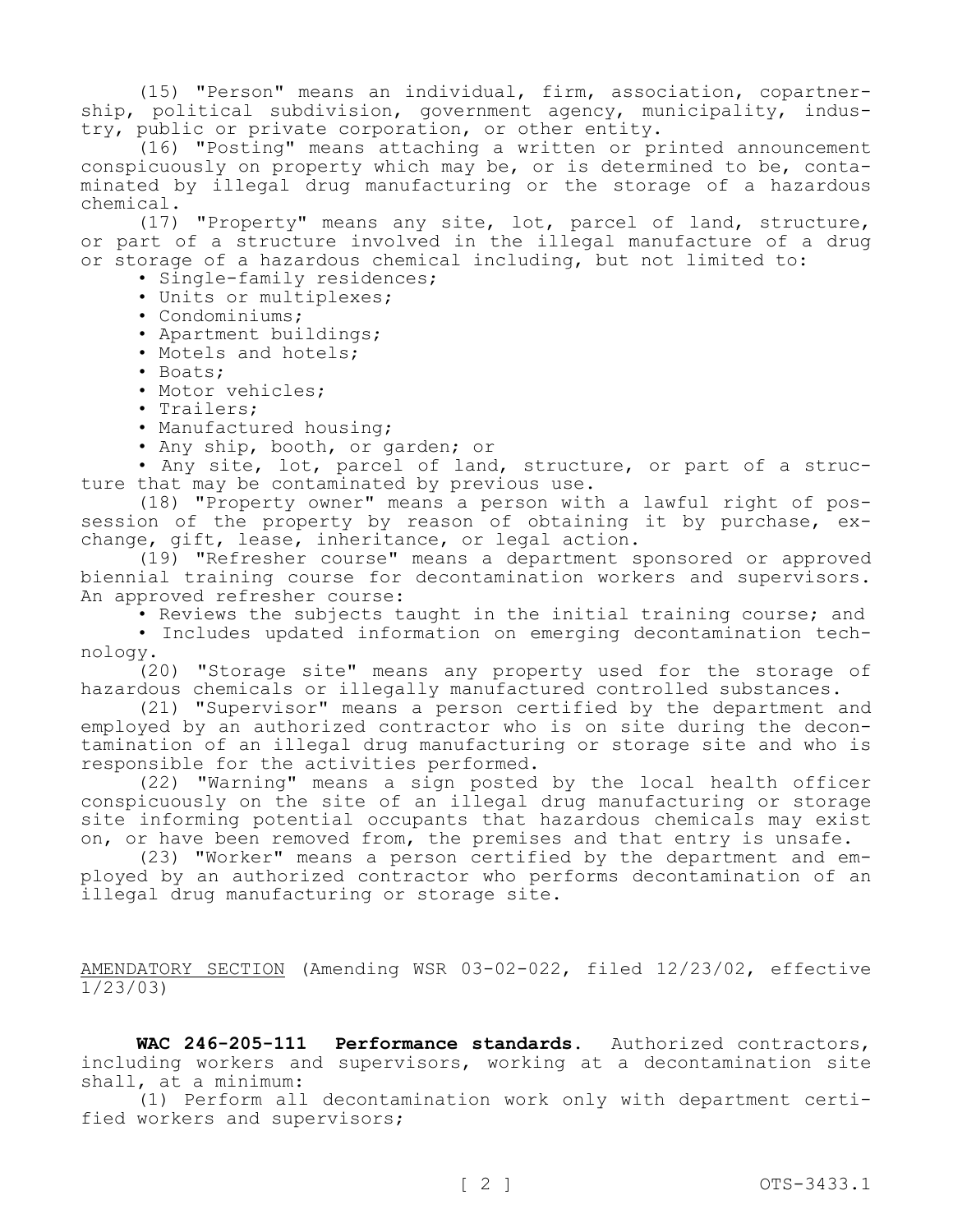(2) File a work plan with and obtain approval from the local health department;

(3) Perform work in accordance with the approved work plan;

(4) Station on site a contractor-employed certified supervisor to oversee the activities performed;

(5) Perform work meeting applicable requirements of state and local building codes;

(6) Comply with applicable Federal Occupational Safety and Health Act, Public Law 91-596, 84 stat. 1590; and Washington Industrial Safety and Health Act regulations and requirements, chapter 49.17 RCW;

(7) Comply with applicable requirements of chapter  $((70.105))$ 70A.300 RCW, Hazardous waste management; and chapter 173-303 WAC, Dangerous waste regulations;

(8) Comply with applicable requirements of department of ecology and Environmental Protection Agency regulations;

(9) Comply with applicable contractor regulations;

(10) Notify the state and local jurisdictional health department of all work performed within  $((ten))$  10 days after completion of the project;

(11) Comply with all other applicable laws and regulations; and

(12) Comply with this chapter.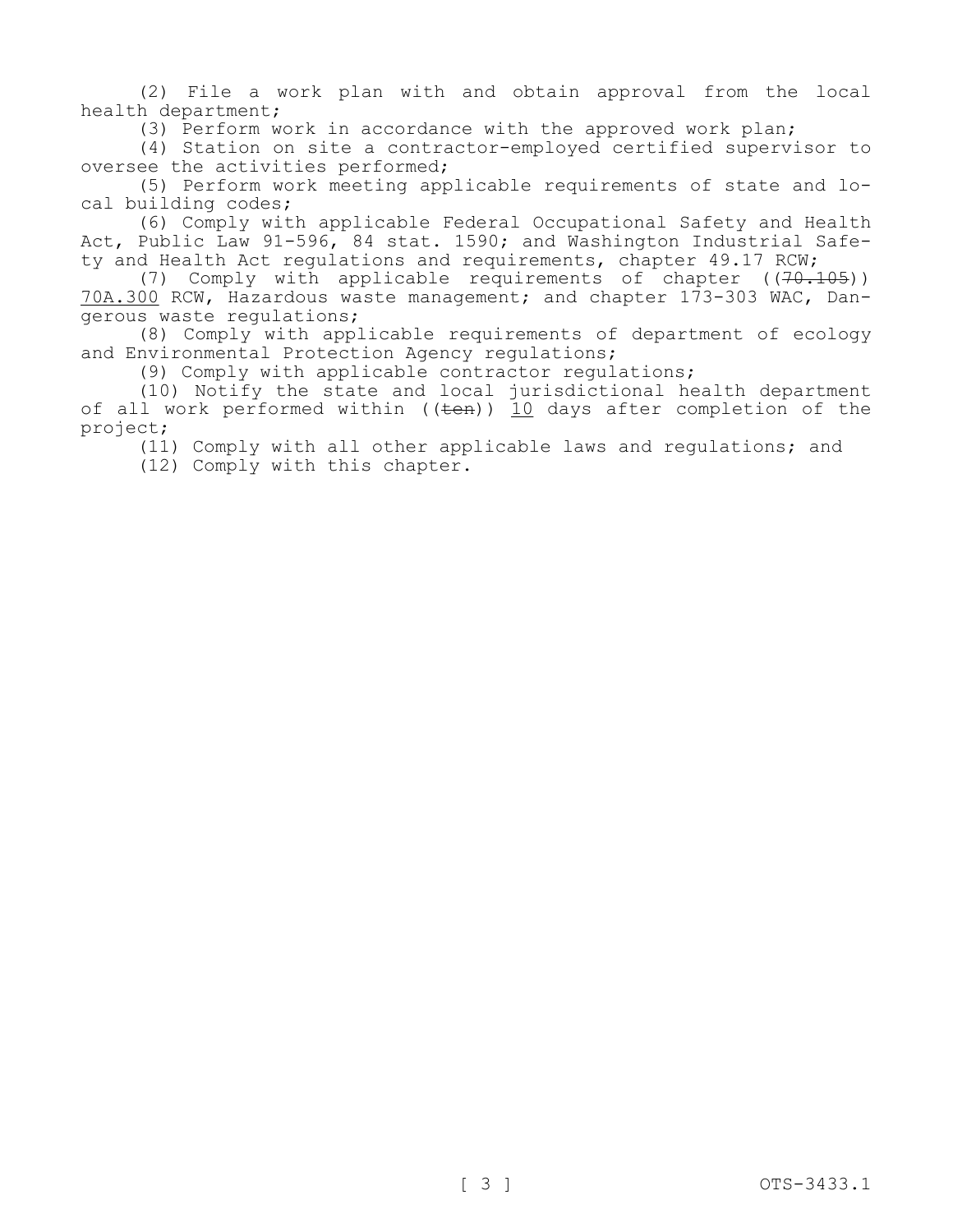AMENDATORY SECTION (Amending WSR 14-01-077, filed 12/16/13, effective 1/16/14)

**WAC 246-220-001 Authority.** Rules set forth herein are adopted pursuant to the provisions of chapter ((70.98)) 70A.388 RCW.

AMENDATORY SECTION (Amending WSR 16-13-054, filed 6/10/16, effective 7/11/16)

**WAC 246-220-010 Definitions, abbreviations, and acronyms.** The definitions, abbreviations, and acronyms in this section apply throughout chapters 246-220 through 246-254 WAC unless the context clearly indicates otherwise. Additional definitions used only in a certain chapter are included in that chapter.

(1) **"Absorbed dose"** means the energy imparted by ionizing radiation per unit mass of irradiated material. The units of absorbed dose are the gray (Gy) and the rad.

(2) **"Accelerator produced material"** means any material made radioactive by exposing it in a particle accelerator.

(3) **"Act"** means the Atomic Energy Act of 1954, including any amendments thereto.

(4) **"Activity"** means the rate of disintegration or transformation or decay of radioactive material. The units of activity are the becquerel (Bq) and the curie (Ci).

(5) **"Adult"** means an individual ((eighteen)) 18 or more years of age.

(6) **"Agreement state"** means any state with which the Atomic Energy Commission or the NRC has entered into an effective agreement under subsection 274b of the act. Nonagreement state means any other state.

(7) **"Airborne radioactive material"** means any radioactive material dispersed in the air in the form of particulates, dusts, fumes, mists, vapors, or gases.

(8) **"Airborne radioactivity area"** means a room, enclosure, or operating area in which airborne radioactive material exists in concentrations (a) in excess of the derived air concentration (DAC) specified in WAC 246-221-290, Appendix A, or (b) to the degree that an individual present in the area without respiratory protective equipment could exceed, during the hours an individual is present in a week, an intake of 0.6 percent of the annual limit on intake (ALI) or twelve DAC-hours.

(9) **"Air purifying respirator"** means a respirator with an air-purifying filter, cartridge, or canister that removes specific air contaminants by passing ambient air through the air-purifying element.

(10) **"ALARA"** (as low as reasonably achievable or as low as is reasonably achievable) means making every reasonable effort to maintain exposures to radiation as far below the dose limits in this chapter as is practical, consistent with the purpose for which the licensed activity is undertaken, taking into account the state of technology, the economics of improvements in relation to the state of technology, the economics of improvements in relation to the benefits to the public health and safety, and other societal and socioeconomic considerations, and in relation to the utilization of nuclear energy and licensed materials in the public interest.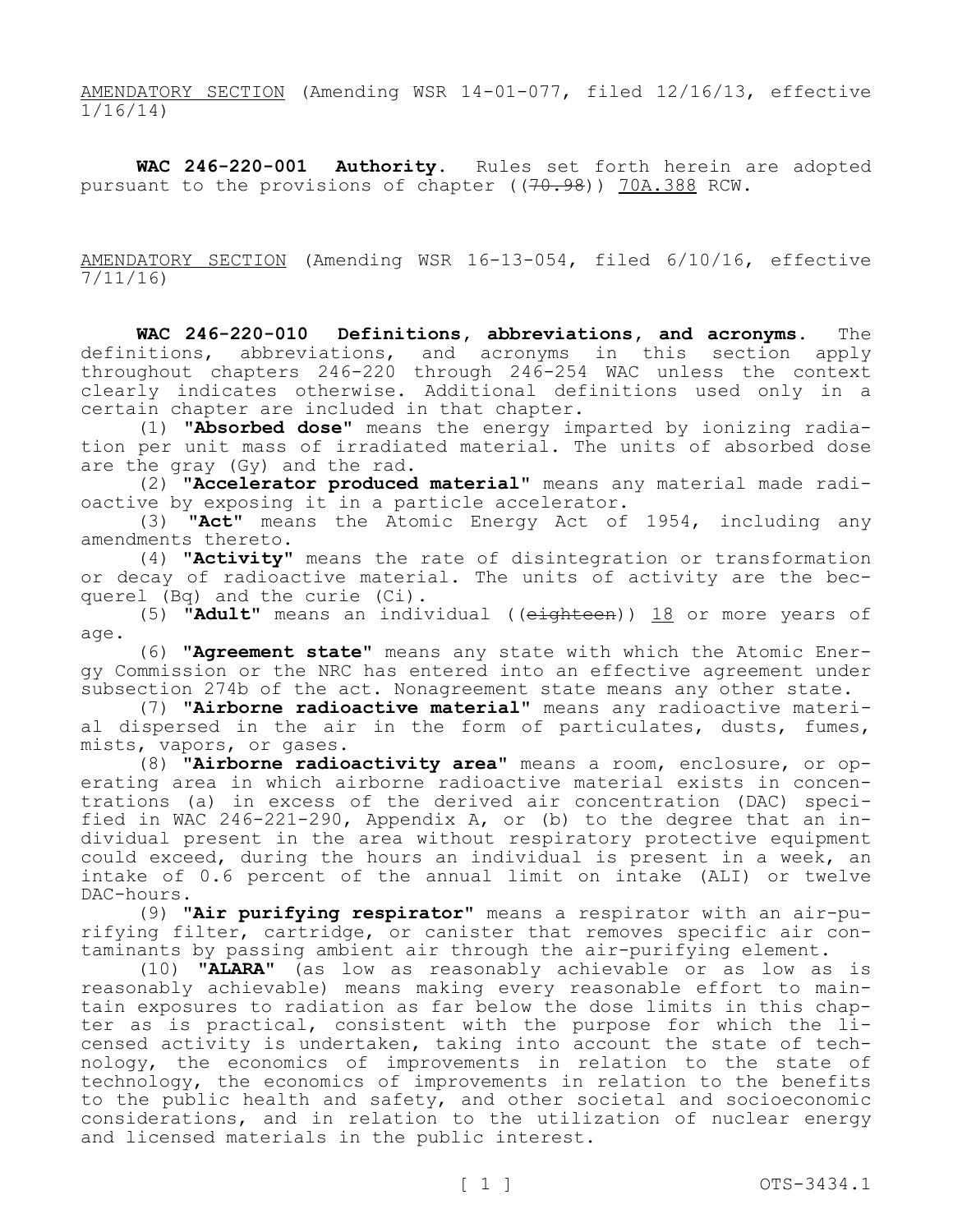(11) **"Alert"** means events may occur, are in progress, or have occurred that could lead to a release of radioactive material but that the release is not expected to require a response by off-site response organizations to protect persons off-site.

(12) **"ALI (annual limit on intake)"** means the derived limit for the amount of radioactive material taken into the body of an adult worker by inhalation or ingestion in a year. ALI is the smaller value of intake of a given radionuclide in a year by the reference man that would result in a committed effective dose equivalent of 0.05 Sv (5 rem) or a committed dose equivalent of 0.5 Sv (50 rem) to any individual organ or tissue. ALI values for intake by ingestion and by inhalation of selected radionuclides are given in WAC 246-221-290.

(13) **"APF (assigned protection factor)"** means the expected workplace level of respiratory protection that would be provided by a properly functioning respirator or a class of respirators to properly fitted and trained users. Operationally, the inhaled concentration can be estimated by dividing the ambient airborne concentration by the APF.

(14) **"Atmosphere-supplying respirator"** means a respirator that supplies the respirator user with breathing air from a source independent of the ambient atmosphere, and includes SARs and SCBA units.

(15) **"Background radiation"** means radiation from cosmic sources; naturally occurring radioactive materials, including radon, except as a decay product of source or special nuclear material, and including global fallout as it exists in the environment from the testing of nuclear explosive devices or from past nuclear accidents such as Chernobyl that contribute to background radiation and are not under the control of the licensee. "Background radiation" does not include sources of radiation from radioactive materials regulated by the department.

(16) **"Bq (becquerel)"** means the SI unit of activity. One becquerel is equal to 1 disintegration or transformation per second  $(s^{-1})$ .

(17) **"Bioassay"** means the determination of kinds, quantities or concentrations, and, in some cases, the locations of radioactive material in the human body, whether by direct measurement, in vivo counting, or by analysis and evaluation of materials excreted or removed from the human body. For purposes of these rules, "radiobioassay" is an equivalent term.

(18) **"By-product material"** means:

(a) Any radioactive material (except special nuclear material) yielded in, or made radioactive by, exposure to the radiation incident to the process of producing or using special nuclear material;

(b) The tailings or wastes produced by the extraction or concentration of uranium or thorium from ore processed primarily for its source material content, including discrete surface wastes resulting from uranium solution extraction processes. Underground ore bodies depleted by these solution extraction operations do not constitute "byproduct material" within this definition;

(c)(i) Any discrete source of radium-226 that is produced, extracted, or converted after extraction, before, on, or after August 8, 2005, for use for a commercial, medical, or research activity; or

(ii) Any material that:

(A) Has been made radioactive by use of a particle accelerator; and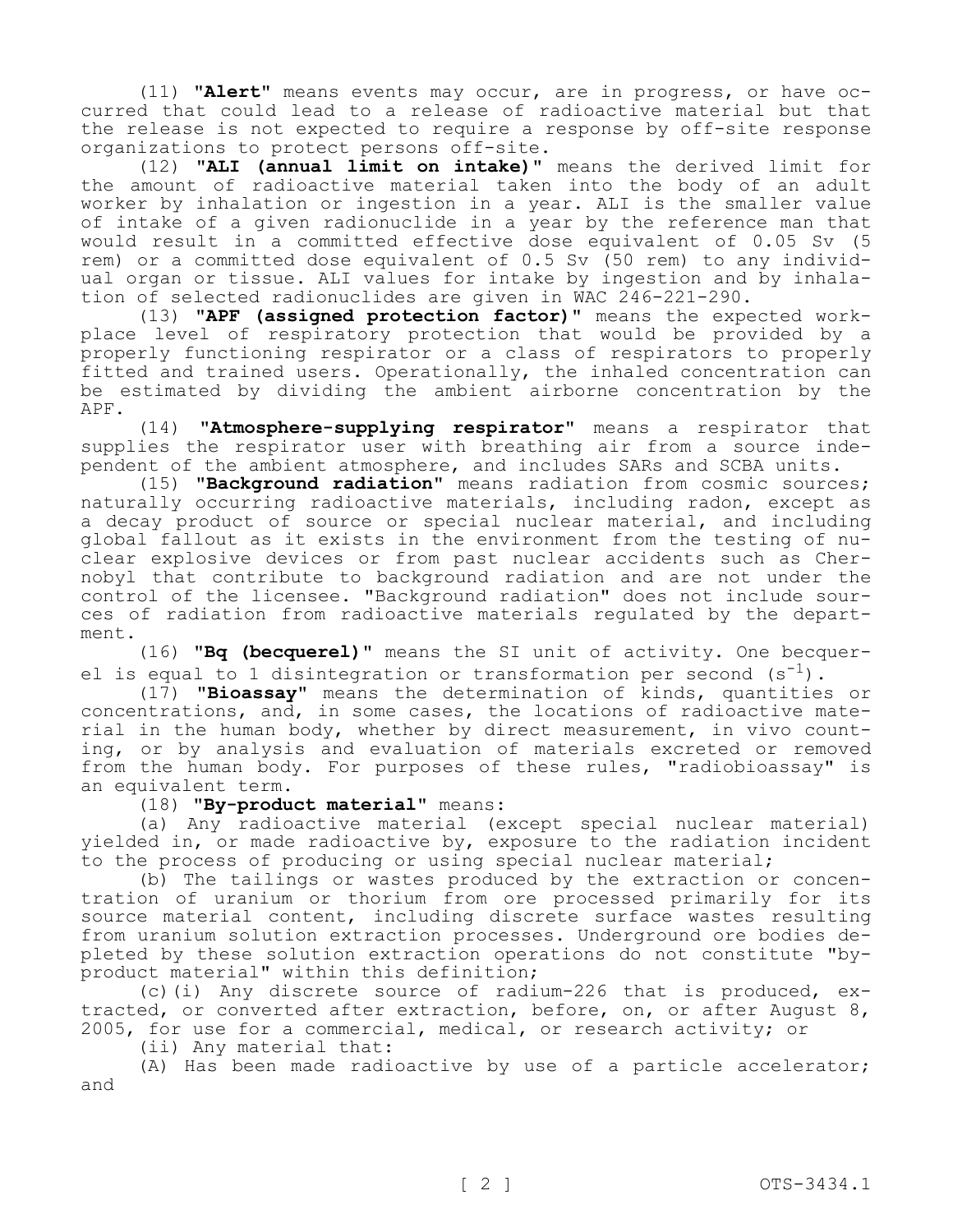(B) Is produced, extracted, or converted after extraction, before, on, or after August 8, 2005, for use for a commercial, medical, or research activity; and

(d) Any discrete source of naturally occurring radioactive material, other than source material, that:

(i) The NRC, in consultation with the Administrator of the Environmental Protection Agency, the Secretary of Energy, the Secretary of Homeland Security, and the head of any other appropriate federal agency, determines what would pose a threat similar to the threat posed by a discrete source of radium-226 to the public health and safety or the common defense and security; and

(ii) Before, on, or after August 8, 2005, is extracted or converted after extraction for use for in a commercial, medical, or research activity.

(19) **"Calendar quarter"** means at least ((twelve)) 12 but no more than ((fourteen)) 14 consecutive weeks. The first calendar quarter of each year begins in January and subsequent calendar quarters shall be arranged so that no day is included in more than one calendar quarter and no day in any one year is omitted from inclusion within a calendar quarter. A licensee or registrant may not change the method of determining calendar quarters for purposes of these rules.

(20) **"Calibration"** means the determination of (a) the response or reading of an instrument relative to a series of known radiation values over the range of the instrument, or (b) the strength of a source of radiation relative to a standard.

(21) **"C.F.R."** means Code of Federal Regulations.

(22) **"Class"** means a classification scheme for inhaled material according to its rate of clearance from the pulmonary region of the lung. Materials are classified as D, W, or Y, which applies to a range of clearance half-times: For Class D, Days, of less than ((<del>ten</del>)) <u>10</u> days, for Class W, Weeks, from ((ten to one hundred)) 10 to 100 days, and for Class Y, Years, of greater than ((one hundred)) 100 days. For purposes of these rules, "lung class" and "inhalation class" are equivalent terms. For "class of waste" see WAC 246-249-040.

(23) **"Collective dose"** means the sum of the individual doses received in a given period of time by a specified population from exposure to a specified source of radiation.

(24) **"Commencement of construction"** means taking any action defined as construction or any other activity at the site of a facility subject to the regulations in this chapter that has a reasonable nexus to radiological health and safety.

(25) **"Committed dose equivalent"**  $(H_T, 50)$  means the dose equivalent to organs or tissues of reference (T) that will be received from an intake of radioactive material by an individual during the ((fiftyyear)) 50-year period following the intake.

(26) **"Committed effective dose equivalent"** (H<sub>E, 50</sub>) is the sum of the products of the weighting factors applicable to each of the body organs or tissues that are irradiated and the committed dose equivalent to each of these organs or tissues (H<sub>E,50</sub> =  $\sum w_T$ , H<sub>T,50</sub>).

(27) **"Consortium"** means an association of medical use licensees and a PET radionuclide production facility in the same geographical area that jointly own or share in the operation and maintenance cost of the PET radionuclide production facility that produces PET radionuclides for use in producing radioactive drugs within the consortium for noncommercial distributions among its associated members for medical use. The PET radionuclide production facility within the consorti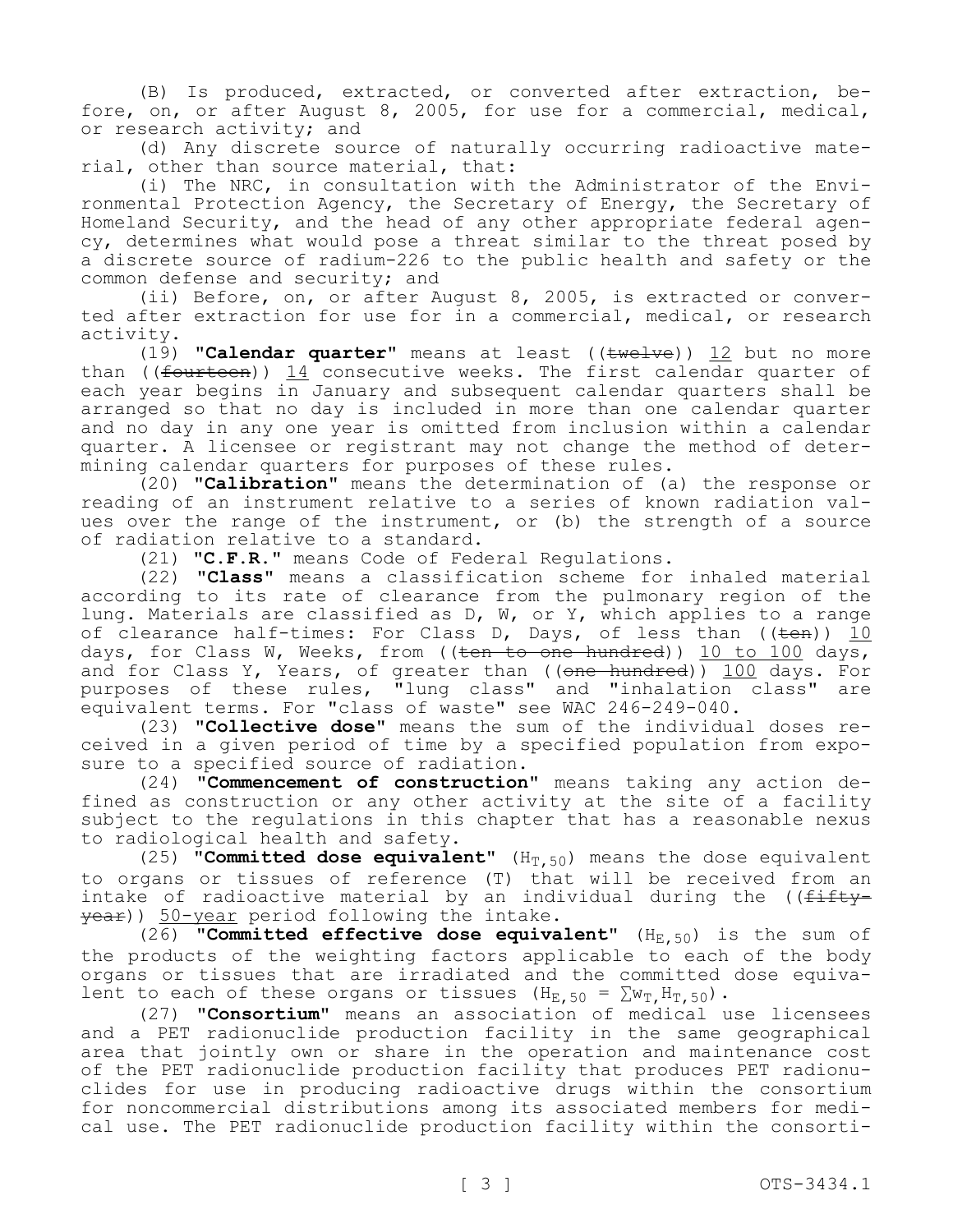um must be located at an educational institution or a federal facility or a medical facility.

(28) **"Constraint"** or dose constraint means a value above which specified licensee actions are required.

(29) **"Construction"** means the installation of foundations, or inplace assembly, erection, fabrication, or testing for any structure, system, or component of a facility or activity subject to the requirements in chapters 246-220 through 246-254 WAC that are related to radiological safety or security. The term construction does not include:

(a) Changes for temporary use of the land for public recreational purposes;

(b) Site exploration, including necessary borings to determine foundation conditions or other preconstruction monitoring to establish background information related to the suitability of the site, the environmental impacts of construction or operation, or the protection of environmental values;

(c) Preparation of the site for construction of the facility, including clearing of the site, grading, installation of drainage, erosion and other environmental mitigation measures, and construction of temporary roads and borrow areas;

(d) Erection of fences and other access control measures that are not related to the safe use of, or security of, radiological materials;

(e) Excavation;

(f) Erection of support buildings (e.g., construction equipment storage sheds, warehouse and shop facilities, utilities, concrete mixing plants, docking and unloading facilities, and office buildings) for use in connection with the construction of the facility;

(g) Building of service facilities (e.g., paved roads, parking lots, railroad spurs, exterior utility and lighting systems, potable water systems, sanitary sewerage treatment facilities, and transmission lines);

(h) Procurement or fabrication of components or portions of the proposed facility occurring at other than the final in-place location at the facility; or

(i) Taking any other action that has no reasonable nexus to radiological health and safety.

(30) **"Controlled area."** See "Restricted area."

(31) **"Curie"** means a unit of quantity of radioactivity. One curie (Ci) is that quantity of radioactive material which decays at the rate of 3.7 x  $10^{10}$  transformations per second (tps).

(32) **"Declared pregnant woman"** means a woman who has voluntarily informed the licensee or registrant, in writing, of her pregnancy, and the estimated date of conception. The declaration remains in effect until the declared pregnant woman withdraws the declaration in writing or is no longer pregnant.

 $(33)$  **"Deep dose equivalent"**  $(H_d)$ , which applies to external whole body exposure, means the dose equivalent at a tissue depth of 1 centimeter  $(1000 \text{ mg/cm}^2)$ .

(34) **"Demand respirator"** means an atmosphere-supplying respirator that admits breathing air to the facepiece only when a negative pressure is created inside the facepiece by inhalation.

(35) **"Department"** means the Washington state department of health, which has been designated as the state radiation control agency under chapter ((70.98)) 70A.388 RCW.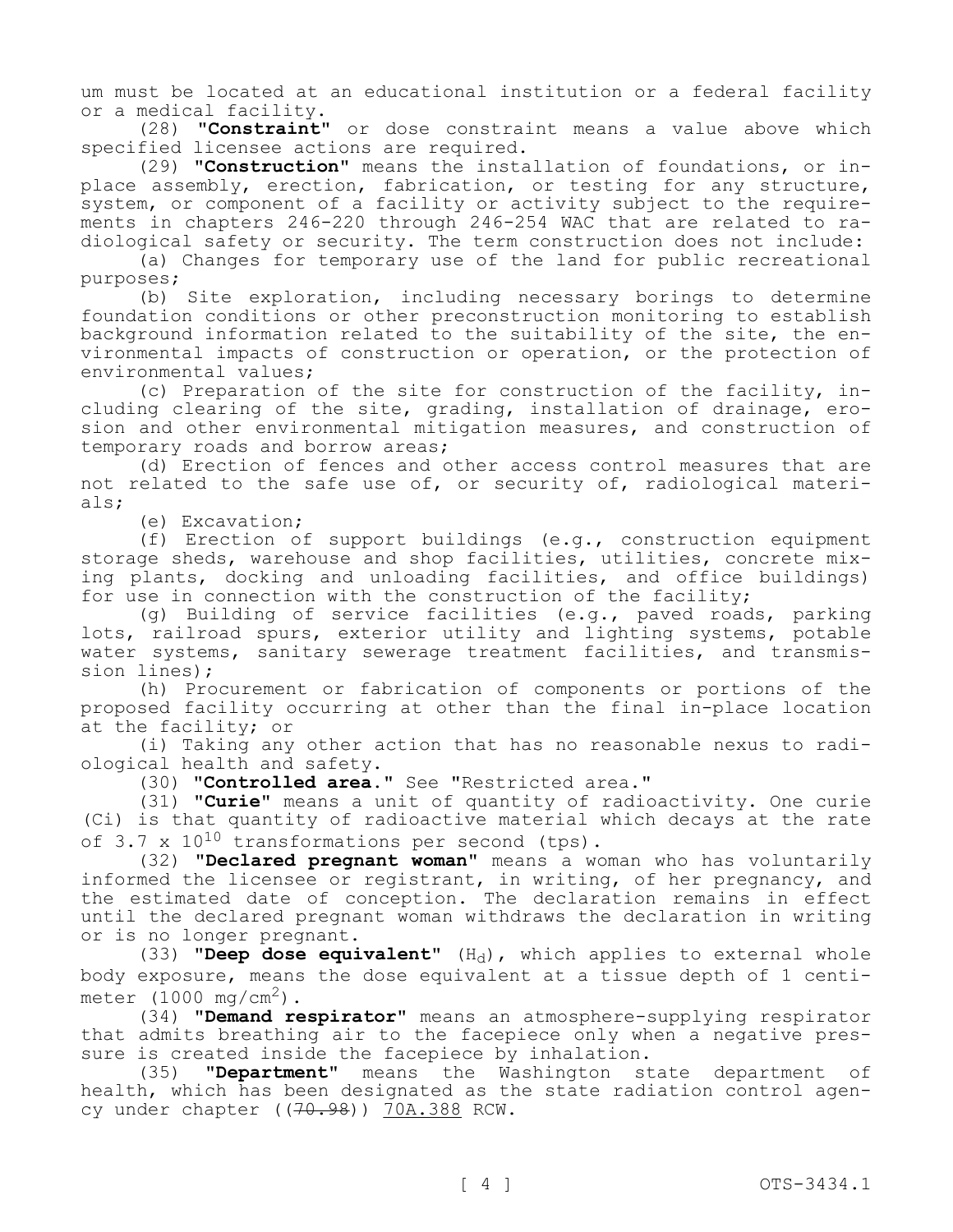(36) **"Depleted uranium"** means the source material uranium in which the isotope Uranium-235 is less than 0.711 percent by weight of the total uranium present. Depleted uranium does not include special nuclear material.

(37) **"Derived air concentration"** (DAC) means the concentration of a given radionuclide in air which, if breathed by the reference man for a working year of (( $t$ wo thousand))  $2,000$  hours under conditions of light work, results in an intake of one ALI. For purposes of these rules, the condition of light work is an inhalation rate of 1.2 cubic meters of air per hour for  $((two-thousand))$  2,000 hours in a year. DAC values are given in WAC 246-221-290.

(38) **"DAC-hour (derived air concentration-hour)"** means the product of the concentration of radioactive material in air, expressed as a fraction or multiple of the derived air concentration for each radionuclide, and the time of exposure to that radionuclide, in hours. A licensee or registrant may take ((two thousand)) 2,000 DAC-hours to represent one ALI, equivalent to a committed effective dose equivalent of 0.05 Sv (5 rem).

(39) **"Discrete source"** means a radionuclide that has been processed so that its concentration within a material has been purposely increased for use for commercial, medical or research activities.

(40) **"Disposable respirator"** means a respirator for which maintenance is not intended and that is designed to be discarded after excessive breathing resistance, sorbent exhaustion, physical damage, or end-of-service-life renders it unsuitable for use. Examples of this type of respirator are a disposable half-mask respirator or a disposable escape-only self-contained breathing apparatus (SCBA).

(41) **"Dose"** is a generic term that means absorbed dose, dose equivalent, effective dose equivalent, committed dose equivalent, committed effective dose equivalent, total organ dose equivalent, or total effective dose equivalent. For purposes of these rules, "radiation dose" is an equivalent term.

(42) **"Dose commitment"** means the total radiation dose to a part of the body that will result from retention in the body of radioactive material. For purposes of estimating the dose commitment, it is assumed that from the time of intake the period of exposure to retained material will not exceed ((fifty)) 50 years.

 $(43)$  **"Dose equivalent"**  $(H_T)$  means the product of the absorbed dose in tissue, quality factor, and all other necessary modifying factors at the location of interest. The units of dose equivalent are the sievert (Sv) and rem.

(44) **"Dose limits"** means the permissible upper bounds of radiation doses established in accordance with these rules. For purposes of these rules, "limits" is an equivalent term.

(45) **"Dosimetry processor"** means a person that processes and evaluates individual monitoring devices in order to determine the radiation dose delivered to the monitoring devices.

(46) **"dpm"** means disintegrations per minute. See also "curie."

(47) **"Effective dose equivalent"** (H<sub>E</sub>) means the sum of the products of the dose equivalent to each organ or tissue  $(H_T)$  and the weighting factor ( $w_T$ ) applicable to each of the body organs or tissues that are irradiated (H<sub>E</sub> =  $\sum w_T H_T$ ).

(48) **"Embryo/fetus"** means the developing human organism from conception until the time of birth.

(49) **"Entrance or access point"** means any opening through which an individual or extremity of an individual could gain access to radi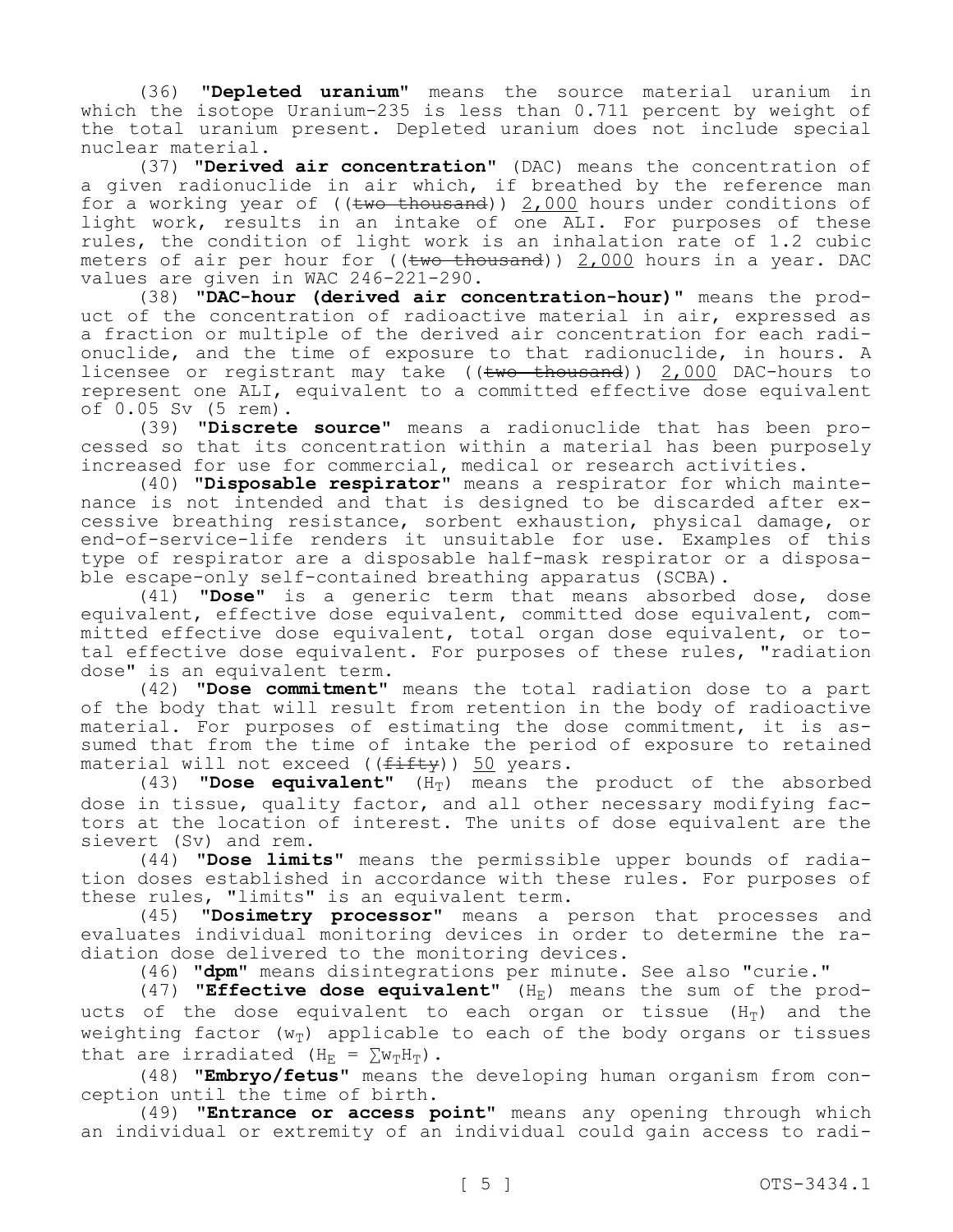ation areas or to licensed radioactive materials. This includes entry or exit portals of sufficient size to permit human entry, without respect to their intended use.

(50) **"Exposure"** means (a) being exposed to ionizing radiation or to radioactive material, or (b) the quotient of dQ by dm where "dQ" is the absolute value of the total charge of the ions of one sign produced in air when all the electrons (negatrons and positrons) liberated by photons in a volume element of air having mass "dm" are completely stopped in air. The special unit of exposure is the roentgen (R) and the SI equivalent is the coulomb per kilogram (c/kg). One roentgen is equal to 2.58 x  $10^{-4}$  coulomb per kilogram of air.

(51) **"Exposure rate"** means the exposure per unit of time, such as roentgen per minute and milliroentgen per hour.

(52) **"External dose"** means that portion of the dose equivalent received from any source of radiation outside the body.

(53) **"Extremity"** means hand, elbow, arm below the elbow, foot, knee, and leg below the knee.

(54) **"Filtering facepiece"** (dust mask) means a negative pressure particulate respirator with a filter as an integral part of the facepiece or with the entire facepiece composed of the filtering medium, not equipped with elastomeric sealing surfaces and adjustable straps.

(55) **"Fit factor"** means a quantitative estimate of the fit of a particular respirator to a specific individual, and typically estimates the ratio of the concentration of a substance in ambient air to its concentration inside the respirator when worn.

(56) **"Fit test"** means the use of a protocol to qualitatively or quantitatively evaluate the fit of a respirator on an individual.

(57) **"Former United States Atomic Energy Commission (AEC) or United States Nuclear Regulatory Commission (NRC) licensed facilities"**  means nuclear reactors, nuclear fuel reprocessing plants, uranium enrichment plants, or critical mass experimental facilities where AEC or NRC licenses have been terminated.

(58) **"Generally applicable environmental radiation standards"**  means standards issued by the United States Environmental Protection Agency (EPA) under the authority of the Atomic Energy Act of 1954, as amended, that impose limits on radiation exposures or levels, or concentrations or quantities of radioactive material, in the general environment outside the boundaries of locations under the control of persons possessing or using radioactive material.

(59) **"Gray"** (Gy) means the SI unit of absorbed dose. One gray is equal to an absorbed dose of 1 joule/kilogram (100 rad).

(60) **"Healing arts"** means the disciplines of medicine, dentistry, osteopathy, chiropractic, podiatry, and veterinary medicine.

(61) **"Helmet"** means a rigid respiratory inlet covering that also provides head protection against impact and penetration.

(62) **"High radiation area"** means any area, accessible to individuals, in which radiation levels from radiation sources external to the body could result in an individual receiving a dose equivalent in excess of 1 mSv (0.1 rem) in one hour at 30 centimeters from any source of radiation or 30 centimeters from any surface that the radiation penetrates. For purposes of these rules, rooms or areas in which diagnostic X-ray systems are used for healing arts purposes are not considered high radiation areas.

(63) **"Hood"** means a respiratory inlet covering that completely covers the head and neck and may also cover portions of the shoulders and torso.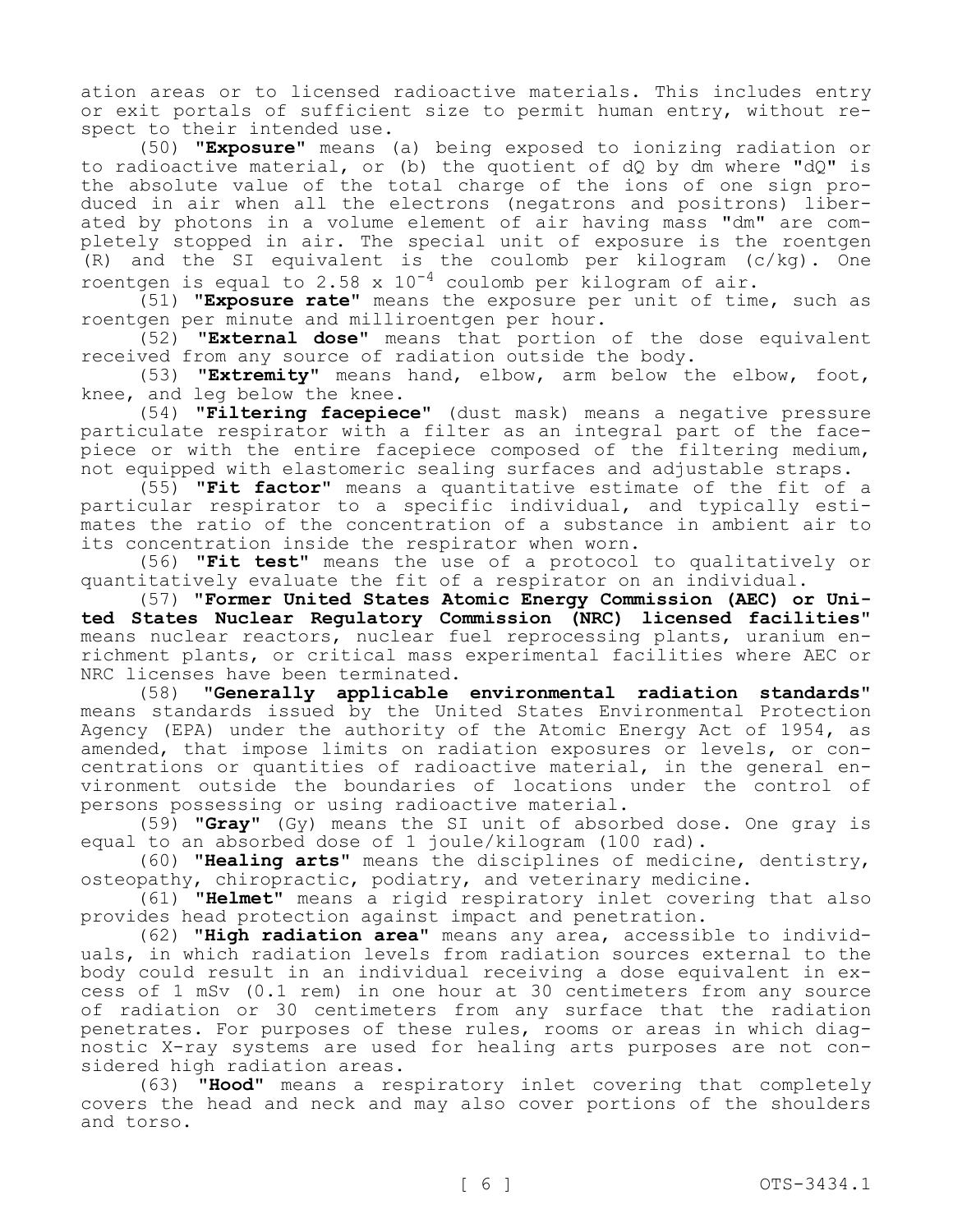(64) **"Human use"** means the intentional internal or external administration of radiation or radioactive material to human beings.

(65) **"Immediate"** or **"immediately"** means as soon as possible but no later than four hours after the initiating condition.

(66) **"IND"** means investigatory new drug for which an exemption has been claimed under the United States Food, Drug and Cosmetic Act (Title 21 C.F.R.).

(67) **"Individual"** means any human being.

(68) **"Individual monitoring"** means the assessment of:

(a) Dose equivalent (i) by the use of individual monitoring devices or (ii) by the use of survey data; or

(b) Committed effective dose equivalent (i) by bioassay or (ii) by determination of the time-weighted air concentrations to which an individual has been exposed, that is, DAC-hours.

(69) **"Individual monitoring devices"** (individual monitoring equipment) means devices designed to be worn by a single individual for the assessment of dose equivalent e.g., as film badges, thermoluminescent dosimeters (TLDs), pocket ionization chambers, and personal ("lapel") air sampling devices.

(70) **"Inspection"** means an official examination or observation by the department including, but not limited to, tests, surveys, and monitoring to determine compliance with rules, orders, requirements and conditions of the department.

(71) **"Interlock"** means a device arranged or connected so that the occurrence of an event or condition is required before a second event or condition can occur or continue to occur.

(72) **"Internal dose"** means that portion of the dose equivalent received from radioactive material taken into the body.

(73) **"Irretrievable source"** means any sealed source containing licensed material which is pulled off or not connected to the wireline downhole and for which all reasonable effort at recovery, as determined by the department, has been expended.

(74) **"LDE (lens dose equivalent)"** applies to the external exposure of the lens of the eye and is taken as the dose equivalent at a tissue depth of 0.3 centimeters (300 mg/cm<sup>2</sup>).

(75) **"License"** means a license issued by the department.

(76) **"Licensed material"** means radioactive material received, possessed, used, transferred, or disposed under a general or specific license issued by the department.

(77) **"Licensee"** means any person who is licensed by the department under chapter  $((70.98))$  70A.388 RCW.

(78) **"Loose-fitting facepiece"** means a respiratory inlet covering that is designed to form a partial seal with the face.

(79) **"Lost or missing licensed material"** means licensed material whose location is unknown. This definition includes licensed material that has been shipped but has not reached its planned destination and whose location cannot be readily traced in the transportation system.

(80) **"Member of the public"** means an individual except when the individual is receiving an occupational dose.

(81) **"Minor"** means an individual less than ((eighteen)) 18 years of age.

(82) **"Monitoring"** means the measurement of radiation, radioactive material concentrations, surface area activities or quantities of radioactive material and the use of the results of these measurements to evaluate potential exposures and doses. For purposes of these rules,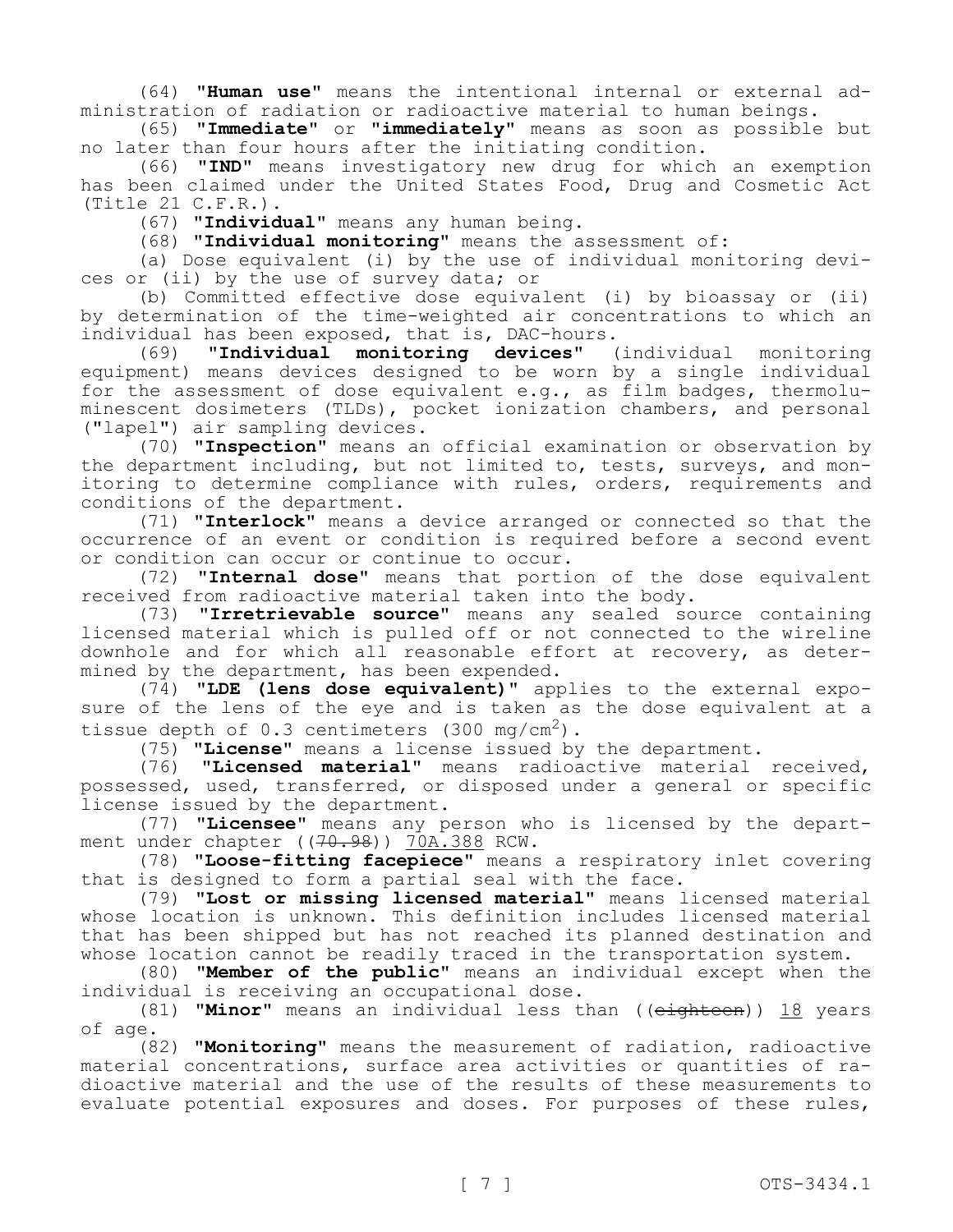radiation monitoring and radiation protection monitoring are equivalent terms.

(83) **"NARM"** means any naturally occurring or accelerator-produced radioactive material. It does not include by-product, source, or special nuclear material.

(84) **"Nationally tracked source"** means a sealed source containing a quantity equal to or greater than Category 1 or Category 2 levels of any radioactive material listed in WAC 246-221-236. In this context a sealed source is defined as radioactive material that is sealed in a capsule or closely bonded, in a solid form and which is not exempt from regulatory control. It does not mean material encapsulated solely for disposal, or nuclear material contained in any fuel assembly, subassembly, fuel rod, or fuel pellet. Category 1 nationally tracked sources are those containing radioactive material at a quantity equal to or greater than the Category 1 threshold. Category 2 nationally tracked sources are those containing radioactive material at a quantity equal to or greater than the Category 2 threshold but less than the Category 1 threshold.

(85) **"Natural radioactivity"** means radioactivity of naturally occurring nuclides.

(86) **"NDA"** means a new drug application which has been submitted to the United States Food and Drug Administration.

(87) **"Negative pressure respirator"** (tight-fitting) means a respirator in which the air pressure inside the facepiece is negative during inhalation with respect to the ambient air pressure outside the respirator.

(88) **"Nonstochastic effect"** means a health effect, the severity of which varies with the dose and for which a threshold is believed to exist. Radiation-induced cataract formation is an example of a nonstochastic effect. For purposes of these rules, a "deterministic effect" is an equivalent term.

(89) **"NRC"** means the U.S. Nuclear Regulatory Commission.

(90) **"Occupational dose"** means the dose received by an individual in the course of employment in which the individual's assigned duties involve exposure to radiation or to radioactive material from licensed and unlicensed sources of radiation, whether in the possession of the licensee, registrant, or other person. Occupational dose does not include dose received: From background radiation, from any medical administration the individual has received, from exposure to individuals administered radioactive material and released under chapter 246-240 WAC, from voluntary participation in medical research programs, or as a member of the public.

(91) **"Ore refineries"** means all processors of a radioactive material ore.

(92) **"Particle accelerator"** means any machine capable of accelerating electrons, protons, deuterons, or other charged particles in a vacuum and of discharging the resultant particulate or other radiation into a medium at energies usually in excess of 1 MeV. For purposes of this definition, "accelerator" is an equivalent term.

(93) **"Permittee"** means a person who has applied for, and received, a valid site use permit for use of the low-level waste disposal facility at Hanford, Washington.

(94) **"Person"** means any individual, corporation, partnership, firm, association, trust, estate, public or private institution, group, and any legal successor, representative, agent or agency of the foregoing.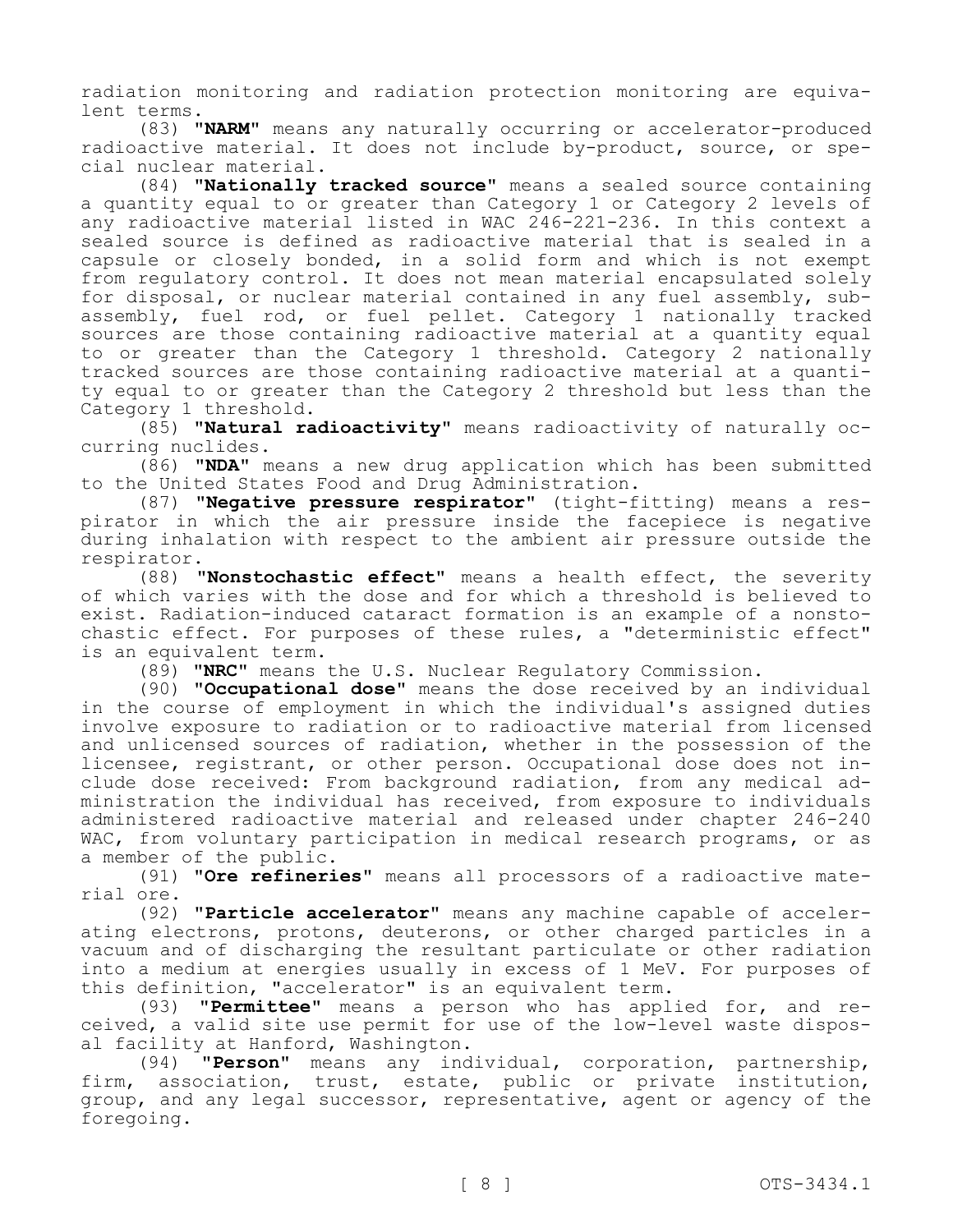(95) **"Personal supervision"** means supervision where the supervisor is physically present at the facility and in sufficient proximity that contact can be maintained and immediate assistance given as required.

(96) **"Personnel monitoring equipment."** See individual monitoring devices.

(97) **"PET"** means positron emission tomography.

(98) **"Pharmacist"** means an individual licensed by this state to compound and dispense drugs, and poisons.

(99) **"Physician"** means a medical doctor or doctor of osteopathy licensed by this state to prescribe and dispense drugs in the practice of medicine.

(100) **"Planned special exposure"** means an infrequent exposure to radiation, separate from and in addition to the annual occupational dose limits.

(101) **"Positive pressure respirator"** means a respirator in which the pressure inside the respiratory inlet covering exceeds the ambient air pressure outside the respirator.

(102) **"PAPR (powered air-purifying respirator)"** means an air-purifying respirator that uses a blower to force the ambient air through air-purifying elements to the inlet covering.

(103) **"Practitioner"** means an individual licensed by the state for the practice of a healing art (i.e., physician, dentist, podiatrist, chiropractor, etc.).

(104) **"Pressure demand respirator"** means a positive pressure atmosphere-supplying respirator that admits breathing air to the facepiece when the positive pressure is reduced inside the facepiece by inhalation.

(105) **"Public dose"** means the dose received by a member of the public from exposure to sources of radiation under the licensee's or registrant's control or to radiation or radioactive material released by the licensee. Public dose does not include occupational dose or doses received from background radiation, from any medical administration the individual has received, from exposure to individuals administered radioactive material and released under chapter 246-240 WAC, or from voluntary participation in medical research programs.

(106) **"Qualified expert"** means an individual who has demonstrated to the satisfaction of the department the knowledge, training, and experience to measure ionizing radiation, to evaluate safety techniques, and to advise regarding radiation protection needs. The department reserves the right to recognize the qualifications of an individual in specific areas of radiation protection.

(107) **"QLFT (qualitative fit test)"** means a pass/fail fit test to assess the adequacy of respirator fit which relies on the individual's response to the test agent.

(108) **"Quality factor (Q)"** means the modifying factor, listed in Tables I and II, that is used to derive dose equivalent from absorbed dose.

| OUALITY FACTORS AND ABSORBED DOSE EOUIVALENCIES         | TABLE T        |                                                                     |
|---------------------------------------------------------|----------------|---------------------------------------------------------------------|
| <b>TYPE OF RADIATION</b>                                | Quality Factor | Absorbed Dose<br>Equal to<br>A Unit Dose<br>Equivalent <sup>a</sup> |
| X, gamma, or beta radiation<br>and high-speed electrons |                |                                                                     |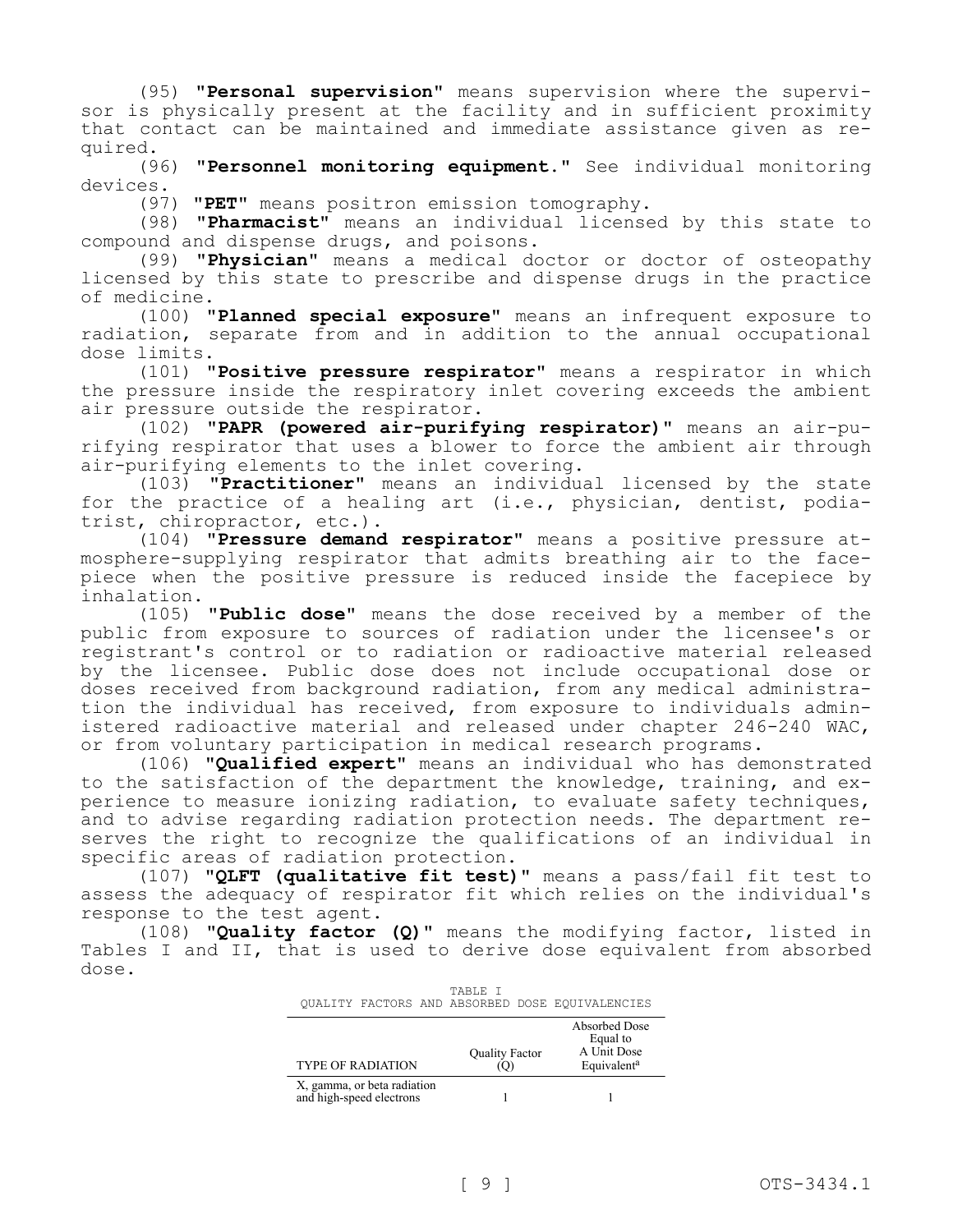| <b>TYPE OF RADIATION</b>                                                                                       | <b>Quality Factor</b> | Absorbed Dose<br>Equal to<br>A Unit Dose<br>Equivalent <sup>a</sup> |
|----------------------------------------------------------------------------------------------------------------|-----------------------|---------------------------------------------------------------------|
| Alpha particles, multiple-<br>charged particles, fission<br>fragments and heavy particles<br>of unknown charge | 20                    | 0.05                                                                |
| Neutrons of unknown energy                                                                                     | 10                    | 0.1                                                                 |
| High-energy protons                                                                                            | 10                    | 0.1                                                                 |

a Absorbed dose in rad equal to 1 rem or the absorbed dose in gray equal to 1 Sv.

If it is more convenient to measure the neutron fluence rate rather than to determine the neutron dose equivalent rate in sievert per hour or rem per hour as required for Table I, then 0.01 Sv (1 rem) of neutron radiation of unknown energies may, for purposes of these rules, be assumed to result from a total fluence of 25 million neutrons per square centimeter incident upon the body. If sufficient information exists to estimate the approximate energy distribution of the neutrons, the licensee or registrant may use the fluence rate per unit dose equivalent or the appropriate Q value from Table II to convert a measured tissue dose in gray or rad to dose equivalent in sievert or rem.

| TABLE II |                                                    |  |  |  |  |                                       |  |  |
|----------|----------------------------------------------------|--|--|--|--|---------------------------------------|--|--|
|          | MEAN OUALITY FACTORS, O, AND FLUENCE PER UNIT DOSE |  |  |  |  |                                       |  |  |
|          |                                                    |  |  |  |  | EOUIVALENT FOR MONOENERGETIC NEUTRONS |  |  |

|                                |                     | Fluence per<br>Unit               | Fluence per<br>Unit          |
|--------------------------------|---------------------|-----------------------------------|------------------------------|
|                                |                     | Dose                              | Dose                         |
| Neutron                        | Quality             | Equivalent <sup>b</sup>           | Equivalent <sup>b</sup>      |
| Energy                         | Factor <sup>a</sup> | (neutrons                         | (neutrons                    |
| (MeV)                          | (Q)                 | $\rm cm^{-2}$ rem <sup>-1</sup> ) | $cm^{-2}$ Sv <sup>-1</sup> ) |
| (thermal) $2.5 \times 10^{-8}$ | $\overline{c}$      | 980 x 10 <sup>6</sup>             | $980 \times 10^8$            |
| $1 \ge 10^{-7}$                | $\overline{c}$      | $980 \times 10^6$                 | $980 \times 10^8$            |
| $1 \times 10^{-6}$             | $\overline{2}$      | $810 \times 10^6$                 | $810 \times 10^{8}$          |
| $1 \times 10^{-5}$             | $\overline{2}$      | 810 x 10 <sup>6</sup>             | $810 \times 10^{8}$          |
| $1 \times 10^{-4}$             | $\overline{c}$      | 840 x 10 <sup>6</sup>             | $840 \times 10^8$            |
| $1 \times 10^{-3}$             | $\overline{2}$      | 980 x 10 <sup>6</sup>             | $980 \times 10^8$            |
| $1 \times 10^{-2}$             | 2.5                 | $1010 \times 10^6$                | $1010 \times 10^{8}$         |
| $1\ge 10^{-1}$                 | 7.5                 | $170 \times 10^6$                 | $170 \times 10^8$            |
| $5 \times 10^{-1}$             | 11                  | $39 \times 10^6$                  | $39 \times 10^8$             |
| $\mathbf{1}$                   | 11                  | $27 \times 10^6$                  | $27 \times 10^8$             |
| 2.5                            | 9                   | $29 \times 10^6$                  | $29 \times 10^8$             |
| 5                              | 8                   | $23 \times 10^6$                  | $23 \times 10^8$             |
| $\tau$                         | $\tau$              | $24 \times 10^6$                  | $24 \times 10^8$             |
| 10                             | 6.5                 | $24 \times 10^6$                  | $24 \times 10^8$             |
| 14                             | 7.5                 | $17 \times 10^6$                  | $17 \times 10^8$             |
| 20                             | 8                   | $16 \times 10^6$                  | $16 \times 10^8$             |
| 40                             | $\tau$              | $14 \times 10^6$                  | $14 \times 10^8$             |
| 60                             | 5.5                 | $16 \times 10^6$                  | $16 \times 10^8$             |
| $1 \ge 10^2$                   | $\overline{4}$      | $20 \times 10^6$                  | $20 \times 10^8$             |
| $2 \ge 10^2$                   | 3.5                 | $19 \times 10^6$                  | $19 \ge 10^8$                |
| $3 \times 10^2$                | 3.5                 | $16 \times 10^6$                  | $16 \times 10^8$             |
| $4 \times 10^2$                | 3.5                 | $14 \times 10^6$                  | $14 \times 10^8$             |

a Value of quality factor (Q) at the point where the dose equivalent is

maximum in a 30-cm diameter cylinder tissue-equivalent phantom. b Monoenergetic neutrons incident normally on a 30-cm diameter cylinder tissue-equivalent phantom.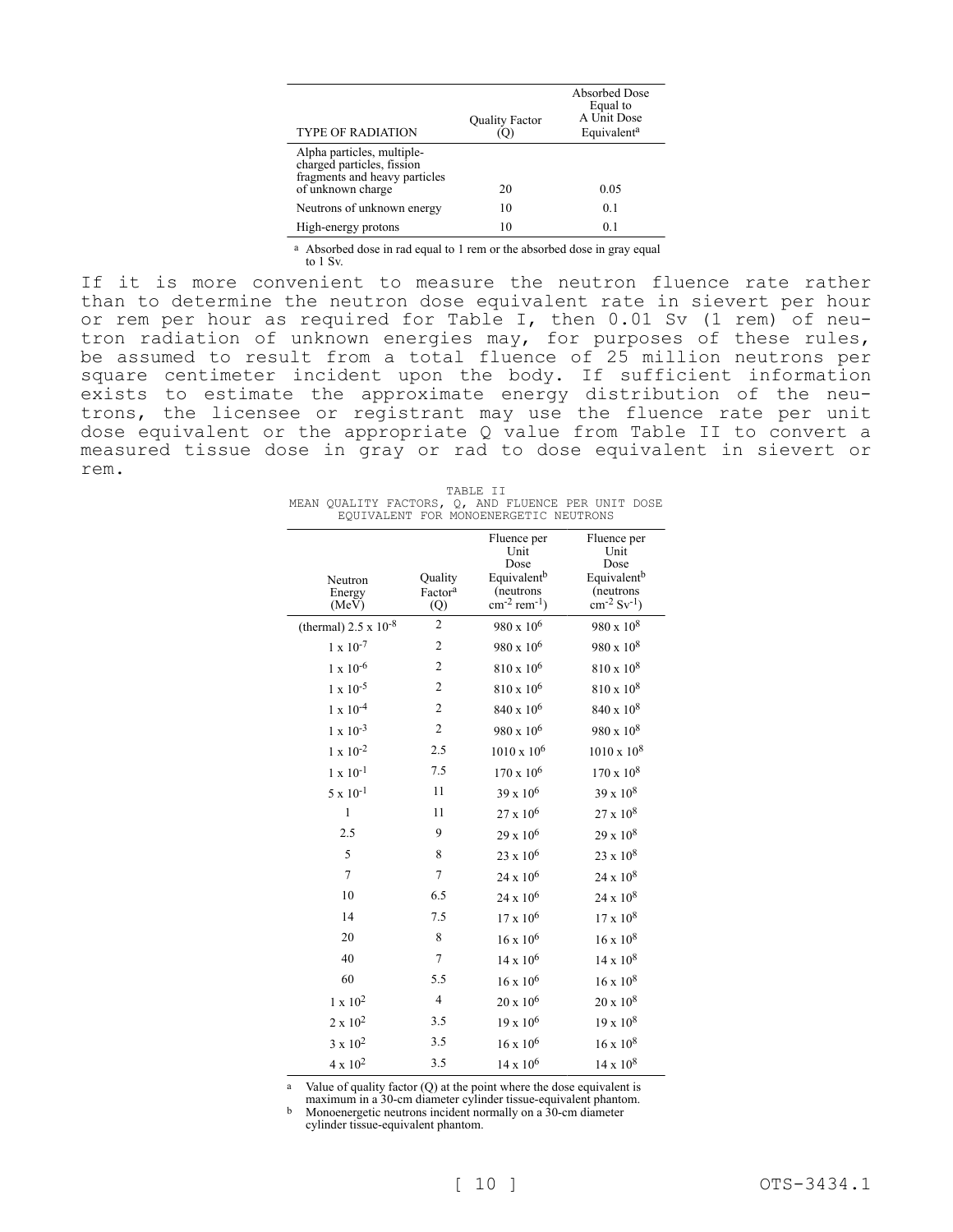(109) **"QNFT (quantitative fit test)"** means an assessment of the adequacy of respirator fit by numerically measuring the amount of leakage into the respirator.

(110) **"Quarter"** means a period of time equal to one-fourth of the year observed by the licensee, approximately ((thirteen)) 13 consecutive weeks, providing that the beginning of the first quarter in a year coincides with the starting date of the year and that no day is omitted or duplicated in consecutive quarters.

(111) **"Rad"** means the special unit of absorbed dose. One rad equals one-hundredth of a joule per kilogram of material; for example, if tissue is the material of interest, then 1 rad equals 100 ergs per gram of tissue. One rad is equal to an absorbed dose of 100 erg/gram or 0.01 joule/kilogram (0.01 gray).

(112) **"Radiation"** means alpha particles, beta particles, gamma rays, X-rays, neutrons, high-speed electrons, high-speed protons, and other particles capable of producing ions. For purposes of these rules: Radiation does not include magnetic fields or nonionizing radiation, such as radiowaves or microwaves, visible, infrared, or ultraviolet light; and ionizing radiation is an equivalent term.

(113) **"Radiation area"** means any area, accessible to individuals, in which radiation levels could result in an individual receiving a dose equivalent in excess of 0.05 mSv (0.005 rem) in one hour at ((thirty)) 30 centimeters from the source of radiation or from any surface that the radiation penetrates.

(114) **"Radiation machine"** means any device capable of producing ionizing radiation except those devices with radioactive material as the only source of radiation.

(115) **"Radiation safety officer"** means an individual who has the knowledge and responsibility to apply appropriate radiation protection rules and has been assigned that responsibility by the licensee or registrant.

(116) **"Radiation source."** See "Source of radiation."

(117) **"Radioactive material"** means any material (solid, liquid, or gas) which emits radiation spontaneously.

(118) **"Radioactive waste"** means any radioactive material which is no longer of use and intended for disposal or treatment for the purposes of disposal.

(119) **"Radioactivity"** means the transformation of unstable atomic nuclei by the emission of radiation.

(120) **"Reference man"** means a hypothetical aggregation of human physical and physiological characteristics determined by international consensus. These characteristics may be used by researchers and public health workers to standardize results of experiments and to relate biological insult to a common base.

(121) **"Registrable item"** means any radiation-producing machine except those exempted by RCW  $((70.98.180))$  70A.388.200 or exempted by the department under the authority of RCW ( $(70.98.080)$ ) 70A.388.050.

(122) **"Registrant"** means any person who is registered by the department or is legally obligated to register with the department in accordance with these rules and the act.

(123) **"Registration"** means registration with the department in accordance with the rules adopted by the department.

(124) **"Regulations of the United States Department of Transportation"** means the regulations in 49 C.F.R. Parts 170-189, 14 C.F.R. Part 103, and 46 C.F.R. Part 146.

(125) **"Rem"** means the special unit of any of the quantities expressed as dose equivalent. The dose equivalent in rem is equal to the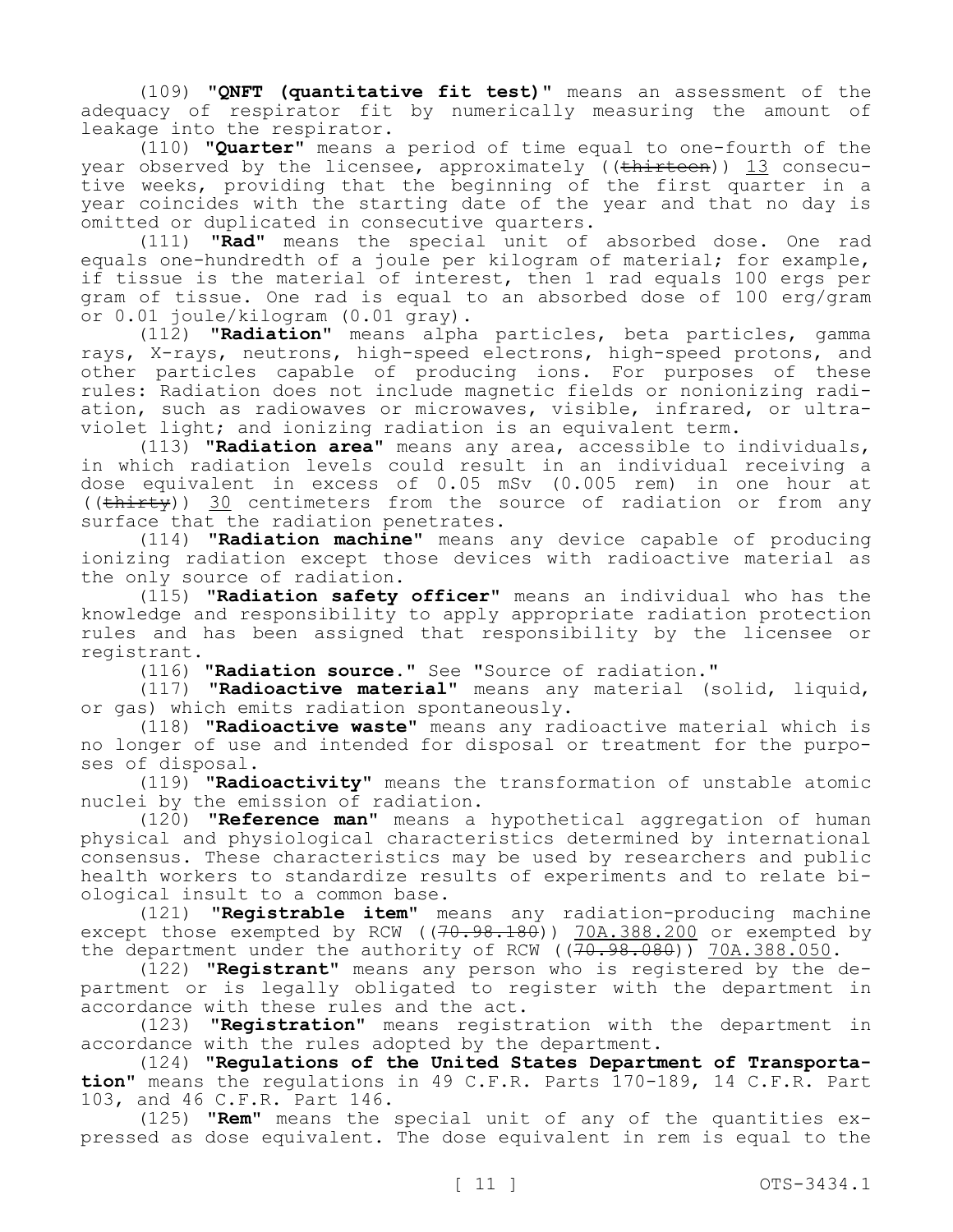absorbed dose in rad multiplied by the quality factor (1 rem  $= 0.01$ Sv).

(126) **"Research and development"** means: (a) Theoretical analysis, exploration, or experimentation; or (b) the extension of investigative findings and theories of a scientific or technical nature into practical application for experimental and demonstration purposes, including the experimental production and testing of models, devices, equipment, materials, and processes. Research and development does not include the internal or external administration of radiation or radioactive material to human beings.

(127) **"Respiratory protective equipment"** means an apparatus, such as a respirator, used to reduce an individual's intake of airborne radioactive materials.

(128) **"Restricted area"** means any area to which access is limited by the licensee or registrant for purposes of protecting individuals against undue risks from exposure to radiation and radioactive material. "Restricted area" does not include any areas used for residential quarters, although a separate room or rooms in a residential building may be set apart as a restricted area.

(129) **"Roentgen"** (R) means the special unit of exposure. One roentgen equals 2.58 x  $10^{-4}$  coulombs/kilogram of air.

(130) **"Sanitary sewerage"** means a system of public sewers for carrying off waste water and refuse, but excluding sewage treatment facilities, septic tanks, and leach fields owned or operated by the licensee or registrant.

(131) **"Sealed source"** means any radioactive material that is encased in a capsule designed to prevent leakage or the escape of the radioactive material.

(132) **"SEPA"** means the State Environmental Policy Act under chapter 43.21C RCW.

(133) **"SCBA (self-contained breathing apparatus)"** means an atmosphere-supplying respirator for which the breathing air source is designed to be carried by the user.

(134) **"Shallow dose equivalent"** (Hs), which applies to the external exposure of the skin of the whole body or the skin of an extremity, means the dose equivalent at a tissue depth of 0.007 centimeter (7  $mq/cm<sup>2</sup>$ ).

(135) **"SI"** means an abbreviation of the International System of Units.

(136) **"Sievert"** means the SI unit of any of the quantities expressed as dose equivalent. The dose equivalent in sievert is equal to the absorbed dose in gray multiplied by the quality factor (1 Sv =  $100$ ) rem).

(137) **"Site area emergency"** means events which may occur, are in progress, or have occurred that could lead to a significant release of radioactive material and that could require a response by off-site response organizations to protect persons off-site.

(138) **"Site boundary"** means that line beyond which the land or property is not owned, leased, or otherwise controlled by the licensee or registrant.

(139) **"Source container"** means a device in which radioactive material is transported or stored.

(140) **"Source material"** means: (a) Uranium or thorium, or any combination thereof, in any physical or chemical form, or (b) ores which contain by weight one-twentieth of one percent (0.05 percent) or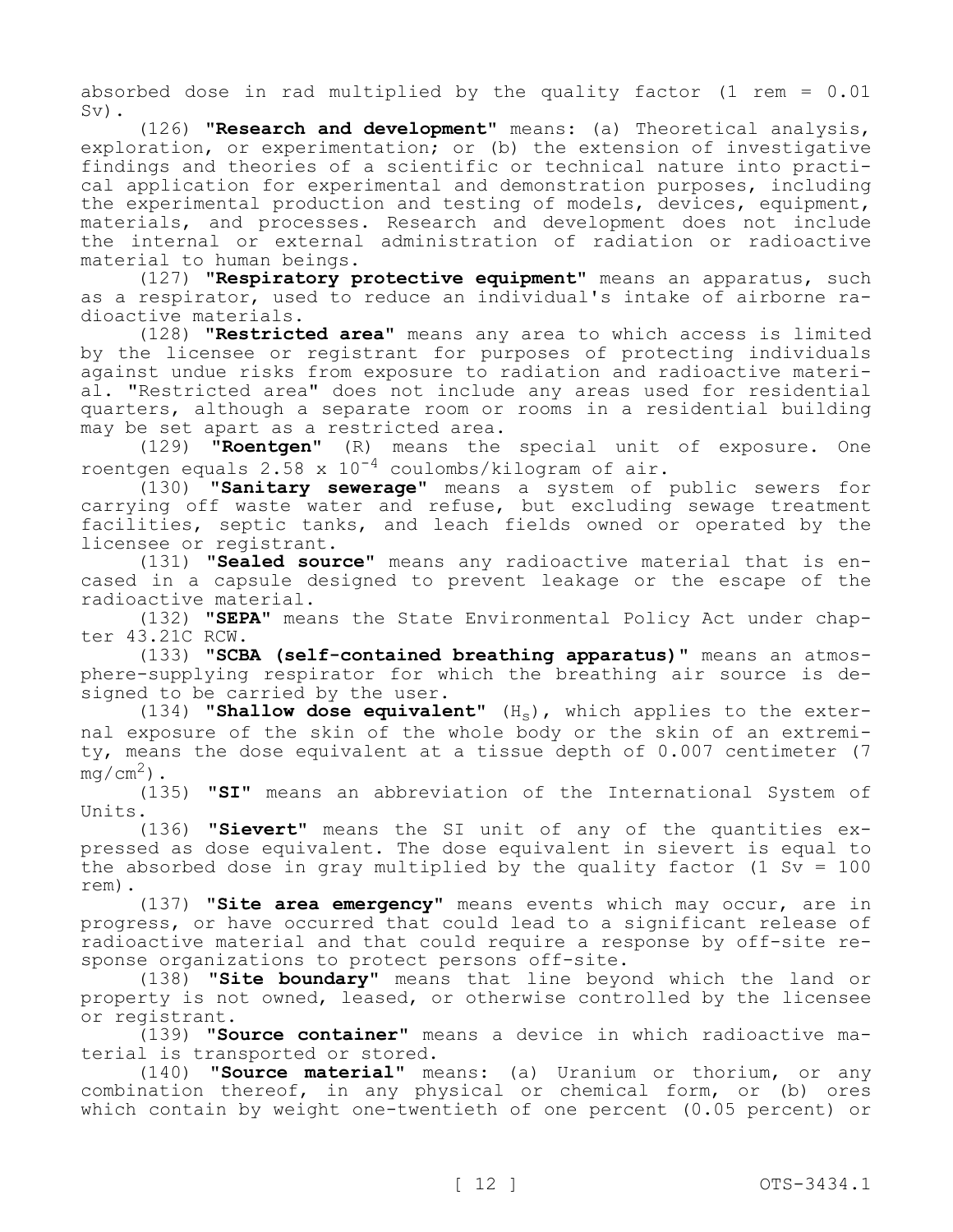more of uranium, thorium, or any combination thereof. Source material does not include special nuclear material.

(141) **"Source material milling"** means the extraction or concentration of uranium or thorium from any ore processing primarily for its source material content.

(142) **"Source of radiation"** means any radioactive material, or any device or equipment emitting or capable of producing ionizing radiation.

(143) **"Special nuclear material"** means:

(a) Plutonium, uranium-233, uranium enriched in the isotope 233 or in the isotope 235, and any other material that the NRC, under the provisions of section 51 of the Atomic Energy Act of 1954, as amended, determines to be special nuclear material, but does not include source material; or

(b) Any material artificially enriched in any of the foregoing, but does not include source material.

(144) **"Special nuclear material in quantities not sufficient to form a critical mass"** means uranium enriched in the isotope U-235 in quantities not exceeding ((three hundred fifty)) 350 grams of contained U-235; uranium-233 in quantities not exceeding ( $\overline{t}$  ( $\overline{t}$  hundred)) 200 grams; plutonium in quantities not exceeding ((two hundred)) 200 grams; or any combination of them in accordance with the following formula: For each kind of special nuclear material, determine the ratio between the quantity of that special nuclear material and the quantity specified above for the same kind of special nuclear material. The sum of the ratios for all of the kinds of special nuclear material in combination shall not exceed "1" (i.e., unity). For example, the following quantities in combination would not exceed the limitation and are within the formula:

| 175 (grams contained U-235) |     |
|-----------------------------|-----|
| 350                         |     |
| 50 (grams U-233)            |     |
| 200                         |     |
| 50 (grams Pu)               | ← 1 |
| 200                         |     |

(145) **"Stochastic effect"** means a health effect that occurs randomly and for which the probability of the effect occurring, rather than its severity, is assumed to be a linear function of dose without threshold. Hereditary effects and cancer incidence are examples of stochastic effects. For purposes of these rules, probabilistic effect is an equivalent term.

(146) **"SAR (supplied-air respirator)"** or **"airline respirator"**  means an atmosphere-supplying respirator for which the source of breathing air is not designed to be carried by the user.

(147) **"Survey"** means an evaluation of the radiological conditions and potential hazards incident to the production, use, release, disposal, or presence of sources of radiation. When appropriate, the evaluation includes, but is not limited to, tests, physical examinations, calculations and measurements of levels of radiation or concentration of radioactive material present.

(148) **"Test"** means (a) the process of verifying compliance with an applicable rule, or (b) a method for determining the characteristics or condition of sources of radiation or components thereof.

(149) **"These rules"** mean all parts of the rules for radiation protection of the state of Washington.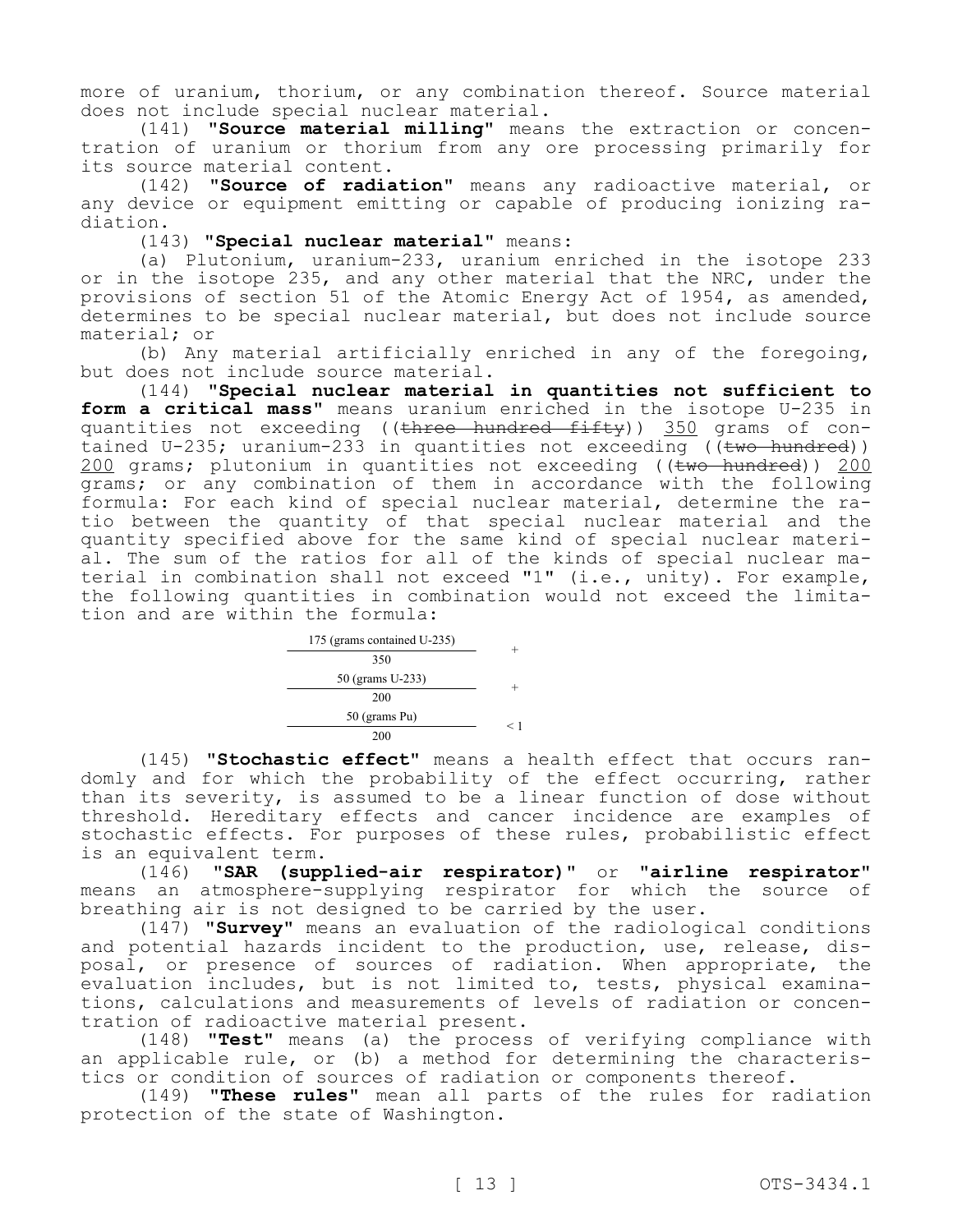(150) **"Tight-fitting facepiece"** means a respiratory inlet covering that forms a complete seal with the face.

(151) **"TEDE (total effective dose equivalent)"** means the sum of the effective dose equivalent for external exposures and the committed effective dose equivalent for internal exposures.

(152) **"TODE (total organ dose equivalent)"** means the sum of the deep dose equivalent and the committed dose equivalent to the organ or tissue receiving the highest dose.

(153) **"United States Department of Energy"** means the Department of Energy established by Public Law 95-91, August 4, 1977, 91 Stat. 565, 42 U.S.C. 7101 et seq., to the extent that the department exercises functions formerly vested in the United States Atomic Energy Commission, its chairman, members, officers and components and transferred to the United States Energy Research and Development Administration and to the administrator thereof under sections 104 (b), (c) and (d) of the Energy Reorganization Act of 1974 (Public Law 93-438, October 11, 1974, 88 Stat. 1233 at 1237, 42 U.S.C. 5814 effective January 19, 1975) and retransferred to the Secretary of Energy under section 301(a) of the Department of Energy Organization Act (Public Law 95-91, August 4, 1977, 91 Stat. 565 at 577-578, 42 U.S.C. 7151, effective October 1, 1977).

(154) **"Unrefined and unprocessed ore"** means ore in its natural form prior to any processing, such as grinding, roasting or beneficiating, or refining. Processing does not include sieving or encapsulation of ore, or preparation of samples for laboratory analysis.

(155) **"Unrestricted area"** (uncontrolled area) means any area which is not a restricted area. Areas where the external dose exceeds 2 mrem in any one hour or where the public dose, taking into account occupancy factors, will exceed 100 mrem total effective dose equivalent in any one year must be restricted.

(156) **"User seal check"** (fit check) means an action conducted by the respirator user to determine if the respirator is properly seated to the face. Examples include negative pressure check, positive pressure check, irritant smoke check, or isoamyl acetate check.

(157) **"Very high radiation area"** means an area, accessible to individuals, in which radiation levels from radiation sources external to the body could result in an individual receiving an absorbed dose in excess of 5 Gy (500 rad) in one hour at one meter from a source of radiation or one meter from any surface that the radiation penetrates.

(158) **"Waste"** means those low-level radioactive wastes containing source, special nuclear or by-product material that are acceptable for disposal in a land disposal facility. For purposes of this definition, low-level radioactive waste means radioactive waste not classified as high-level radioactive waste, transuranic waste, spent nuclear fuel, or by-product material as defined in subsection  $(17)$  (b),  $(c)$ , and  $(d)$ of the definition of by-product material in this section.

(159) **"Waste handling licensees"** mean persons licensed to receive and store radioactive wastes prior to disposal or persons licensed to dispose of radioactive waste.

(160) **"Week"** means seven consecutive days starting on Sunday.

(161) **"Weighting factor"**  $w_T$  for an organ or tissue (T) means the proportion of the risk of stochastic effects resulting from irradiation of that organ or tissue to the total risk of stochastic effects when the whole body is irradiated uniformly. For calculating the effective dose equivalent, the values of  $w_T$  are:

ORGAN DOSE WEIGHTING FACTORS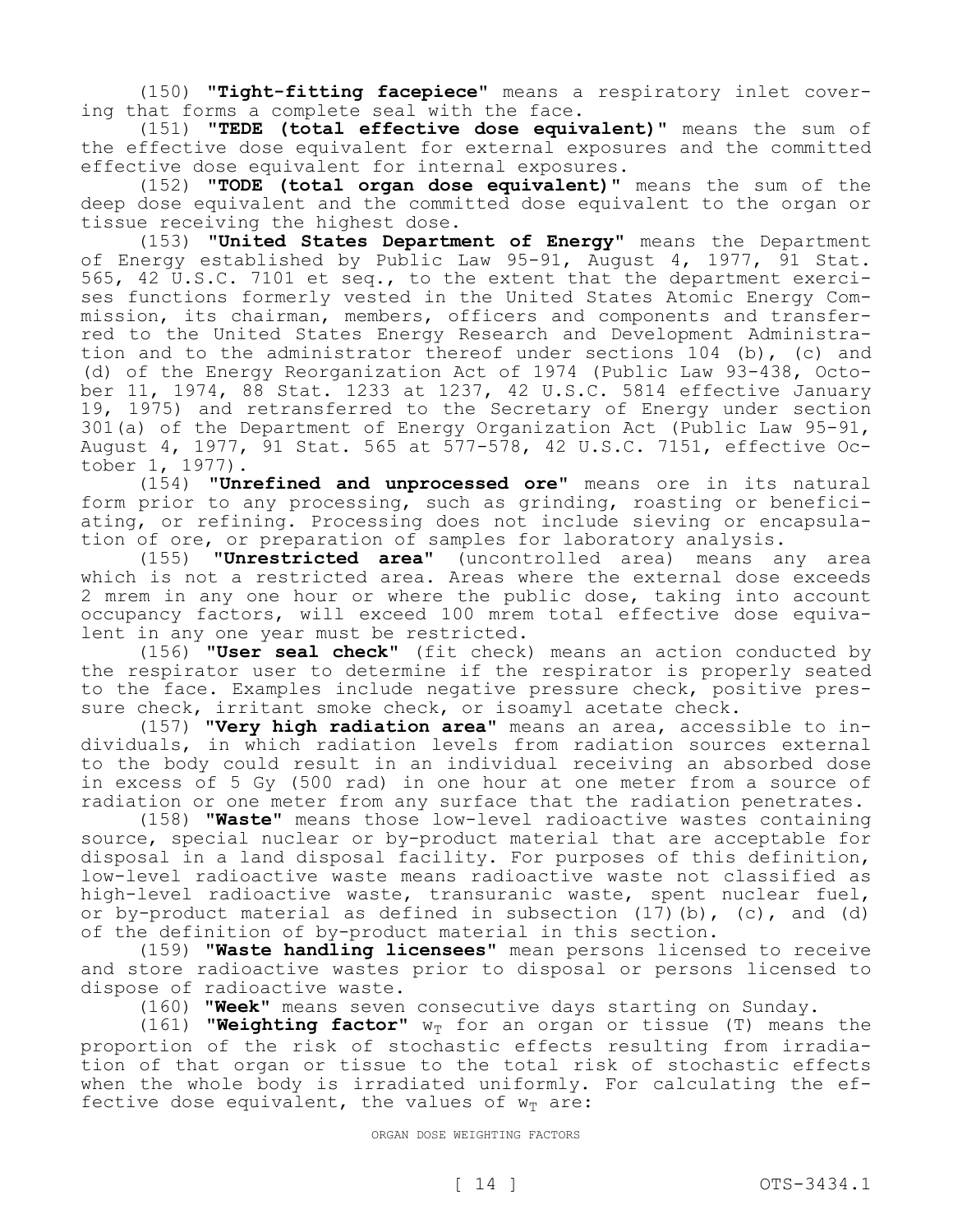| Organ or Tissue | Wт                |  |
|-----------------|-------------------|--|
| Gonads          | 0.25              |  |
| <b>Breast</b>   | 0.15              |  |
| Red bone marrow | 0.12              |  |
| Lung            | 0.12              |  |
| Thyroid         | 0.03              |  |
| Bone surfaces   | 0.03              |  |
| Remainder       | 0.30 <sup>a</sup> |  |
| Whole Body      |                   |  |

0.30 results form 0.06 for each of 5 "remainder" organs, excluding the

skin and the lens of the eye, that receive the highest doses. For the purpose of weighting the external whole body dose, for adding it to the internal dose, a single weighting factor,  $w_T = 1.0$ , has been specified. The use of other weighting factors for external exposure will be approved on a case-by-case basis until such time as specific guidance is issued.

(162) **"Whole body"** means, for purposes of external exposure, head, trunk including male gonads, arms above the elbow, or legs above the knee.

(163) **"Worker"** means an individual engaged in activities under a license or registration issued by the department and controlled by a licensee or registrant but does not include the licensee or registrant. Where the licensee or registrant is an individual rather than one of the other legal entities defined under "person," the radiation exposure limits for the worker also apply to the individual who is the licensee or registrant. If students of age ((eighteen)) 18 years or older are subjected routinely to work involving radiation, then the students are considered to be workers. Individuals of less than ((eighteen)) 18 years of age shall meet the requirements of WAC 246-221-050.

(164) **"WL (working level)"** means any combination of short-lived radon daughters in 1 liter of air that will result in the ultimate emission of 1.3  $\times$  10<sup>5</sup> MeV of potential alpha particle energy. The short-lived radon daughters are - For radon-222: Polonium-218, lead-214, bismuth-214, and polonium-214; and for radon-220: Polonium-216, lead-212, bismuth-212, and polonium-212.

(165) **"WLM (working level month)"** means an exposure to one working level for ((<del>one hundred seventy hours - Two thousand</del>)) 170 hours - $2,000$  working hours per year divided by (( $t$ welve)) 12 months per year is approximately equal to ((one hundred seventy)) 170 hours per month.

(166) **"Year"** means the period of time beginning in January used to determine compliance with the provisions of these rules. The licensee or registrant may change the starting date of the year used to determine compliance by the licensee or registrant provided that the change is made at the beginning of the year and that no day is omitted or duplicated in consecutive years.

AMENDATORY SECTION (Amending WSR 91-02-049, filed 12/27/90, effective 1/31/91)

**WAC 246-220-070 Impounding.** Sources of radiation shall be subject to impoundment pursuant to RCW ((70.98.160)) 70A.388.180.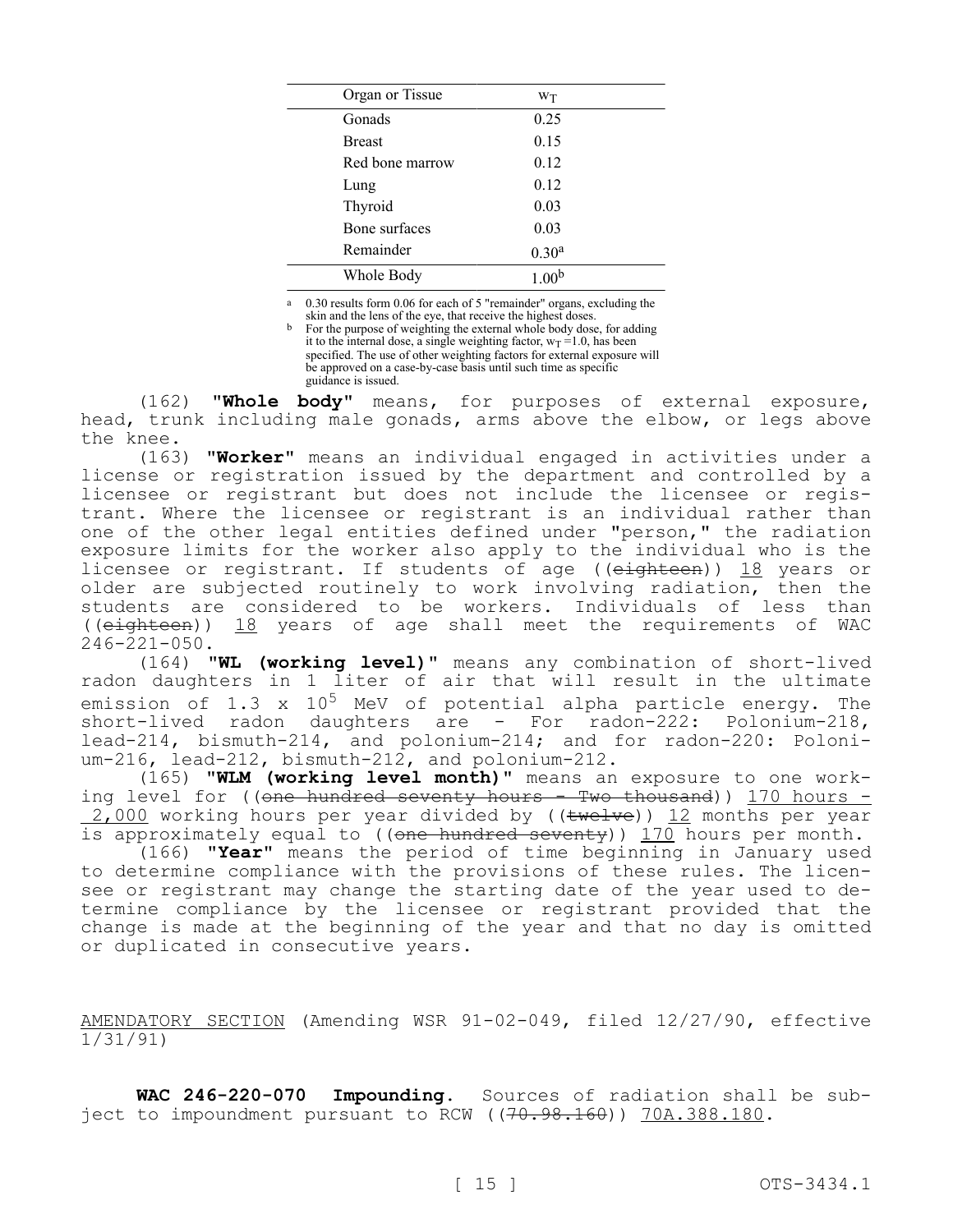AMENDATORY SECTION (Amending WSR 19-05-074, filed 2/19/19, effective 3/22/19)

**WAC 246-224-0001 Purpose.** The purpose of this chapter is to regulate sources of ionizing radiation as required by RCW ((70.98.050) and 70.98.080)) 70A.388.040 and 70A.388.050. This chapter provides for the registration of all radiation machine facilities located in Washington state.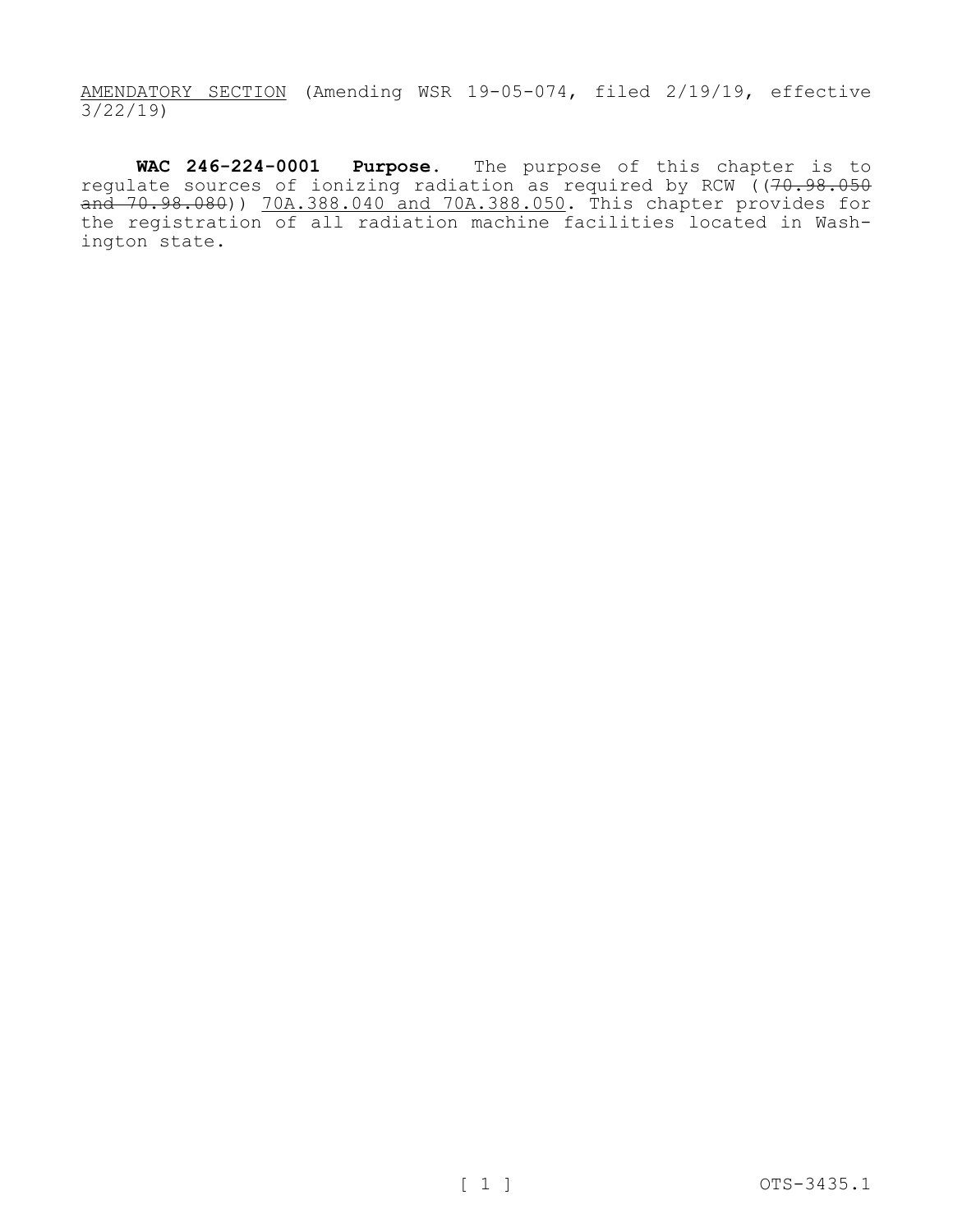AMENDATORY SECTION (Amending WSR 08-14-074, filed 6/26/08, effective 7/27/08)

**WAC 246-225A-001 Purpose and scope.** This chapter establishes facility design and operation requirements for the use of dental X-ray equipment according to chapter ((<del>70.98</del>)) <u>70A.388</u> RCW. The scope of this chapter pertains to dental intra-oral and extra-oral radiography and establishes radiation safety requirements for patients, dental employees, and the public; and establishes optimal diagnostic image processing requirements.

AMENDATORY SECTION (Amending WSR 11-19-013, filed 9/7/11, effective 10/8/11)

**WAC 246-225A-010 Definitions.** The definitions in this section apply throughout this chapter unless the context clearly requires otherwise.

(1) "Artifact" means an undesirable optical density or blemish on a radiographic image that detracts from the diagnostic information.

(2) "Barrier" (see "protective barrier").

(3) "Beam" (see "X-ray").

(4) "Beam-limiting device," sometimes called a collimator or cone, means a device that controls the size of the X-ray field.

(5) "Cephalometric" means X-ray imaging specific to the human head and jaw.

(6) "Control panel" means the part of the X-ray system where the switches, knobs, pushbuttons, and other hardware necessary to operate the X-ray system are located.

(7) "CR (computed radiography)" means creating an X-ray image using plates consisting of a special phosphor that when exposed to radiation and then processed by a scanner, provides the information to a computer for display and manipulation.

(8) "CT (computed tomography)" means creating a cross-sectional X-ray image generated by an X-ray source and detector moving around the patient's body.

(9) "Dead-man button" means an X-ray exposure button designed so that it can only be operated by continuous pressure on the button by the operator, and when released before the preset exposure time will stop the exposure.

(10) "Department" means the department of health, which is the state radiation control agency under chapter ((70.98)) 70A.388 RCW.

(11) "Detector" means a device capable of receiving and recording an X-ray image.

(12) "Diagnostic source assembly" means the combination of the tube housing assembly and the collimator.

(13) "Direct scattered radiation" means radiation discharged in a straight line from the object being radiographed.

(14) "DR (direct digital radiography)" means creating an X-ray image by sending signals directly from a solid state detector to a computer for display and manipulation.

(15) "Exposure," as the context implies, means: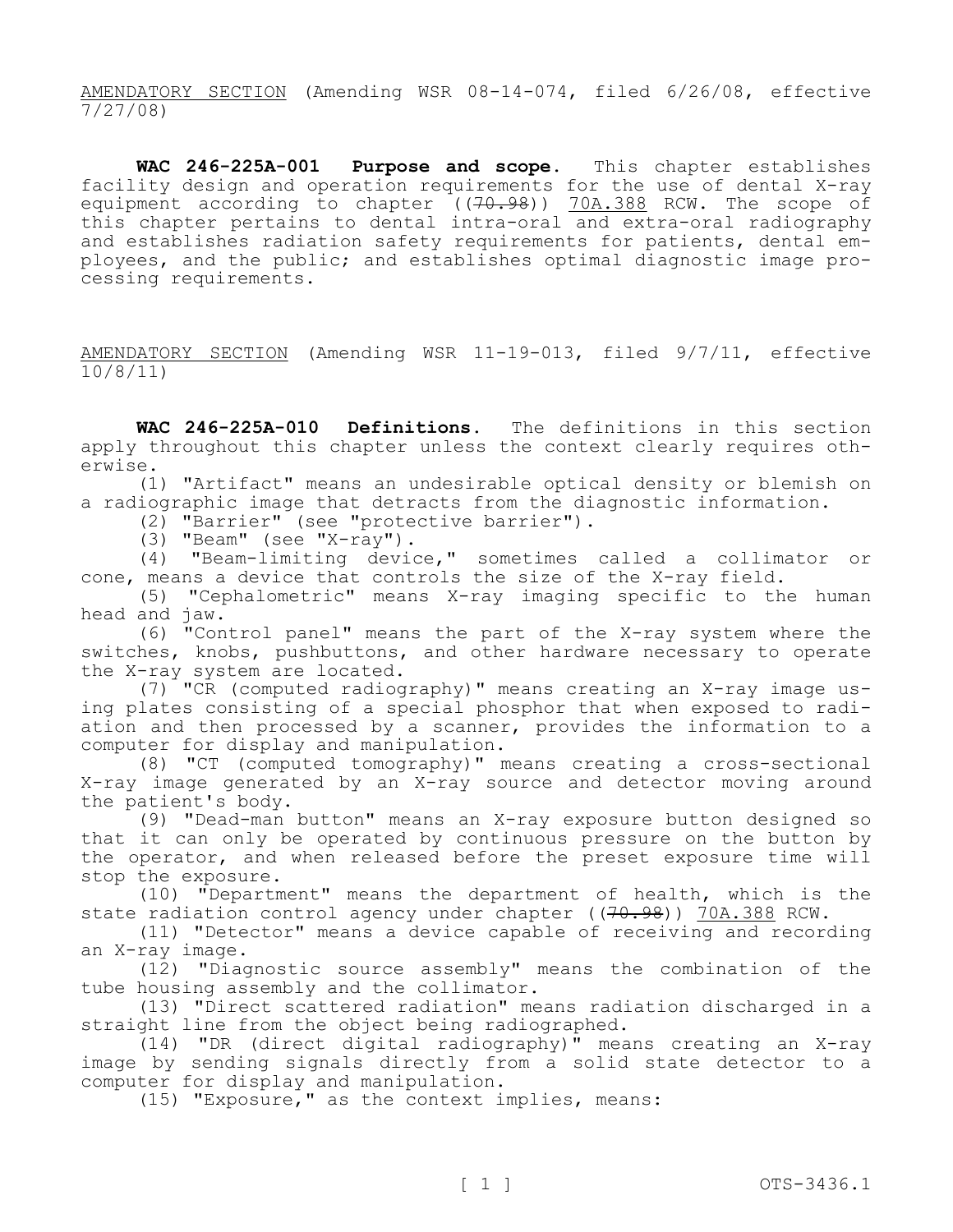(a) The number of electrons, measured in coulombs per kilogram of air, released through the ionization of air molecules by electromagnetic radiation; or

(b) An occupational worker or patient being subjected to radiation either directly or indirectly.

(16) "Extra-oral radiography" means creating a film or digital Xray image on an image receptor placed outside the mouth. Examples include panoramic and cephalometric X-rays.

(17) "Filter" means material, such as copper or aluminum, placed in the useful beam of the X-ray to block selected energies, and in a safelight to block light that could fog the X-ray film.

(18) "Floor plan" means a drawing of the X-ray room, along with its dimensions, identification of adjacent areas and occupiable space above and below.

(19) "Focal spot" means the area on the anode end of the X-ray tube bombarded by the electrons accelerated from the cathode and from which the useful X-ray beam begins.

(20) "Grid" means a device placed between the patient and the image receptor in extra-oral radiography that reduces scattered radiation that would decrease the quality of the image being created.

(21) "Hand-held" (see "X-ray system").

(22) "Healing arts screening" means using X-ray equipment without an order by a licensed practitioner on an individual who does not have a known or diagnosed disease or symptom to learn if the individual may have an indication of ill health.

(23) "HVL (half-value layer)" means the thickness of material that reduces the intensity of radiation to one-half of its original value.

(24) "Image receptor" means a device that captures an X-ray beam for image processing.

(25) "Intra-oral radiography" means creating a film or digital Xray image on an image receptor placed inside the mouth.

(26) "kV (kilovolt)" means the unit used to measure electrical energy.

(27) "kVp (kilovolts peak)" means the highest possible voltage across the X-ray tube during an exposure (see also "peak tube potential").

(28) "Leakage radiation" means radiation coming from the X-ray tube, other than the useful X-ray beam.

(29) "Leakage technique factors" means the technique factors associated with the tube housing assembly that are used to measure leakage radiation. They are defined as the maximum rated peak tube potential and the maximum rated continuous tube current at the maximum peak tube potential.

(30) "Licensed practitioner" means an individual licensed to practice dentistry under chapter 18.32 RCW.

(31) "mA (milliampere)" means the unit used to measure electrical current in an X-ray tube.

(32) "mAs (milliampere second)" means the product of the electrical current in the X-ray tube in mA and the time of exposure in seconds.

(33) "Mobile" (see "X-ray system").

(34) "Operator" means a person working under the direction of a licensed practitioner to operate X-ray equipment and who has been properly trained according to WAC 246-225A-020.

(35) "Operatory" means a room in which dental health care procedures are performed.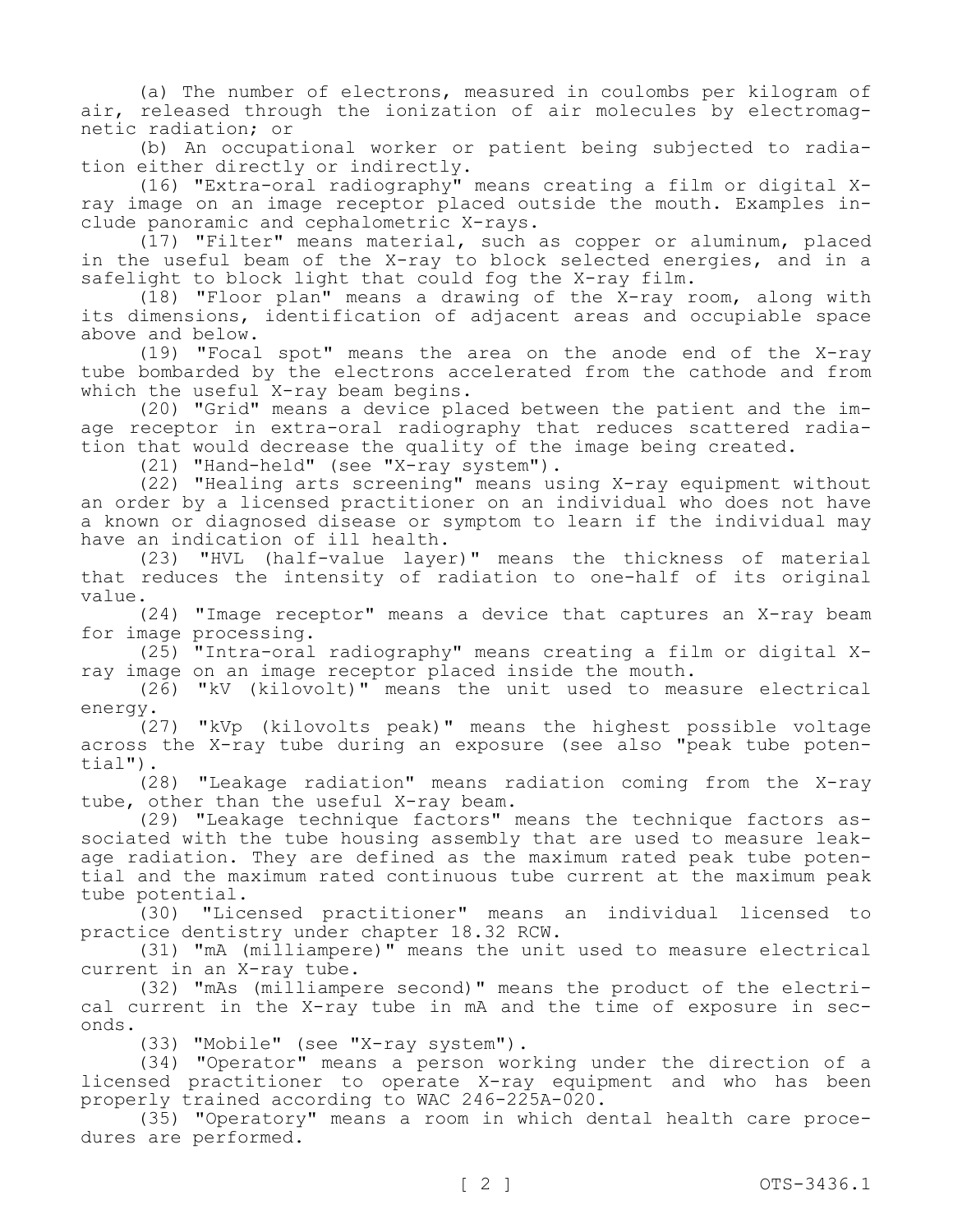(36) "Peak tube potential" means the maximum voltage in the X-ray tube during an exposure.

(37) "Portable" (see "X-ray system").

(38) "Position-indicating device" means a device on X-ray equipment that shows where the X-ray beam will be directed and establishes the distance from the X-ray tube to the patient's body. The device may or may not incorporate or serve as a beam-limiting device.

(39) "Primary beam" (see "useful beam").

(40) "Primary protective barrier" means the material placed in the useful beam, beyond the patient and image receptor, to reduce remnant primary beam exposure.

(41) "Protected area" means a space for X-ray equipment operators that is shielded so that X-ray exposures are reduced enough to meet the exposure limits of WAC 246-221-010 (Occupational dose limits for adults) and WAC 246-220-007 (Statement of philosophy). In addition, the space must have no exposure to direct scattered radiation.

(42) "Protective apron" means a garment made of radiation absorbing materials used to reduce a person's radiation exposure.

(43) "Protective barrier" means a structure made of radiation absorbing material used to reduce radiation exposure.

(44) "Quality assurance" means a program designed to produce high quality X-ray images at minimal cost and with minimal patient exposure to radiation.

(45) "Quick developer" means small-volume chemistry designed to process dental intra-oral film in less than a minute.

(46) "Radiation safety" means ways to protect patients and staff from unnecessary radiation exposure. Safety measures may include patient exposure reduction, image quality improvement, diagnostic imaging system quality assurance, radiation measurements, dose evaluations, compliance with state and federal regulations, and related issues.

(47) "Radiographic" means the production of an image created when an X-ray pattern exits an X-rayed object.

(48) "Radiography" means a way of creating a permanent film or digital image using X-rays.

(49) "Recording" means creating a permanent image, on film or in a computer, from an X-ray exposure.

(50) "Registrant" means the owner or controller of the radiation equipment who is responsible for the safe operation of the radiation<br>equipment in accordance with this chapter and chapter ((70.98)) equipment in accordance with this chapter and chapter 70A.388 RCW.

(51) "Registration" means providing required information and continuing contact with the department by any person possessing a radiation machine in accordance with chapter 246-224 WAC, Radiation protection—Radiation machine assembly and registration.

(52) "Remnant primary beam" means the part of the useful beam that completely passes through the patient and image receptor.

(53) "Ring-detector type CT" means computed tomography performed with a fan-shaped beam that generates image slices of anatomy rather than using a cone-shaped beam creating a volumetric picture.

(54) "Safelight" means a lamp with a filter that is used in an Xray darkroom to provide enough light to see, but not enough to fog the film.

(55) "Scattered radiation" means radiation that has changed direction, or generated other radiation as it impacts or passes through matter.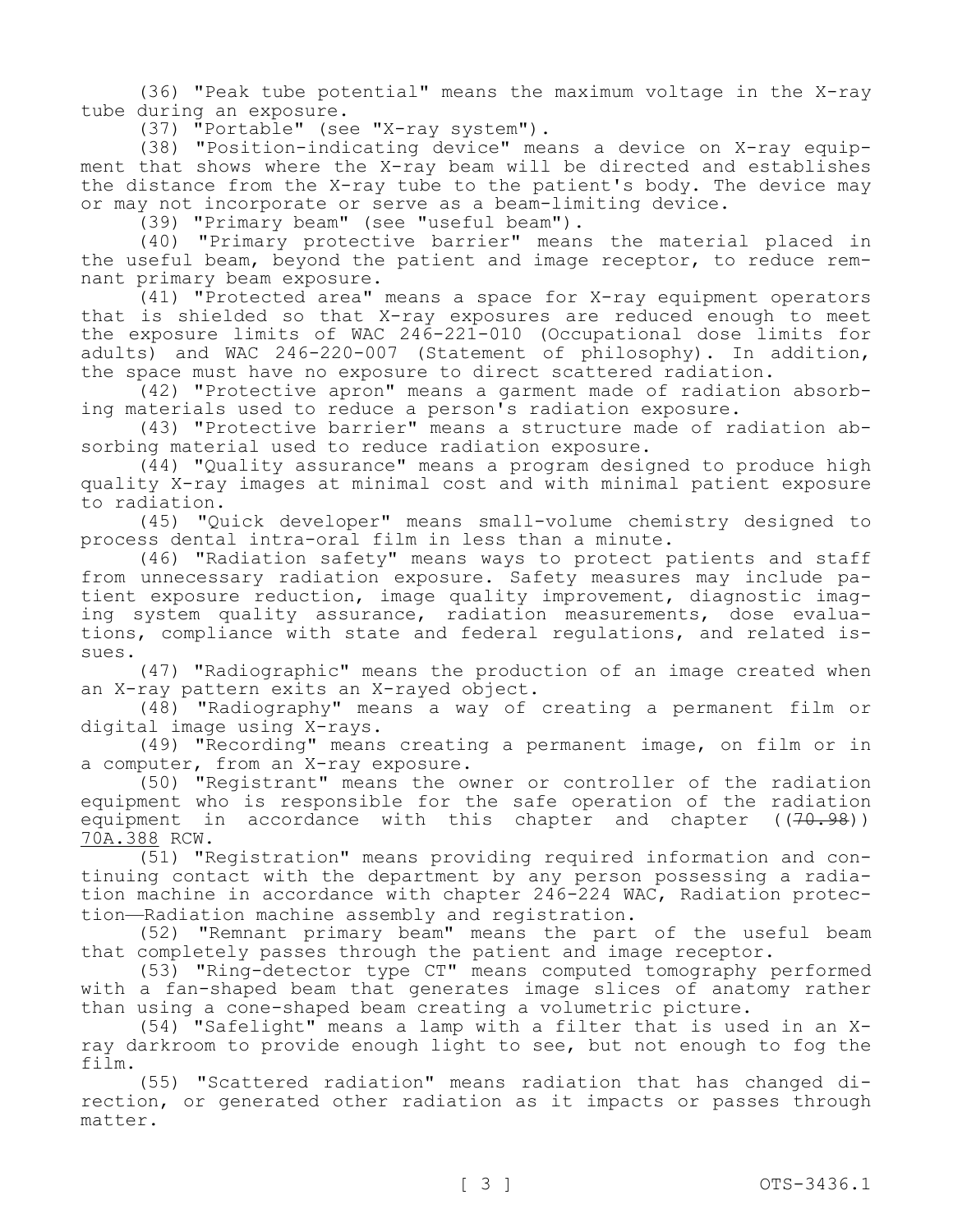(56) "Scram button" means a large, prominently displayed button, mounted in an X-ray operator's area to allow quick termination of an X-ray exposure in case of an emergency.

(57) "Secondary protective barrier" means an object or material sufficient to reduce stray radiation to the required degree as stated in chapter 246-221 WAC (Radiation protection standards).

(58) "SID (source-to-image-receptor distance)" means the distance from the focal spot in the X-ray tube to the center of the surface of the image receptor.

(59) "Source" means the focal spot of the X-ray tube.

(60) "SSD (source-to-skin distance)" means the distance between the focal spot of the X-ray tube and the nearest point on the patient's skin where the primary beam enters.

(61) "Stationary" (see "X-ray system").

(62) "Stray radiation" means the sum of leakage and scattered radiation.

(63) "Technique chart" means a written instruction or guide that X-ray equipment operators use to determine which radiation technique factors to select for each type of radiographic examination.

(64) "Technique factors" means the X-ray system settings selected for a given radiographic examination. They are specified as the peak tube potential in kVp and either:

(a) Tube current measured in mA and exposure time in seconds or pulses; or

(b) The product of tube current and exposure time expressed in mAs.

(65) "Tube" means a glass tube that produces an X-ray when highvoltage electricity is passed between the cathode at one end and the anode at the other.

(66) "Tube housing assembly" means the X-ray tube and its housing. It includes high-voltage or filament transformers and other appropriate elements when they are contained within the tube housing.

(67) "Tube housing port" means the portion of the tube housing assembly that the X-rays pass through.

(68) "Useful beam" means the radiation that passes through the tube housing port and the opening of the beam-limiting device.

(69) "Variance" means a department-authorized alternative to a requirement of this chapter.

(70) "X-ray" means a beam of ionizing radiation produced by a machine.

(71) "X-ray control" means a device that controls how much electricity enters the X-ray high-voltage generator or the X-ray tube. It includes equipment that controls the technique factors for an exposure.

(72) "X-ray equipment" means the entire X-ray system or parts of the system.

(73) "X-ray exposure button" means the part of the X-ray system that when engaged generates the production of an X-ray.

(74) "X-ray high-voltage generator" means a device that supplies electrical energy to the X-ray tube to create an X-ray beam.

(75) "X-ray system" means all of the components of a machine used for the controlled production of X-rays. It includes minimally an Xray high-voltage generator, an X-ray control, a tube housing assembly, a beam-limiting device, and the necessary supporting structures. Additional components which function with the system, such as the image receptor, are considered integral parts of the system. Types of X-ray systems are: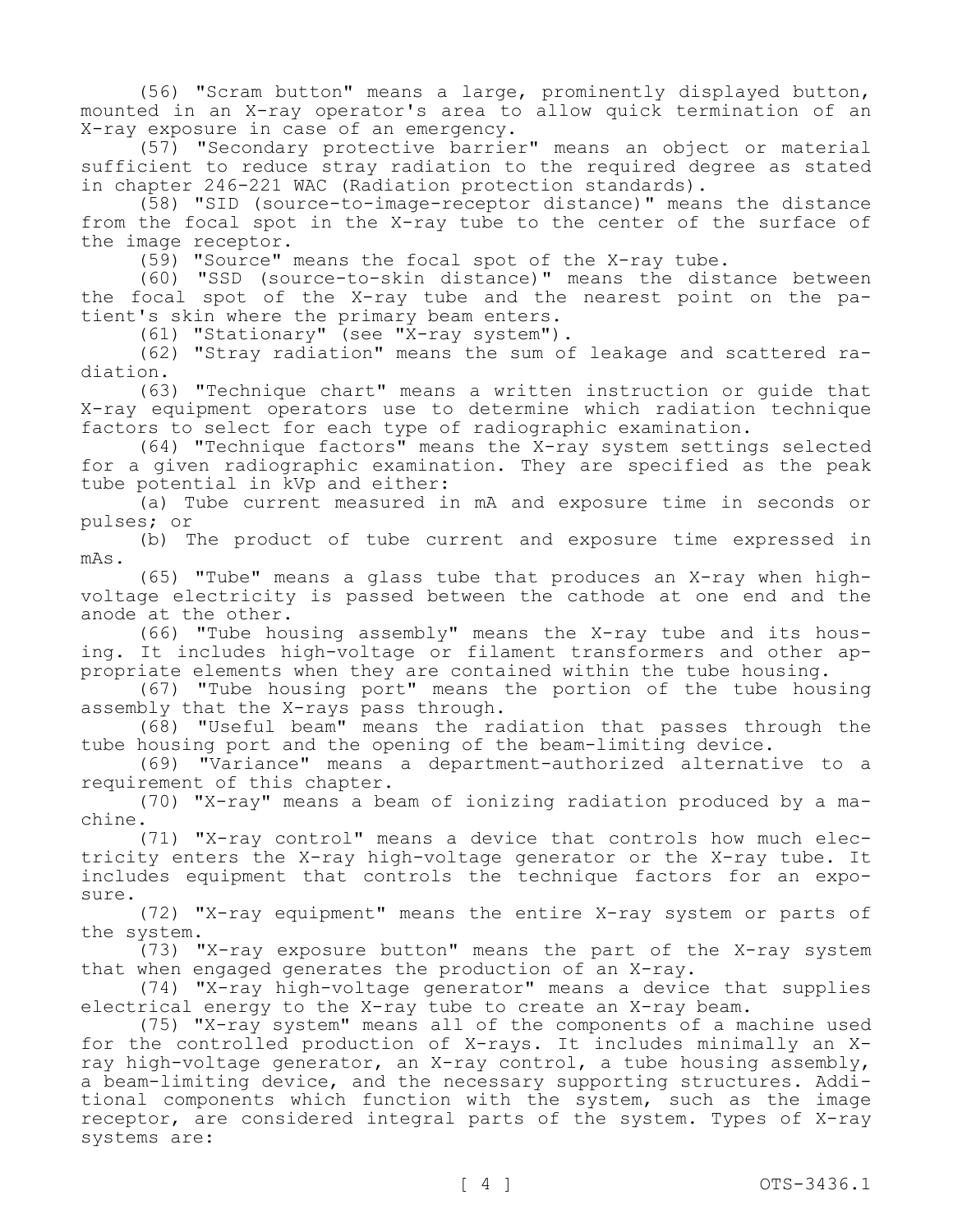(a) "Hand-held" means a self-contained X-ray system designed to be held in one or two hands to perform intra-oral radiography. Handheld X-ray systems used on a tripod or stand are considered to be "portable" systems.

(b) "Mobile" means an X-ray system mounted on a permanent base with wheels or casters for moving the X-ray system fully assembled. It is intended to be taken from one geographical location to another or from one room to another.

(c) "Portable" means an X-ray system designed to be hand-carried, but not hand-held during use.

(d) "Stationary" means an X-ray system that is installed in a fixed location, such as bolted to a floor or wall.

(76) "X-ray tube" means any electron tube which is designed to be used primarily for the production of X-rays.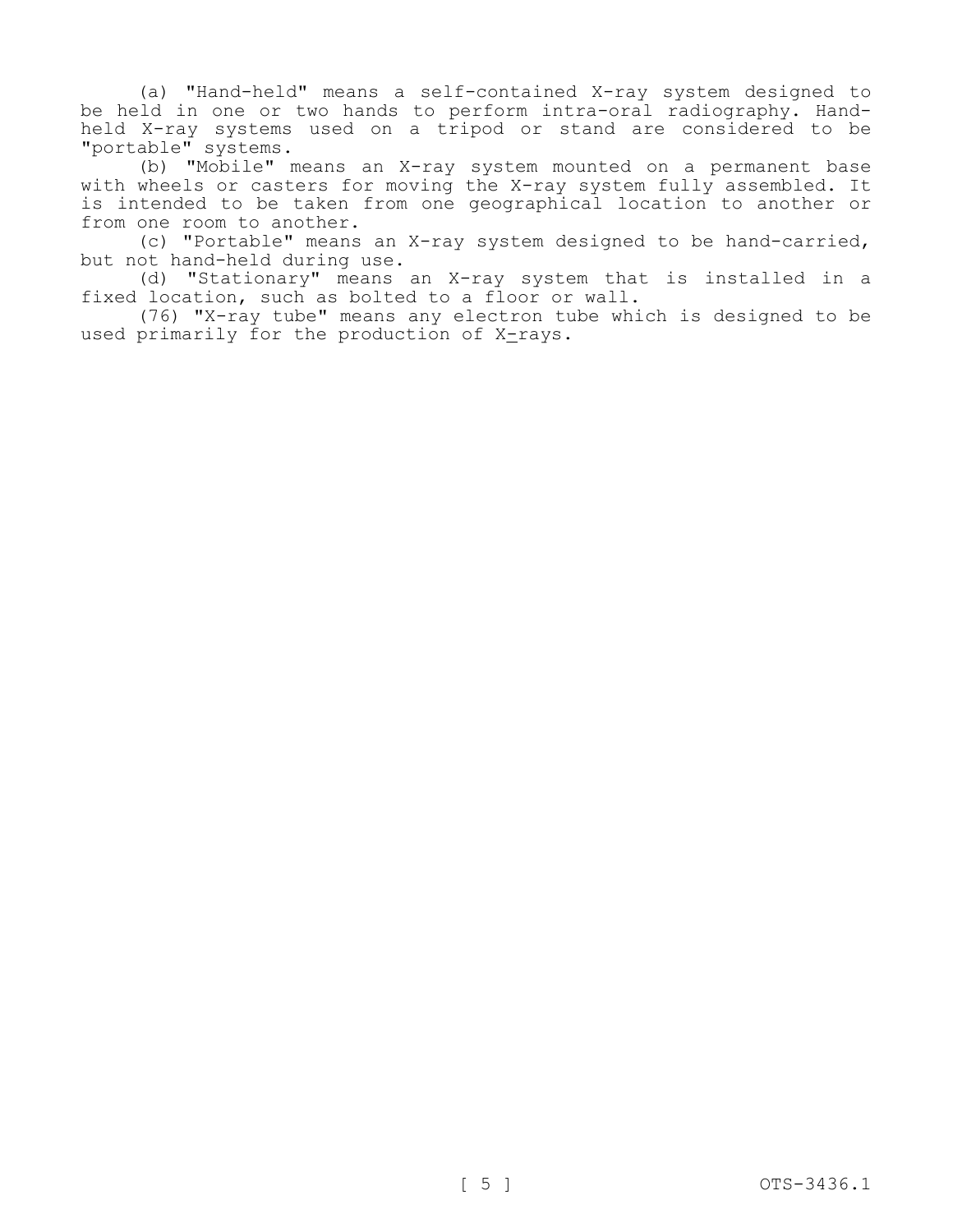AMENDATORY SECTION (Amending WSR 16-23-030, filed 11/8/16, effective 1/1/17)

**WAC 246-226-001 Authority, purpose, and scope.** The requirements of this chapter are adopted pursuant to the provisions of chapter  $((70.98))$   $70A.388$  RCW.

This chapter establishes CT X-ray system requirements for the intentional exposure of humans to ionizing radiation for diagnostic imaging.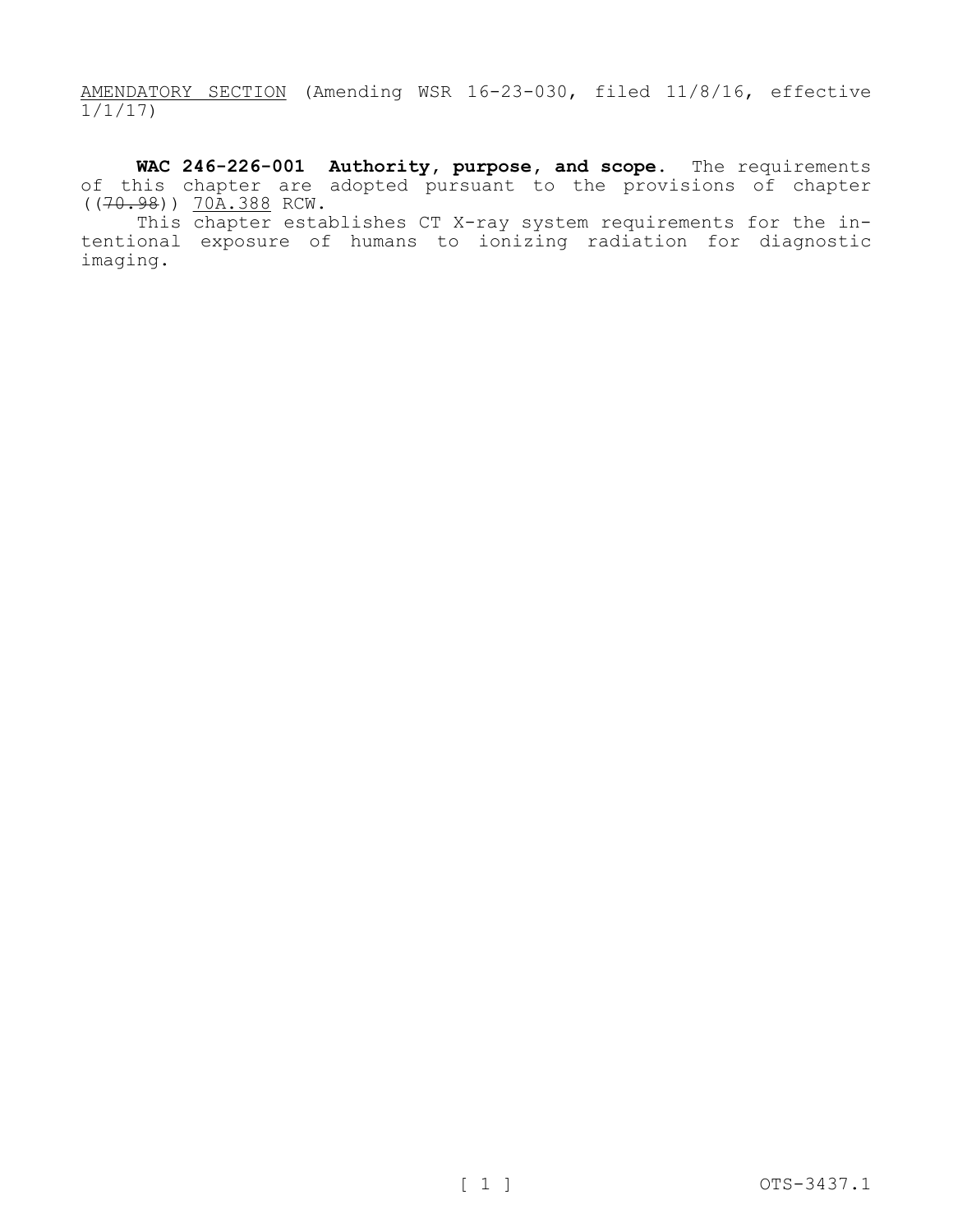AMENDATORY SECTION (Amending WSR 02-14-050, filed 6/27/02, effective 7/28/02)

**WAC 246-229-0001 Purpose.** The purpose of this chapter is to regulate certain sources of ionizing radiation as required by RCW ((70.98.050 and 70.98.080)) 70A.388.040 and 70A.388.050. This chapter provides for the registration and use of all particle accelerators installed and/or used in Washington state.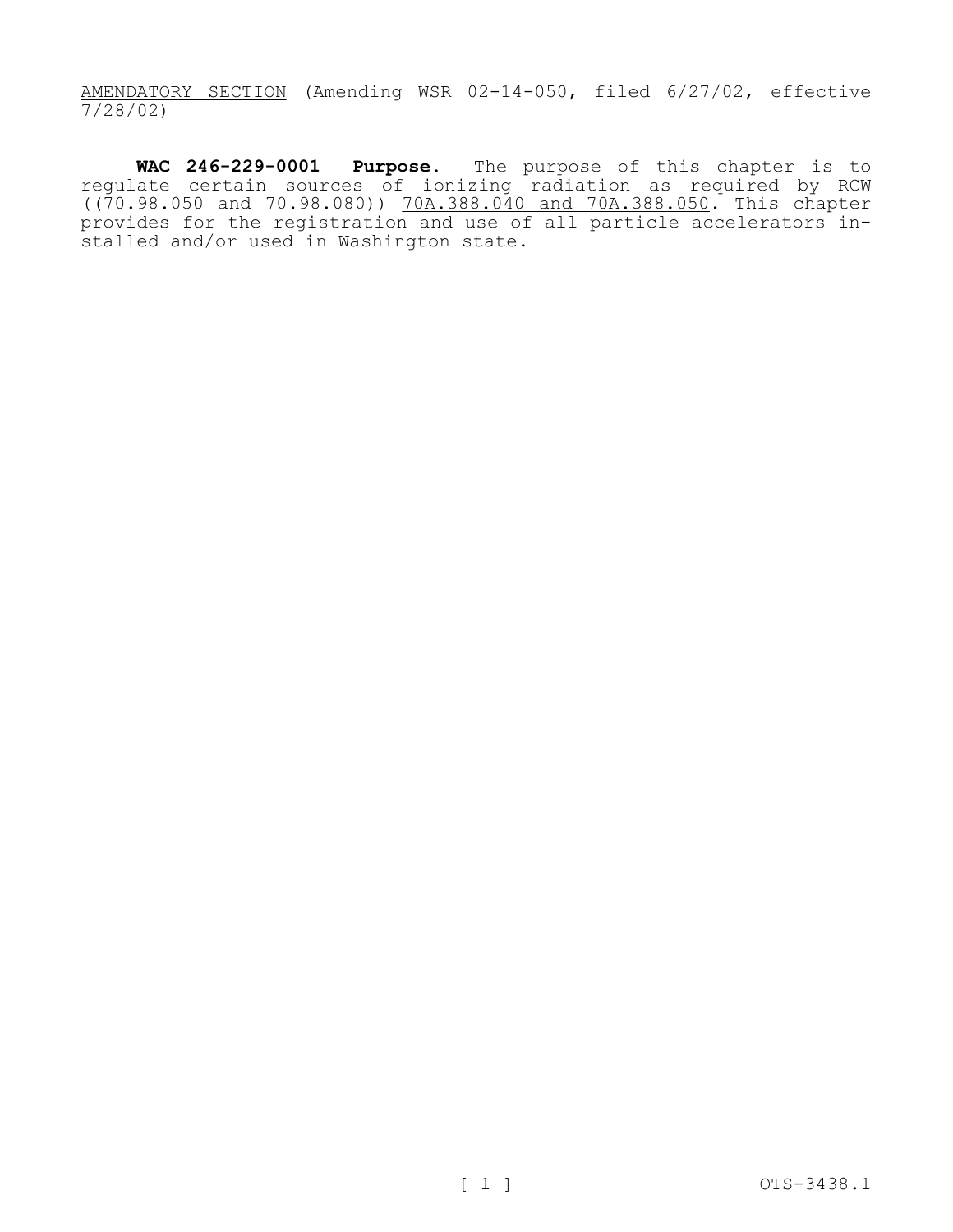AMENDATORY SECTION (Amending WSR 18-15-017, filed 7/9/18, effective 8/9/18)

**WAC 246-236-015 Commencement of construction.** (1) Commencement of construction of a new irradiator may not occur prior to the submission to the department of both an application for a license for the irradiator and the fee required by chapter 246-254 WAC.

(2) Any activities undertaken prior to the issuance of a license are entirely at the risk of the applicant and have no bearing on the issuance of a license with respect to the requirements of chapter ((70.98)) 70A.388 RCW, and rules and administrative orders issued under chapters 34.05 and ((70.98)) 70A.388 RCW.

(3) Commencement of construction as defined in WAC 246-236-010 may include nonconstruction activities if the activity has a reasonable nexus to radiological safety and security.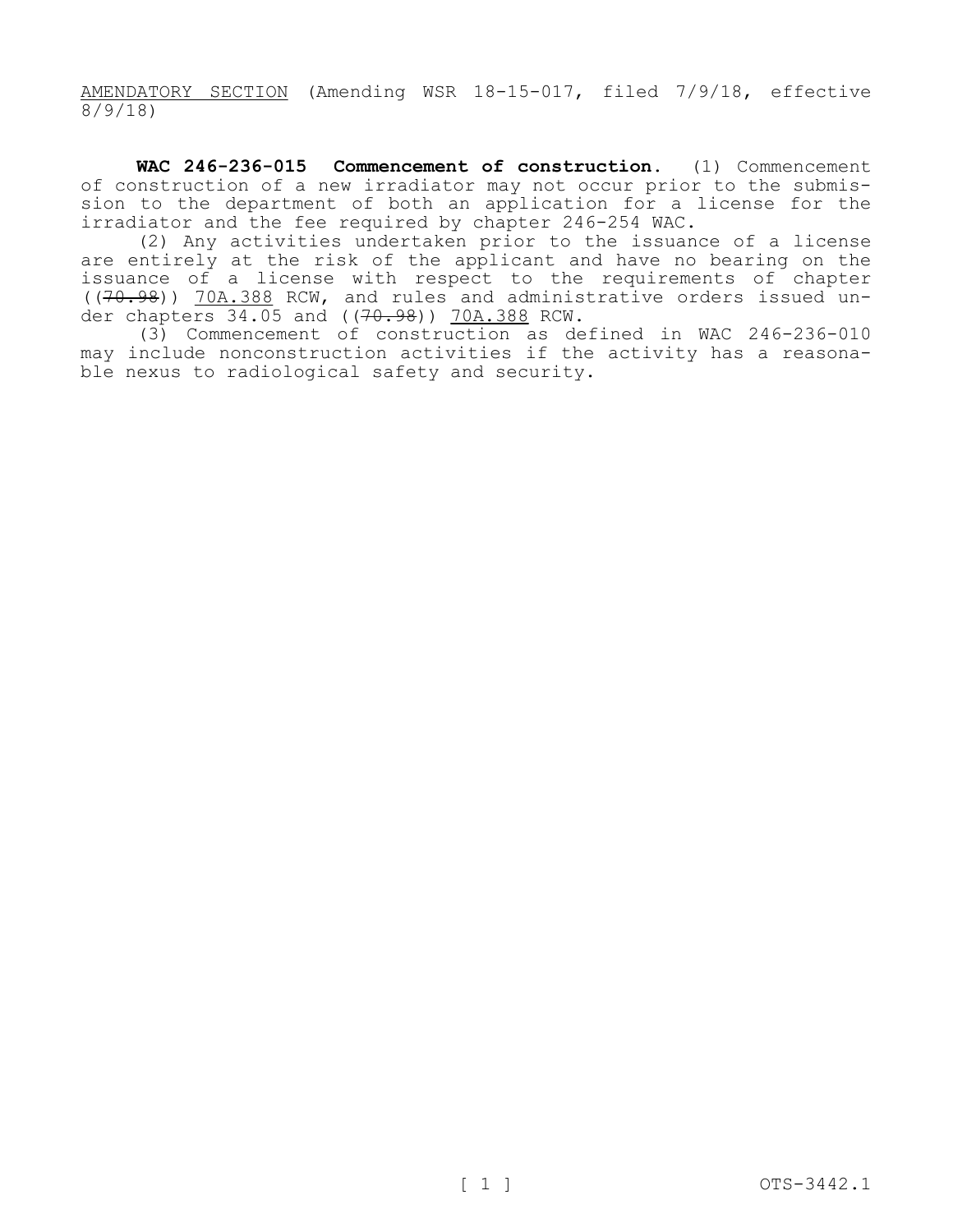AMENDATORY SECTION (Amending WSR 17-01-034, filed 12/12/16, effective 1/12/17)

**WAC 246-252-030 Criteria related to disposition of uranium mill tailings or wastes.** As used in this section, the term "by-product material" means the tailings or wastes produced by the extraction or concentration of uranium or thorium from any ore processed primarily for its source material content.

As required by WAC 246-235-110(6), each applicant for a license to possess and use source material in conjunction with uranium or thorium milling, or by-product material at sites formerly associated with such milling, is required to include in a license application proposed specifications relating to the milling operation and the disposition of tailings or waste resulting from such milling activities. This section establishes criteria relating to the siting, operation, decontamination, decommissioning, and reclamation of mills and tailings or waste systems and sites at which such mills and systems are located and site and by-product material ownership. Applications must clearly demonstrate how these criteria have been addressed. The specifications shall be developed considering the expected full capacity of tailings or waste systems and the lifetime of mill operations. Where later expansions of systems or operations may be likely, the amenability of the disposal system to accommodate increased capacities without degradation in long-term stability and other performance factors shall be evaluated.

Licensees or applicants may propose alternatives to the specific requirements in these criteria. The alternative proposals may take into account local or regional conditions, including geology, topography, hydrology, and meteorology. The department may find that the proposed alternatives meet the department's requirements if the alternatives will achieve a level of stabilization and containment of the sites concerned, and a level of protection for public health, safety, and the environment from radiological and nonradiological hazards associated with the sites, which is equivalent to, to the extent practicable, or more stringent than the level which would be achieved by the requirements of the standards promulgated by the United States Environmental Protection Agency in 40 C.F.R. 192, Subparts D and E.

(1) Criterion 1 - In selecting among alternative tailings disposal sites or judging the adequacy of existing tailings sites, the following site features which would contribute to meeting the broad objective of permanent isolation of the tailings and associated contaminants from man and the environment for  $((one *thousand*))$  1,000 years to the extent reasonably achievable, and in any case, for at least (( $t$ wo hundred)) 200 years without ongoing active maintenance shall be considered:

(a) Remoteness from populated areas;

(b) Hydrogeologic and other environmental conditions conducive to continued immobilization and isolation of contaminants from groundwater sources; and

(c) Potential for minimizing erosion, disturbance, and dispersion by natural forces over the long term.

The site selection process must be an optimization to the maximum extent reasonably achievable in terms of these features.

In the selection of disposal sites, primary emphasis shall be given to isolation of tailings or wastes, a matter having long-term impacts, as opposed to consideration only of short-term convenience or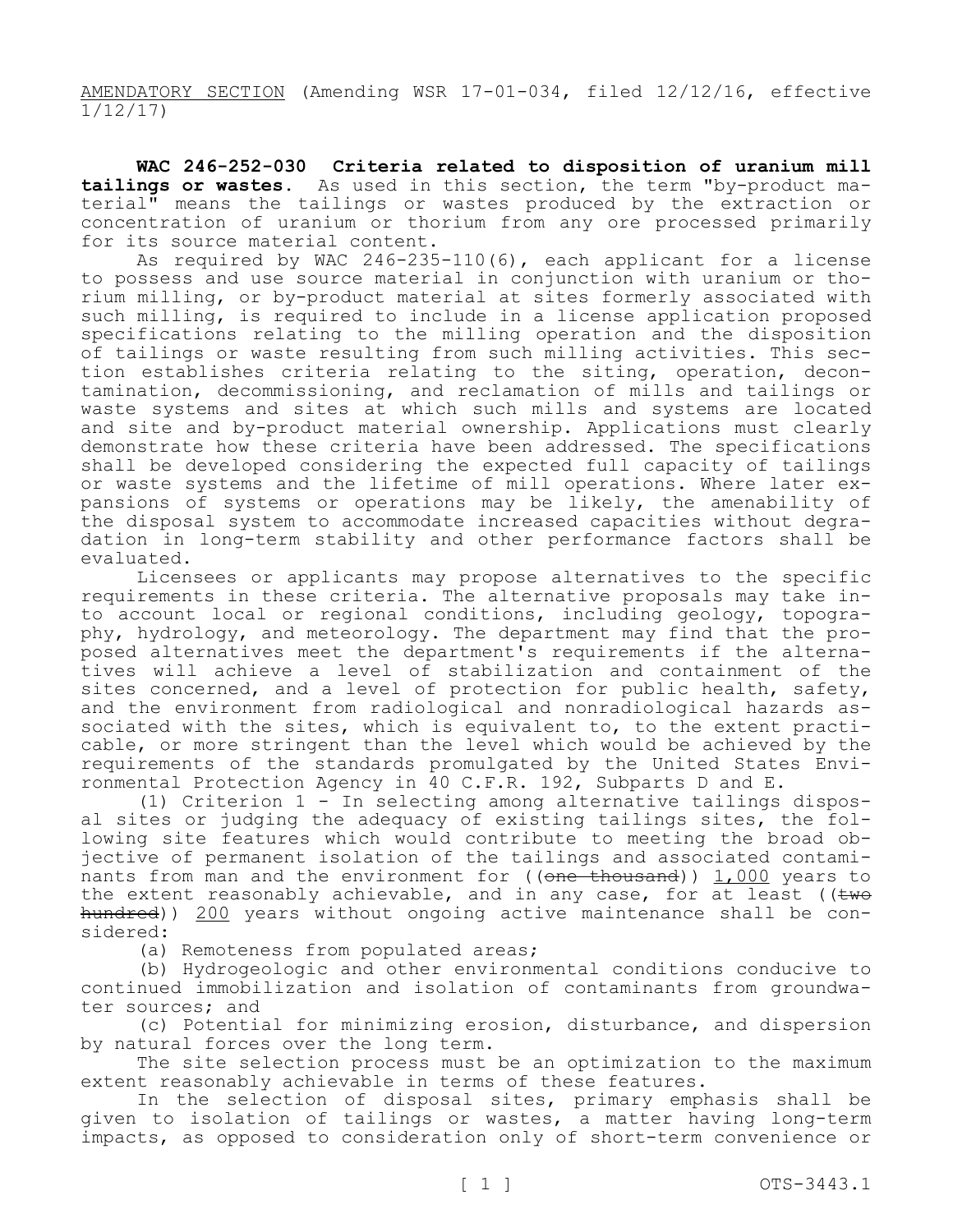benefits, such as minimization of transportation or land acquisition costs. While isolation of tailings will be a function of both site characteristics and engineering design, overriding consideration shall be given to siting features given the long-term nature of the tailings hazards.

Tailings shall be disposed in a manner such that no active maintenance is required to preserve the condition of the site.

(2) Criterion 2 - To avoid proliferation of small waste disposal sites, by-product material from in-situ extraction operations, such as residues from solution evaporation or contaminated control processes, and wastes from small remote above ground extraction operations shall be disposed at existing large mill tailings disposal sites; unless, considering the nature of the wastes, such as their volume and specific activity and the costs and environmental impacts of transporting the wastes to a large disposal site, such off-site disposal is demonstrated to be impracticable or the advantage of on-site burial clearly outweighs the benefits of reducing the perpetual surveillance obligations.

(3) Criterion 3 - The "prime option" for disposal of tailings is placement below grade, either in mines or specially excavated pits (that is, where the need for any specially constructed retention structure is eliminated).

The evaluation of alternative sites and disposal methods performed by mill operators in support of their proposed tailings disposal program (provided in applicants' environmental reports) shall reflect serious consideration of this disposal mode. In some instances, below grade disposal may not be the most environmentally sound approach, such as might be the case if a groundwater formation is relatively close to the surface or not very well isolated by overlying soils and rock. Also, geologic and topographic conditions might make full, below grade burial impracticable; for example, near-surface bedrock could create prominent excavation costs while more suitable alternate sites may be available. Where full below grade burial is not practicable, the size of the retention structures, and the size and steepness of slopes of associated exposed embankments, shall be minimized by excavation to the maximum extent reasonably achievable or appropriate, given the geologic and hydrogeologic conditions at a site. In these cases, it must be demonstrated that an above-grade disposal program will provide reasonably equivalent isolation of the tailings from natural erosional forces.

(4) Criterion 4 - The following site and design criteria shall be adhered to whether tailings or wastes are disposed of above or below grade:

(a) Upstream rainfall catchment areas must be minimized to decrease erosion potential and the size of the probable maximum flood which could erode or wash out sections of the tailings disposal area.

(b) Topographic features shall provide good wind protection.

(c) Embankment and cover slopes shall be relatively flat after final stabilization to minimize erosion potential and to provide conservative factors of safety assuring long-term stability. The broad objective should be to contour final slopes to grades which are as close as possible to those which would be provided if tailings were disposed of below grade; this could, for example, lead to slopes of about ( $(\pm en)$ ) 10 horizontal to one vertical (10h:1v) or less steep. In general, slopes should not be steeper than about 5h:1v. Where steeper slopes are proposed, reasons why a slope less steep than 5h:1v would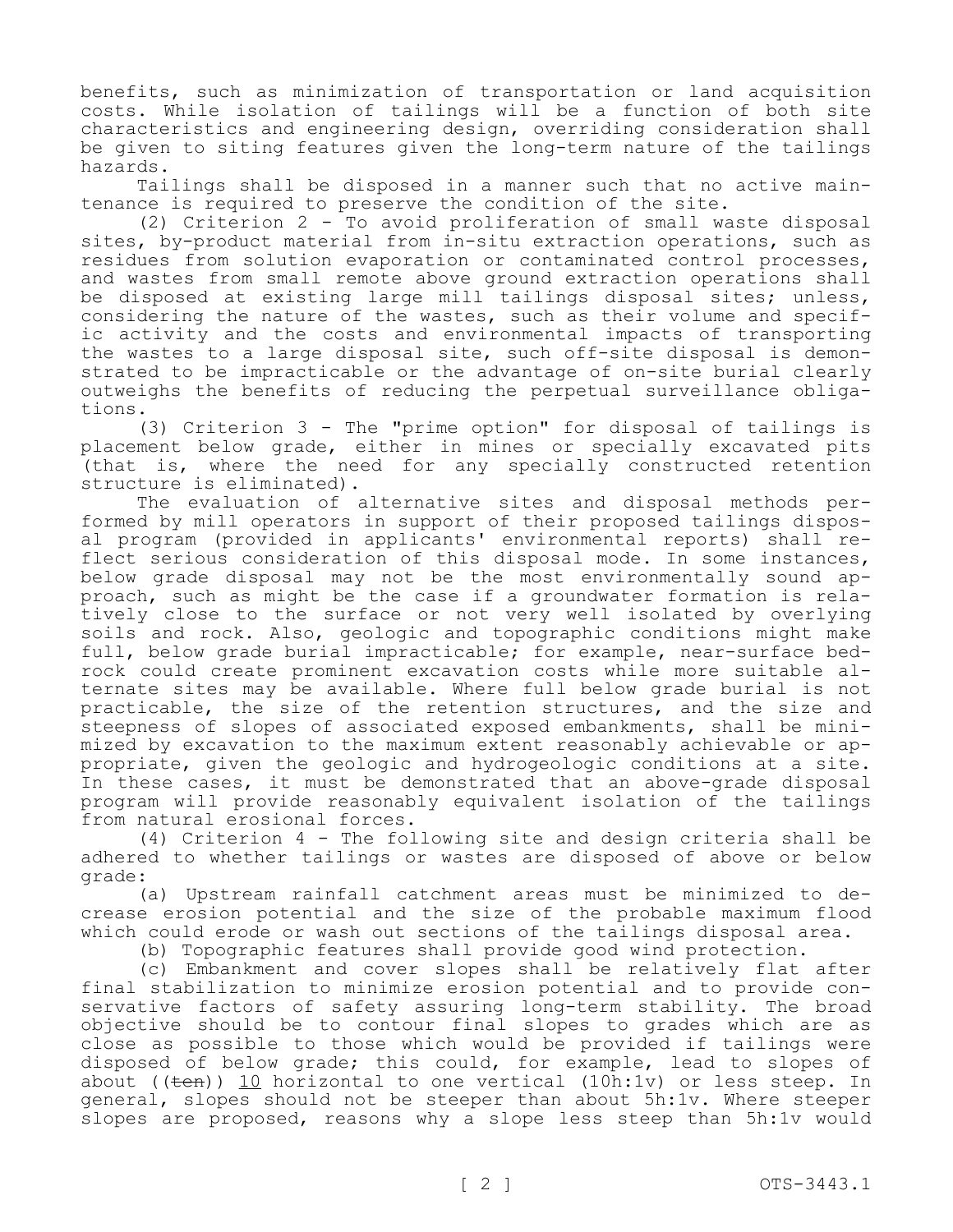be impracticable should be provided, and compensating factors and conditions which make such slopes acceptable should be identified.

(d) A fully self-sustaining vegetative cover shall be established or rock cover employed to reduce wind and water erosion to negligible levels.

Where a full vegetative cover is not likely to be self-sustaining due to climatic conditions, such as in semi-arid and arid regions, rock cover shall be employed on slopes of the impoundment system. The NRC will consider relaxing this requirement for extremely gentle slopes such as those which may exist on the top of the pile.

The following factors shall be considered in establishing the final rock cover design to avoid displacement of rock particles by human and animal traffic or by natural processes, and to preclude undercutting and piping:

(i) Shape, size, composition, gradation of rock particles (excepting bedding material, average particle size shall be at least cobble size or greater);

(ii) Rock cover thickness and zoning of particles by size; and

(iii) Steepness of underlying slopes.

(e) Individual rock fragments must be dense, sound, and resistant to abrasion, and free from defects that would tend to unduly increase their destruction by water and frost actions. Weak, friable, or laminated aggregate may not be used. Shale, rock laminated with shale, and cherts may not be used.

Rock covering of slopes may be unnecessary where top covers are very thick (on the order of (( $\overline{ten}$ )) 10 meters or greater); impoundment slopes are very gentle (on the order of 10h:1v or less); bulk cover materials have inherently favorable erosion resistance characteristics; and there is negligible drainage catchment area upstream of the pile, and good wind protection as described in (a) and (b) of this subsection (Criterion 4).

(f) Impoundment surfaces shall be contoured to avoid areas of concentrated surface runoff or abrupt or sharp changes in slope gradient. In addition to rock cover on slopes, areas toward which surface runoff might be directed shall be well protected with substantial rock cover (riprap). In addition to providing for stability of the impoundment systems itself, the overall stability, erosion potential, and geomorphology of surrounding terrain shall be evaluated to assure that there are no processes, such as gully erosion, which would lead to impoundment instability.

(g) The impoundment may not be located near a capable fault that could cause a maximum credible earthquake larger than that which the impoundment could reasonably be expected to withstand. As used in this criterion, the term "capable fault" has the same meaning as defined in Section III (g) of Appendix A of 10 C.F.R. Part 100. The term "maximum credible earthquake" means that earthquake which would cause the maximum vibratory ground motion based upon an evaluation of earthquake potential considering the regional and local geology and seismology and specific characteristics of local subsurface material.

(h) The impoundment, where feasible, should be designed to incorporate features which will promote deposition of suspended particles. For example, design features which promote deposition of sediment suspended in any runoff which flows into the impoundment area might be utilized; the object of such a design feature would be to enhance the thickness of cover over time.

(5) Criterion 5 - Criteria 5(a) through  $5(q)$  and new Criterion 13 incorporate the basic groundwater protection standards imposed by the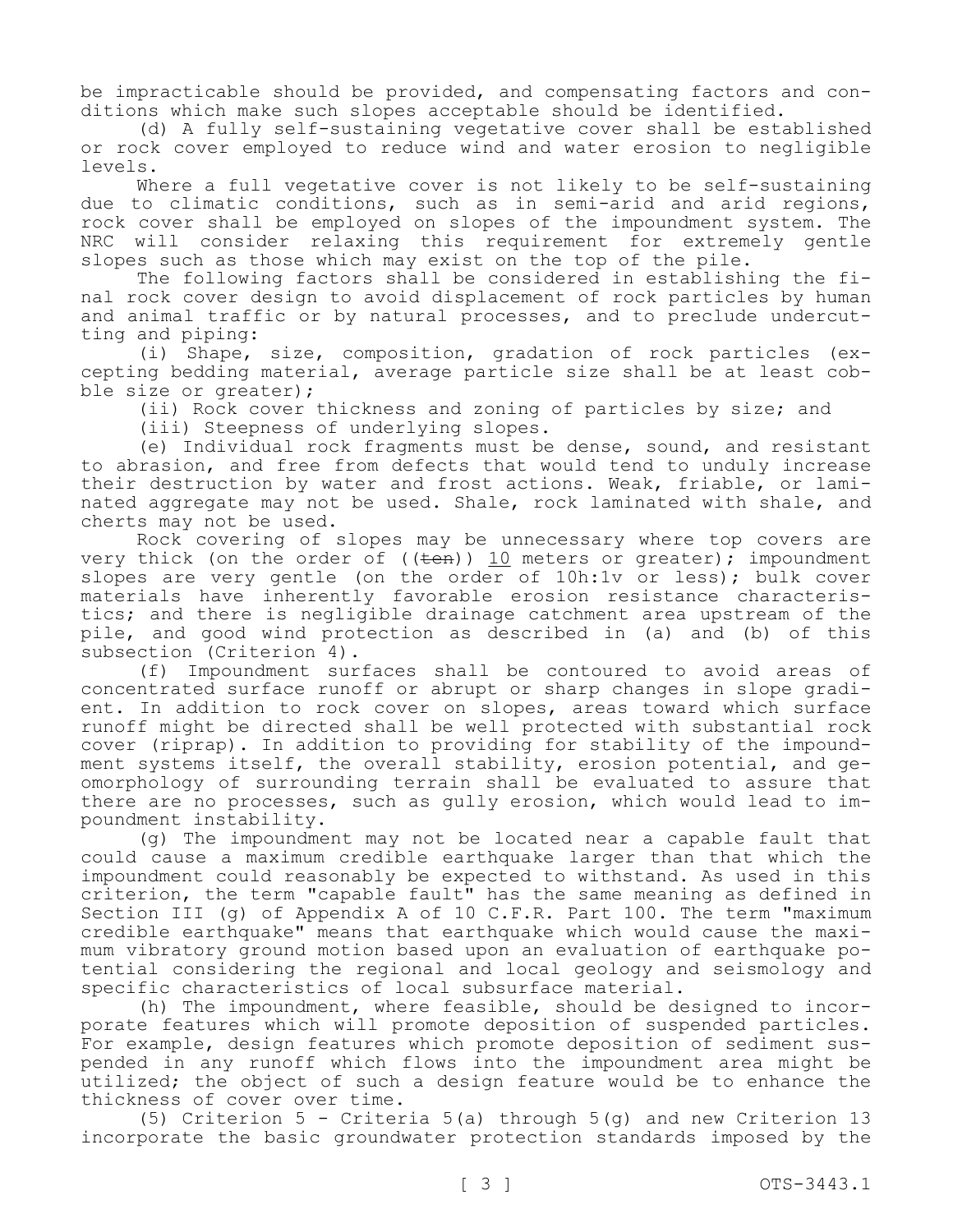United States Environmental Protection Agency in 40 C.F.R. Part 192, Subparts D and E (48 FR 45926; October 7, 1983) which apply during operations and prior to the end of closure. Groundwater monitoring to comply with these standards is required by Criterion 7.

(a) The primary groundwater protection standard is a design standard for surface impoundments used to manage uranium and thorium by-product material. Surface impoundments (except for an existing portion) must have a liner that is designed, constructed, and installed to prevent any migration of wastes out of the impoundment to the adjacent subsurface soil, groundwater, or surface water at any time during the active life (including the closure period) of the impoundment. The liner may be constructed of materials that may allow wastes to migrate into the liner (but not into the adjacent subsurface soil, groundwater, or surface water) during the active life of the facility, provided that impoundment closure includes removal or decontamination of all waste residues, contaminated containment system components (liners), contaminated subsoils, and structures and equipment contaminated with waste and leachate. For impoundments that will be closed with the liner material left in place, the liner must be constructed of materials that can prevent wastes from migrating into the liner during the active life of the facility.

(b) The liner required by (a) of this subsection must be:

(i) Constructed of materials that have appropriate chemical properties and sufficient strength and thickness to prevent failure due to pressure gradients (including static head and external hydrogeologic forces), physical contact with the waste or leachate to which they are exposed, climatic conditions, the stress of installation, and the stress of daily operation;

(ii) Placed upon a foundation or base capable of providing support to the liner and resistance to pressure gradients above and below the liner to prevent failure of the liner due to settlement, compression, or uplift; and

(iii) Installed to cover all surrounding earth likely to be in contact with the wastes or leachate.

(c) The applicant or licensee will be exempted from the requirements of (a) of this subsection if the department finds, based on a demonstration by the applicant or licensee, that alternate design and operating practices, including the closure plan, together with site characteristics will prevent the migration of any hazardous constituents into groundwater or surface water at any future time. In deciding whether to grant an exemption, the department will consider:

(i) The nature and quantity of the wastes;

(ii) The proposed alternate design and operation;

(iii) The hydrogeologic setting of the facility, including the attenuation capacity and thickness of the liners and soils present between the impoundment and groundwater or surface water; and

(iv) All other factors which would influence the quality and mobility of the leachate produced and the potential for it to migrate to groundwater or surface water.

(d) A surface impoundment must be designed, constructed, maintained, and operated to prevent overtopping resulting from normal or abnormal operations; overfilling; wind and wave actions; rainfall; run-on; from malfunctions of level controllers, alarms, and other equipment; and human error.

(e) When dikes are used to form the surface impoundment, the dikes must be designed, constructed, and maintained with sufficient structural integrity to prevent massive failure of the dikes. In en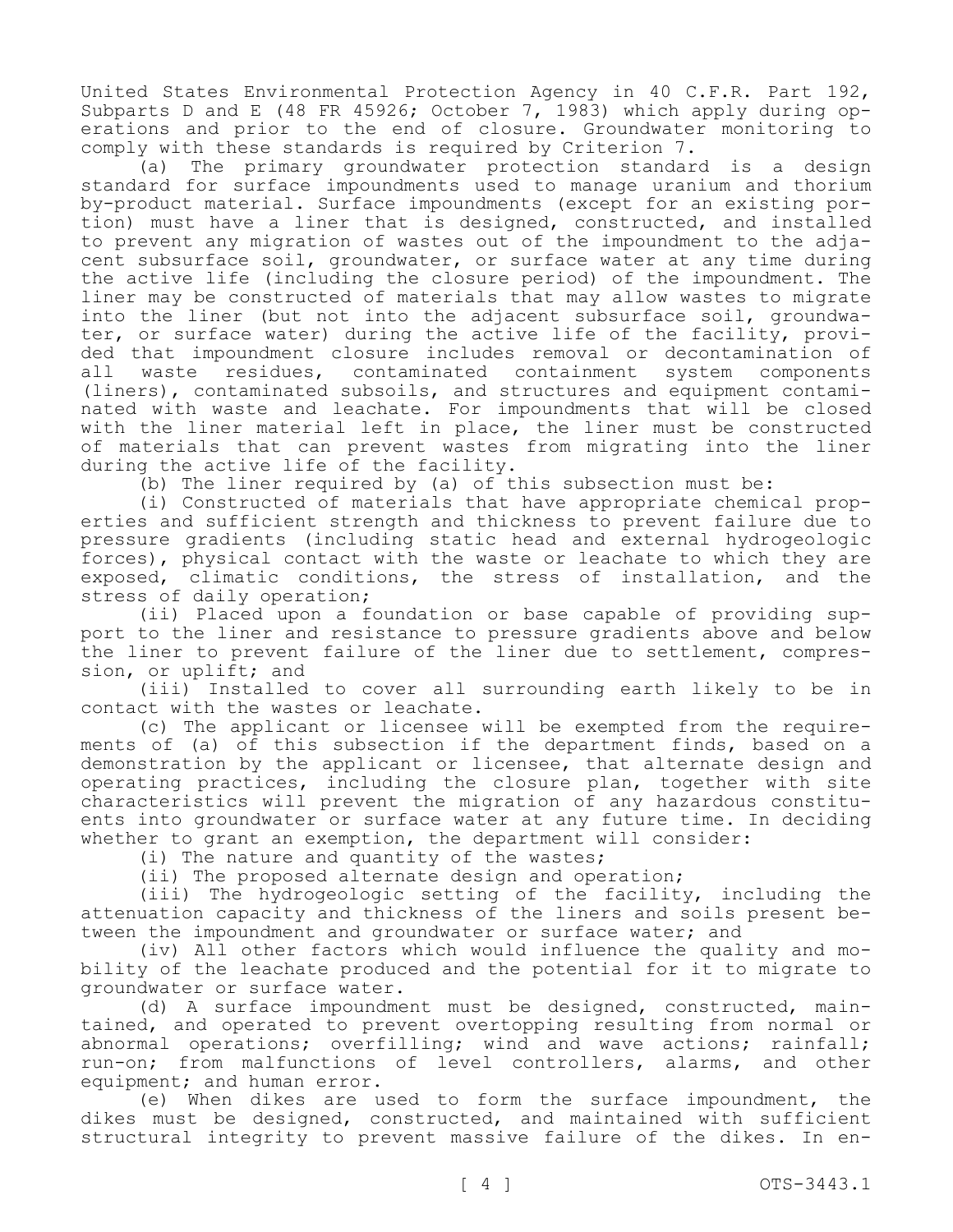suring structural integrity, it must not be presumed that the liner system will function without leakage during the active life of the impoundment.

(f) Uranium and thorium by-product materials must be managed to conform to the following secondary groundwater protection standard: Hazardous constituents entering the groundwater from a licensed site must not exceed the specified concentration limits in the uppermost aquifer beyond the point of compliance during the compliance period. Hazardous constituents are those constituents identified by the department pursuant to (g) of this subsection. Specified concentration limits are those limits established by the department as indicated in (j) of this subsection. The department will also establish the point of compliance and compliance period on a site specific basis through license conditions and orders. The objective in selecting the point of compliance is to provide the earliest practicable warning that the impoundment is releasing hazardous constituents to the groundwater. The point of compliance must be selected to provide prompt indication of groundwater contamination on the hydraulically downgradient edge of the disposal area. The department must identify hazardous constituents, establish concentration limits, set the compliance period, and adjust the point of compliance, if needed, when the detection monitoring established under criterion 7 indicates leakage of hazardous constituents from the disposal area.

(g) A constituent becomes a hazardous constituent subject to (j) of this subsection when the constituent:

(i) Is reasonably expected to be in or derived from the by-product material in the disposal area;

(ii) Has been detected in the groundwater in the uppermost aquifer; and

(iii) Is listed in WAC 246-252-050 Appendix A.

(h) The department may exclude a detected constituent from the set of hazardous constituents on a site specific basis if it finds that the constituent is not capable of posing a substantial present or potential hazard to human health or the environment. In deciding whether to exclude constituents, the department will consider the following:

(i) Potential adverse effect on groundwater quality, considering:

(A) The physical and chemical characteristics of the waste in the licensed site, including its potential for migration;

(B) The hydrogeological characteristics of the facility and surrounding land;

(C) The quantity of groundwater and the direction of groundwater flow;

(D) The proximity and withdrawal rates of groundwater users;

(E) The current and future uses of groundwater in the area;

(F) The existing quality of groundwater, including other sources of contamination and their cumulative impact on the groundwater quality;

(G) The potential for health risks caused by human exposure to waste constituents;

(H) The potential damage to wildlife, crops, vegetation, and physical structures caused by exposure to waste constituents;

(I) The persistence and permanence of the potential adverse effects.

(ii) Potential adverse effects on hydraulically connected surface water quality, considering: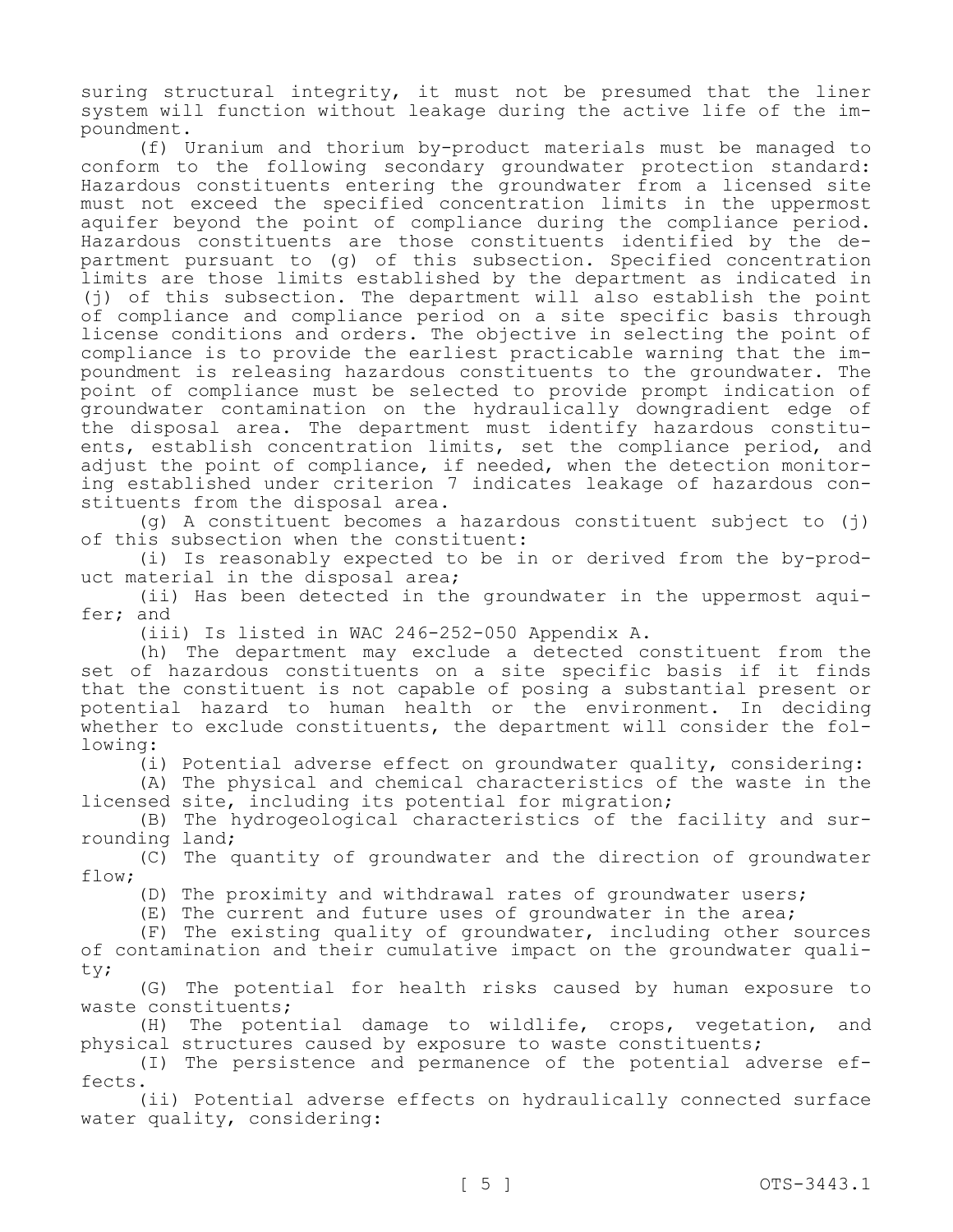(A) The volume and physical and chemical characteristics of the waste in the licensed site;

(B) The hydrogeological characteristics of the facility and surrounding land;

(C) The quantity and quality of groundwater, and the direction of groundwater flow;

(D) The patterns of rainfall in the region;

(E) The proximity of the licensed site to surface waters;

(F) The current and future uses of surface waters in the area and any water quality standards established for those surface waters;

(G) The existing quality of surface water, including other sources of contamination and the cumulative impact on surface water quality;

(H) The potential for health risks caused by human exposure to waste constituents;

(I) The potential damage to wildlife, crops, vegetation, and physical structures caused by exposure to waste constituents; and

(J) The persistence and permanence of the potential adverse effects.

(i) In making any determinations under (h) and (k) of this subsection about the use of groundwater in the area around the facility, the department will consider any identification of underground sources of drinking water and exempted aquifers made by the United States Environmental Protection Agency.

(j) At the point of compliance, the concentration of a hazardous constituent must not exceed:

(i) The department approved background concentration of that constituent in the groundwater;

(ii) The respective value given in the table in subsection (5)(l) of this section if the constituent is listed in the table and if the background level of the constituent is below the value listed; or

(iii) An alternate concentration limit established by the department.

(k) Conceptually, background concentrations pose no incremental hazards and the drinking water limits in (j)(i) of this subsection state acceptable hazards but these two options may not be practically achievable at a specific site. Alternate concentration limits that present no significant hazard may be proposed by licensees for department consideration. Licensees must provide the basis for any proposed limits including consideration of practicable corrective actions, that limits are as low as reasonably achievable, and information on the factors the department must consider.

The department will establish a site specific alternate concentration limit for a hazardous constituent as provided in (j) of this subsection if it finds that the constituent will not pose a substantial present or potential hazard to human health or the environment as long as the alternate concentration limit is not exceeded. In establishing alternate concentration limits, the department will apply its as low as reasonably achievable criterion in this chapter. The department will also consider the following factors:

(i) Potential adverse effects on groundwater quality, considering:

(A) The physical and chemical characteristics of the waste in the licensed site including its potential for migration;

(B) The hydrogeological characteristics of the facility and surrounding land;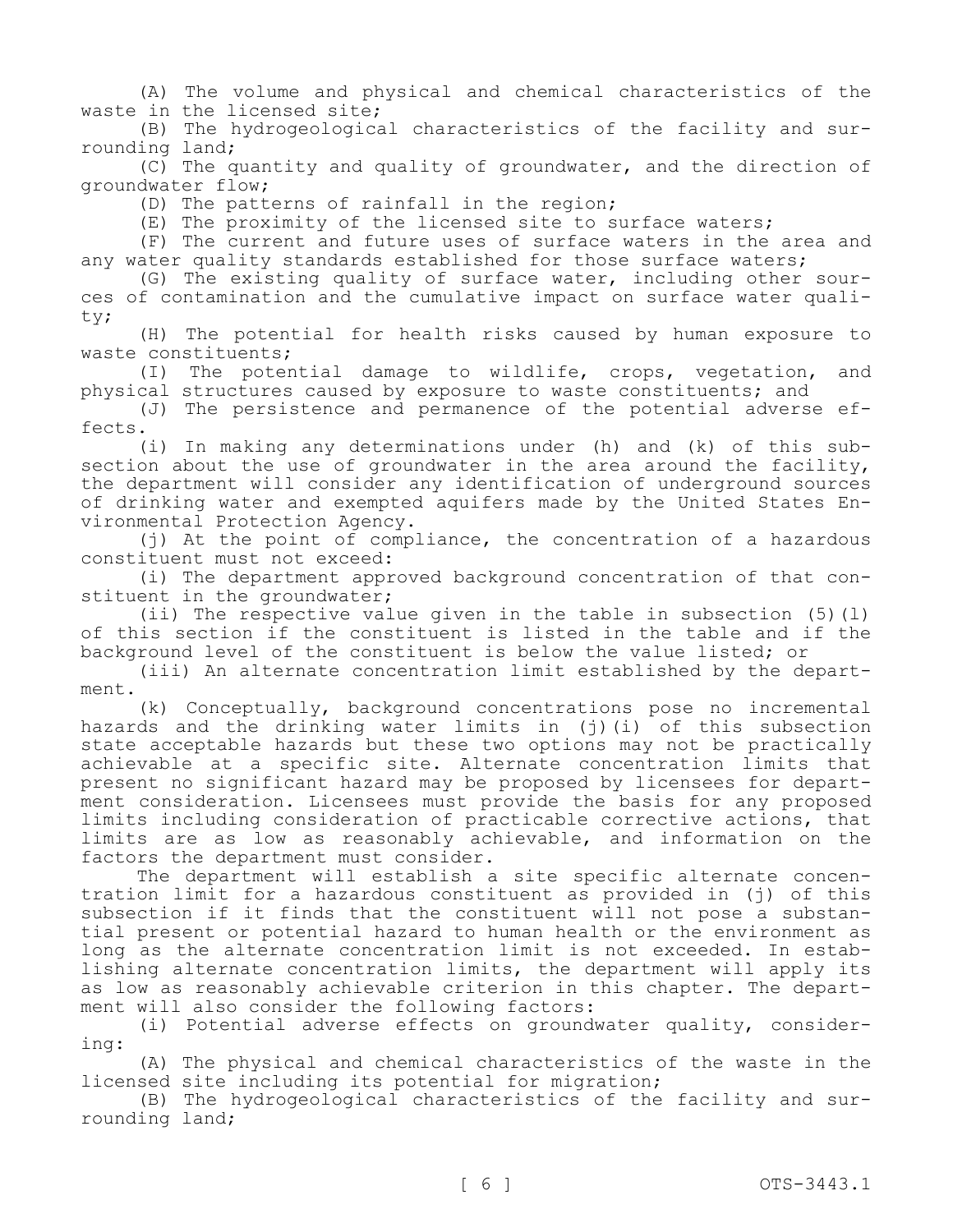(C) The quantity of groundwater and the direction of groundwater flow;

(D) The proximity and withdrawal rates of groundwater users;

(E) The current and future uses of groundwater in the area;

(F) The existing quality of groundwater, including other sources of contamination and their cumulative impact on the groundwater quality;

(G) The potential for health risks caused by human exposure to waste constituents;

(H) The potential damage to wildlife, crops, vegetation, and physical structures caused by exposure to waste constituents;

(I) The persistence and permanence of the potential adverse effects.

(ii) Potential adverse effects on hydraulically connected surface water quality, considering:

(A) The volume and physical and chemical characteristics of the waste in the licensed site;

(B) The hydrogeological characteristics of the facility and surrounding land;

(C) The quantity and quality of groundwater, and the direction of groundwater flow;

(D) The patterns of rainfall in the region;

(E) The proximity of the licensed site to surface waters;

(F) The current and future uses of surface waters in the area and any water quality standards established for those surface waters;

(G) The existing quality of surface water including other sources of contamination and the cumulative impact on surface water quality;

(H) The potential for health risks caused by human exposure to waste constituents;

(I) The potential damage to wildlife, crops, vegetation, and physical structures caused by exposure to waste constituents; and

(J) The persistence and permanence of the potential adverse effects.

(l) MAXIMUM VALUES FOR GROUNDWATER PROTECTION:

| <b>Constituent or Property</b>                                    | Maximum<br>Concentration |
|-------------------------------------------------------------------|--------------------------|
|                                                                   | Milligrams per<br>liter  |
|                                                                   | 0.05                     |
|                                                                   | 1.0                      |
|                                                                   | 0.01                     |
| $Chromium$                                                        | 0.05                     |
|                                                                   | 0.05                     |
|                                                                   | 0.002                    |
|                                                                   | 0.01                     |
|                                                                   | 0.05                     |
| Endrin (1,2,3,4,10,10-hexachloro-1,7-expoxy-                      |                          |
| 1,4,4a,5,6,7,8,9a-octahydro-1, 4-endo, endo-                      |                          |
|                                                                   | 0.0002                   |
| Lindane (1,2,3,4,5,6-hexachlorocyclohexane,                       |                          |
|                                                                   | 0.004                    |
| Methoxychlor (1,1,1-Trichloro-2,2-bis)                            |                          |
| $(p$ -methoxyphenylethane $) \dots \dots \dots \dots \dots \dots$ | 0.1                      |
| Toxaphene $(C_{10}H_{10}Cl_6$ , Technical chlorinated             |                          |
| camphene, $67-69$ percent chlorine)                               | 0.005                    |
| $2,4$ -D $(2,4$ -Dichlorophenoxyacetic acid)                      | 0.1                      |
| 2,4,5-TP Silvex (2,4,5-Trichlorophenoxypropionic                  |                          |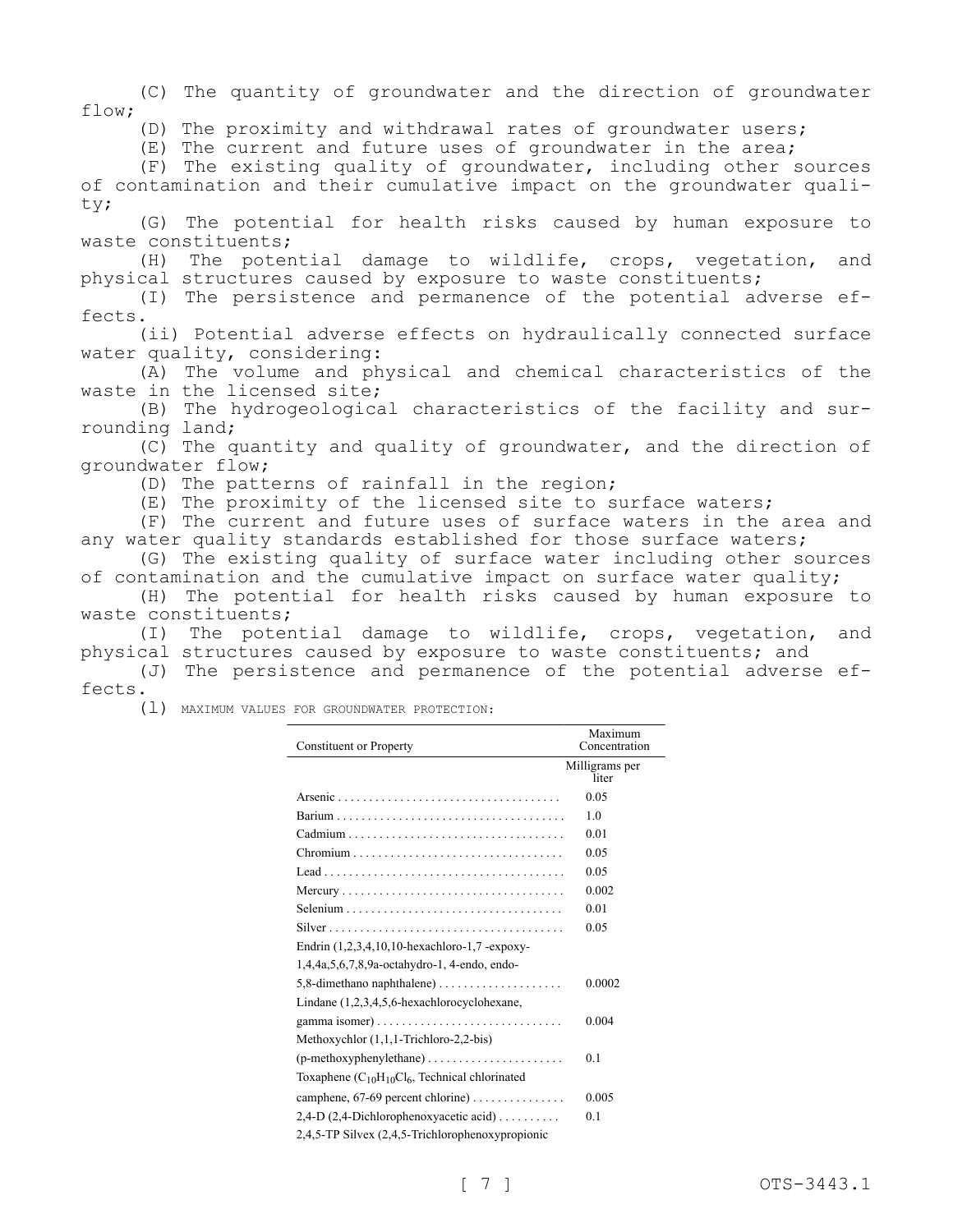| Constituent or Property                       | Maximum<br>Concentration |
|-----------------------------------------------|--------------------------|
|                                               | Milligrams per<br>liter  |
|                                               | 0.01                     |
|                                               | Picocuries per liter     |
| Combined radium - 226 and radium - $228$      | 5                        |
| Gross alpha - particle activity (excluding    |                          |
| radon and uranium when producing uranium      |                          |
| by-product material or thorium when producing |                          |
|                                               | 15                       |

(m) If the groundwater protection standards established under (f) of this subsection are exceeded at a licensed site, a corrective action program must be put into operation as soon as is practicable, and in no event later than (( $e$ ighteen)) 18 months after the department finds that the standards have been exceeded. The licensee shall submit the proposed corrective action program and supporting rationale for department approval prior to putting the program into operation, unless otherwise directed by the department. The objective of the program is to return hazardous constituent concentration levels in groundwater to the concentration limits set as standards. The licensee's proposed program must address removing the hazardous constituents that have entered the groundwater at the point of compliance or treating them in place. The program must also address removing or treating in place any hazardous constituents that exceed concentration limits in groundwater between the point of compliance and the downgradient facility property boundary. The licensee shall continue corrective action measures to the extent necessary to achieve and maintain compliance with the groundwater protection standard. The department will determine when the licensee may terminate corrective action measures based on data from the groundwater monitoring program and other information that provide reasonable assurance that the groundwater protection standard will not be exceeded.

(n) In developing and conducting groundwater protection programs, applicants and licensees shall also consider the following:

(i) Installation of bottom liners (where synthetic liners are used, a leakage detection system must be installed immediately below the liner to ensure major failures are detected if they occur. This is in addition to the groundwater monitoring program conducted as provided in Criterion 7. Where clay liners are proposed or relatively thin, in-situ clay soils are to be relied upon for seepage control, tests must be conducted with representative tailings solutions and clay materials to confirm that no significant deterioration of permeability or stability properties will occur with continuous exposure of clay to tailings solutions. Tests must be run for a sufficient period of time to reveal any effects if they are going to occur (in some cases deterioration has been observed to occur rather rapidly after about nine months of exposure)).

(ii) Mill process designs which provide the maximum practicable recycle of solutions and conservation of water to reduce the net input of liquid to the tailings impoundment.

(iii) Dewatering of tailings by process devices or in-situ drainage systems (at new sites, tailings must be dewatered by a drainage system installed at the bottom of the impoundment to lower the phreatic surface and reduce the driving head of seepage, unless tests show tailings are not amenable to such a system. Where in-situ dewatering is to be conducted, the impoundment bottom must be graded to assure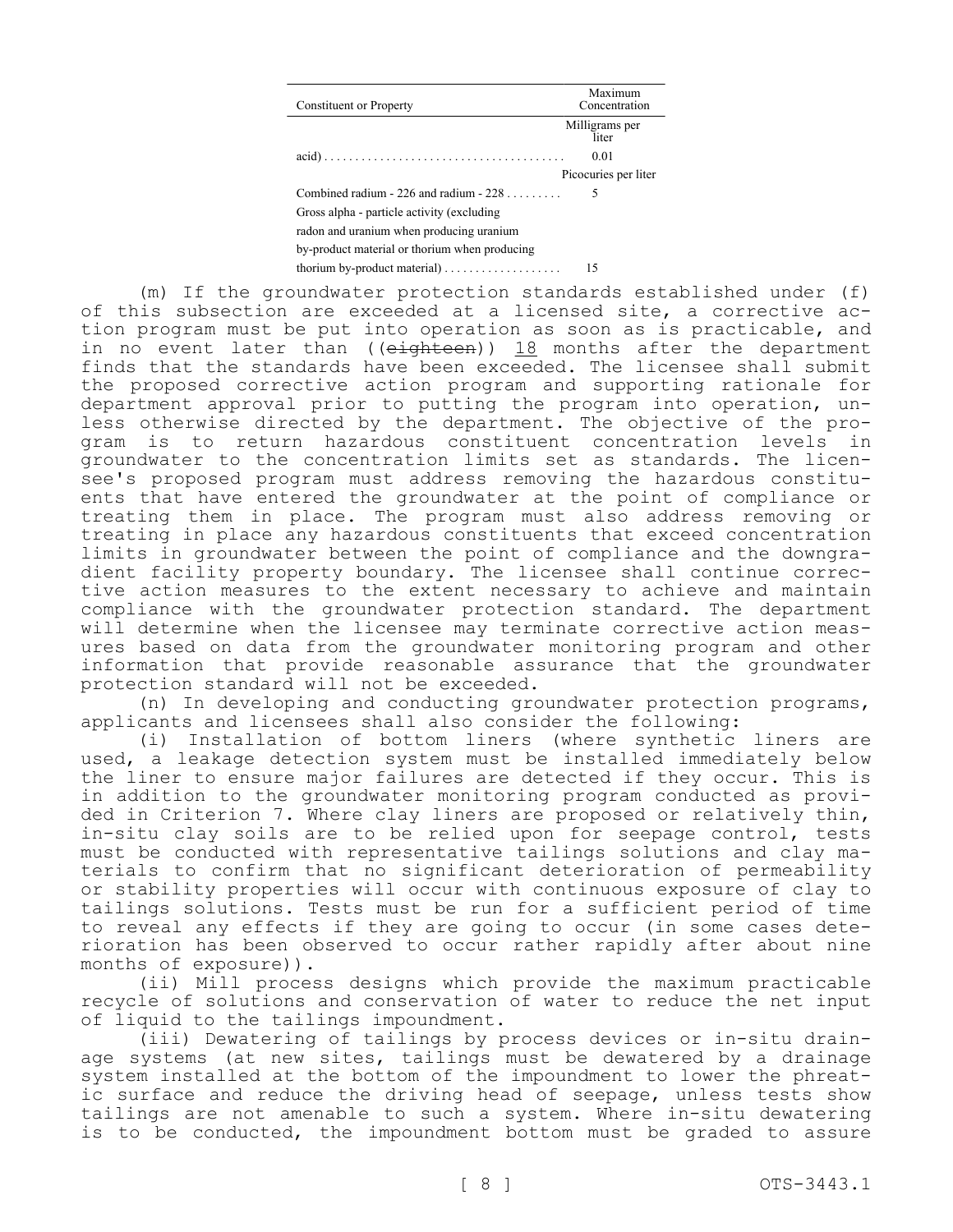that the drains are at a low point. The drains must be protected by suitable filter materials to assure that drains remain free running. The drainage system must also be adequately sized to assure good drainage).

(iv) Neutralization to promote immobilization of hazardous constituents.

(o) Where groundwater impacts are occurring at an existing site due to seepage, action must be taken to alleviate conditions that lead to excessive seepage impacts and restore groundwater quality. The specific seepage control and groundwater protection method, or combination of methods, to be used must be worked out on a site-specific basis. Technical specifications must be prepared to control installation of seepage control systems. A quality assurance, testing, and inspection program, which includes supervision by a qualified engineer or scientist, must be established to assure the specifications are met.

(p) In support of a tailings disposal system proposal, the applicant/operator shall supply information concerning the following:

(i) The chemical and radioactive characteristics of the waste solutions.

(ii) The characteristics of the underlying soil and geologic formations particularly as they will control transport of contaminants and solutions. This includes detailed information concerning extent, thickness, uniformity, shape, and orientation of underlying strata. Hydraulic gradients and conductivities of the various formations must be determined. This information must be gathered from borings and field survey methods taken within the proposed impoundment area and in surrounding areas where contaminants might migrate to groundwater. The information gathered on boreholes must include both geologic and geophysical logs in sufficient number and degree of sophistication to allow determining significant discontinuities, fractures, and channeled deposits of high hydraulic conductivity. If field survey methods are used, they should be in addition to and calibrated with borehole logging. Hydrologic parameters such as permeability may not be determined on the basis of laboratory analysis of samples alone; a sufficient amount of field testing (e.g., pump tests) must be conducted to assure actual field properties are adequately understood. Testing must be conducted to allow estimating chemi-sorption attenuation properties of underlying soil and rock.

(iii) Location, extent, quality, capacity and current uses of any groundwater at and near the site.

(q) Steps must be taken during stockpiling of ore to minimize penetration of radionuclides into underlying soils; suitable methods include lining or compaction of ore storage areas.

(6) Criterion 6 - (a) In disposing of waste by-product material, licensees shall place an earthen cover (or approved alternative) over tailings or wastes at the end of milling operations and shall close the waste disposal area in accordance with a design<sup>1</sup> which provides reasonable assurance of control of radiological hazards to:

(i) Be effective for 1,000 years, to the extent reasonably achievable, and, in any case, for at least 200 years; and

(ii) Limit releases of Radon-222 from uranium by-product materials, and Radon-220 from thorium by-product materials, to the atmosphere so as not to exceed an average<sup>2</sup> release rate of 20 picocuries per square meter per second ( $pCi/m^2s$ ) to the extent practicable throughout the effective design life determined pursuant to (a)(i) of this subsection (this criterion). In computing required tailings cover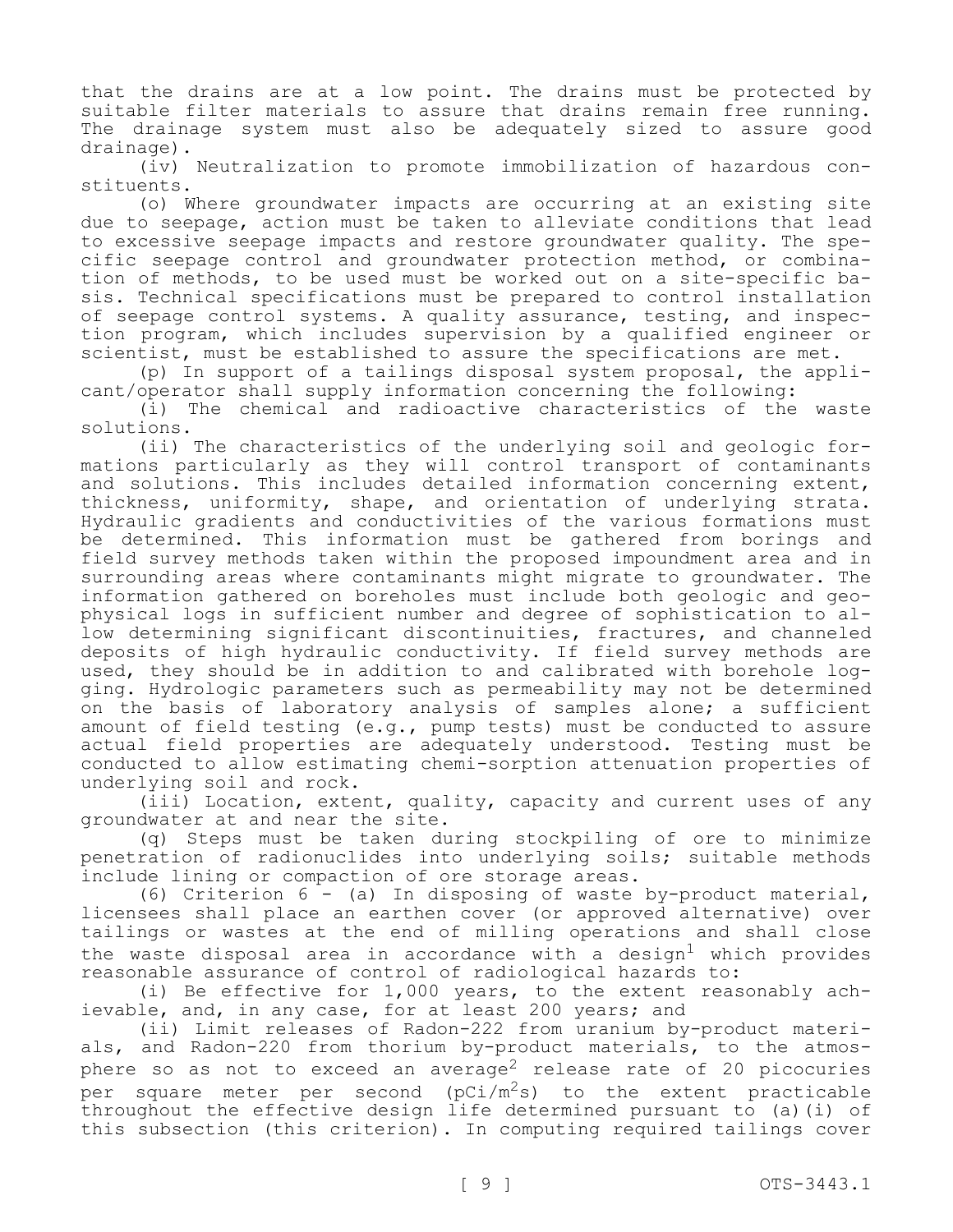thicknesses, moisture in soils in excess of amounts found normally in similar soils in similar circumstances may not be considered. Direct gamma exposure from the tailings or wastes should be reduced to background levels. The effects of any thin synthetic layer may not be taken into account in determining the calculated radon exhalation level. If nonsoil materials are proposed as cover materials, it must be demonstrated that these materials will not crack or degrade by differential settlement, weathering, or other mechanism, over long-term intervals.

(b) As soon as reasonably achievable after emplacement of the final cover to limit releases of Radon-222 from uranium by-product material and prior to placement of erosion protection barriers or other features necessary for long-term control of the tailings, the licensees shall verify through appropriate testing and analysis that the design and construction of the final radon barrier is effective in limiting releases of Radon-222 to a level not exceeding 20  $pCi/m^2s$ averaged over the entire pile or impoundment using the procedures described in 40 C.F.R. part 61, appendix B, Method 115, or another method of verification approved by NRC as being at least as effective in demonstrating the effectiveness of the final radon barrier.

(c) When phased emplacement of the final radon barrier is included in the applicable reclamation plan, the verification of Radon-222 release rates required in (b) of this subsection (this criterion) must be conducted for each portion of the pile or impoundment as the final radon barrier for that portion is emplaced.

(d) Within ((ninety)) 90 days of the completion of all testing and analysis relevant to the required verification in (b) and (c) of this subsection (this criterion), the uranium mill licensee shall report to the department the results detailing the actions taken to verify that levels of release of Radon-222 do not exceed 20  $pCi/m^2s$  when averaged over the entire pile or impoundment. The licensee shall maintain records until termination of the license documenting the source of input parameters including the results of all measurements on which they are based, the calculations or analytical methods used to derive values for input parameters, and the procedure used to determine compliance. These records shall be kept in a form suitable for transfer to the custodial agency at the time of transfer of the site to DOE or a state for long-term care if requested.

(e) Near surface cover materials (i.e., within the top three meters) may not include waste or rock that contains elevated levels of radium; soils used for near surface cover must be essentially the same, as far as radioactivity is concerned, as that of surrounding surface soils. This is to ensure that surface radon exhalation is not significantly above background because of the cover material itself.

(f) The design requirements in this criterion for longevity and control of radon releases apply to any portion of a licensed or disposal site unless such portion contains a concentration of radium in land, averaged over areas of 100 square meters, which, as a result of by-product material, does not exceed the background level by more than:

(i) 5 picocuries per gram (pCi/g) of radium-226, or, in the case of thorium by-product material, radium-228, averaged over the first 15 centimeters (cm) below the surface; and

(ii) 15 pCi/g of radium-226, or, in the case of thorium by-product material, radium-228, averaged over 15-cm thick layers more than 15 cm below the surface.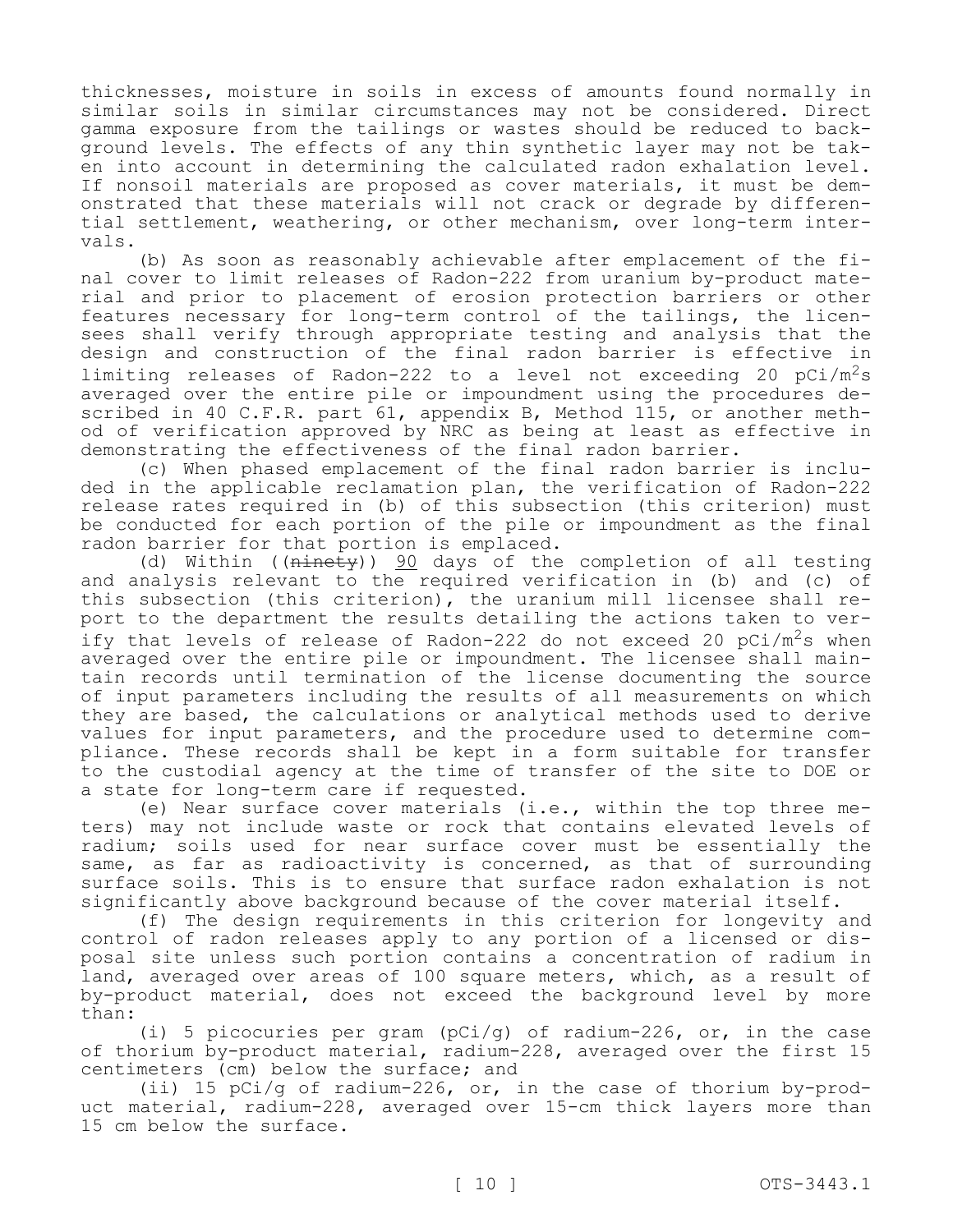(g) By-product material containing concentrations of radionuclides other than radium in soil, and surface activity on remaining structures, must not result in a total effective dose equivalent (TEDE) exceeding the dose from cleanup of radium contaminated soil to the standard (benchmark dose) contained in (f) of this subsection, and must be at levels which are as low as is reasonably achievable (ALARA). If more than one residual radionuclide is present in the same 100 square meter area, the sum of the ratios for each radionuclide of concentration present to the concentration limit will not exceed "1" (unity). A calculation of the potential peak annual TEDE within 1000 years to the average member of the critical group that would result from applying the radium standard, not including radon, on the site must be submitted for approval. The use of decommissioning plans with benchmark doses which exceed 100 mrem/yr, before application of ALARA, requires the approval of the department. This requirement for dose criteria does not apply to sites that have decommissioning plans for soil and structures approved before June 11, 1999.

(h) The licensee shall also address the nonradiological hazards associated with the wastes in planning and implementing closure. The licensee shall ensure that disposal areas are closed in a manner that minimizes the need for further maintenance. To the extent necessary to prevent threats to human health and the environment, the licensee shall control, minimize, or eliminate post-closure escape of nonradiological hazardous constituents, leachate, contaminated rainwater, or waste decomposition products to the ground or surface waters or to the atmosphere.

- 1 In the case of thorium by-product materials, the standard applies only to design. Monitoring for radon emissions from thorium by-product materials after installation of an appropriately designed cover is not required.
- 2 This average applies to the entire surface of each disposal area over a period of at least one year, but a period short compared to 100 years. Radon will come from both by-product materials and from covering materials. Radon emissions from covering materials should be estimated as part of developing a closure plan for each site. The standard, however, applies only to emissions from by-product materials to the atmosphere.

Criterion 6A - (a) For impoundments containing uranium by-product materials, the final radon barrier must be completed as expeditiously as practicable considering technological feasibility after the pile or impoundment ceases operation in accordance with a written, departmentapproved reclamation plan. (The term as expeditiously as practicable considering technological feasibility as specifically defined in WAC 246-252-010 includes factors beyond the control of the licensee.) Deadlines for completion of the final radon barrier and, if applicable, the following interim milestones must be established as a condition of the individual license: Windblown tailings retrieval and placement on the pile and interim stabilization (including dewatering or the removal of freestanding liquids and recontouring). The placement of erosion protection barriers or other features necessary for long-term control of the tailings must also be completed in a timely manner in accordance with a written, approved reclamation plan.

(b) The department may approve a licensee's request to extend the time for performance of milestones related to emplacement of the final radon barrier if, after providing an opportunity for public participation, the department finds that the licensee has adequately demonstrated in the manner required in subsection (6)(b) of this section (Criterion 6) that releases of Radon-222 do not exceed an average of 20  $pCi/m<sup>2</sup>s.$  If the delay is approved on the basis that the radon releases do not exceed 20  $pCi/m^2s$ , a verification of radon levels, as required by subsection (6)(b) of this section (Criterion 6), must be made annually during the period of delay. In addition, once the department has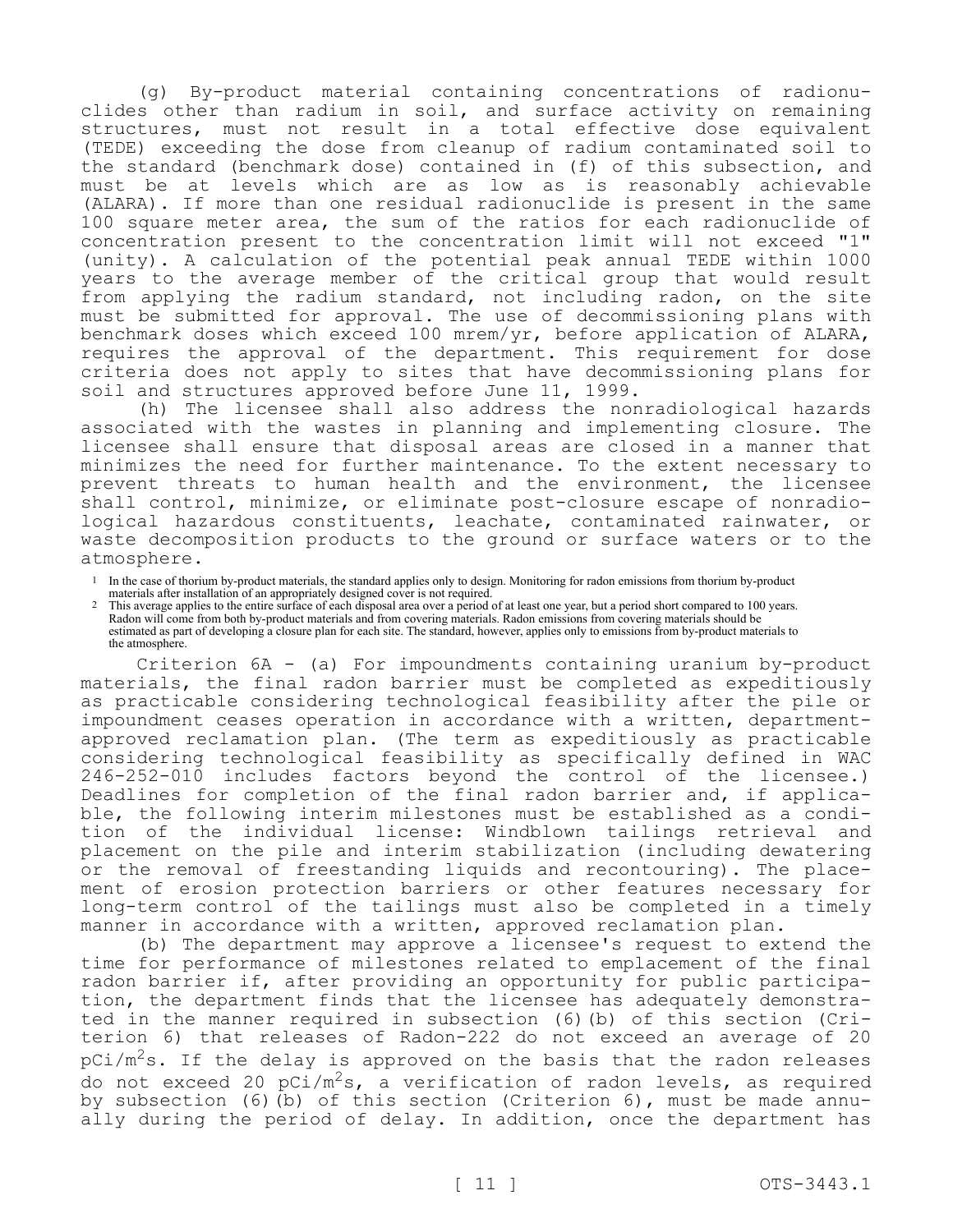established the date in the reclamation plan for the milestone for completion of the final radon barrier, the department may extend that date based on cost if, after providing an opportunity for public participation, the department finds that the licensee is making good faith efforts to emplace the final radon barrier, the delay is consistent with the definitions of available technology, and the radon releases caused by the delay will not result in a significant incremental risk to the public health.

(c) The department may authorize by license amendment, upon licensee request, a portion of the impoundment to accept uranium byproduct material or such materials that are similar in physical, chemical, and radiological characteristics to the uranium mill tailings and associated wastes already in the pile or impoundment from other sources, during the closure process. No such authorization will be made if it results in a delay or impediment to emplacement of the final radon barrier over the remainder of the impoundment in a manner that will achieve levels of Radon-222 releases not exceeding 20  $pCi/m^2s$  averaged over the entire impoundment. The verification required in subsection (6)(b) of this section (Criterion 6) may be completed with a portion of the impoundment being used for further disposal if the department makes a final finding that the impoundment will continue to achieve a level of Radon-222 releases not exceeding 20 pCi/m<sup>2</sup>s averaged over the entire impoundment. In this case, after the final radon barrier is complete except for the continuing disposal area:

(i) Only by-product material will be authorized for disposal;

(ii) The disposal will be limited to the specified existing disposal area; and

(iii) This authorization will only be made after providing opportunity for public participation.

Reclamation of the disposal area, as appropriate, must be completed in a timely manner after disposal operations cease in accordance with subsection (6)(a) of this section (Criterion 6); however, these actions are not required to be complete as part of meeting the deadline for final radon barrier construction.

(7) Criterion 7 - At least one full year prior to any major site construction, a preoperational monitoring program must be conducted to provide complete baseline data on a milling site and its environs. Throughout the construction and operating phases of the mill, an operational monitoring program must be conducted to complete the following:

(a) To measure or evaluate compliance with applicable standards and regulations;

(b) To evaluate performance of control systems and procedures;

(c) To evaluate environmental impacts of operation; and

(d) To detect potential long-term effects.

The licensee shall establish a detection monitoring program needed for the department to set the site-specific groundwater protection standards in Criterion 5 of this section. For all monitoring under this paragraph, the licensee or applicant will propose for department approval as license conditions, which constituents are to be monitored on a site-specific basis. A detection monitoring program has two purposes. The initial purpose of the program is to detect leakage of hazardous constituents from the disposal area so that the need to set groundwater protection standards is monitored. If leakage is detected, the second purpose of the program is to generate data and information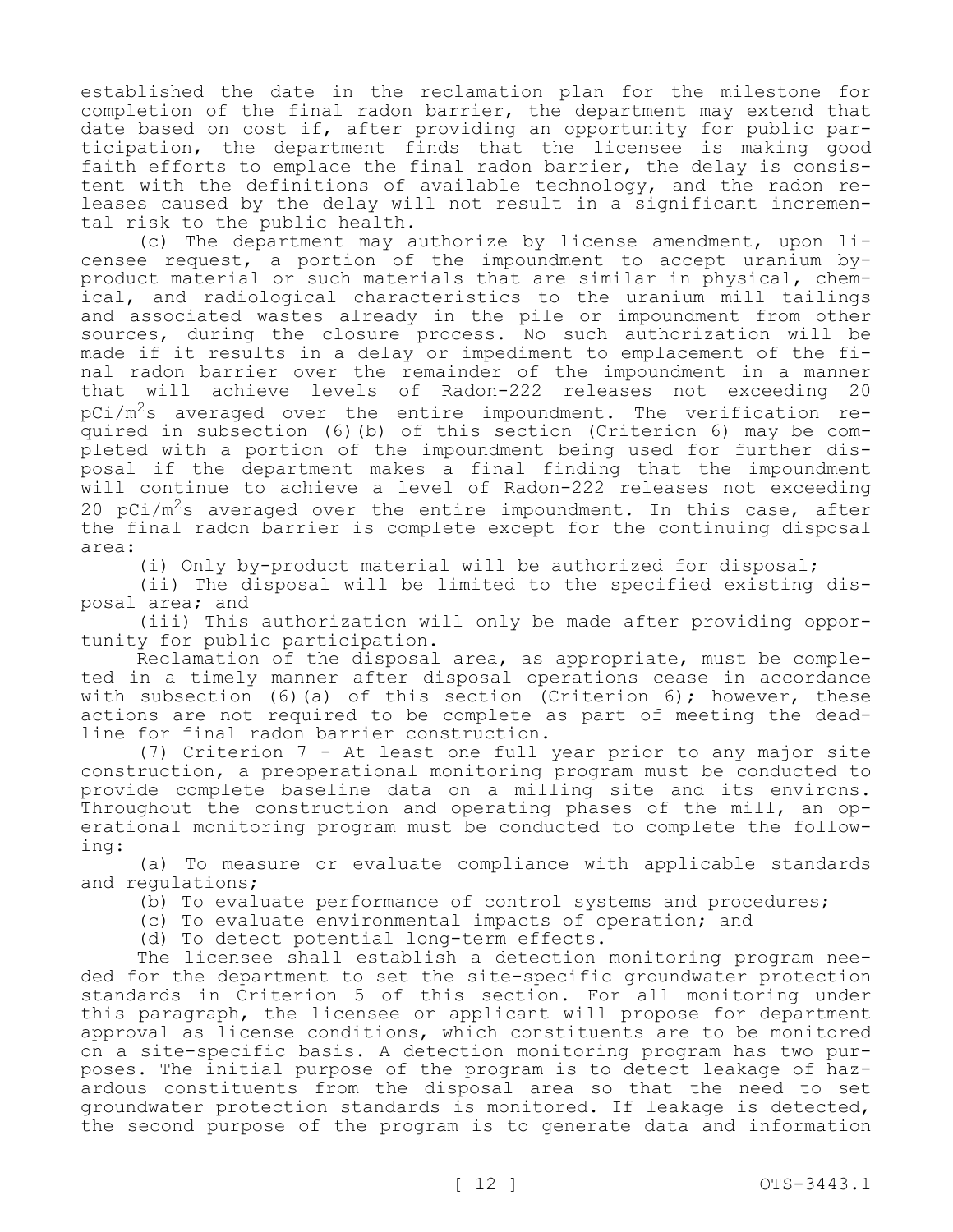needed for the department to establish the standards under Criterion 5. The data and information must provide a sufficient basis to identify those hazardous constituents which require concentration limit standards and to enable the department to set the limits for those constituents and the compliance period. They may also need to provide the basis for adjustments to the point of compliance. For licenses in effect September 30, 1983, the detection monitoring programs must have been in place by October 1, 1984. For licenses issued after September 30, 1983, the detection monitoring programs must be in place when specified by the department in orders or license conditions. Once groundwater protection standards have been established pursuant to Criterion 5, the licensee shall establish and implement a compliance monitoring program. The purpose of the compliance monitoring program is to determine that the hazardous constituent concentrations in groundwater continue to comply with the standards set by the department. In conjunction with a corrective action program, the licensee shall establish and implement a corrective action monitoring program. The purpose of the corrective action monitoring program is to demonstrate the effectiveness of the corrective actions. Any monitoring program required by this paragraph may be based on existing monitoring programs to the extent the existing programs can meet the stated objective for the program.

(8) Criterion 8 - Milling operations shall be conducted so that all airborne effluent releases are reduced to as low as is reasonably achievable. The primary means of accomplishing this shall be by means of emission controls. Institutional controls, such as extending the site boundary and exclusion area, may be employed to ensure that offsite exposure limits are met, but only after all practicable measures have been taken to control emissions at the source. Notwithstanding the existence of individual dose standards, strict control of emissions is necessary to assure that population exposures are reduced to the maximum extent reasonably achievable and to avoid site contamination. The greatest potential sources of off-site radiation exposure (aside from radon exposure) are dusting from dry surfaces of the tailings disposal area not covered by tailings solution and emissions from yellowcake drying and packaging operations. During operations and prior to closure, radiation doses from radon emissions from surface impoundments shall be kept as low as is reasonably achievable. Checks shall be made and logged hourly of all parameters (e.g., differential pressure and scrubber water flow rate) which determine the efficiency of yellowcake stack emission control equipment operation. It shall be determined whether or not conditions are within a range prescribed to ensure that the equipment is operating consistently near peak efficiency; corrective action shall be taken when performance is outside of prescribed ranges. Effluent control devices shall be operative at all times during drying and packaging operations and whenever air is exhausting from the yellowcake stack.

Drying and packaging operations shall terminate when controls are inoperative. When checks indicate the equipment is not operating within the range prescribed for peak efficiency, actions shall be taken to restore parameters to the prescribed range. When this cannot be done without shutdown and repairs, drying and packaging operations shall cease as soon as practicable.

Operations may not be restarted after cessation due to off-normal performance until needed corrective actions have been identified and implemented. All such cessations, corrective actions, and restarts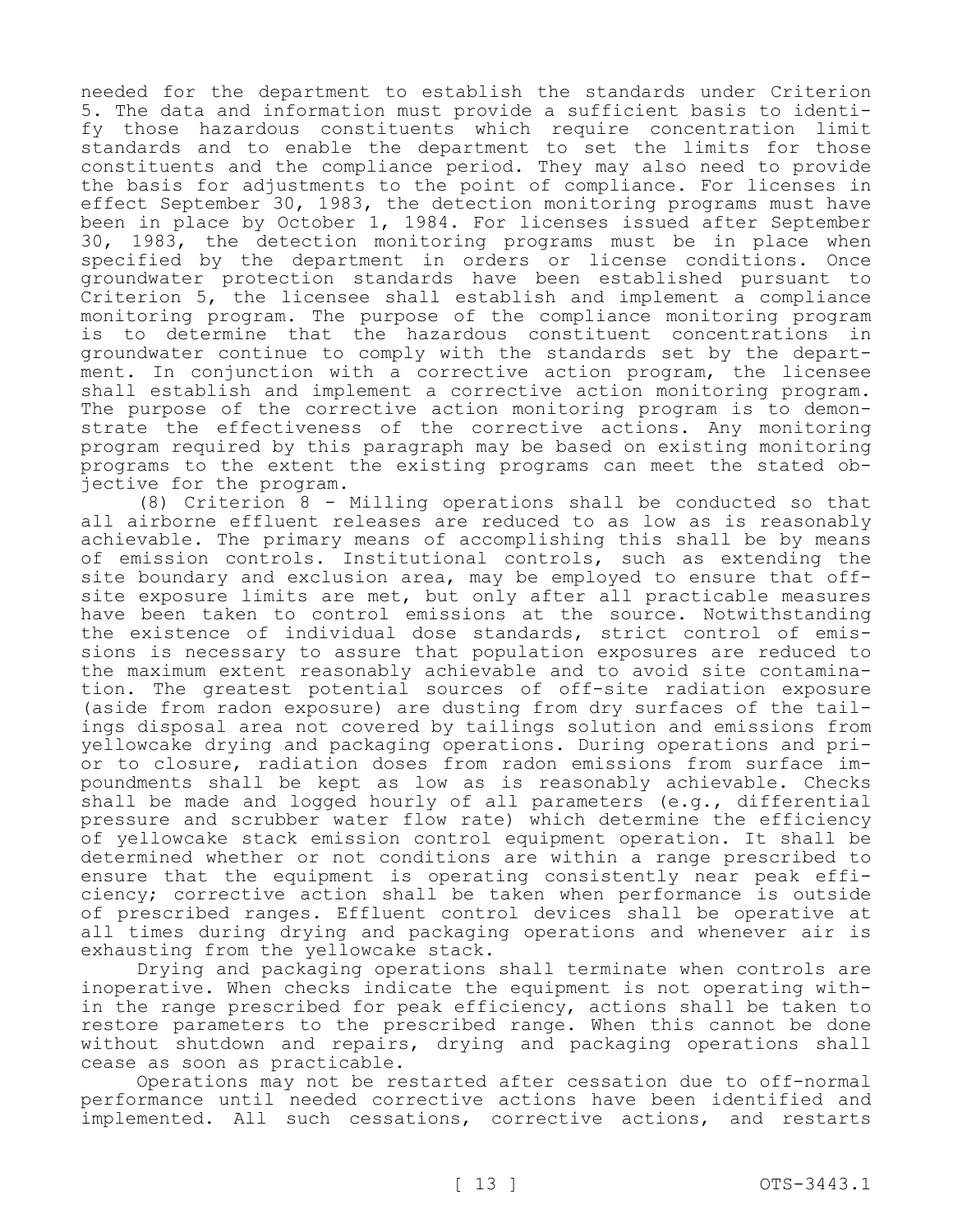shall be reported to the department in writing, within  $((\text{ten}))$  10 days of the subsequent restart.

To control dusting from tailings, that portion not covered by standing liquids shall be wetted or chemically stabilized to prevent or minimize blowing and dusting to the maximum extent reasonably achievable. This requirement may be relaxed if tailings are effectively sheltered from wind, such as may be the case where they are disposed of below grade and the tailings surface is not exposed to wind. Consideration shall be given in planning tailings disposal programs to methods which would allow phased covering and reclamation of tailings impoundments since this will help in controlling particulate and radon emissions during operation. To control dustings from diffuse sources, such as tailings and ore pads where automatic controls do not apply, operators shall develop written operating procedures specifying the methods of control which will be utilized.

Milling operations producing or involving thorium by-product material shall be conducted in such a manner as to provide reasonable assurance that the annual dose equivalent does not exceed ((twenty $five)$ ) 25 millirems to the whole body, ((seventy-five)) 75 millirems to the thyroid, and (( $t$ wenty-five)) 25 millirems to any other organ of any member of the public as a result of exposures to the planned discharge of radioactive materials, Radon-220 and its daughters excepted, to the general environment.

Uranium and thorium by-product materials shall be managed so as to conform to the applicable provisions of Title 40 of the Code of Federal Regulations, Part 440, Ore Mining and Dressing Point Source Category: Effluent Limitations Guidelines and New Source Performance Standards, Subpart C, Uranium, Radium, and Vanadium Ores Subcategory, as codified on January 1, 1983.

The licensee shall establish a detection monitoring program needed to establish the groundwater protection standards in subsection (5)(f) of this section. A detection monitoring program has two purposes. The initial purpose of the program is to detect leakage of hazardous constituents from the disposal area so that the need to set groundwater protection standards is monitored. If leakage is detected, the second purpose of the program is to generate data and information needed for the department to establish the standards under subsection (5)(f) of this section. The data and information must provide a sufficient basis to identify those hazardous constituents which require concentration limit standards and to enable the department to set the limits for those constituents and the compliance period. They may also need to provide the basis for adjustments to the point of compliance. For licenses in effect September 30, 1983, the detection monitoring programs must have been in place by October 1, 1984. For licenses issued after September 30, 1983, the detection monitoring programs must be in place when specified by the department in orders or license conditions. Once groundwater protection standards have been established pursuant to subsection (5)(f) of this section, the licensee shall establish and implement a compliance monitoring program. The purpose of the compliance monitoring program is to determine that the hazardous constituent concentrations in groundwater continue to comply with the standards set by the department. In conjunction with a corrective action program, the licensee shall establish and implement a corrective action monitoring program. The purpose of the corrective action monitoring program is to demonstrate the effectiveness of the corrective actions. Any monitoring program required by this paragraph may be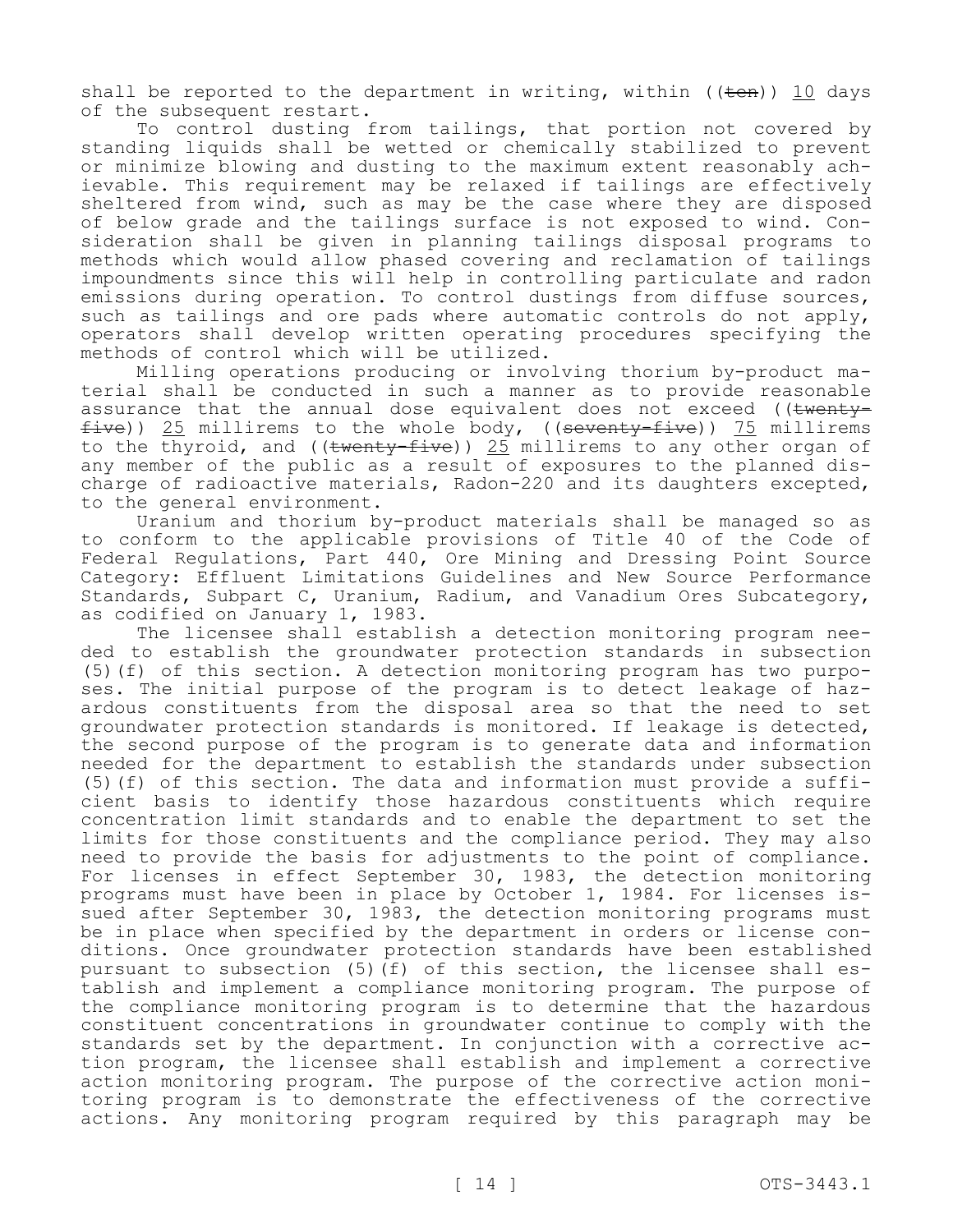based on existing monitoring programs to the extent the existing programs can meet the stated objective for the program.

Daily inspections of tailings or waste retention systems must be conducted by a qualified engineer or scientist and documented. The department must be immediately notified of any failure in a tailings or waste retention system that results in a release of tailings or waste into unrestricted areas, or of any unusual conditions (conditions not contemplated in the design of the retention system) which if not corrected could indicate the potential or lead to failure of the system and result in a release of tailings or waste into unrestricted areas.

(9) Criterion 9 - (a) Pursuant to chapter ( $(70.121)$ )  $70A.310$  RCW, and except as otherwise provided, financial surety arrangements must be established by each mill operator before the commencement of operations to assure that sufficient funds will be available to carry out the decontamination and decommissioning of the mill and site and for the reclamation of any tailings or waste disposal areas. The amount of funds to be ensured by such surety arrangements must be based on department-approved cost estimates in a department-approved plan, or a proposed revision to the plan submitted to the department for approval, if the proposed revision contains a higher cost estimate for:

(i) Decontamination and decommissioning of mill buildings and the milling site to levels which allow unrestricted use of these areas upon decommissioning; and

(ii) The reclamation of tailings or waste areas in accordance with technical criteria delineated in this section.

(b) Each cost estimate must contain:

(i) A detailed cost estimate for decontamination, decommissioning, and reclamation, in an amount reflecting:

(A) The cost of an independent contractor to perform the decontamination, decommissioning, and reclamation activities; and

(B) An adequate contingency factor.

(ii) An estimate of the amount of radioactive contamination in on-site subsurface material;

(iii) Identification of and justification for using the key assumptions contained in the decommissioning cost estimate; and

(iv) A description of the method of assuring funds for decontamination, decommissioning, and reclamation.

(c) The licensee shall submit this plan in conjunction with an environmental report that addresses the expected environmental impacts of the milling operation, decommissioning and tailings reclamation, and evaluates alternatives for mitigating these impacts. The plan must include a signed original of the financial instrument obtained to satisfy the surety arrangement requirements of this criterion (unless a previously submitted and approved financial instrument continues to cover the cost estimate for decommissioning). The surety arrangement must also cover the cost estimate and the payment of the charge for long-term surveillance and control required by subsection (10) of this section.

(d) To avoid unnecessary duplication and expense, the department may accept financial sureties that have been consolidated with financial or surety arrangements established to meet requirements of other federal or state agencies or local governing bodies for decommissioning, decontamination, reclamation, and long-term site surveillance and control, provided such arrangements are considered adequate to satisfy these requirements and that the portion of the surety which covers the decommissioning and reclamation of the mill, mill tailings site and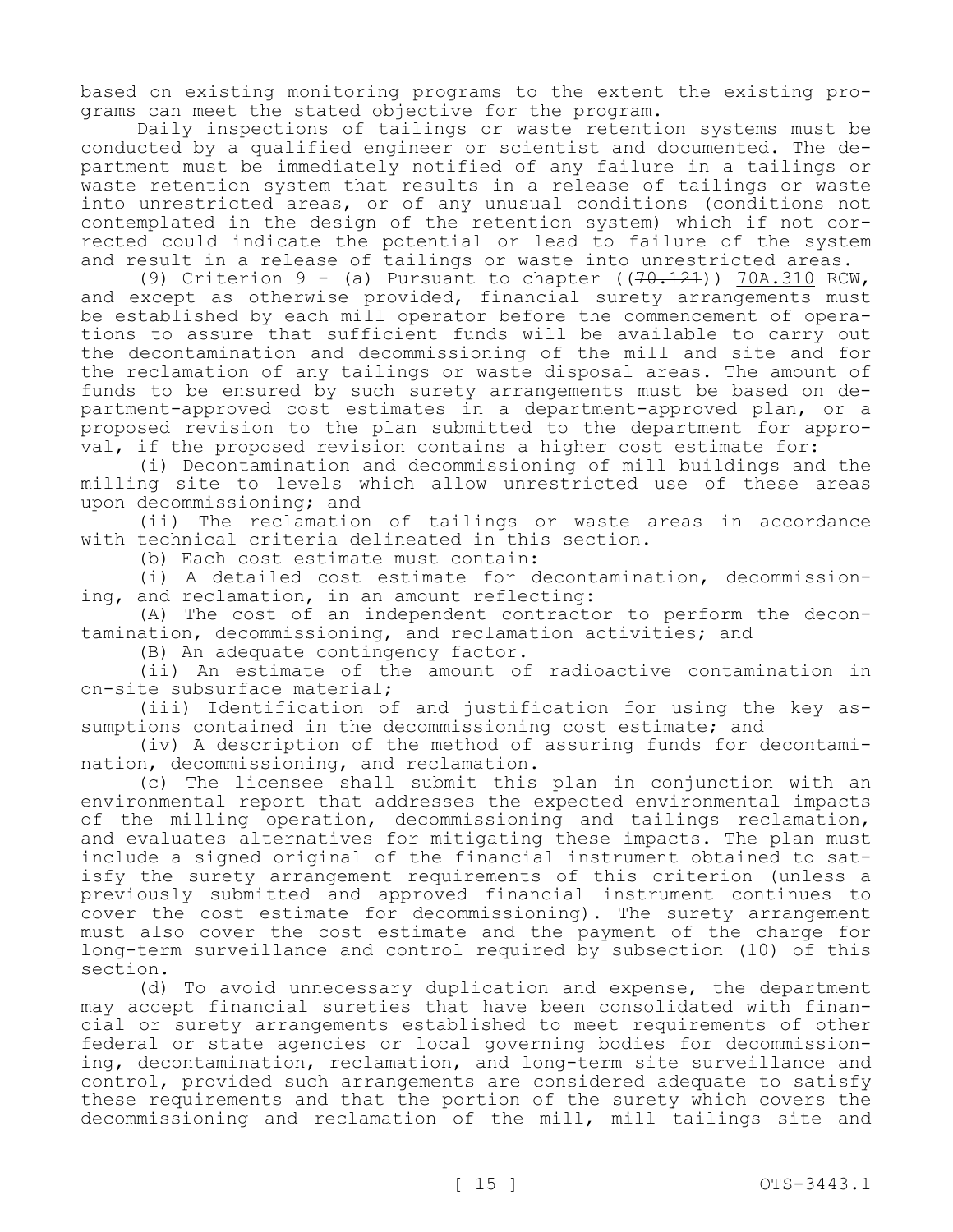associated areas, and the long-term funding charge is clearly identified and committed for use in accomplishing these activities.

(e) The licensee's surety mechanism will be reviewed annually by the department to assure, that sufficient funds would be available for completion of the reclamation plan if the work had to be performed by an independent contractor.

(f) The amount of surety liability should be adjusted to recognize any increases or decreases resulting from:

(i) Inflation;

(ii) Changes in engineering plans;

(iii) Activities performed;

(iv) Spills, leakage or migration of radioactive material producing additional contamination in on-site subsurface material that must be remediated to meet applicable remediation criteria;

(v) Waste inventory increasing above the amount previously estimated;

(vi) Waste disposal costs increasing above the amount previously estimated;

(vii) Facility modifications;

(viii) Changes in authorized possession limits;

(ix) Actual remediation costs that exceed the previous cost estimate;

(x) On-site disposal; and

(xi) Any other conditions affecting costs.

(g) Regardless of whether reclamation is phased through the life of the operation or takes place at the end of operations, an appropriate portion of surety liability must be retained until final compliance with the reclamation plan is determined.

(h) The appropriate portion of surety liability retained until final compliance with the reclamation plan is determined will be at least sufficient at all times to cover the costs of decommissioning and reclamation of the areas that are expected to be disturbed before the next license renewal. The term of the surety mechanism must be open ended, unless it can be demonstrated that another arrangement would provide an equivalent level of assurance. This assurance would be provided with a surety instrument which is written for a specified time (for example five years) and which must be automatically renewed unless the surety notifies the department and the licensee with reasonable time (for example ((<del>ninety</del>)) 90 days) before the renewal date of their intention not to renew. In such a situation the surety requirement still exists and the licensee would be required to submit an acceptable replacement surety within a brief time to allow at least  $((s. \text{it} \# \text{it} \# \text{it} \# \text{it} \# \text{it} \# \text{it} \# \text{it} \# \text{it} \# \text{it} \# \text{it} \# \text{it} \# \text{it} \# \text{it} \# \text{it} \# \text{it} \# \text{it} \# \text{it} \# \text{it} \# \text{it} \# \text{it} \# \text{it} \# \text{it} \# \text{it} \# \text{it} \# \text{it} \# \text{it} \# \text{it} \# \text{it} \# \text{it} \# \text{it} \# \text{it} \#$ 

(i) Proof of forfeiture must not be necessary to collect the surety. In the event that the licensee cannot provide an acceptable replacement surety within the required time, the surety shall be automatically collected before its expiration. The surety instrument must provide for collection of the full face amount immediately on demand without reduction for any reason, except for trustee fees and expenses provided for in a trust agreement, and that the surety will not refuse to make full payment. The conditions described previously would have to be clearly stated on any surety instrument which is not open-ended, and must be agreed to by all parties. Financial surety arrangements generally acceptable to the department are:

(i) Trust funds;

(ii) Surety bonds;

(iii) Irrevocable letters of credit; and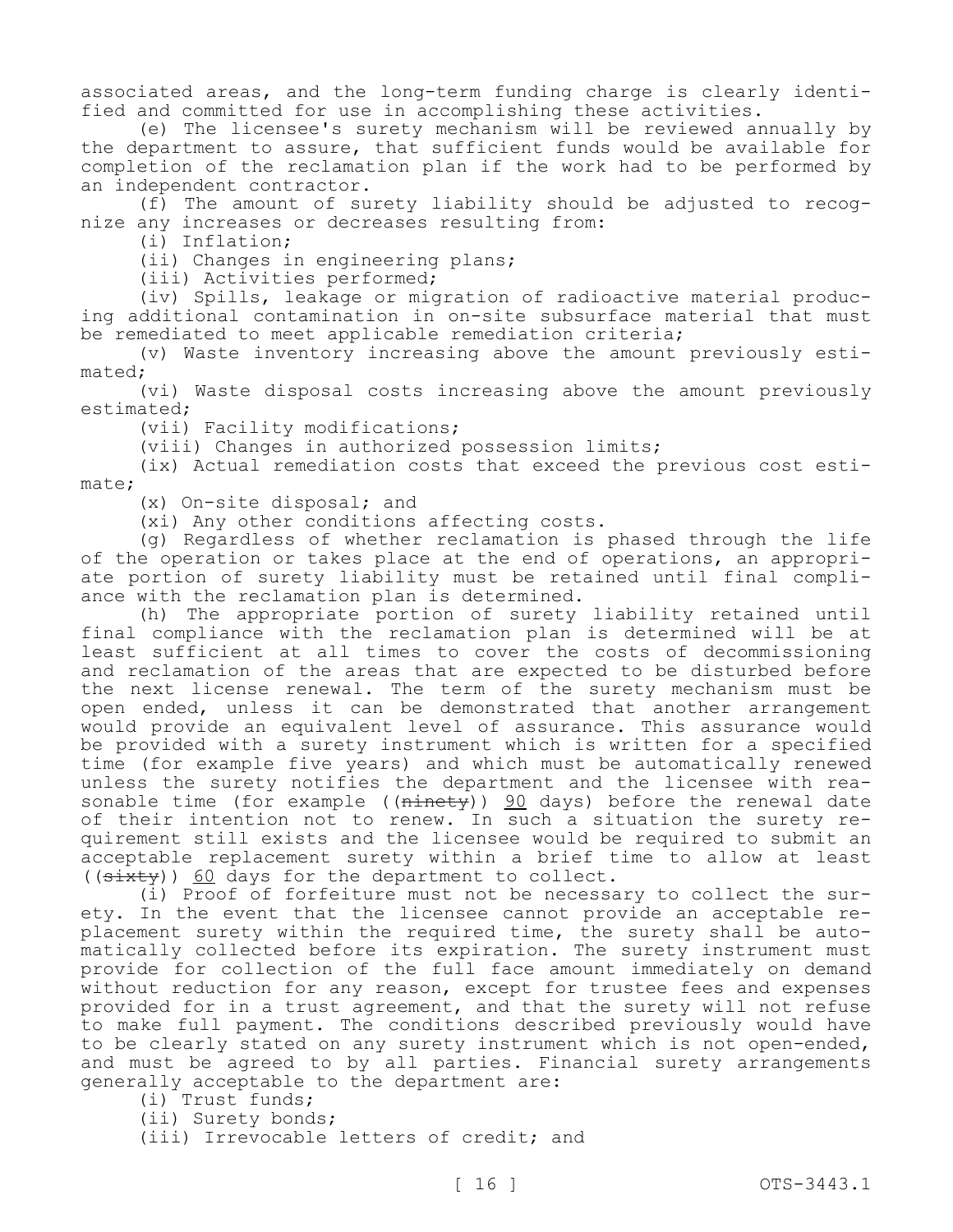(iv) Combinations of the financial surety arrangements or other types of arrangements as may be approved by the department. If a trust is not used, then a standby trust must be set up to receive funds in the event the department exercises its right to collect the surety. The surety arrangement and the surety or trustee, as applicable, must be acceptable to the department. Self-insurance, or any arrangement which essentially constitutes self-insurance (for example, a contract with a state or federal agency), will not satisfy the surety requirement because this provides no additional assurance other than that which already exists through license requirements.

(10) Criterion 10 - (a) A minimum charge of ((two hundred fifty thousand dollars)) \$250,000 (1978 United States dollars) accrued as specified in WAC 246-235-086(4) to cover the costs of long-term surveillance shall be paid by each mill operator to the agency prior to the termination of a uranium or thorium mill license. If site surveillance or control requirements at a particular site are determined, on the basis of a site-specific evaluation, to be significantly greater than those specified in (a) of this subsection (e.g., if fencing is determined to be necessary), variance in funding requirements may be specified by the department. The total charge to cover the costs of long-term surveillance shall be such that, with an assumed one percent annual real interest rate, the collected funds will yield interest in an amount sufficient to cover the annual costs of site surveillance. The charge will be adjusted annually prior to actual payments to recognize inflation. The inflation rate to be used is that indicated by the change in the consumer price index published by the United States Department of Labor, Bureau of Labor Statistics. Contributions by a licensee to the long-term care trust fund pursuant to chapter  $((70.121))$  70A.310 RCW shall be transferred to cover the costs assessed under this criterion.

(11) Criterion 11 - These criteria relating to ownership of tailings and their disposal sites become effective on November 8, 1981, and apply to all licenses terminated, issued, or renewed after that date.

Any uranium or thorium milling license or tailings license shall contain such terms and conditions as NRC determines necessary to assure that prior to termination of the license, the licensee will comply with ownership requirements of this criterion for sites used for

tailings disposal.<br>Title to th to the by-product material licensed pursuant to WAC 246-252-030 and land, including any interests therein (other than land owned by the United States or by the state of Washington) which is used for the disposal of any such by-product material, or is essential to ensure the long-term stability of such disposal site, shall be transferred to the United States or the state of Washington. In view of the fact that physical isolation must be the primary means of longterm control, and government land ownership is a desirable supplementary measure, ownership of certain severable subsurface interests (for example, mineral rights) may be determined to be unnecessary to protect the public health and safety and the environment. In any case, the applicant/operator must demonstrate a serious effort to obtain such subsurface rights, and must, in the event that certain rights cannot be obtained, provide notification in local public land records of the fact that the land is being used for the disposal of radioactive material and is subject to either a NRC general or specific license prohibiting the disruption and disturbance of the tailings. In some rare cases, such as may occur with deep burial where no ongoing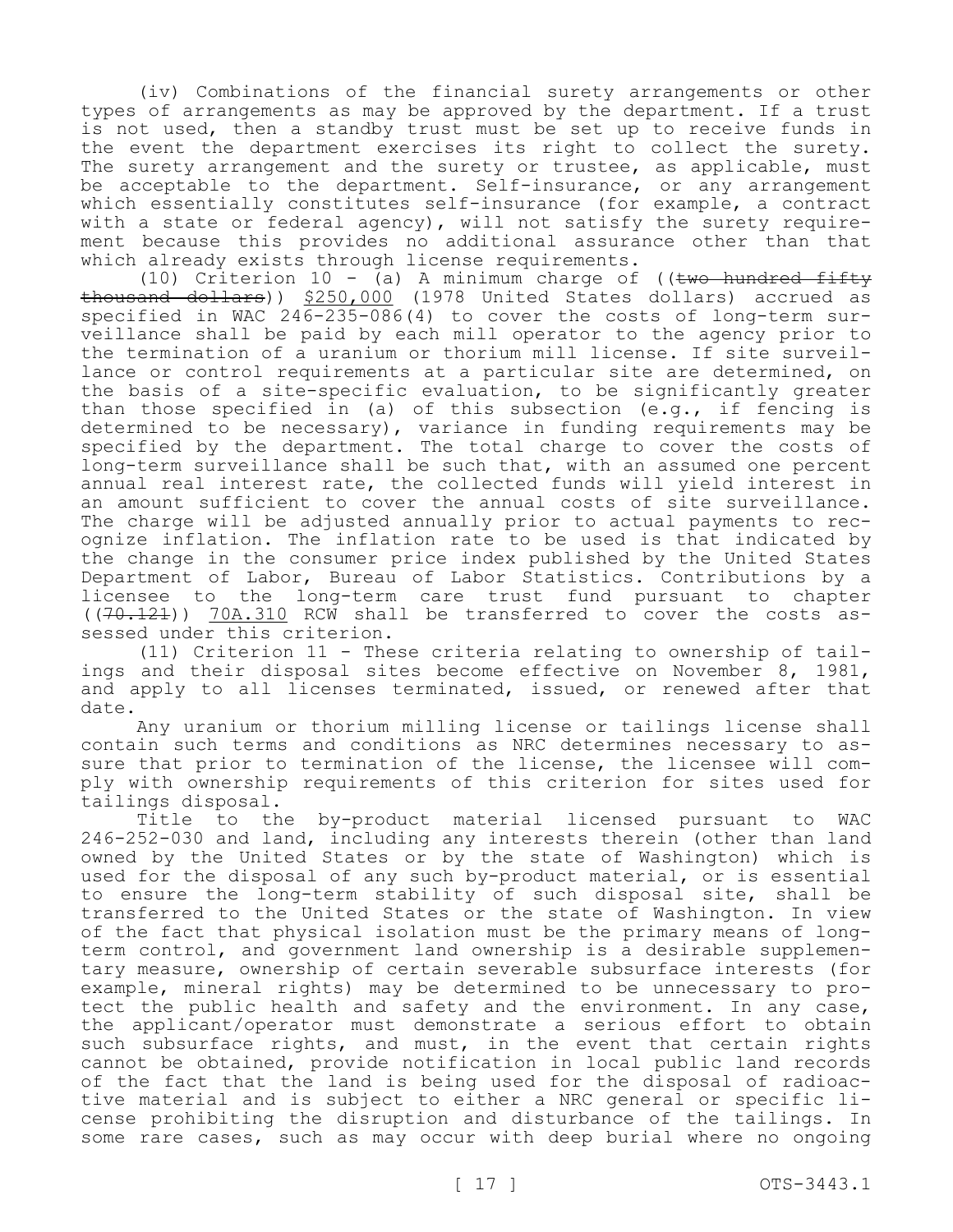site surveillance will be required, surface land ownership transfer requirements may be waived. For licenses issued before November 8, 1981, NRC may take into account the status of the ownership of such land, and interests therein, and the ability of a licensee to transfer title and custody thereof to the United States or the state. If NRC, subsequent to title transfer, determines that use of the surface or subsurface estates, or both, of the land transferred to the United States or to a state will not endanger the public health, safety, welfare or environment, NRC may permit the use of the surface or subsurface estates, or both, of such land in a manner consistent with the provisions provided in these criteria. If NRC permits such use of such land, it will provide the person who transferred such land with the right of first refusal with respect to such use of such land.

Material and land transferred to the United States or a state in accordance with this criterion must be transferred without cost to the United States or a state other than administrative and legal costs incurred in carrying out such transfer.

The provisions of this part, respecting transfer of title and custody to land and tailings and wastes, do not apply in the case of lands held in trust by the United States for any Indian Tribe, or lands owned by such Indian Tribe subject to a restriction against alienation imposed by the United States. In the case of such lands which are used for the disposal of by-product material, as defined in this section, the licensee shall enter into arrangements with NRC as may be appropriate to assure the long-term surveillance of such lands by the United States.

(12) Criterion 12 - The final disposition of tailings or wastes at milling sites should be such that ongoing active maintenance is not necessary to preserve isolation. As a minimum, annual site inspections must be conducted by the government agency retaining ultimate custody of the site where tailings or wastes are stored, to confirm the integrity of the stabilized tailings or waste systems, and to determine the need, if any, for maintenance or monitoring. Results of the inspection must be reported to NRC within ((sixty)) 60 days following each inspection. NRC may require more frequent site inspections if, on the basis of a site-specific evaluation, such a need appears necessary, due to the features of a particular tailings or waste disposal system.

(13) Criterion 13 - Secondary groundwater protection standards required by Criterion 5 of this section are concentration limits for individual hazardous constituents. The list of constituents found in Appendix A of this chapter, chapter 246-252 WAC, identifies the constituents for which standards must be set and complied with if the specific constituent is reasonably expected to be in or derived from the by-product material and has been detected in groundwater. For purposes of this criterion, the property of gross alpha activity will be treated as if it is a hazardous constituent. Thus, when setting standards under subsection  $(5)(i)$  of this section, the department will also set a limit for gross alpha activity.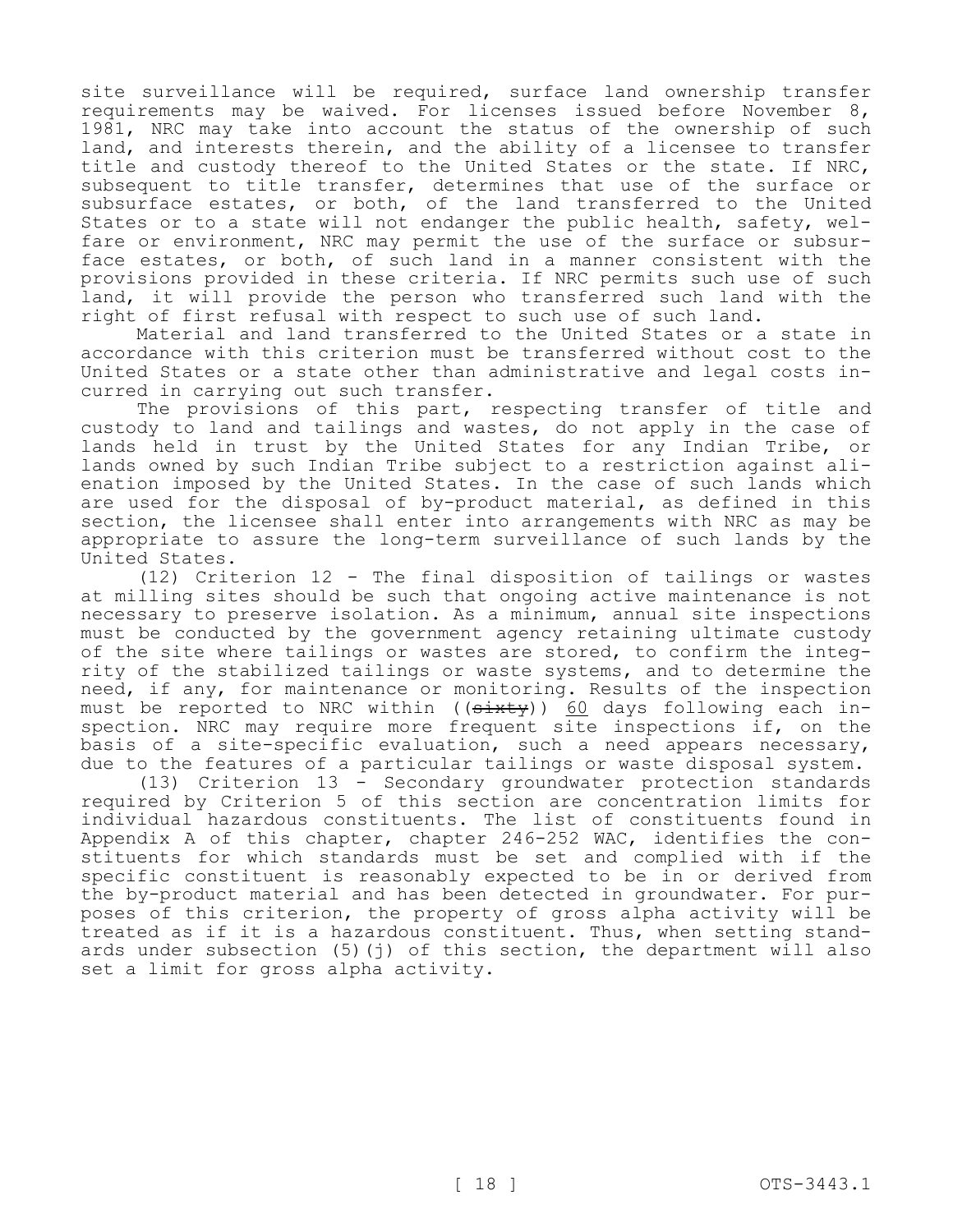AMENDATORY SECTION (Amending WSR 12-14-025, filed 6/25/12, effective 8/1/12)

**WAC 246-254-130 Radioactive waste disposal site surveillance fee.** (1) The department shall charge a radioactive waste site surveillance fee of ((<del>twenty-six dollars</del>)) <u>\$26</u> per cubic foot to generators and brokers of LLRW (low-level radioactive waste) and NARM (naturally occurring and accelerator produced radioactive material).

(2) The fee shall be an added charge on each cubic foot of LLRW and NARM disposed at the disposal site.

(3) The department shall authorize by contract the operator of a low-level radioactive waste disposal site to collect the fee from waste generators and brokers.

(4) The department shall provide for reimbursement to the site operator for collection costs.

(5) The department shall calculate the fee collected from waste generators and brokers as required under RCW ((70.98.085)) 70A.388.060 and the fee shall not exceed the statutory limit specified in that section.

(6) The site operator shall remit the fee to the department as follows:

(a) Quarterly for the first seven quarters of each biennium.

(b) By July 15th for the final quarter of the biennium.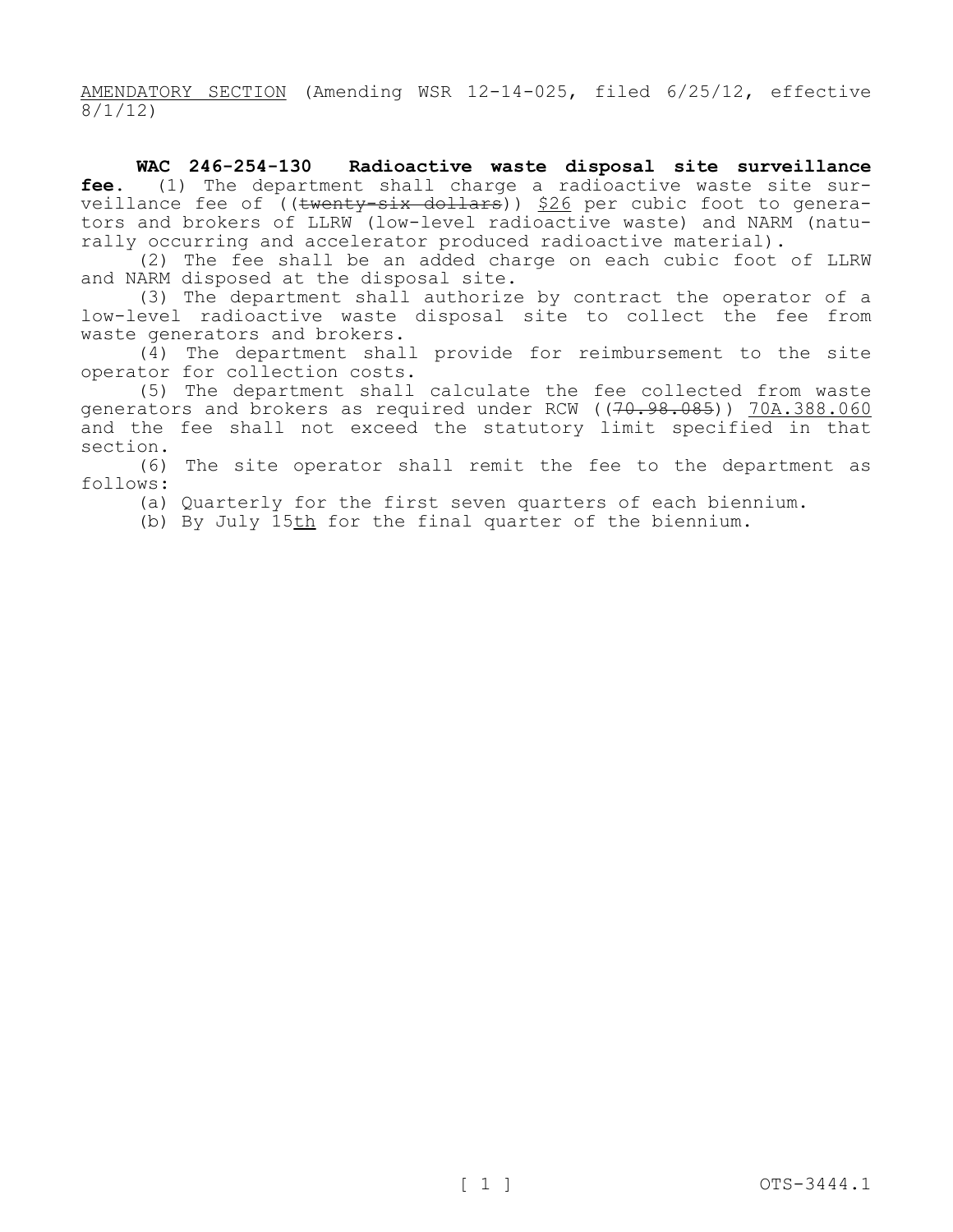AMENDATORY SECTION (Amending WSR 11-12-035, filed 5/25/11, effective 7/1/11)

**WAC 246-272B-01000 Purpose and objectives.** (1) The purpose of this chapter is to protect public health and the environment by establishing a comprehensive framework for statewide management of LOSS.

(2) This chapter implements chapter ( $(70.118B)$ ) 70A.115 RCW( $(\tau$ Large on-site sewage disposal systems,)) by establishing regulations for LOSS owners, operators, design engineers, and installers; and their duties in siting, designing, constructing, installing, permitting, operating, monitoring, maintaining, and repairing LOSS to achieve sustainable long-term sewage management.

AMENDATORY SECTION (Amending WSR 11-12-035, filed 5/25/11, effective 7/1/11)

**WAC 246-272B-07100 Department inspections.** (1) The department may enter and inspect any LOSS site or LOSS facility to determine compliance with chapter ((70.118B)) 70A.115 RCW((, Large on-site sewage disposal systems)) or this chapter:

(a) On any weekday that is not a legal holiday between the hours of  $8:00$  a.m. and  $5:00$  p.m.; and

(b) At any time with the consent of the owner or owner's agent.

(2) The department may inspect:

(a) All records, including records of O&M;

(b) All data submitted;

(c) All permits; and

(d) The LOSS, all LOSS components, and all LOSS performance equipment.

(3) During an inspection, the department shall have free and unimpeded access to all:

(a) Buildings, warehouses, storage facilities, and other places reasonably considered to be or to have been part of the LOSS;

(b) Ledgers, books, accounts, memorandums, or records required to be compiled or maintained in this chapter; and

(c) Products, components, maintenance supplies, or other material used in connection with the LOSS.

(4) During the inspection, the department may take such samples as may be reasonably necessary to verify compliance.

(5) The owner shall take preventative or corrective action as directed by the department when results of an inspection indicate conditions which may harm or are harming LOSS operation or which are in violation of any requirements of this chapter.

AMENDATORY SECTION (Amending WSR 11-12-035, filed 5/25/11, effective 7/1/11)

**WAC 246-272B-08100 Enforcement.** (1) The department shall enforce this chapter and chapter ( $(70.118B)$ )  $70A.115$  RCW( $(-$  Large onsite sewage disposal systems)).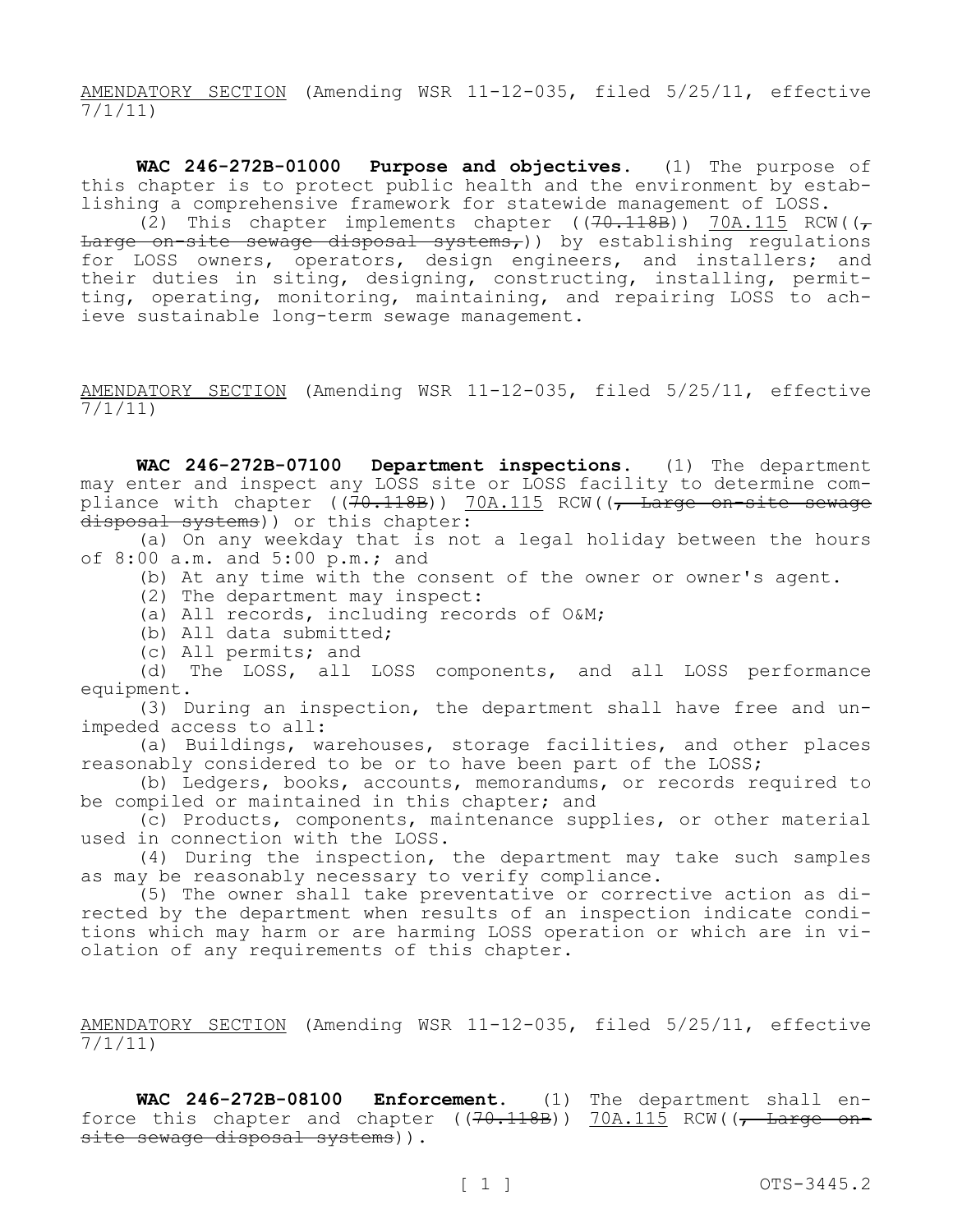(2) When any person is out of compliance with a law or rule regulating LOSS and administered by the department, the department may take appropriate enforcement actions, regardless of any prior approvals issued.

(3) The department may initiate enforcement action against the owner to bring the system into compliance by using one or more of the following options, which include, but are not limited to:

(a) A conference between the department and the owner to explore facts and resolve problems;

(b) A compliance agreement between the department and the owner;

(c) A notice of correction;

(d) A notice of violation;

(e) A state departmental order;

- (f) Civil penalties;
- (g) Operating permit conditions or approval conditions;
- (h) Injunctions; and
- (i) Other authorized proceedings.

(4) The department may issue an emergency stop work order or department order to refrain from using any LOSS or portion of the LOSS or improvements to the LOSS until all permits, certifications, approvals, and determinations to proceed required by rule or statute are obtained.

(5) The department may issue an order to stop work on LOSS construction activities that occur or are scheduled to occur prior to receiving department approval, determination to proceed, or a department operating permit.

(6) The department may impose civil penalties pursuant to RCW  $((70.118B.050))$  70A.115.050 in an amount of up to ((ten thousand dol-Hars)) \$10,000 per day per violation.

(7) The department may deny an application for an operating permit, approval, or determination to proceed, or revoke, suspend or modify a permit, approval, or determination to proceed if:

(a) The permit was obtained by fraud;

(b) An owner violates or fails to comply with any term or condition of the permit;

(c) A LOSS failure or the need for a repair or replacement of a LOSS component has resulted from neglect or poor management practices;

(d) A person fails, refuses, or is unable to comply with chapter ((70.118B)) 70A.115 RCW((, Large on-site sewage disposal systems)) or this chapter;

(e) There is a change in any condition that requires the LOSS to temporarily or permanently limit or stop operating; or

(f) It is necessary to comply with applicable water quality provisions in chapter 90.48 RCW, Water Pollution Control Act.

(8) The department may enjoin a violation or threatened violation of this chapter or chapter  $((70.118B))$  70A.115 RCW $((7.118B)$ sewage disposal systems,)) in the superior court in the county in which the system is located or in Thurston County.

AMENDATORY SECTION (Amending WSR 11-12-035, filed 5/25/11, effective 7/1/11)

**WAC 246-272B-08200 Notice of decision, appeals, and adjudicative proceedings.** (1) The department's notice of a denial, suspension,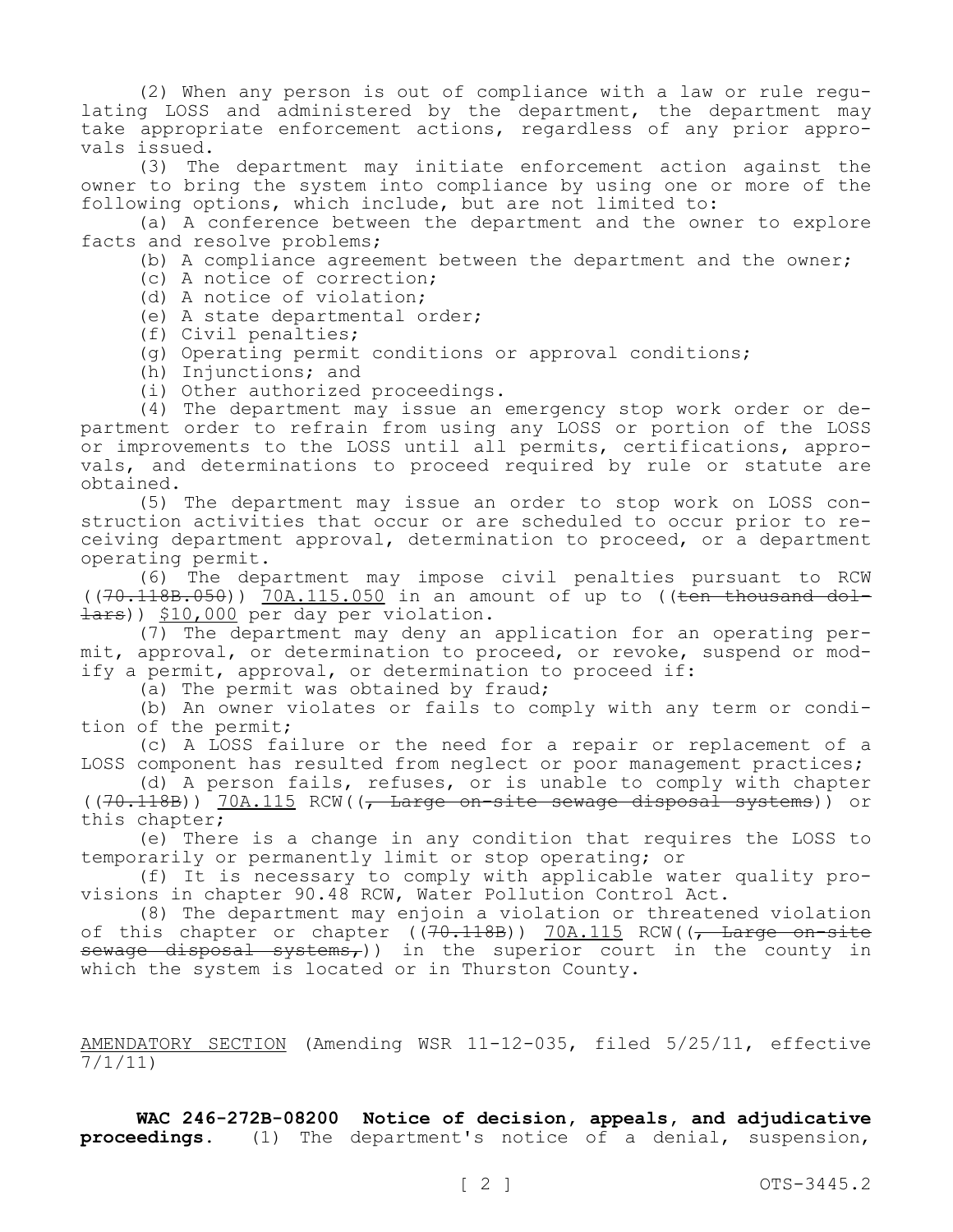modification, or revocation of a permit; approval; or determination to proceed must be consistent with RCW 43.70.115. An applicant or permit holder has the right to an adjudicative proceeding to contest the decision.

(2) The department's notice of imposition of a civil penalty must be consistent with RCW 43.70.095 and ((70.118B.050)) 70A.115.050. A person upon whom the department imposes a civil penalty has the right to an adjudicative proceeding.

(3) A person upon whom the department imposes a civil penalty or issues a notice of denial, suspension, modification or revocation of a permit; approval; or determination to proceed may contest a department decision within (( $t$ wenty-eight)) 28 days of receipt of the decision by filing a written application for an adjudicative proceeding by a method showing proof of receipt with the administrative hearings unit, department of health. The person must include the following in or with the application:

(a) A specific statement of the issue or issues and law involved;

(b) The grounds for contesting the department decision; and

(c) A copy of the contested department decision.

(4) An adjudicative proceeding is governed by the Administrative Procedure Act (chapter 34.05 RCW), this chapter, and ((chapter 246-10 WAC, Administrative procedure Adjudicative proceedings)) the administrative procedures as adopted by the department of health under chapter 246-10 WAC.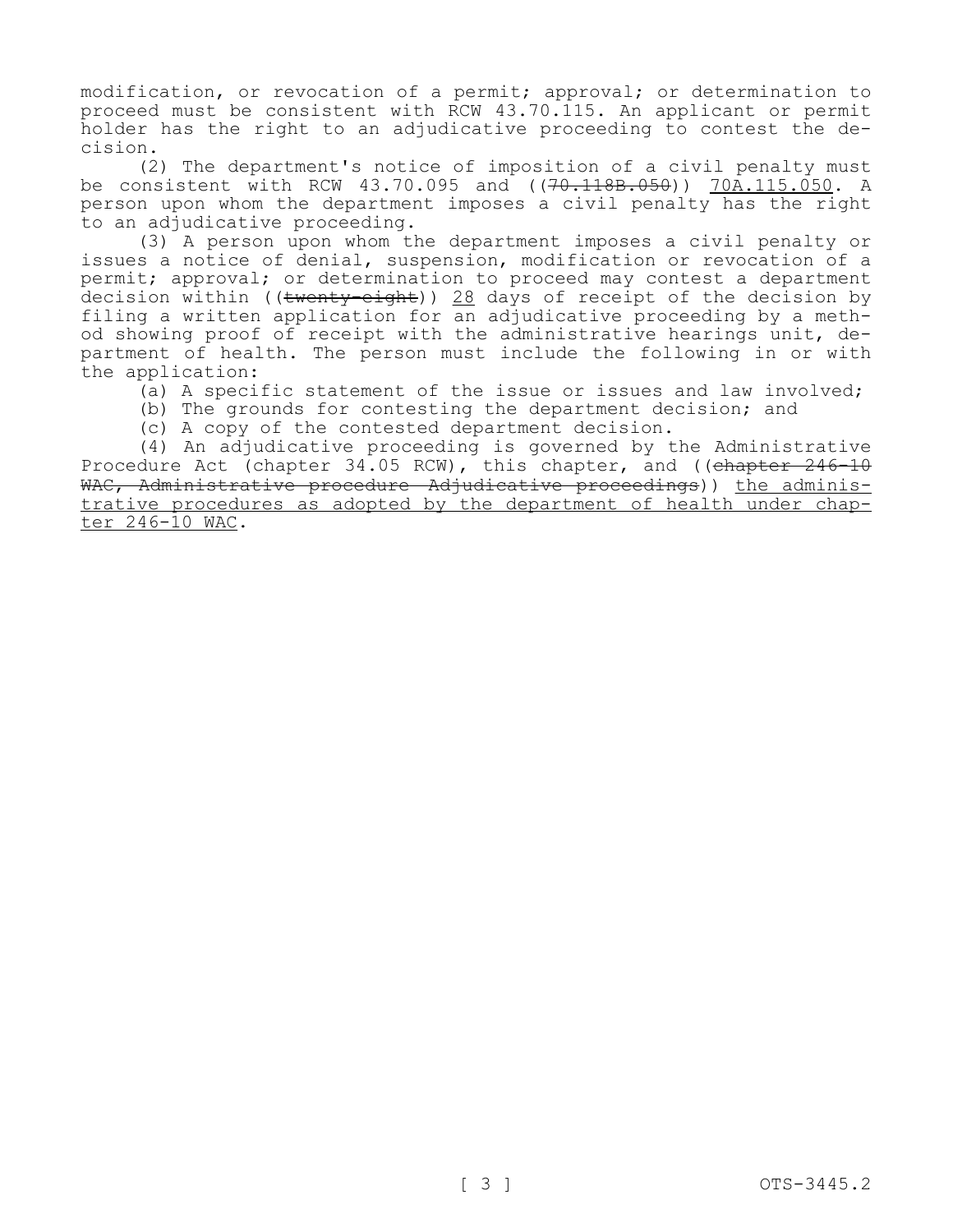AMENDATORY SECTION (Amending WSR 95-24-062, filed 12/1/95, effective 1/1/96)

**WAC 246-273-001 Purpose and authority.** (1) This chapter establishes the review, criteria and decision-making procedures for evaluating on-site sewage disposal system additives to determine whether individual additives have an adverse effect on public health or water quality.

(2) The Washington state department of health administers this chapter under the authority and requirements of chapter  $((70.118))$ 70A.105 RCW.

AMENDATORY SECTION (Amending WSR 95-24-062, filed 12/1/95, effective 1/1/96)

**WAC 246-273-020 Applicability.** (1) After July 1, 1994, no person shall use, sell, or distribute an on-site sewage disposal system chemical additive in Washington state.

(2) After January 1, 1996, no person shall use, sell or distribute an on-site sewage disposal system additive whose ingredients have not been approved by the department in accordance with requirements of chapter ( $(70.118)$ ) 70A.105 RCW and this chapter.

AMENDATORY SECTION (Amending WSR 95-24-062, filed 12/1/95, effective 1/1/96)

**WAC 246-273-060 Unfair practices.** Manufacturers of approved additives advertised, sold, or distributed in Washington state shall:

(1) Make no claims relating to the elimination of the need for septic tank pumping or proper septic tank maintenance;

(2) List the components of additive products on the product label, along with information regarding instructions for use and precautions;

(3) Make no false statements, design, or graphic representation relative to an additive product that is inconsistent with RCW ((70.118.060, 70.118.070, or 70.118.080)) 70A.105.060, 70A.105.070, or 70A.105.080; and

(4) Make no claims, either direct or implied, about the performance of the product based on state approval of its ingredients.

AMENDATORY SECTION (Amending WSR 95-24-062, filed 12/1/95, effective 1/1/96)

**WAC 246-273-080 Enforcement.** (1) The attorney general, or appropriate city or county prosecuting attorney may bring appropriate action to enjoin any violation of the: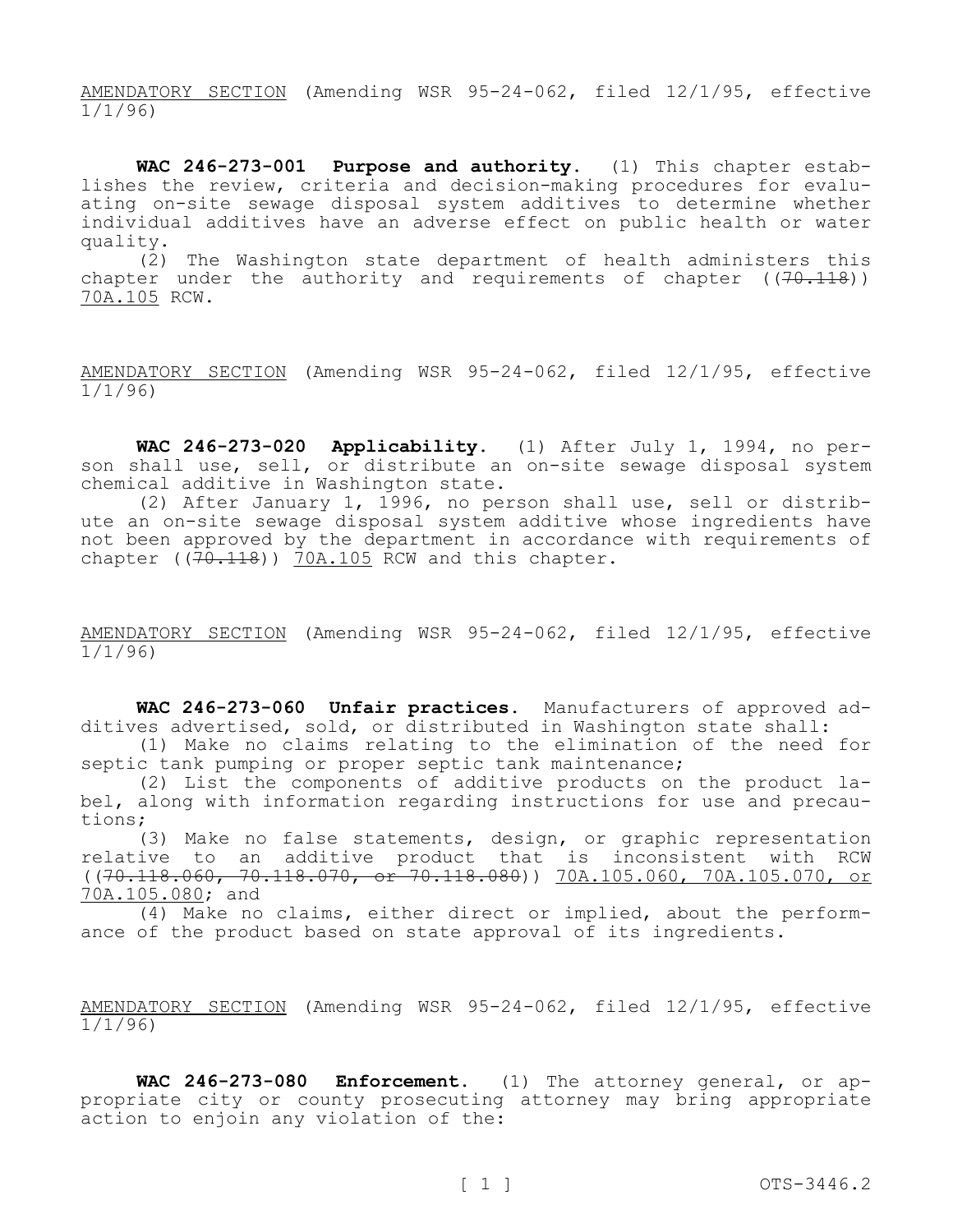(a) Prohibition on the sale or distribution of on-site sewage disposal system additives; or

(b) Conditions of RCW ( $(70.118.080$  Additives—Unfair practices,)) 70A.105.080 and WAC 246-273-060 (1) through (4).

(2) The department may rescind approval of an on-site sewage disposal system additive in response to:

(a) Demonstrated link to on-site sewage disposal system failure resulting from use (consistent with the manufacturer's product-use instructions) of an approved additive; or

(b) Documentation that ingredients or formulation of an approved on-site sewage system additive differs from the ingredients or formulation information submitted for review, and upon which departmental approval was granted.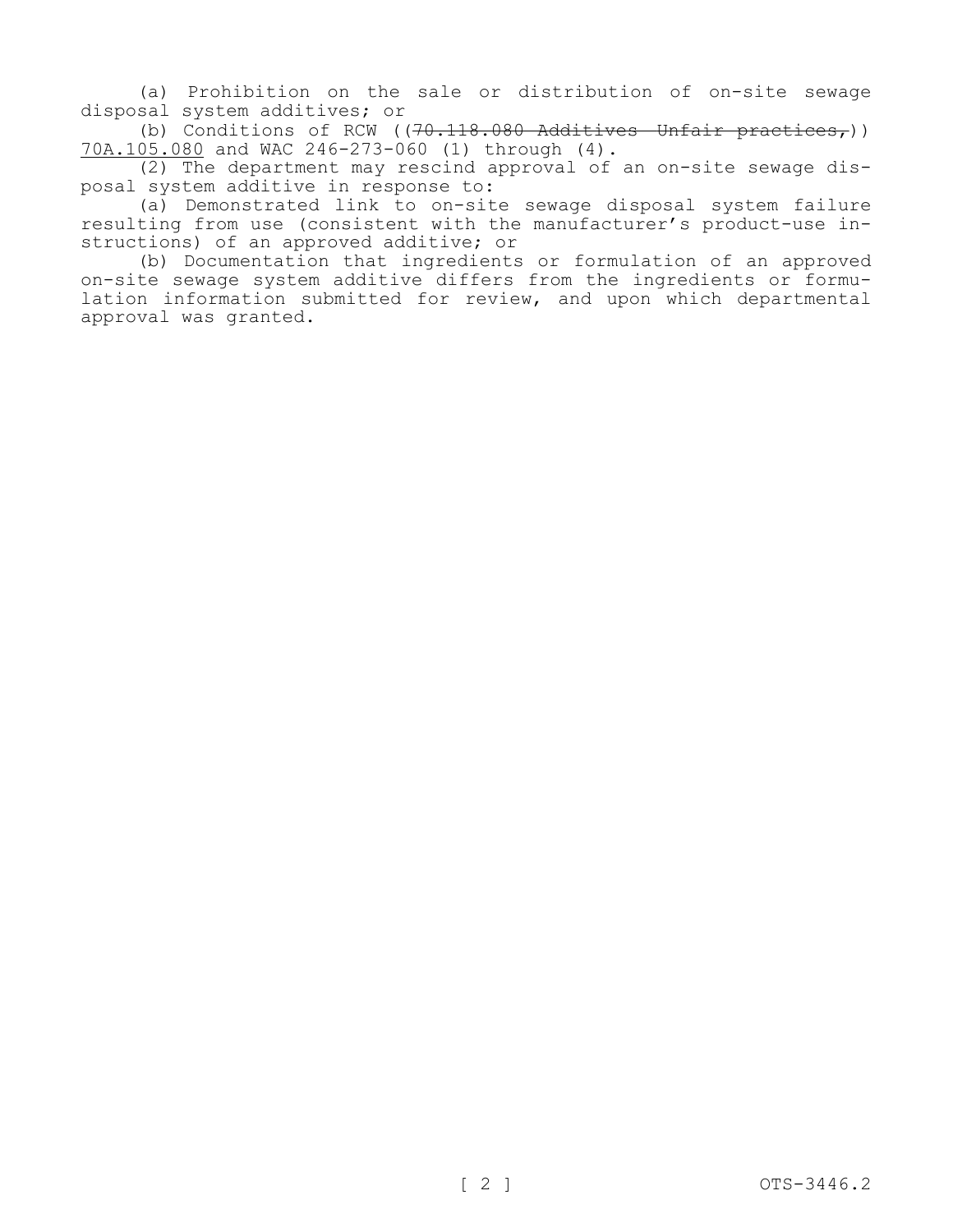AMENDATORY SECTION (Amending WSR 11-02-011, filed 12/28/10, effective  $\frac{7}{31/11}$ 

**WAC 246-274-005 Other applicable requirements.** (1) Greywater reuse must comply with all applicable local ordinances and codes, and state statutes and regulations including, but not limited to, the Uniform Plumbing Code, as adopted in chapters 51-56 and 51-57 WAC.

(2) For buildings using an on-site sewage system, the use of a greywater irrigation system does not change the design, capacity, or reserve area requirements, or any other requirement applicable to onsite sewage systems under RCW 43.20.050, chapters ((<del>70.118B</del>)) 70A.115 RCW, or 246-272A, 246-272B, or 246-272C WAC.

(3) The use of a greywater irrigation system does not serve as an alternative to the use of an approved on-site sewage system or connection to an approved public sewer for greywater disposal at any building, including buildings using waterless toilets.

AMENDATORY SECTION (Amending WSR 11-02-011, filed 12/28/10, effective  $\frac{1}{7/31}/11$ 

**WAC 246-274-011 Greywater irrigation systems—General requirements.** (1) The following conditions and restrictions apply to all tiers of greywater irrigation systems:

(a) The greywater must be used only for subsurface irrigation.

(b) The greywater may be used for subsurface irrigation of plants that produce food but must not come into contact with edible portions of any plant.

(c) The greywater must consist of domestic type flows having the consistency and strength typical of greywater from domestic households.

(d) The greywater may not contain toxic substances, cleaning chemicals or hazardous household products derived from the waste from a water softener, activities such as cleaning car parts, washing greasy or oily rags or clothing, rinsing paint brushes, or disposing of waste solutions from home photo labs or similar hobbyist or home occupation activities, or from home maintenance activities.

(e) The greywater may not contain water used to wash diapers or similarly soiled or infectious materials.

(f) The greywater may not contain biomedical waste as defined in chapter ((70.95K)) 70A.228 RCW.

(g) The greywater may not surface in any way, including through ponding or runoff. It must remain below the surface of the ground so that people and animals do not come into contact with it.

(h) The greywater must be used and contained within the property boundary of the building it originates from or on nearby property where it is legally allowed to be used.

- (i) The system may be used only during the growing season.
- (j) The system must be located in suitable soil.
- (k) The system must be located where the land is stable.

(l) The system may not be located in an environmentally sensitive area, as determined by the local health officer.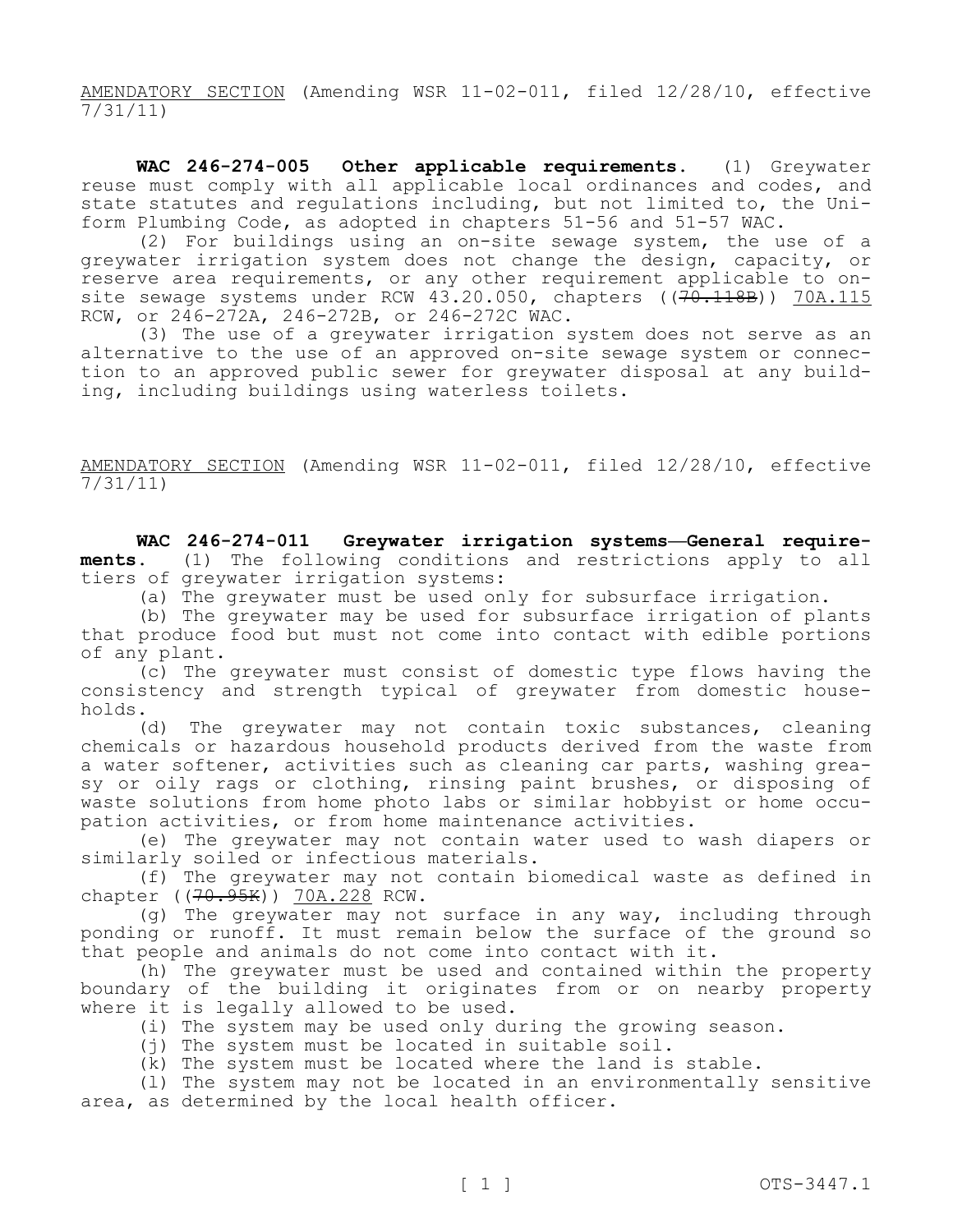(m) The irrigation rates may not be greater than the evapotranspiration rate of the irrigation field.

(n) The system must include a readily accessible diversion valve so the greywater can be directed into the approved public sewer system or on-site sewage system when necessary; for example, when soils are saturated or frozen, or blockage, plugging, or backup of the system occurs, or the maximum allowed gallons per day is reached, or when the building owner chooses not to use the system.

(o) The diversion valve must be visibly labeled.

(p) Pipes and above-ground tanks must be labeled with the words: "CAUTION: NONPOTABLE WATER, DO NOT DRINK."

(q) If mulch is used, it must be permeable enough to allow rapid infiltration of greywater.

(2) The location of the system must meet the minimum horizontal setback requirements established in WAC 246-274-405, Table I.

(3) If the system fails or is suspected of failing, the owner shall immediately divert the greywater to the approved public sewer system or on-site sewage system serving the building as required under WAC 246-274-445.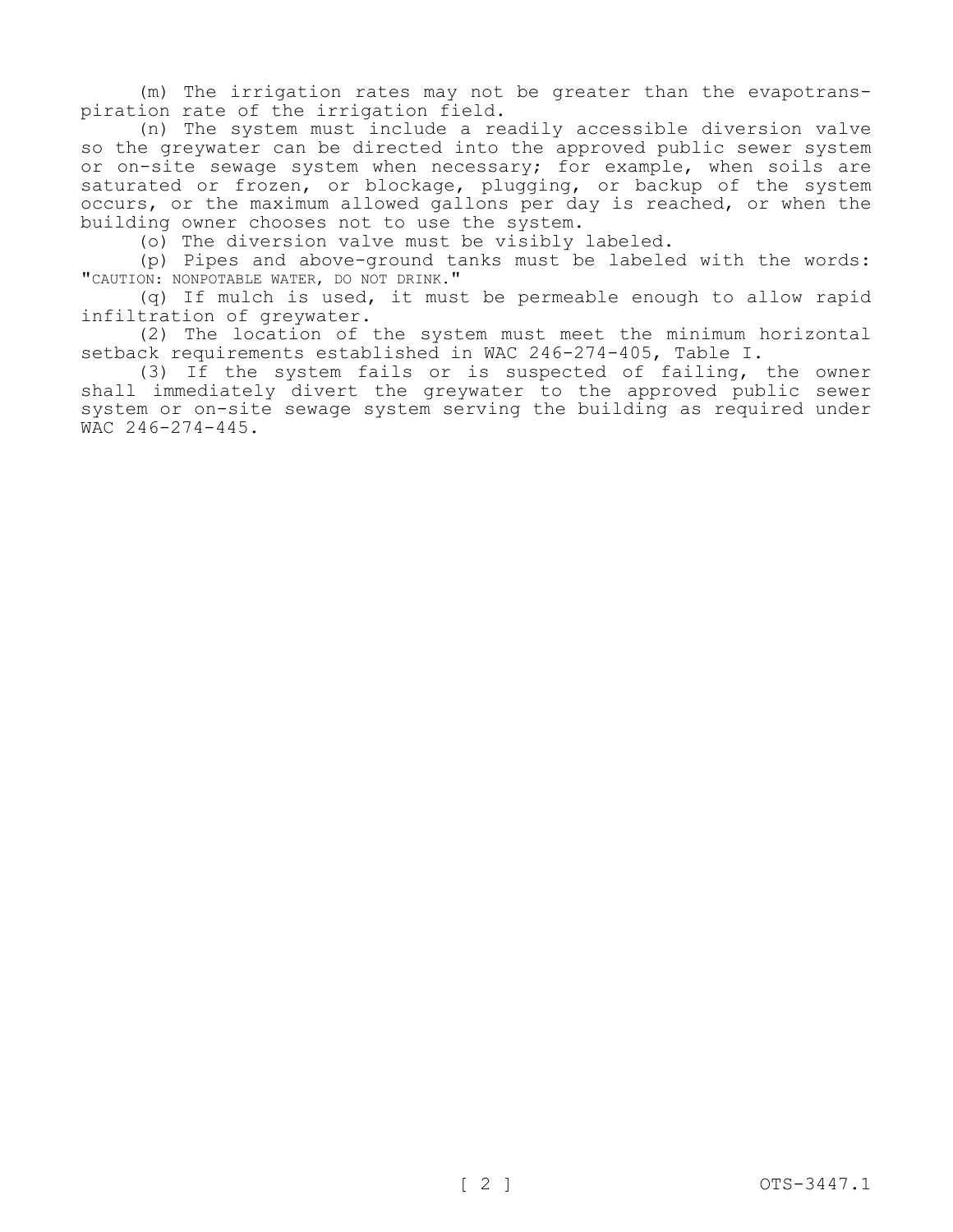AMENDATORY SECTION (Amending WSR 16-14-086, filed 7/5/16, effective 8/5/16)

**WAC 246-296-020 Definitions, abbreviations, and acronyms.** The definitions, abbreviations, and acronyms in this section apply throughout this chapter unless the context clearly indicates otherwise.

(1) **"Affordability"** means a community's ability, on a per household basis, to pay for rate increases that result from a DWSRF loan project.

(2) **"Application"** means the DWSRF loan request form provided by the department.

(3) **"Application package"** means the DWSRF loan application form(s), requirements, terms of assistance, and related information created by the department.

(4) **"Borrower"** means the person that has legal and financial responsibility for the DWSRF loan.

(5) **"Capitalization grant"** means an award by EPA of funds to a state for the DWSRF and other purposes as authorized in Section 1452 of the SDWA.

(6) **"Construction completion report"** means a form provided by the department and completed for each specific construction project to document:

(a) Project construction in accordance with chapter 246-290 WAC and general standards of engineering practice;

(b) Physical capacity changes;

(c) Satisfactory test results; and

(d) The completed form is stamped with an engineer's seal, and signed and dated by a professional engineer.

(7) **"Default"** means failure to meet a financial obligation such as a DWSRF loan payment.

(8) **"Department"** means the Washington state department of health.

(9) **"Disadvantaged community"** means the service area of a proposed project within a public water system where the project will result in:

(a) Water rates that are more than one and one-half percent of the MHI of the service area; or

(b) Restructuring, when one or more public water systems are having financial difficulties.

(10) **"DWSRF (drinking water state revolving fund)"** means the program that meets the requirements of RCW  $((70.119A.170))$  70A.125.160 to administer federal funds and other funds deposited in a dedicated account used to finance public water system infrastructure improvements and drinking water program activities.

(11) **"DWSRF loan"** means an agreement between the department and the borrower in which the DWSRF provides funds for eligible assistance and the borrower agrees to repay the principal sum, applicable interest, and DWSRF loan fee to the DWSRF.

(12) **"DWSRF loan fee"** means a nonrefundable fee that is charged on all DWSRF loans, including DWSRF loans for which all or part of the principal is forgiven.

(13) **"Ecology"** means the Washington state department of ecology.

(14) **"Eligible public water system"** means a Group A community public water system, either privately or publicly owned, or a nonprofit Group A noncommunity public water system.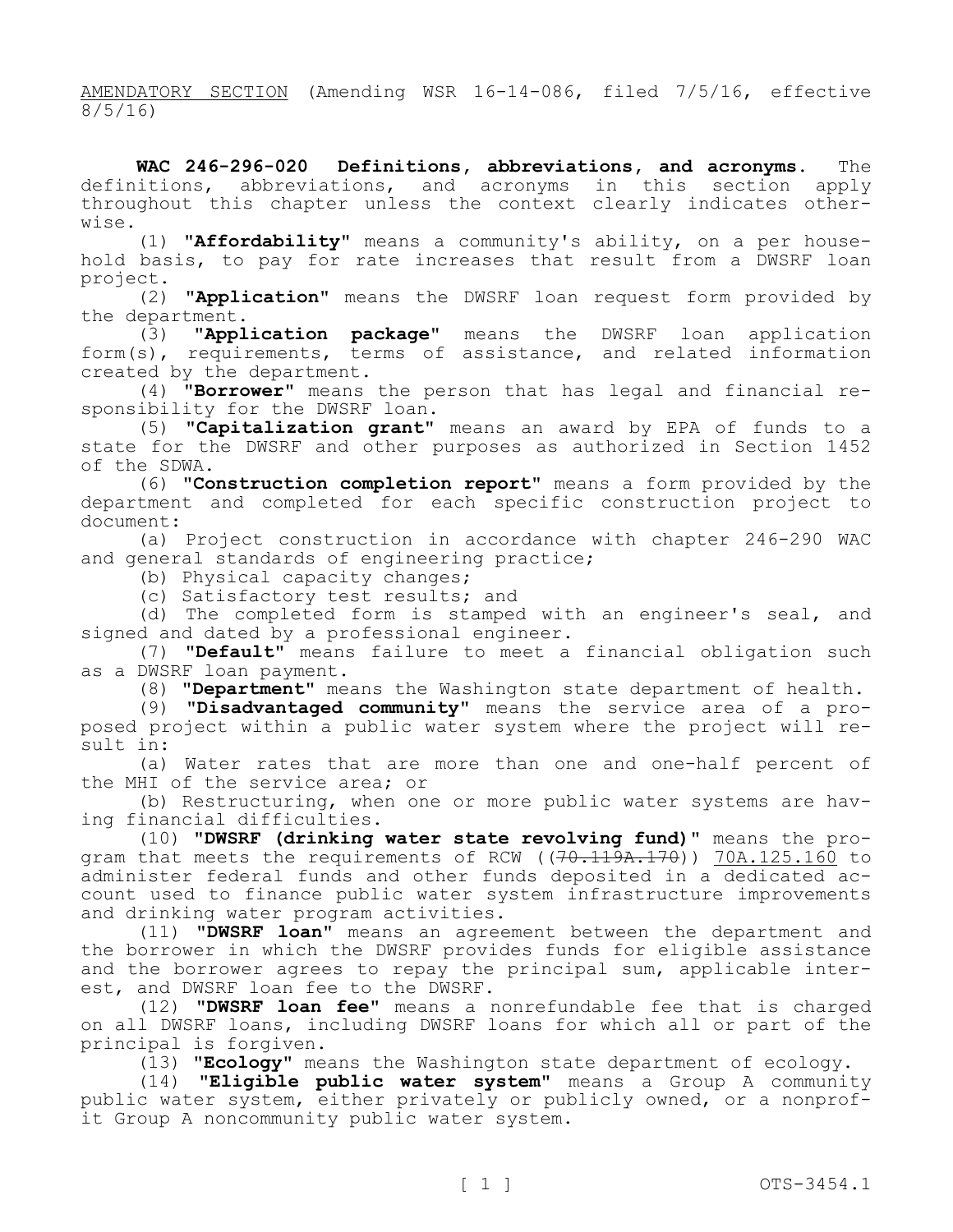(15) **"Emergency"** means an event such as a natural disaster or other unforeseen or unavoidable circumstances that causes damage or disrupts normal public water system operations and requires immediate action to protect public health and safety. A failure to maintain, replace, reconstruct, upgrade, or make necessary infrastructure improvements does not constitute an emergency.

(16) **"EPA"** means the United States Environmental Protection Agency.

(17) **"Green project"** means a public water system infrastructure improvement project that includes water efficiency, energy efficiency, or environmental innovations as follows:

(a) Water efficiency projects use improved technologies and practices to deliver equal or better service with less water, including preventing water loss and reducing customer demand to protect water resources;

(b) Energy efficiency projects use improved technologies and practices to reduce energy consumption or produce cleaner energy for use in water treatment;

(c) Environmentally innovative projects use new or innovative approaches to manage water resources in a more environmentally sustainable way. Projects that are considered environmentally innovative include those that:

(i) Prevent or remove pollution;

(ii) Help a community adapt to climate change through water resource protection programs; or

(iii) Result in other proven, sustainable environmental benefits.

(18) **"Group A public water system"** is defined and referenced under WAC 246-290-020.

(19) **"Group B public water system"** means a public water system that is not a Group A public water system and is defined and referenced under WAC 246-291-005.

(20) **"Individual water supply system"** means any water system that is not subject to chapter 246-290 or 246-291 WAC; and provides water to either one single-family residence, or to a system with four or fewer connections, all of which serve residences on the same farm.

(21) **"IUP (intended use plan)"** means the federally required document prepared each year by the department identifying the intended uses of the DWSRF funds and describing how those uses support the DWSRF goals.

(22) **"Loan closeout"** means a loan agreement is complete when the loan is repaid in full.

(23) **"MHI (median household income)"** means the midpoint or the average of two midpoints in the range of household incomes in the project's service area. The median divides the list of households in a service area into two parts; half of the households exceed the median, and half of the households are below the median.

(24) **"Multiple benefit"** means projects that address more than one type of health risk.

(25) **"Municipality"** means a city, town, special purpose district, or municipal corporation established according to the applicable laws of this state.

(26) **"NEPA"** means the National Environmental Policy Act of 1969, 42 United States Code 4321 et seq., PL-91-190.

(27) **"Nonprofit organization"** means an entity that has a federal tax exempt status identification number.

(28) **"Owner"** means any agency, subdivision of the state, municipal corporation, firm, company, mutual or cooperative association, in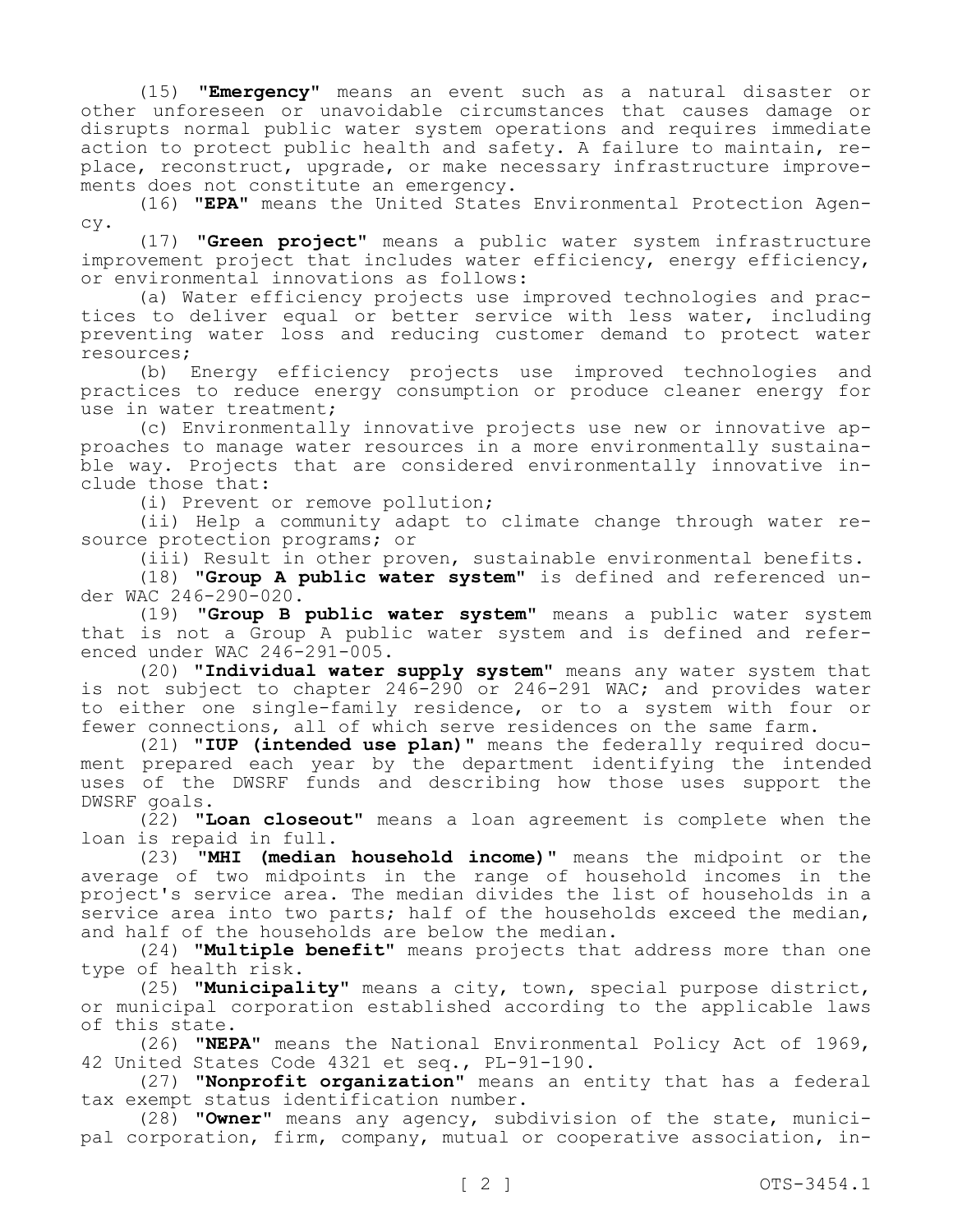stitution, partnership, person, or any other entity that holds as property a public water system.

(29) **"Person"** means any individual, corporation, company, association, society, firm, partnership, joint stock company, or any governmental agency, or the authorized agents of these entities.

(30) **"Principal forgiveness"** means that a reduction of a percentage of the total loan amount is not required to be paid back by the borrower. Principal forgiveness is applied when the project is complete.

(31) **"Project report"** means a department-approved document the borrower or borrower's agency develops under WAC 246-290-110.

(32) **"Public water system"** is defined and referenced under WAC 246-290-020.

(33) **"Receivership"** means the voluntary or involuntary transfer of ownership and operation of a public water system according to chapter 7.60 RCW and RCW 43.70.195.

(34) **"Regional benefit"** means project improvements that affect more than one public water system.

(35) **"Restructuring"** means changing public water system ownership including, but not limited to:

(a) Consolidation of two or more existing public water systems into a single public water system;

(b) Transfer of ownership; or

(c) Receivership.

(36) **"SDWA (Safe Drinking Water Act)"** means Public Law 93-523, including all amendments.

(37) **"SEPA"** means the State Environmental Policy Act under chapter 43.21C RCW.

(38) **"Set-aside"** means the use of a portion of DWSRF funds allotted to the state for a range of specific SDWA-related activities under Section 1452 of the SDWA, to fund new programs, and for other drinking water program activities.

(39) **"SERP (state environmental review process)"** means the NEPAlike environmental review process adopted by Washington state to comply with the requirements of 40 C.F.R. 35.3140. SERP combines the SEPA review with additional elements to comply with federal requirements.

(40) **"Surface water"** means a body of water open to the atmosphere and subject to surface runoff.

(41) **"Sustainable"** means able to continue a benefit into the future as a result of appropriate public water system design, processes, operations, governance, and maintenance.

(42) **"SWSMP (small water system management program)"** means a document for a small nonexpanding Group A public water system developed and approved under  $WAC$  246-290-105.

(43) **"System capacity"** means a public water system's operational, technical, managerial, and financial capability to achieve and maintain ongoing compliance with all relevant local, state, and federal plans and regulations.

(44) **"Transfer of ownership"** means to change legal ownership of a public water system from one person to another.

(45) **"Water right"** means a legal authorization, such as a permit, claim, or other authorization, on record with or accepted by the department of ecology, authorizing the beneficial use of water in accordance with all applicable state laws.

(46) **"WFI (water facilities inventory)"** means a department form summarizing a public water system's characteristics.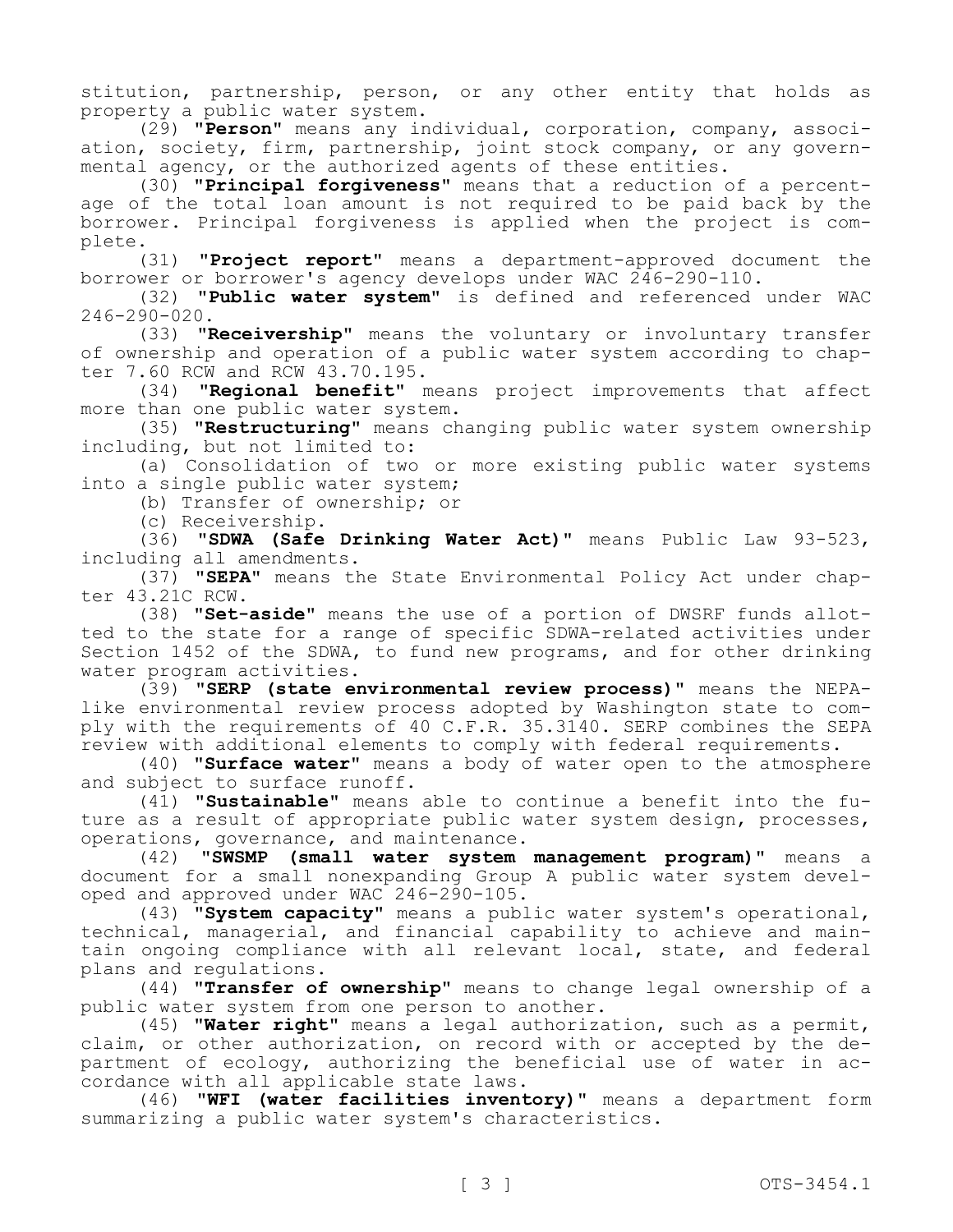(47) **"WSP (water system plan)"** means a document that a Group A community public water system submits to the department as required under WAC 246-290-100. The plan addresses a public water system's capacity to comply with relevant local, state, and federal plans and regulations, describes the public water system's present and future needs, and establishes eligibility for funding under this chapter.

AMENDATORY SECTION (Amending WSR 18-21-021, filed 10/4/18, effective 11/4/18)

**WAC 246-296-040 Use of funds by the state.** (1) The department may use the following funds to carry out the purposes of the DWSRF: (a) Capitalization grants provided by the federal government;

(b) State matching funds appropriated under RCW  $((70.119A.170))$ 70A.125.160;

(c) Principal and interest payments;

(d) DWSRF loan fees; and

(e) Any other funds earned and deposited.

(2) The department may use these funds to:

(a) Finance DWSRF loans for planning, design, and construction of public water system infrastructure projects that will address or prevent violations of applicable federal, state, and local drinking water requirements;

(b) Finance reasonable costs for the department to administer the DWSRF program; and

(c) Fund set-aside activities as authorized in 40 C.F.R. Section 35.3535 including, but not limited to:

(i) DWSRF program administration;

(ii) Technical assistance specific to small public water systems;

(iii) State drinking water program management; and

(iv) Local assistance and other state programs.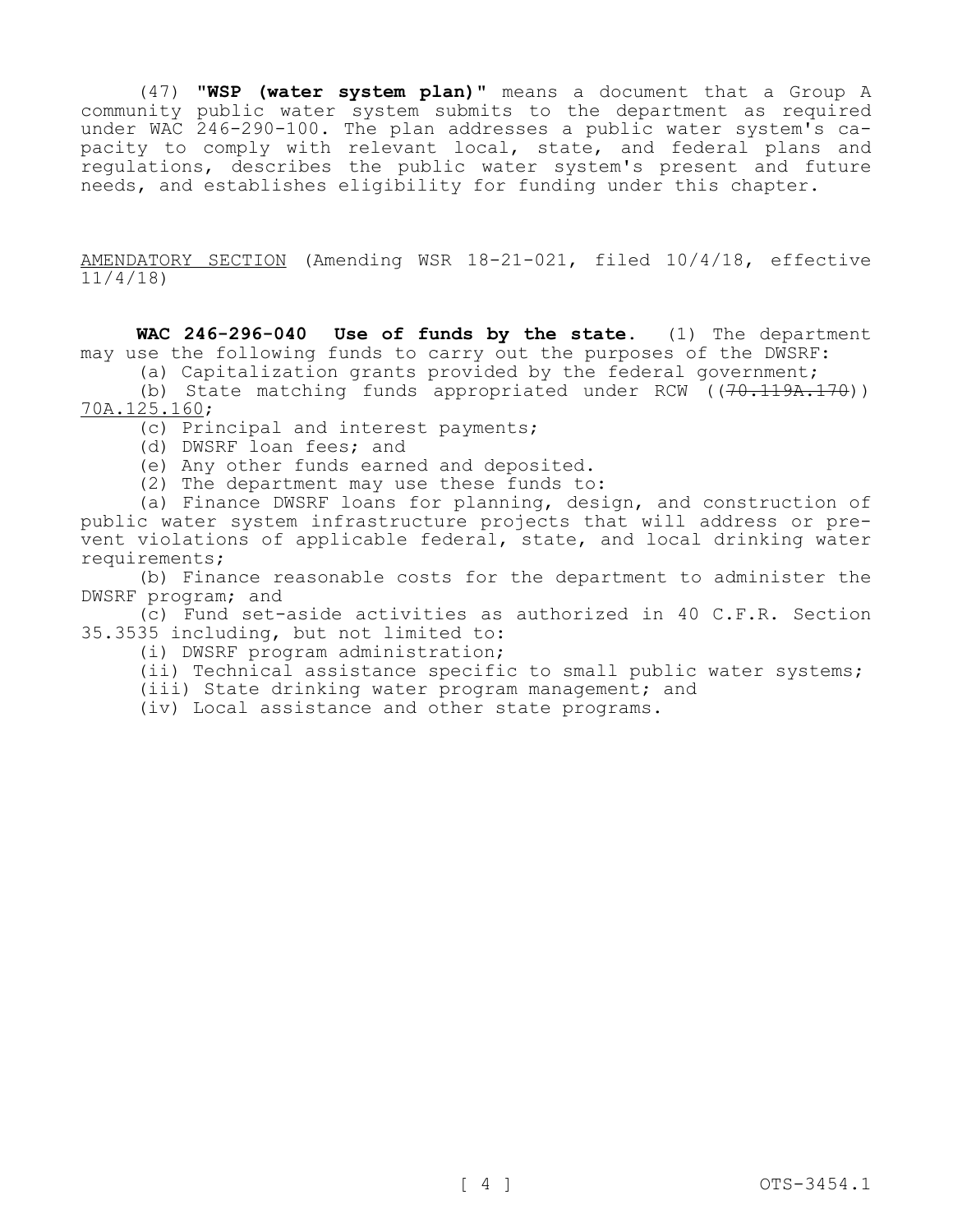AMENDATORY SECTION (Amending WSR 12-05-079, filed 2/16/12, effective 3/18/12)

**WAC 246-290-990 Water system evaluation and project review and approval fees.** (1) The fees for the review and approval of water system plans, project reports, construction documents, existing systems, and related evaluations required under chapters 246-290, 246-291, 246-293, 246-294, and 246-295 WAC are:

(a) Water system plans required under WAC 246-290-100, 246-290-105, 246-291-140, 246-293-220, and 246-293-230.

|                                     |         | Group A           |                        |                        |                                |                               |
|-------------------------------------|---------|-------------------|------------------------|------------------------|--------------------------------|-------------------------------|
| Project Type                        | Group B | < 100<br>Services | 100 to 500<br>Services | 501 to 999<br>Services | $.000$ to<br>9.999<br>Services | 10,000<br>or more<br>Services |
| Water system plan (New and Updated) | \$138   | \$491             | \$1,206                | \$2,280                | \$3,705                        | \$5,484                       |
| Minor water system plan alteration  | \$31    | \$115             | \$293                  | \$565                  | \$919                          | \$1,349                       |

(b) Satellite management agency (SMA) plans for Group A and Group B water systems required under WAC 246-295-040.

| Total Active or Approved Services - |  |
|-------------------------------------|--|
|-------------------------------------|--|

| Project Type                                  | < 100<br><b>Services</b>                                                 | $100 \text{ to } 500$<br><b>Services</b> | 501 to 999<br><b>Services</b> | 1.000 to<br>9.999<br><b>Services</b> | 10.000<br>or more<br><b>Services</b> |  |  |
|-----------------------------------------------|--------------------------------------------------------------------------|------------------------------------------|-------------------------------|--------------------------------------|--------------------------------------|--|--|
| SMA plan for ownership (New and Updated)      | \$491                                                                    | \$1,206                                  | \$2,280                       | \$3,705                              | \$5,484                              |  |  |
| SMA approval amendment                        | \$102 per hour or appropriate fee from category above, whichever is less |                                          |                               |                                      |                                      |  |  |
| SMA plan for operation only (New and Updated) | \$1,206                                                                  | \$1,206                                  | \$1,206                       | \$1,206                              | \$1,206                              |  |  |

Note: SMAs owning water systems and submitting planning documents to the department for review shall be charged only the SMA fee.

(c) New plan elements required under WAC 246-290-100, 246-290-105, 246-290-125, 246-290-132, 246-290-135, 246-290-691, and 246-291-140 including:

(i) Water use efficiency; and

(ii) Wellhead protection, shall be reviewed separately by the department and the fee assessed shall reflect the time spent for this review and shall be calculated based on ((one hundred two dollars)) \$102 per hour. After the initial submittal, updated information shall be reviewed as part of the updated water system plan and the review fee shall be included in the applicable updated plan review fee listed under (a) or (b) of this subsection.

(d) Project reports required under WAC 246-290-110 and design reports required under WAC 246-291-120.

|                                                                                                                                                                                                                            | Group A |                          |                               |                        |                               |                               |  |
|----------------------------------------------------------------------------------------------------------------------------------------------------------------------------------------------------------------------------|---------|--------------------------|-------------------------------|------------------------|-------------------------------|-------------------------------|--|
| Project Type                                                                                                                                                                                                               | Group B | < 100<br><b>Services</b> | 100 to 500<br><b>Services</b> | 501 to 999<br>Services | 1.000 to<br>9.999<br>Services | 10,000<br>or more<br>Services |  |
| All types of filtration or other complex treatment<br>processes                                                                                                                                                            | \$348   | \$710                    | \$1.103                       | \$1,598                | \$2,204                       | \$2,922                       |  |
| Chemical addition only, such as ion exchange,<br>hypochlorination, or fluoridation                                                                                                                                         | \$102   | \$205                    | \$348                         | \$525                  | \$743                         | \$994                         |  |
| Complete water system (an additional fee shall be<br>assessed for review of treatment facility, if<br>any)                                                                                                                 | \$205   | \$491                    | \$778                         | \$1,137                | \$1,564                       | \$2,061                       |  |
| System modifications requiring a detailed<br>evaluation to determine whether the system,<br>as modified, will comply with regulations<br>(an additional fee shall be assessed for<br>review of treatment facility, if any) | \$138   | \$348                    | \$565                         | \$851                  | \$1,206                       | \$1,626                       |  |

Note: In accordance with WAC 246-290-125, project reports are not required for minor projects that are described in sufficient detail in an approved water system plan, and have been reviewed as part of the process for approving the water system plan.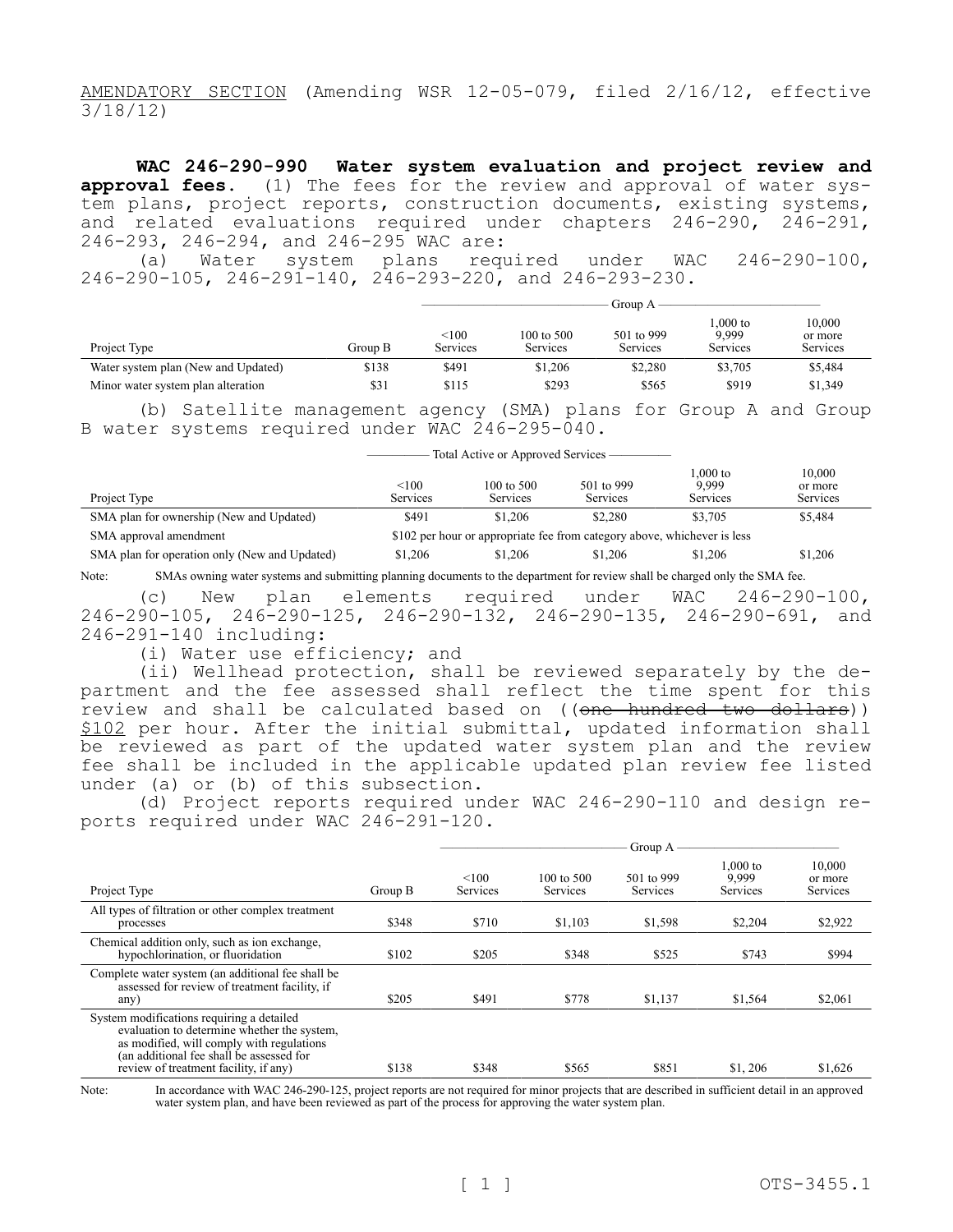(e) Special reports or plans required under WAC 246-290-230, 246-290-235, 246-290-250, 246-290-470, 246-290-636, 246-290-640, 246-290-654, 246-290-676, 246-291-230 including:

(i) Corrosion control recommendation report;

(ii) Corrosion control study;

(iii) Plan to cover uncovered reservoirs;

(iv) Predesign study;

(v) Uncovered reservoir plan of operation;

(vi) Tracer study plan;

(vii) Surface water or GWI treatment facility operations plan;

(viii) Filtration pilot study; or

(ix) GWI determination reports, shall be reviewed by the department and the fee assessed shall reflect the time spent for this review and shall be calculated based on ((one hundred two dollars)) \$102 per hour.

(f) Construction documents required under WAC 246-290-120 and design reports required under WAC 246-291-120.

|                                                                                                                                                                                                                                                                                                                                                                   |         |                   |                        | Group A -              |                                 |                               |
|-------------------------------------------------------------------------------------------------------------------------------------------------------------------------------------------------------------------------------------------------------------------------------------------------------------------------------------------------------------------|---------|-------------------|------------------------|------------------------|---------------------------------|-------------------------------|
| Project Type                                                                                                                                                                                                                                                                                                                                                      | Group B | < 100<br>Services | 100 to 500<br>Services | 501 to 999<br>Services | $1,000$ to<br>9,999<br>Services | 10,000<br>or more<br>Services |
| All types of filtration or other complex<br>treatment processes                                                                                                                                                                                                                                                                                                   | \$348   | \$710             | \$1,103                | \$1,598                | \$2,204                         | \$2,922                       |
| Chemical addition only, such as ion<br>exchange, hypochlorination, or<br>fluoridation                                                                                                                                                                                                                                                                             | \$102   | \$205             | \$348                  | \$525                  | \$743                           | \$994                         |
| Complete new water system except<br>treatment (an additional fee shall be<br>assessed for review of treatment<br>facility, if any)                                                                                                                                                                                                                                | \$281   | \$633             | \$919                  | \$1,279                | \$1,709                         | \$2,204                       |
| New source only (an additional fee shall be<br>assessed for review of treatment<br>facility, if any)                                                                                                                                                                                                                                                              | \$205   | \$382             | \$525                  | \$710                  | \$919                           | \$1,172                       |
| One or more of the following submitted as a<br>package and not requiring a detailed<br>evaluation as determined by the<br>department: Water line installation,<br>booster pump station, modifications to<br>source pumping, piping-valving,<br>controls or storage reservoir (an<br>additional fee shall be assessed for<br>review of treatment facility, if any) | \$138   | \$241             | \$382                  | \$565                  | \$778                           | \$1,027                       |
| Documents submitted for projects such as<br>water line installation, booster pump<br>stations, modifications to source<br>pumping, piping/valving, controls or<br>storage reservoirs as determined by the<br>department where such projects:                                                                                                                      |         |                   |                        |                        |                                 |                               |
| Comply with design standards established by<br>the department;                                                                                                                                                                                                                                                                                                    |         |                   |                        |                        |                                 |                               |
| Are prepared by a professional engineer in<br>accordance with WAC 246-290-040;<br>and                                                                                                                                                                                                                                                                             |         |                   |                        |                        |                                 |                               |
| Do not require a detailed evaluation by the<br>department.                                                                                                                                                                                                                                                                                                        | \$64    | \$118             | \$198                  | \$281                  | \$389                           | \$512                         |

determine whether a system is expanding or nonexpanding.

|                                                                              |         | Group A           |                        |                               |                                |                               |
|------------------------------------------------------------------------------|---------|-------------------|------------------------|-------------------------------|--------------------------------|-------------------------------|
| Project Type                                                                 | Group B | < 100<br>Services | 100 to 500<br>Services | 501 to 999<br><b>Services</b> | $.000$ to<br>9.999<br>Services | 10.000<br>or more<br>Services |
| NONEXPANDING system not requiring a<br>detailed evaluation by the department | \$268   | \$539             | \$811                  | \$1.083                       | \$1,355                        | \$1,626                       |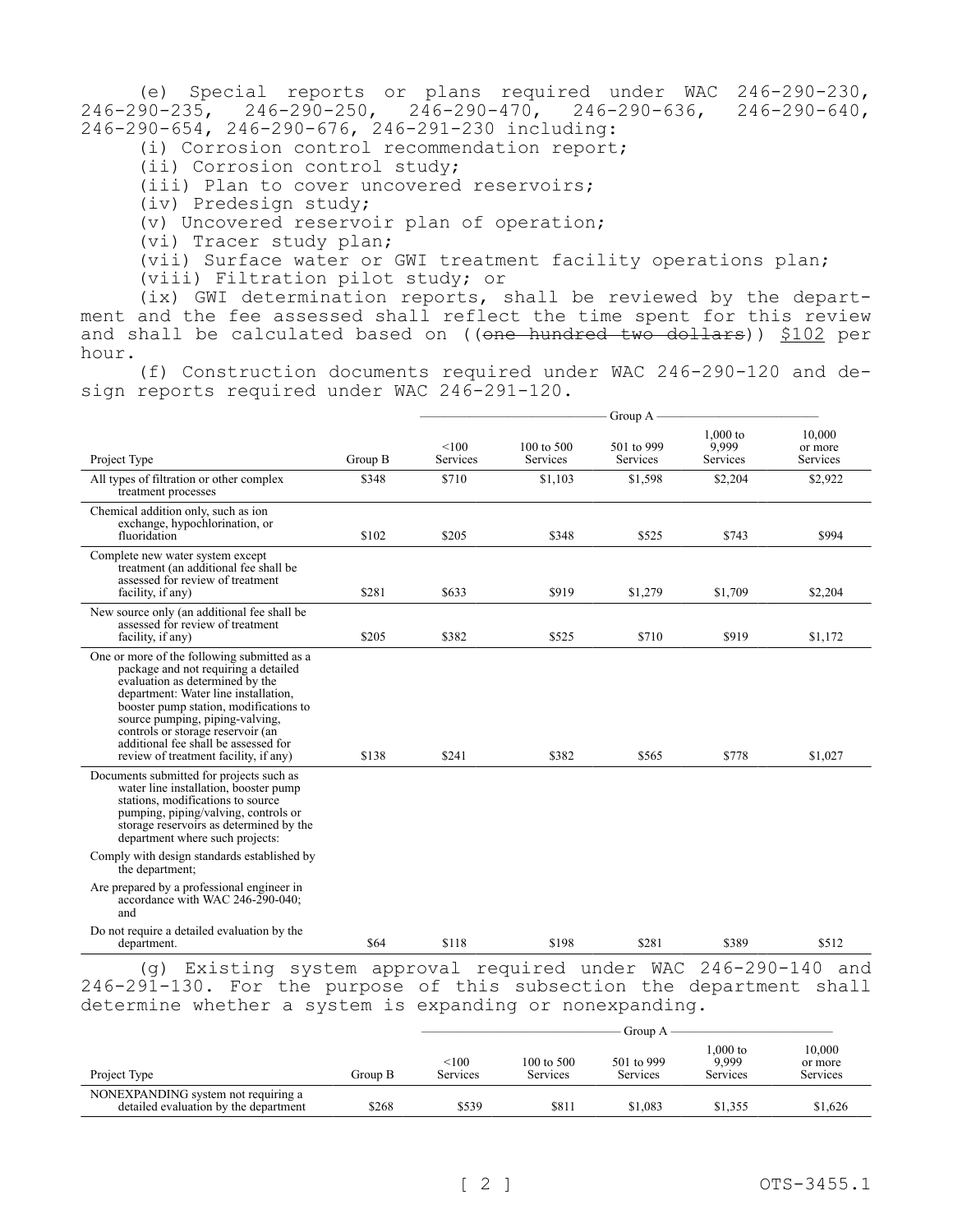|                                                                                           |         | Group A           |                                   |                        |                                 |                               |
|-------------------------------------------------------------------------------------------|---------|-------------------|-----------------------------------|------------------------|---------------------------------|-------------------------------|
| Project Type                                                                              | Group B | < 100<br>Services | $100 \text{ to } 500$<br>Services | 501 to 999<br>Services | $1,000$ to<br>9.999<br>Services | 10,000<br>or more<br>Services |
| NONEXPANDING system requiring a<br>detailed evaluation as determined by the<br>department | \$404   | \$811             | \$1,229                           | \$1,626                | \$2,034                         | \$2,441                       |
| EXPANDING system not requiring a detailed<br>evaluation by the department                 | \$539   | \$1,083           | \$1,626                           | \$2.169                | \$2,714                         | \$3,256                       |
| EXPANDING system requiring a detailed<br>evaluation as determined by the<br>department    | \$676   | \$1,355           | \$2,034                           | \$2,714                | \$3,391                         | \$4,072                       |
|                                                                                           |         |                   |                                   |                        | .                               |                               |

(h) Other evaluations and approvals. As applicable, these fees will be charged in addition to the basic fees assessed under (a) through (h) of this subsection.

|                                                                                                                                                         |                     | Group A-          |                                   |                        |                               |                               |
|---------------------------------------------------------------------------------------------------------------------------------------------------------|---------------------|-------------------|-----------------------------------|------------------------|-------------------------------|-------------------------------|
| Project Type                                                                                                                                            | Group B             | < 100<br>Services | $100 \text{ to } 500$<br>Services | 501 to 999<br>Services | 1.000 to<br>9.999<br>Services | 10,000<br>or more<br>Services |
| Well-site evaluation and approval including the<br>site inspection and hydrogeologic<br>information review.                                             | \$205               | \$309             | \$363                             | \$451                  | \$565                         | \$710                         |
| Regulatory monitoring plan <sup>1</sup>                                                                                                                 | No plan<br>required | \$198             | \$268                             | \$337                  | \$404                         | \$471                         |
| Unfiltered system annual comprehensive report                                                                                                           | Not.<br>applicable  | \$404             | \$676                             | \$947                  | \$1,218                       | \$1,489                       |
| <sup>1</sup> A comprehensive document containing coliform, inorganic chemical and organic chemical monitoring plans in accordance with WAC 246-290-300. |                     |                   |                                   |                        |                               |                               |
| Water system compliance report                                                                                                                          | \$115               | \$115             | \$115                             | \$115                  | \$115                         | \$115                         |

(2) To determine the appropriate fee for a noncommunity system, calculate the service equivalent by taking the average population served each day of operation and dividing by ( $(\text{twenty-five})$ ) 25 for a transient noncommunity (TNC) system and two and one-half for nontransient noncommunity (NTNC) system. Use the number of service equivalents to find out what Group A size category to look under and submit the appropriate fee. (All noncommunity systems are Group A systems as described in WAC 246-290-020.)

(3) Additional review and approval fees may be assessed as follows:

(a) The basic fee covers an evaluation, or the review of an initial submittal and one resubmittal if required. If additional resubmittals are required, an additional (( $t$ wenty-five)) 25 percent of the original fee will be assessed for each additional resubmittal. For water system plan and SMA plan preparation the basic fee also covers a preplanning conference;

(b) Fees for department project approval based on local technical review will be determined on a case-by-case basis as outlined in the applicable memorandum of understanding between the department and the respective local agency;

(c) Fees may be assessed for services which the department determines are not described under subsection (1) of this section. If assessed, the fees will be calculated based on a rate of ((one hundred two dollars)) \$102 per hour.

Examples of these services include, but are not limited to:

(i) Collection of water quality samples requested by purveyor;

(ii) Review of alternate technologies requested by purveyor, manufacturer or authorized representative;

(iii) Sanitary surveys, including the time spent as part of the annual on-site inspections for systems under WAC 246-290-690(3) that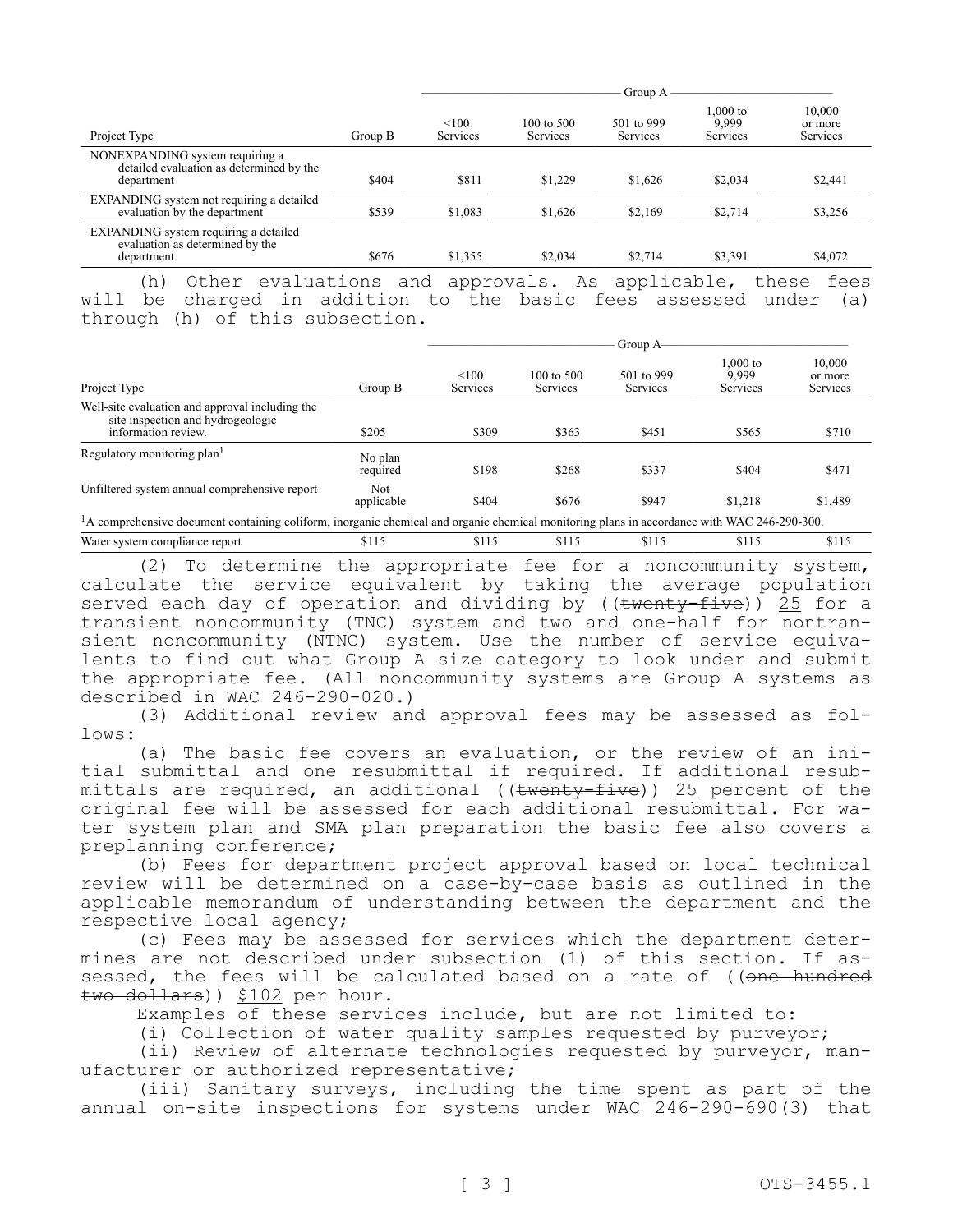is in addition to the time necessary to assess watershed control and disinfection treatment;

(iv) Well field designations; or

(v) Transfers of ownership under WAC 246-290-035 or 246-294-060.

(d) Additional fees assessed by the department shall be billed to the purveyor using an itemized invoice.

(4) If the legislature revises the water system operating permit fee under RCW ((70.119A.110)) 70A.125.100 to incorporate into it one or more fees for service currently assessed separately under this section, and the purveyor has paid that consolidated fee, the department shall not assess or collect a separate fee under this section for any such service.

(5) All fees required under this section except as noted in subsection (3) of this section, shall be submitted prior to the department's approval. Payment of fees shall be in the form of a check or money order made payable to: The Department of Health, P.O. Box 1099, Olympia, Washington 98507-1099. Payment of a fee shall not guarantee approval of the submitted document or evaluation request.

(6) Purveyors unable to determine the appropriate fee payment to submit should contact the department.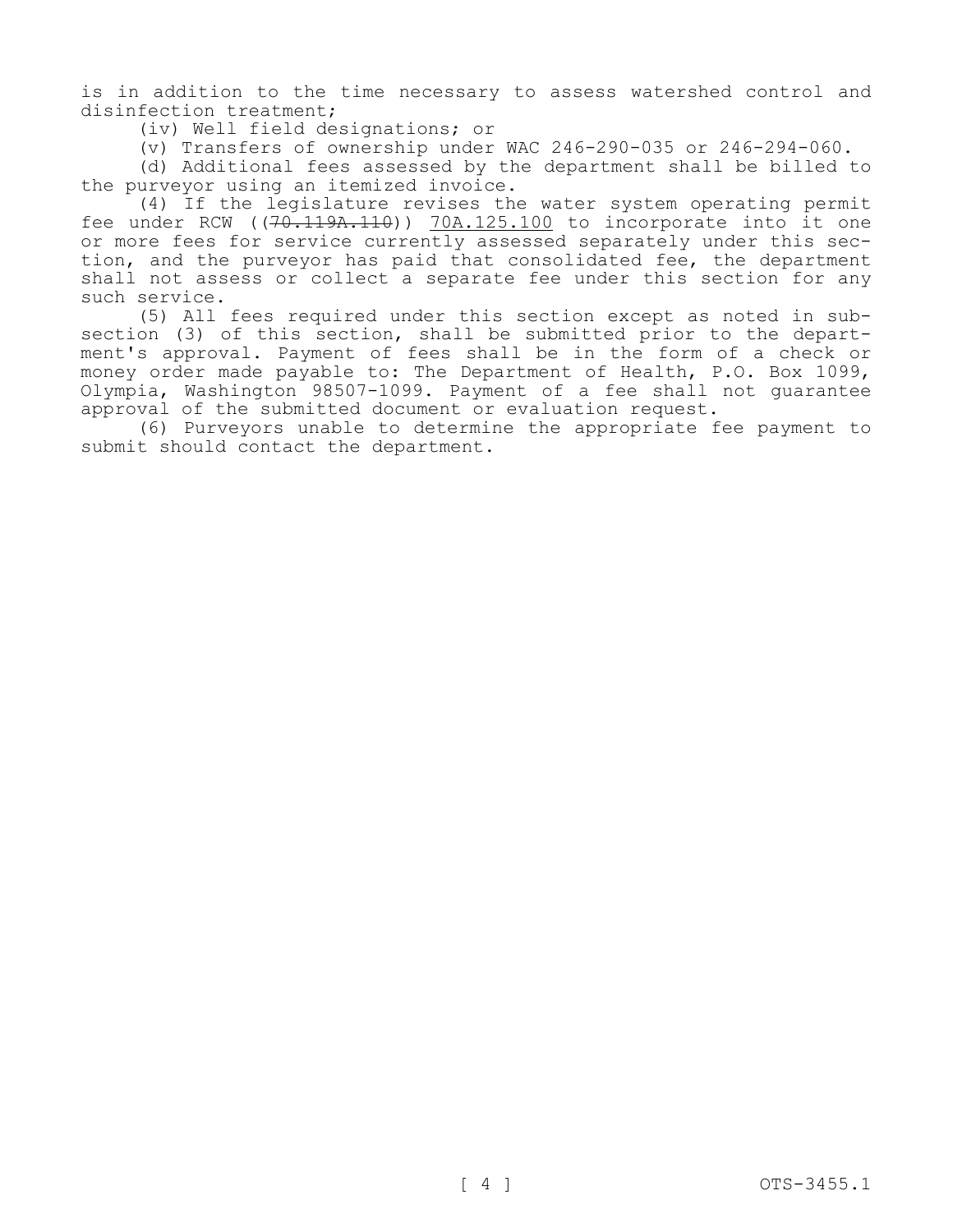AMENDATORY SECTION (Amending WSR 12-24-070, filed 12/4/12, effective 1/1/14)

**WAC 246-291-001 Purpose and scope.** (1) The purpose of this chapter is to protect the health of consumers by establishing minimum design, construction, and other standards for Group B public drinking water systems.

(2) This chapter is adopted under chapter 43.20 RCW. A purveyor of a Group B public water system shall comply with this chapter and rules adopted by a local board of health under RCW 70.05.060 or 70.46.060 as applicable.

(3) Other statutes relating to this chapter are:

(a) RCW 43.20B.020, Fees for services—Department of health and department of social and health services;

(b) Chapter 43.70 RCW, Department of health;

(c) Chapter ((70.116)) 70A.100 RCW, Public Water System Coordination Act of 1977; and

(d) Chapter ((70.119A)) 70A.125 RCW, Public water systems-Penalties and compliance.

AMENDATORY SECTION (Amending WSR 12-24-070, filed 12/4/12, effective 1/1/14)

**WAC 246-291-030 General administration.** (1) The department administers this chapter unless:

(a) A local board of health adopts rules under RCW 70.05.060 or 70.46.060 to implement this chapter that are at least as stringent as this chapter; or

(b) The local health jurisdiction has accepted primary responsibility for administering this chapter in a JPR.

(2) Existing local rules shall remain in effect, except requirements of this chapter that are more stringent than the local board of health rules.

(3) In addition to the requirements of this chapter for Group B systems, local board of health rules may include, but are not limited to:

(a) System operations and maintenance;

(b) Ongoing water quality and water use monitoring;

(c) Reporting of water quality and water use monitoring data to the local health jurisdiction;

(d) System inspections or sanitary surveys;

(e) Public notification;

(f) Additional requirements for existing systems to be considered in compliance; and

(g) Regulation of systems with one or two service connections.

(4) A local board of health may adopt rules that require a purveyor of a Group B system to obtain an annual operating permit as authorized under RCW ((70.119A.130)) 70A.125.130.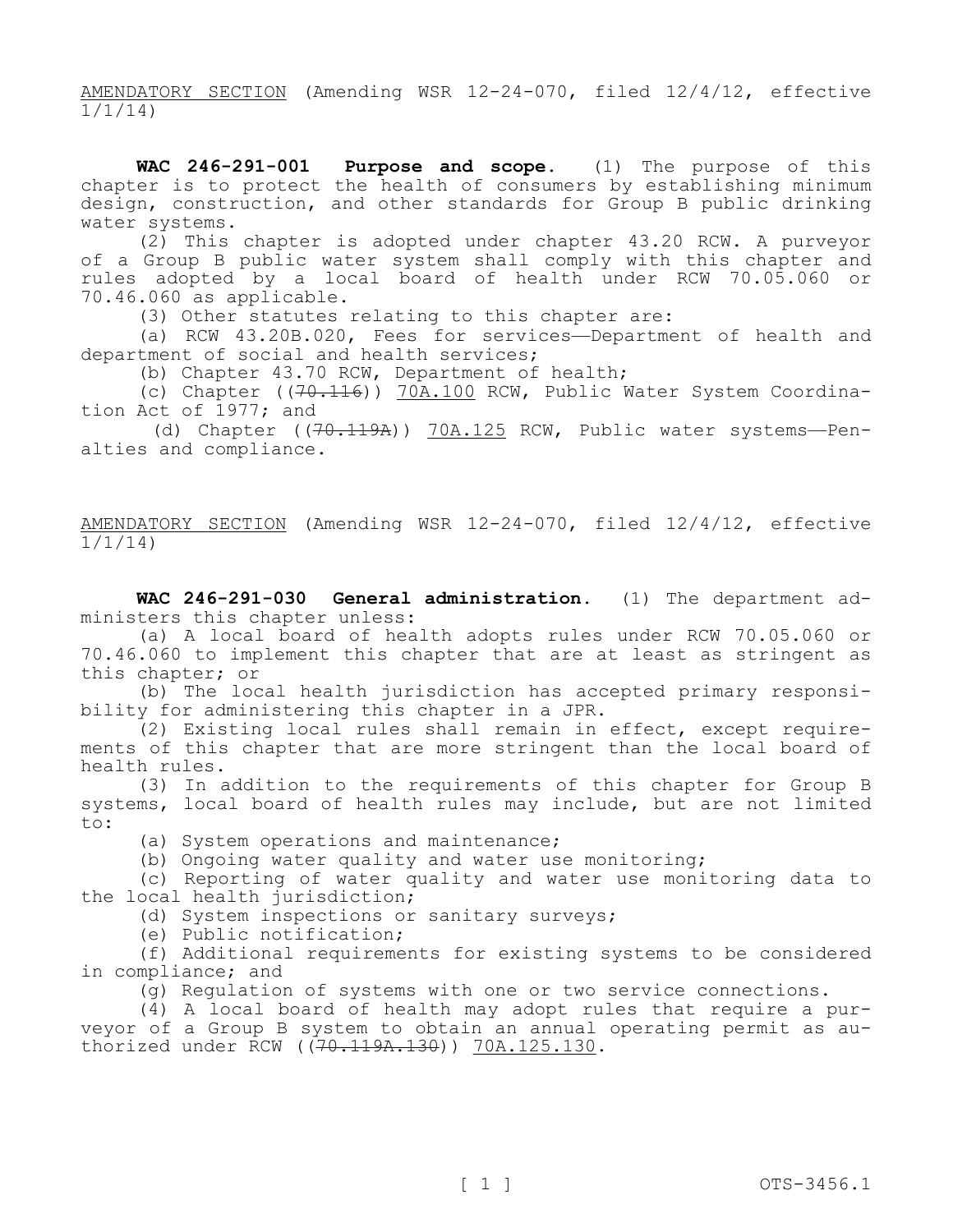AMENDATORY SECTION (Amending WSR 12-24-070, filed 12/4/12, effective 1/1/14)

**WAC 246-291-050 Enforcement.** (1) When a Group B system is out of compliance with this chapter, the department may initiate enforcement actions under RCW ((70.119A.030 and 70.119A.040)) 70A.125.030 and 70A.125.040.

(2) A health officer may initiate enforcement actions as authorized under RCW 70.46.060 and  $((70.119A.050)$  70A.125.050, and as authorized under local board of health rules.

AMENDATORY SECTION (Amending WSR 12-24-070, filed 12/4/12, effective 1/1/14)

**WAC 246-291-090 Public Water System Coordination Act and satellite management.** (1) A purveyor of a new or expanding Group B system shall comply with the applicable coordinated water system plan created under chapter 246-293 WAC and ( $(70.116)$ ) 70A.100 RCW if located within the boundaries of a critical water supply service area.

(2) The department or health officer shall approve a new or expanding Group B system consistent with requirements under WAC  $246-293-190$  and RCW  $(70.116.060(3))$  70A.100.060(3).

(3) A new Group B system must comply with SMA requirements under RCW ((70.119A.060)) 70A.125.060.

AMENDATORY SECTION (Amending WSR 12-24-070, filed 12/4/12, effective 1/1/14)

**WAC 246-291-120 Design report approval.** (1) A purveyor shall receive written department or health officer approval of a design report prior to:

(a) Installing a new Group B system; or

(b) Providing service to more than the current approved number of service connections.

(2) To obtain design report approval for a Group B system, a purveyor shall provide a copy of the following, at a minimum, to the department or health officer:

(a) Documentation that creating a new system or expanding an existing system does not conflict with any applicable coordinated water system plan adopted under chapter 246-293 WAC;

(b) Documentation that creating a new system complies with the SMA requirements under RCW ( $(70.119A.060(2))$ ) 70A.125.060(2);

(c) Source approval under WAC 246-291-125 or  $246-291-135$ ;

(d) Documentation that all requirements under WAC 246-291-140 are met;

(e) A system design that complies with the requirements under WAC 246-291-200 including, but not limited to:

(i) Drawings of each project component, including:

(A) Location;

(B) Orientation;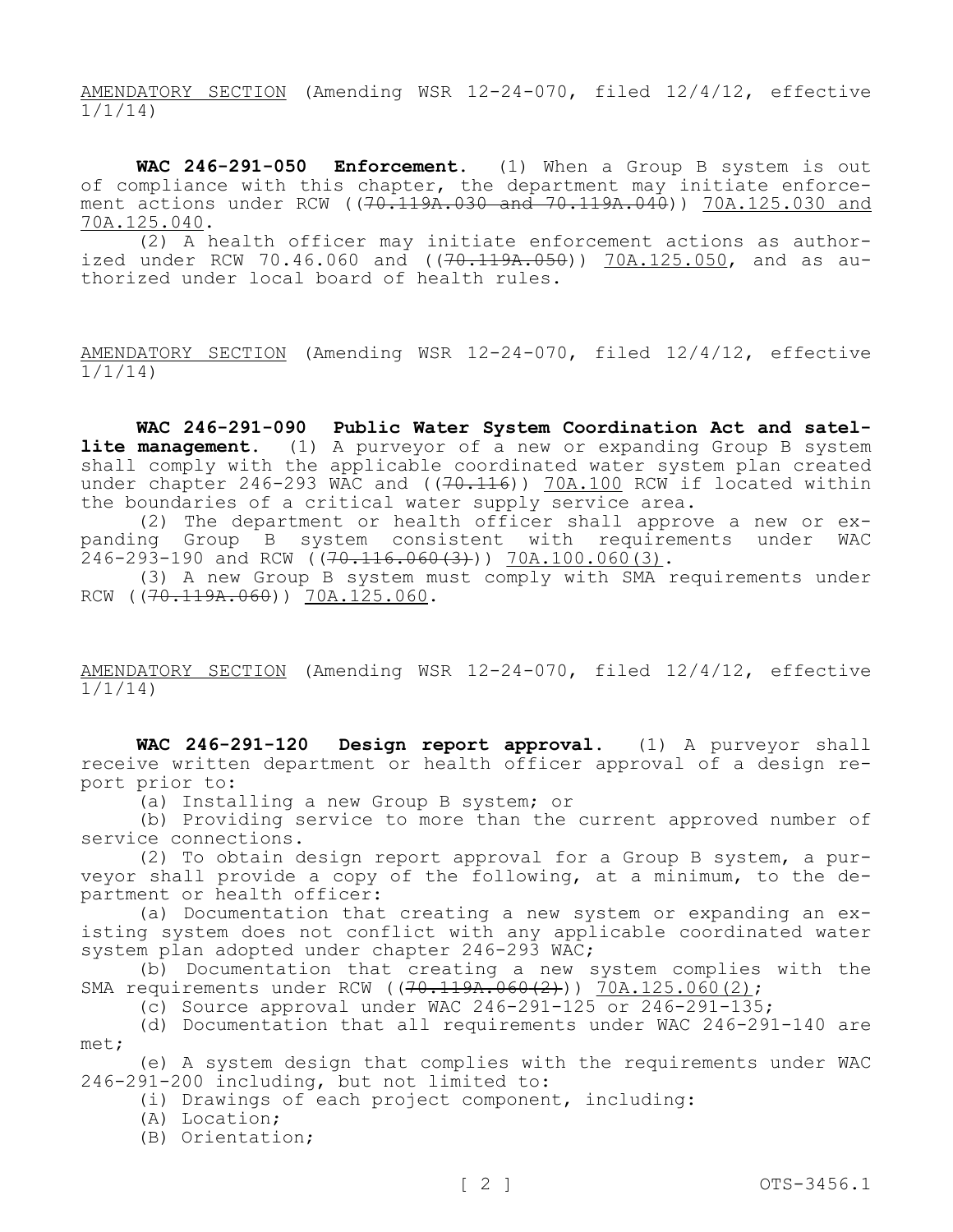(C) Size; and

(D) Easements for:

(I) Future access and maintenance of distribution system pipelines located on private property, or franchise agreements necessary for distribution system pipelines located within public right of way; and

(II) Other system components, including access and maintenance of reservoirs, wells, and pumping stations.

(ii) Material specifications for each project component;

(iii) Construction specifications and assembly techniques;

(iv) Testing criteria and procedures; and

(v) A description of disinfection procedures as required under WAC 246-291-220.

(3) The design report shall be prepared, sealed, and signed in accordance with chapter 196-23 WAC by a professional engineer who:

(a) Is licensed in the state of Washington under chapter 18.43 RCW; and

(b) Has specific expertise regarding design, operation, and maintenance of public water systems.

(4) A local health jurisdiction that has accepted primary responsibility in a JPR under WAC 246-291-030 may adopt by rule, an exception to the professional engineer requirement for Group B systems that:

(a) Do not use a variable speed pump;

(b) Do not provide fire flow;

(c) Do not have special hydraulic considerations;

(d) Do not have atmospheric storage in which the bottom elevation of the storage reservoir is below the ground surface; and

(e) Serve fewer than  $((\text{ten}))$  10 service connections.

(5) A purveyor shall submit a "Construction Completion Report for Public Water System Projects" to the department or health officer on a form approved by the department or health officer within  $((\frac{\text{d}}{\text{d}} \frac{1}{\text{d}} \frac{1}{\text{d}})^6$ days of construction completion, and before use of any approved Group B system. The form must:

(a) Be signed by a professional engineer, unless the health officer approves the project as meeting the requirements under subsection (4) of this section;

(b) Include a statement that the project is constructed and completed according to the design report requirements under this chapter; and

(c) Include a statement that the installation, testing, and disinfection of the Group B system is completed in accordance with this chapter.

(6) All design changes, except for minor field revisions, must be submitted in writing to, and approved by, the department or health officer.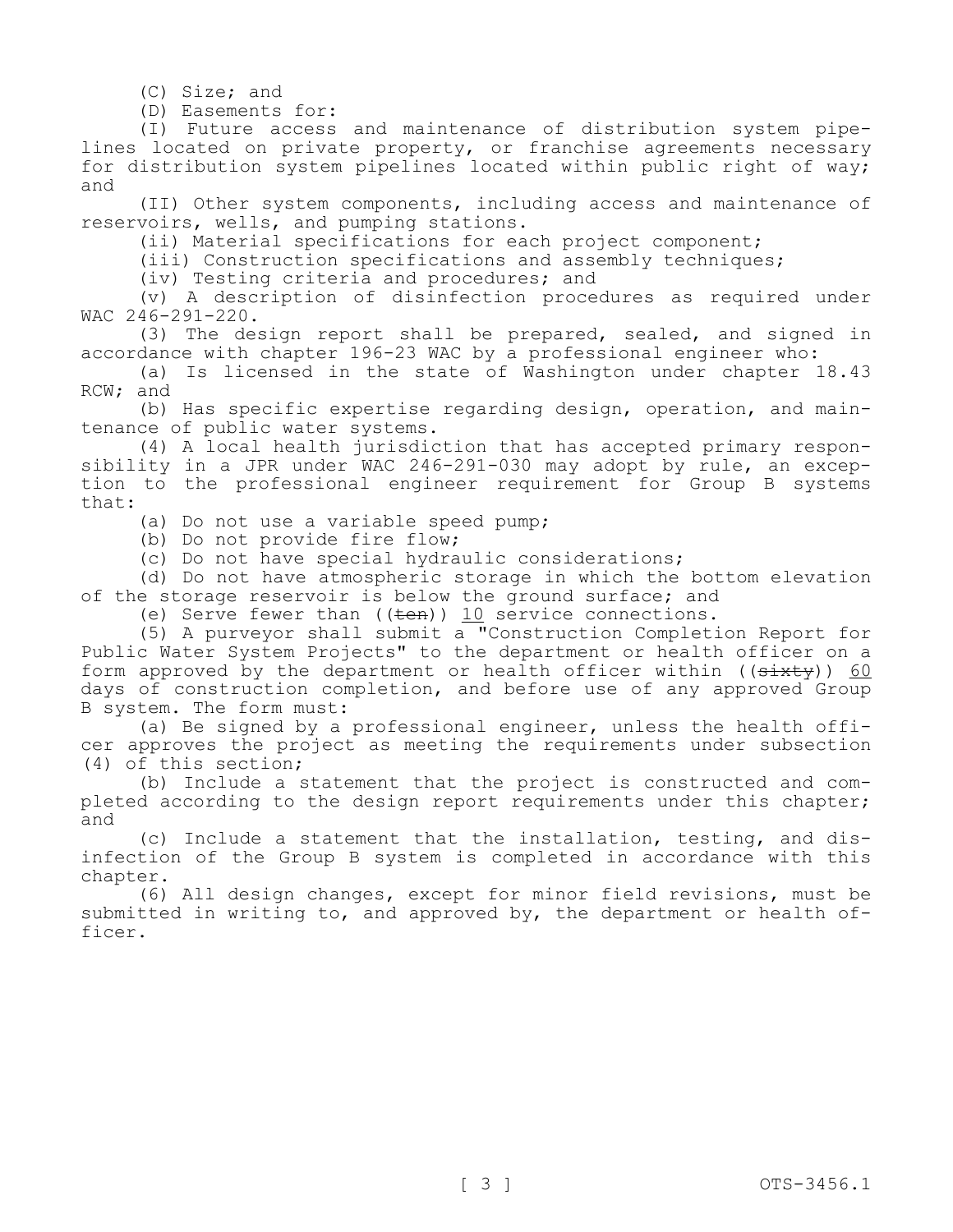AMENDATORY SECTION (Amending WSR 14-01-003, filed 12/4/13, effective 1/4/14)

**WAC 246-292-010 Definitions, abbreviations, and acronyms.** The definitions, abbreviations, and acronyms in this section apply throughout this chapter unless the context clearly indicates otherwise.

(1) **"Air gap"** means a physical separation measured vertically between the lowest point of a free-flowing discharge end of a potable water supply pipeline and the overflow rim of an open or nonpressurized receiving vessel.

(2) **"Approved air gap"** is defined in chapter 246-290 WAC.

(3) **"Approved AVB (approved atmospheric vacuum breaker)"** is defined in chapter 246-290 WAC.

(4) **"Approved backflow preventer"** is defined in chapter 246-290 WAC.

(5) **"Approved backflow prevention assembly"** is defined in chapter  $246-290$  WAC.<br>(6) **Al** 

"**Authority having jurisdiction**" means the local official, board, department, or agency authorized to administer and enforce the Uniform Plumbing Code adopted in chapter 19.27 RCW.

(7) **"AVB (atmospheric vacuum breaker)"** means a device that contains an air inlet, vent, air inlet valve, and check seat and is used to prevent backsiphonage backflow.

(8) **"BAT (backflow assembly tester)"** means an individual meeting the requirements of this chapter and certified under chapter  $((70.119))$  70A.120 RCW to inspect, field test, maintain, and repair backflow prevention assemblies, devices, and air gaps that protect the public water system.

(9) **"Backflow"** means the reversal of flow of water or other substances through a cross-connection into the public water system or consumer's water system.

(10) **"Backflow preventer"** means a backflow prevention assembly, air gap, or AVB.

(11) **"Backflow preventer inspection and field test"** means the set of procedures and measurements performed by a BAT to evaluate a backflow preventer's approval status, installation, and performance to determine compliance with the requirements in WAC 246-290-490.

(12) **"Backflow prevention assembly"** means a mechanical backflow preventer designed for in-line testing and repair including, but not limited to:

(a) Reduced pressure backflow assembly;

(b) Reduced pressure detector assembly;

(c) Double check valve assembly;

(d) Double check detector assembly;

(e) Pressure vacuum breaker assembly; or

(f) Spill-resistant vacuum breaker assembly.

(13) **"BTO (basic treatment operator)"** means an individual meeting the requirements of this chapter and certified under chapter ((70.119)) 70A.120 RCW to perform routine on-site duties in a water treatment plant. BTO duties affect water treatment plant performance, public water system performance, water quality, water quantity, or public health protection.

(14) **"CCS (cross-connection control specialist)"** means an individual meeting the requirements of this chapter and certified under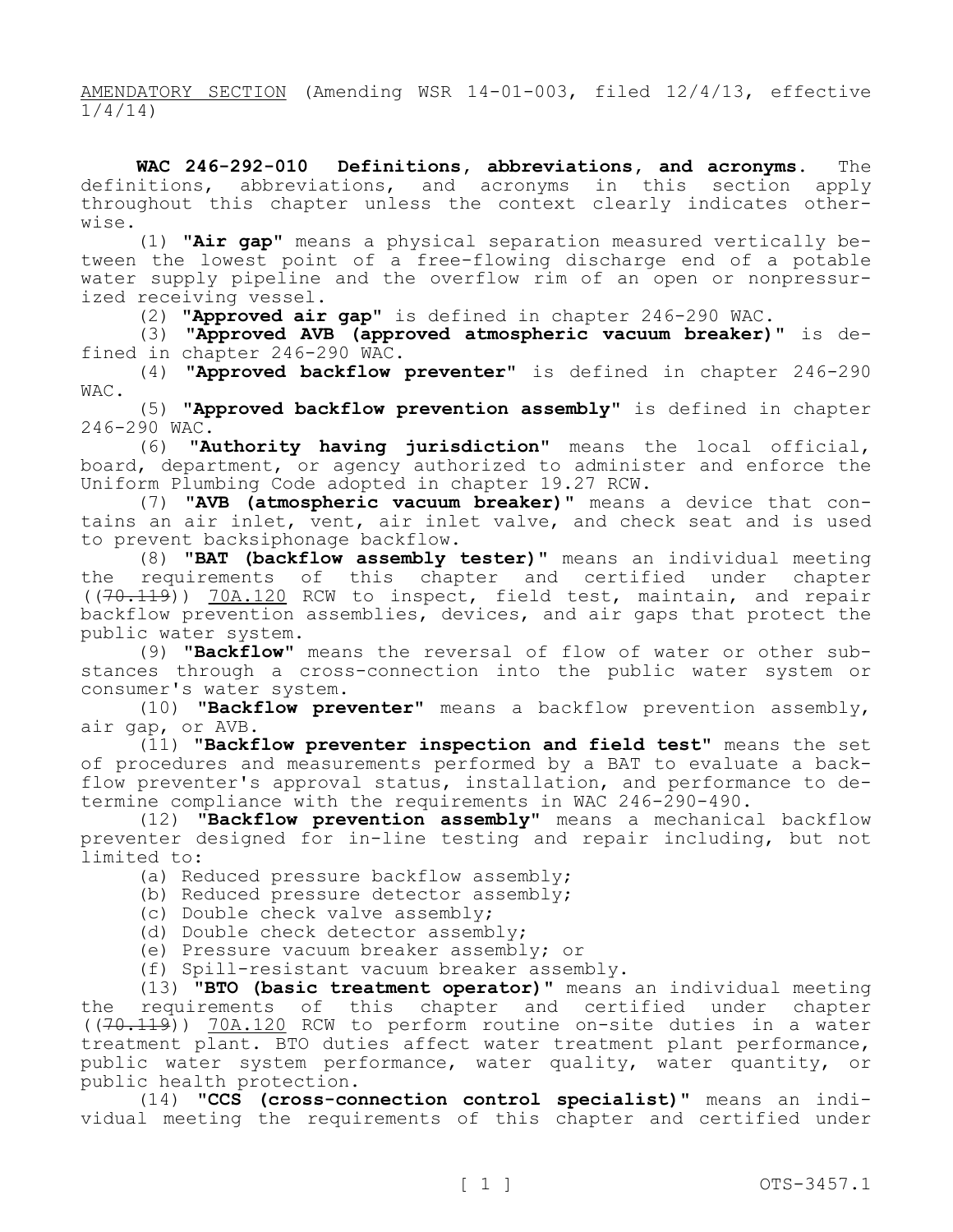chapter  $((70.119))$  70A.120 RCW to develop and implement a cross-connection control program.

(15) **"Certificate"** means a document issued annually by the department stating that the operator has met the requirements for a specific certified operator classification in WAC 246-292-060.

(16) **"Certified operator"** means an individual meeting the requirements of this chapter, certified under chapter ((70.119)) 70A.120 RCW, and who has a valid certificate for one or more of the following classifications:

- (a) BAT;
- (b) BTO;
- (c) CCS;
- (d) WDS;
- (e) WDM; or
- (f) WTPO.

(17) **"CEU (continuing education unit)"** means the nationally recognized measurement, similar to college credit, developed by IACET, in which one CEU is awarded for every ( $(\overline{ten})$ ) 10 contact hours of participation in an organized continuing education experience under responsible sponsorship, capable direction, and qualified instruction.

(18) **"College credit"** means a measurement that documents completion of educational courses earned toward a college degree from an accredited college or university.

(19) **"Community water system"** means any Group A public water system providing service to ((fifteen)) 15 or more service connections used by year-round residents for ((one hundred eighty)) 180 or more days within a calendar year, regardless of the number of people, or regularly serving at least (( $t$ wenty-five)) 25 year-round (i.e., more than ((one hundred eighty)) 180 days per year) residents.

(20) **"Consumer"** means any person receiving water from a public water system from either the meter or the point where the service line connects with the distribution system if no meter is present. For purposes of cross-connection control, "consumer" means the owner or operator of a water system connected to a public water system through a service connection.

(21) **"Consumer's premises"** means a consumer's real property, any easement held by a consumer for the purpose of delivering the water to the consumer's real property, and all buildings and fixtures on the consumer's real property.

(22) **"Consumer's water system"** means any potable or industrial water system that begins at the point of delivery from the public water system and is located on the consumer's premises. The consumer's water system includes all auxiliary sources of supply, storage, treatment, and distribution facilities, piping, plumbing, and fixtures under the control of the consumer.

(23) **"Contract operator"** means a certified operator who is approved by the department to operate three or more Group A public water systems.

(24) **"Cross-connection control program"** means the administrative and technical procedures the purveyor implements to protect the public water system from contamination via cross-connections as required in WAC 246-290-490.

(25) **"Department"** means the Washington state department of health.

(26) **"Distribution system"** means all piping components of a public water system that serve to convey water from transmission mains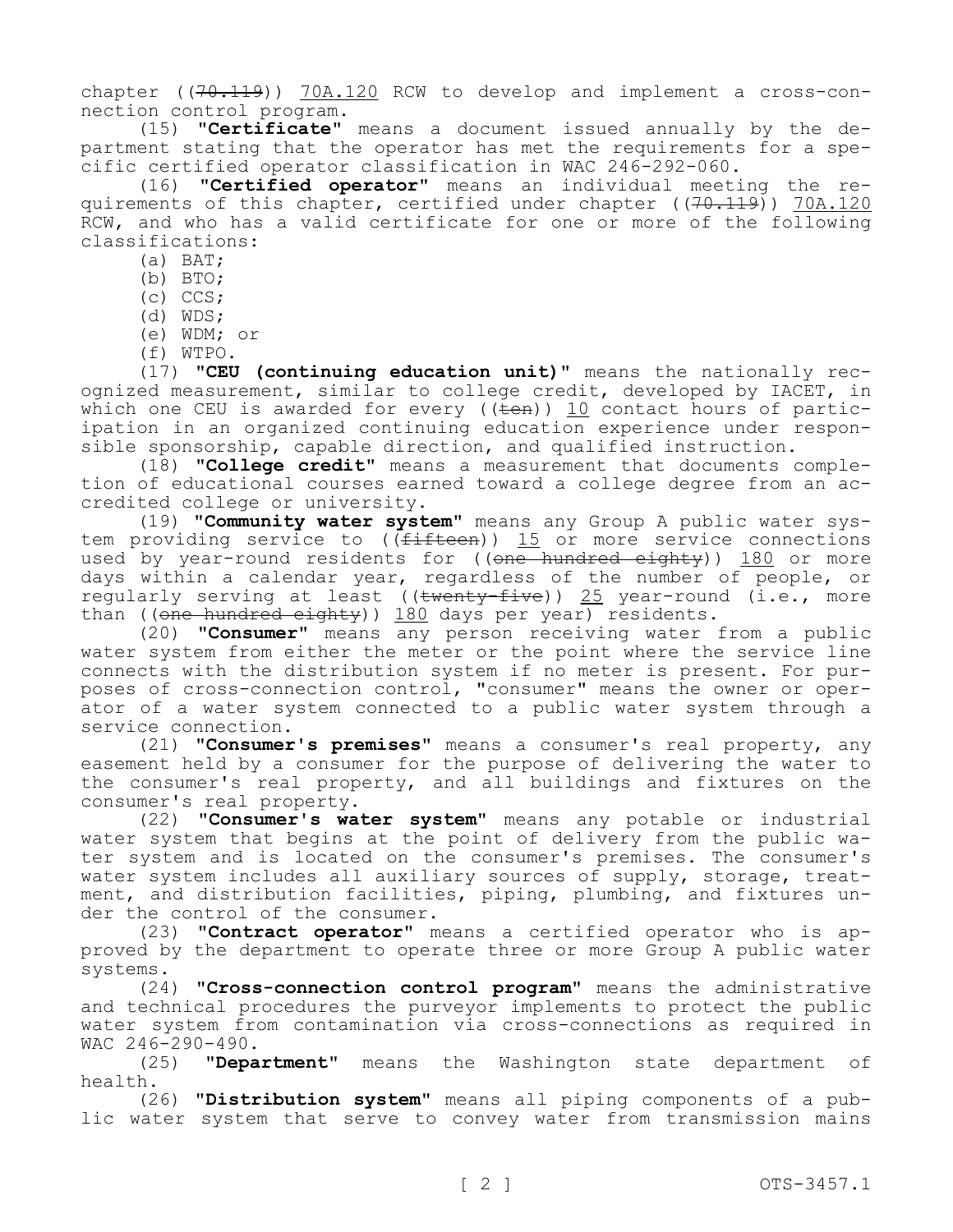linked to source, storage and treatment facilities to the consumer excluding individual services.

(27) **"GED"** means the general educational development test of the American Council on Education.

(28) **"Grandparented certification"** means an operator certification granted before January 1, 2001, under which the department granted an exemption for the existing operator in responsible charge from meeting the initial education, experience and examination requirements for the public water system's assigned certification classification.

(29) **"Gross negligence"** means an act or omission performed or not performed in reckless disregard of a legal duty, or without even slight care.

(30) **"GWI (groundwater under the direct influence of surface water)"** means any water beneath the surface of the ground that the department determines has the following characteristics:

(a) Significant occurrence of insects or other macroorganisms, algae, or large-diameter pathogens such as *Giardia lamblia* or *Cryptosporidium*; or

(b) Significant and relatively rapid shifts in water characteristics such as turbidity, temperature, conductivity, or pH closely correlating to climatological or surface water conditions where natural conditions cannot prevent the introduction of surface water pathogens into the source at the system's point of withdrawal.

(31) **"IACET"** means the International Association for Continuing Education and Training.

(32) **"Major segment"** means a distinct portion of a public water system based on system size and complexity that a purveyor assigns to one or more certified operators in responsible charge.

(33) **"Nationally recognized association of certification authorities"** means an organization that:

(a) Serves as an information center for certification activities;

(b) Recommends minimum standards and guidelines for classification of potable water treatment plants, distribution systems, and certification of operators;

(c) Facilitates reciprocity between a state or provincial program; and

(d) Assists authorities in establishing new certification programs and updating existing programs.

(34) **"Noncommunity water system"** means a Group A public water system that is not a community water system. Noncommunity water systems are further defined as nontransient noncommunity and transient noncommunity.

(35) **"Nontransient noncommunity water system"** means a Group A public water system that provides service opportunities to ((twenty $five)$ ) 25 or more of the same nonresidential people for ((one hundred eighty)) 180 or more days within a calendar year.

(36) **"OIT (operator in training)"** means an individual with less than the required amount of operating experience meeting the requirements of this chapter and certified under chapter  $((70.119))$  70A.120 RCW to perform routine on-site duties in a water treatment plant or distribution system.

(37) **"Operating experience"** means the routine performance or management of duties:

(a) In a water treatment plant or distribution system; and

(b) That affect water treatment plant performance, distribution system performance, water quality, water quantity, or public health protection.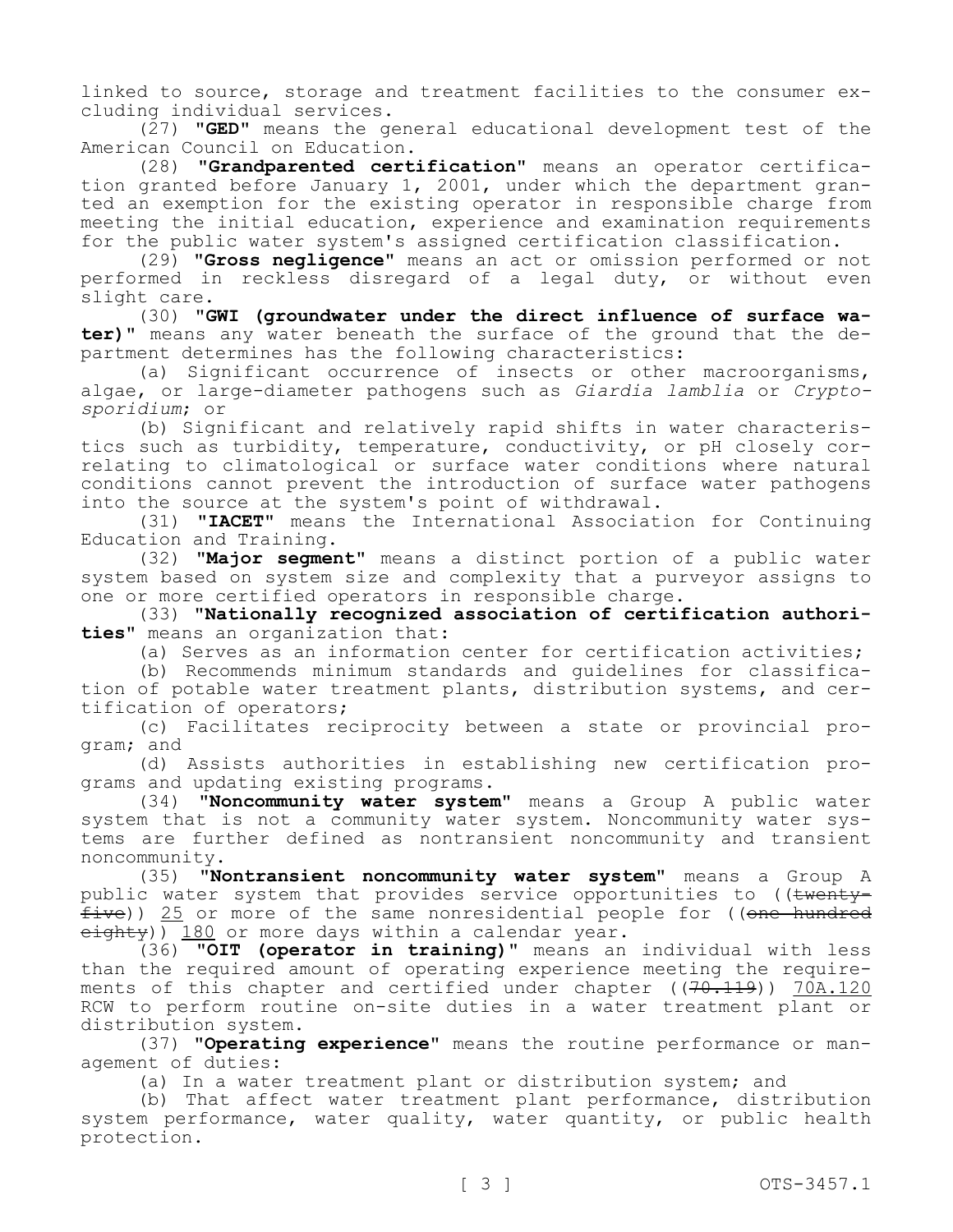(38) **"Operating shift"** means a designated period of time in which a certified operator makes decisions and takes actions that directly impact drinking water quality, water quantity, or public health protection.

(39) **"Person"** means any individual, corporation, company, association, society, firm, partnership, joint stock company, or any governmental agency, or the authorized agents of these entities.

(40) **"Premises isolation"** is defined in chapter 246-290 WAC.

(41) **"Professional growth reporting period"** means a designated period of time not less than three years, in which a certified operator completes the professional growth requirement in WAC 246-292-095.

(42) **"Public water system (Group A public water system)"** means:

(a) A system with (( $f$ ifteen))  $15$  or more service connections, regardless of the number of people; or

(b) A system serving an average of  $((\text{twenty-five}))$  25 or more people per day for  $((\overline{\text{shxty}}))$  60 or more days within a calendar year, regardless of the number of service connections; and

(c) In addition, a Group A public water system is further defined in WAC 246-290-020.

(43) **"Purveyor"** means an agency, subdivision of the state, municipal corporation, firm, company, mutual or cooperative association, institution, partnership, or person or other entity owning or operating a public water system. Purveyor also means the authorized agents of these entities.

(44) **"Relevant excess education"** means science, applied science, or technology CEUs or college credits that exceed the minimum education required for certification in a specific certified operator classification. Example fields of study include, but are not limited to:

- (a) Biology;
- (b) Chemistry;
- (c) Engineering;
- (d) Geology; and
- (e) Physics.

(45) **"Relevant water system training"** means training that directly relates to information and procedures that influence water quality, water quantity, or public health protection, including:

(a) The operation or maintenance activities of a public water system; or

(b) Managing the operation or maintenance activities of a public water system.

(46) **"Responsible charge"** means the authority a purveyor grants to a certified operator to make decisions:

(a) That will directly impact water quality, water quantity, or public health protection of a public water system; and

(b) Regarding the daily operational activities, process control, or system integrity of a water treatment plant or distribution system.

(47) **"SMA (satellite system management agency)"** means a person that is approved by the department under chapter 246-295 WAC to own or operate more than one public water system on a regional or county-wide basis without the necessity for a physical connection between the systems.

(48) **"Surface water"** means a body of water open to the atmosphere and subject to surface runoff.

(49) **"Transient noncommunity water system"** means a Group A public water system that serves:

(a) Twenty-five or more different people each day for ((sixty)) 60 or more days within a calendar year; or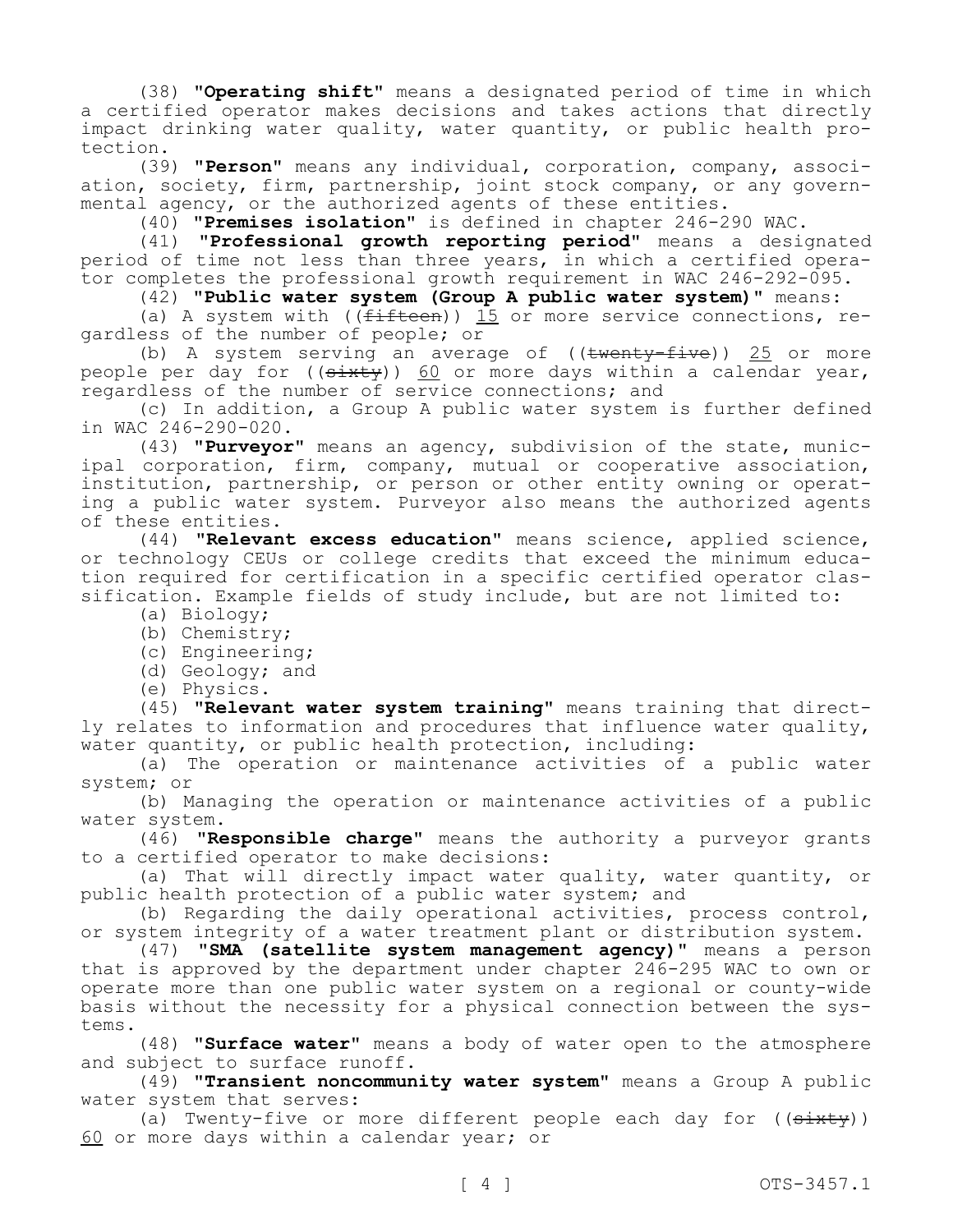(b) Twenty-five or more of the same people each day for  $((sixty))$ 60 or more days, but less than (( $\theta$ ne hundred eighty)) 180 days within the calendar year.

(50) **"USC"** means the University of Southern California.

(51) **"Validated examination"** means an examination that is independently reviewed by subject matter experts, to verify that the examination is based on a job analysis and, where applicable, is related to the classification of a water treatment plant and distribution system.

(52) **"Water-related experience"** means experience:

(a) Operating a water treatment plant or distribution system;

(b) Working in water quality, water resources, or water infrastructure in a federal, state, county, local, or other governmental agency;

(c) Working in industrial water;

(d) Working in wastewater treatment; or

(e) Working as a consulting engineer or operations consultant in water quality, water resources, or water infrastructure.

(53) **"Water treatment plant"** means that portion of a public water system that treats or improves the physical, chemical, or microbial quality of the system's water to comply with water quality requirements in chapter 246-290 WAC.

(54) **"WDM (water distribution manager)"** means an individual meeting the requirements of this chapter and certified under chapter  $((70.119))$  70A.120 RCW to perform or manage routine on-site duties in the distribution system of a public water system that serves more than (( $two$  hundred  $fit(y)$ ) 250 people. WDM duties affect the public water system performance, water quality, water quantity, or public health protection.

(55) **"WDS (water distribution specialist)"** means an individual meeting the requirements of this chapter and certified under chapter  $((70.119))$  70A.120 RCW to perform or manage on-site duties in a distribution system of a public water system that serves ((two hundred  $f$ ifty)) 250 people or less. WDS duties affect public water system performance, water quality, water quantity, or public health protection.

(56) **"WFI (water facilities inventory)"** means the department form required in WAC 246-290-480(2) that summarizes a public water system's characteristics.

(57) **"WTPO (water treatment plant operator)"** means an individual meeting the requirements of this chapter and certified under chapter ((70.119)) 70A.120 RCW to perform or manage on-site duties in a water treatment plant. WTPO duties affect plant performance, public water system performance, water quality, water quantity, or public health protection.

AMENDATORY SECTION (Amending WSR 14-01-003, filed 12/4/13, effective 1/4/14)

**WAC 246-292-100 Revocation and suspension.** (1) The department may suspend an operator's certificate for up to one year or revoke an operator's certificate for up to five years if the operator:

- (a) Obtains a certificate by fraud or deceit;
- (b) Performs an act of fraud, deceit, or gross negligence when:
- (i) Operating or maintaining a public water system;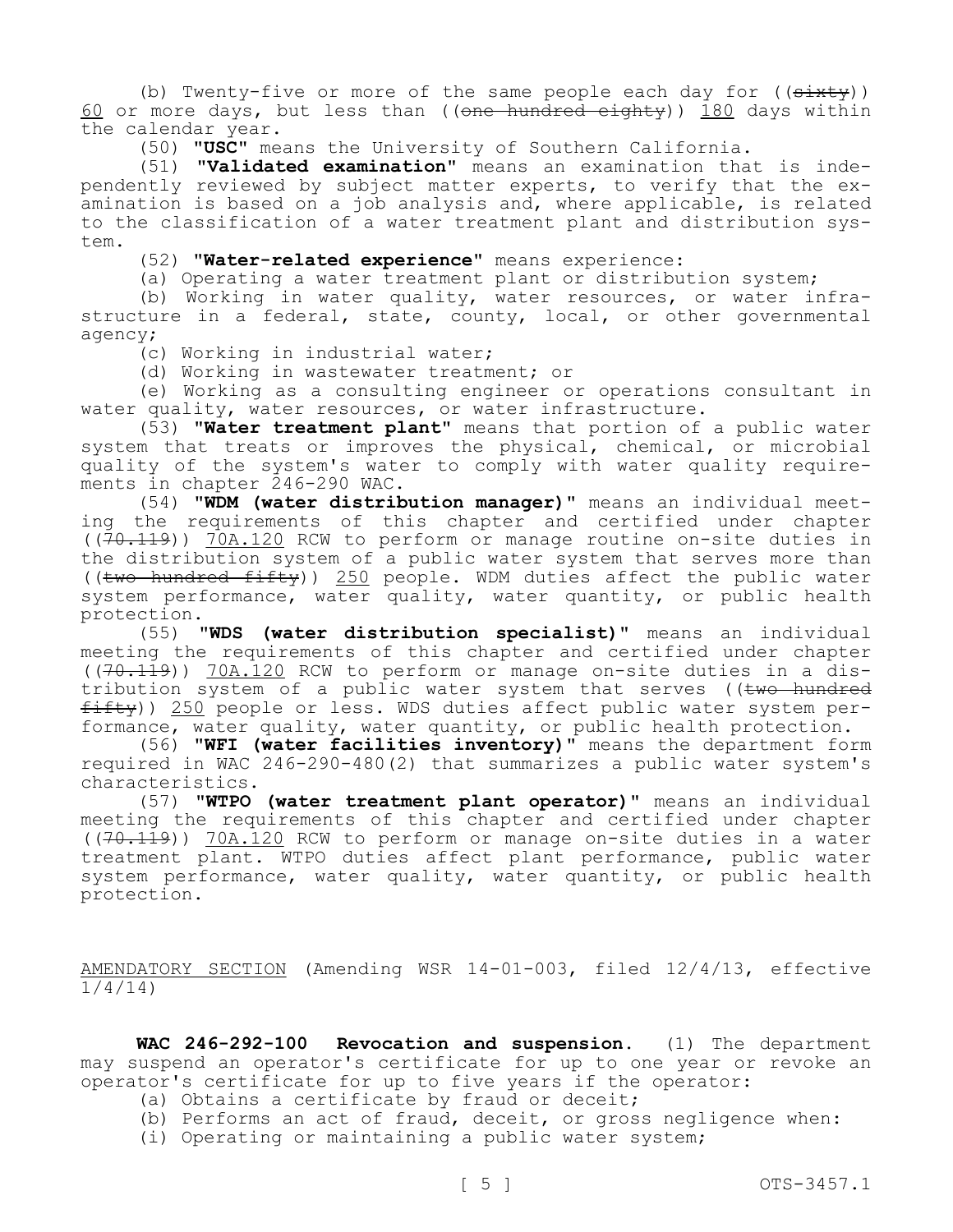(ii) Inspecting, testing, maintaining, or repairing backflow assemblies, devices, or air gaps intended to protect a public water system from contamination; or

(iii) Developing or implementing a cross-connection control program.

(c) Intentionally violates the requirements of this chapter or department statutes, rules, or orders as authorized in chapter 246-290 WAC, RCW ((70.119.110, or 70.119A.040)) 70A.120.110, or 70A.125.040.

(2) When considering if an act or omission constitutes gross negligence, the department shall consider all pertinent factors including, but not limited to:

(a) The standard of care commonly exercised by a certified operator;

(b) If the legal duty was known or should have been known to the alleged violator; and

(c) The degree to which the alleged gross negligence endangered public health.

(3) An operator whose certificate is suspended shall continue to meet all renewal and professional growth requirements in 246-292-090 and 246-292-095, in order to maintain certification after the suspension period has ended.

(4) An operator whose certificate is revoked may apply for certification after the period of revocation has ended, and shall meet all requirements in WAC 246-292-060 and 246-292-070.

AMENDATORY SECTION (Amending WSR 14-01-003, filed 12/4/13, effective 1/4/14)

**WAC 246-292-110 Enforcement.** (1) When a public water system or operator fails to comply with the requirements of this chapter, the department may initiate appropriate enforcement actions as authorized in chapters ( $(70.119$  and  $70.119A$ )) 70A.120 and 70A.125 RCW.

(2) The department's enforcement actions against a public water system or operator may include one or more of the following:

(a) Issuing an informal letter directing appropriate corrective measures;

(b) Issuing a notice of violation requiring appropriate corrective measures;

(c) Issuing a compliance schedule of specific actions needed to achieve compliance;

(d) Issuing an order requiring specific actions or ceasing unacceptable activities within a designated time period;

(e) Imposing civil penalties for up to:

(i) Five thousand dollars per day per violation; or

(ii) Ten thousand dollars per day per violation in the case of a violation that the department has determined to be a public health emergency;

(f) Revoking or suspending a certification in accordance with WAC 246-292-100; and

(g) Other legal action by the attorney general or local prosecutor.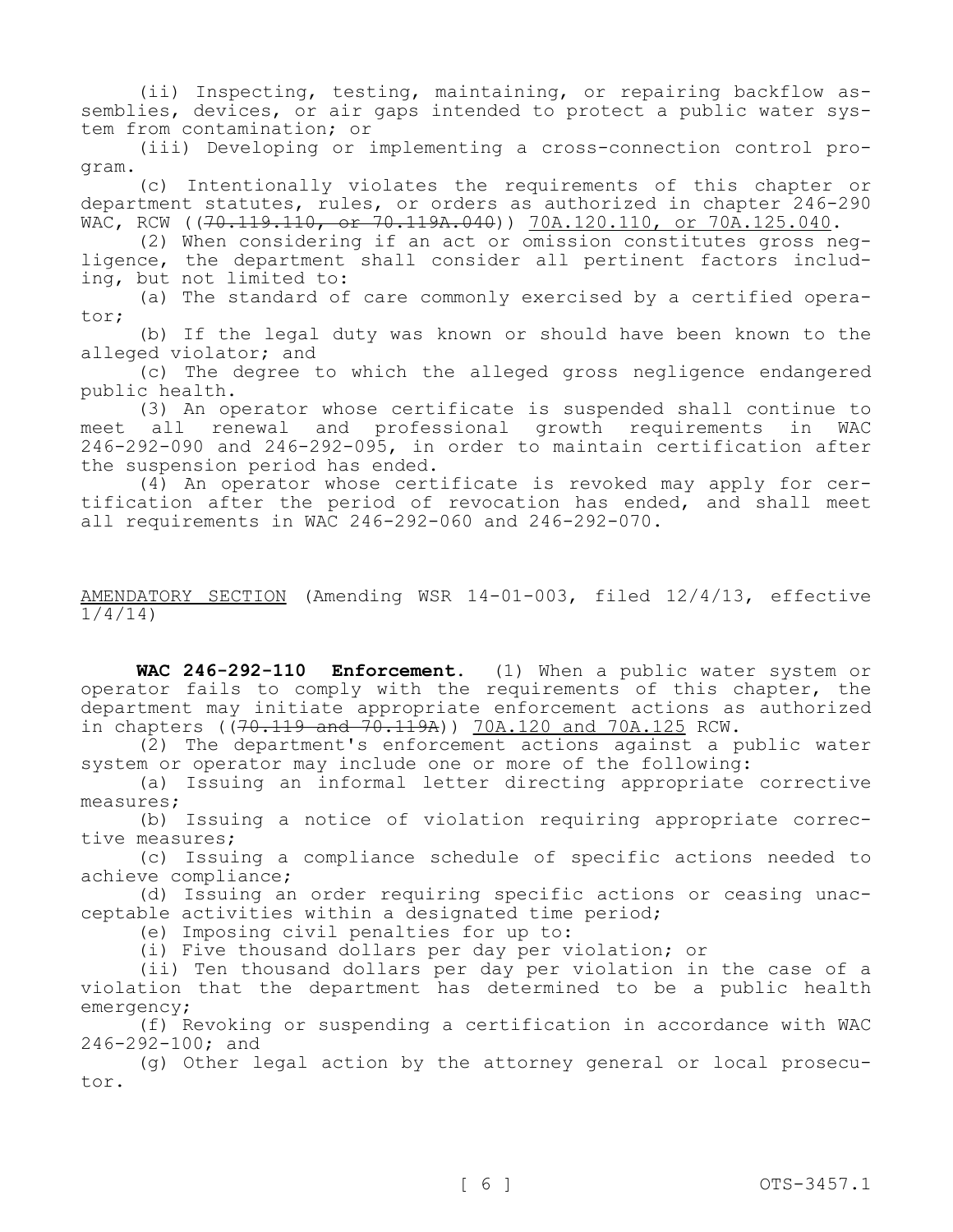AMENDATORY SECTION (Amending WSR 91-02-049, filed 12/27/90, effective 1/31/91)

**WAC 246-293-001 Purpose.** This chapter is promulgated pursuant to the authority granted in the Public Water System Coordination Act of 1977, chapter  $(70.116)$  70A.100 RCW, for the purpose of implementing a program relating to public water system coordination within the state of Washington, for evaluation and determination of critical water supply service areas, and assistance for orderly and efficient public water system planning.

AMENDATORY SECTION (Amending WSR 91-02-049, filed 12/27/90, effective 1/31/91)

**WAC 246-293-401 Purpose.** The purpose of this chapter is to provide a process for resolving service area conflicts which arise from implementation of the Public Water System Coordination Act, chapter  $((70.116))$  70A.100 RCW, and its procedural regulations, chapter 248-56 WAC.

AMENDATORY SECTION (Amending WSR 91-02-049, filed 12/27/90, effective 1/31/91)

**WAC 246-293-601 Purpose.** This chapter is promulgated pursuant to the authority granted in the Public Water System Coordination Act of 1977, chapter ((70.116)) 70A.100 RCW, for the purpose of establishing minimum performance standards related to fire protection, including provisions for their application and enforcement, and incorporating them into the design and construction of new and expanding public water systems.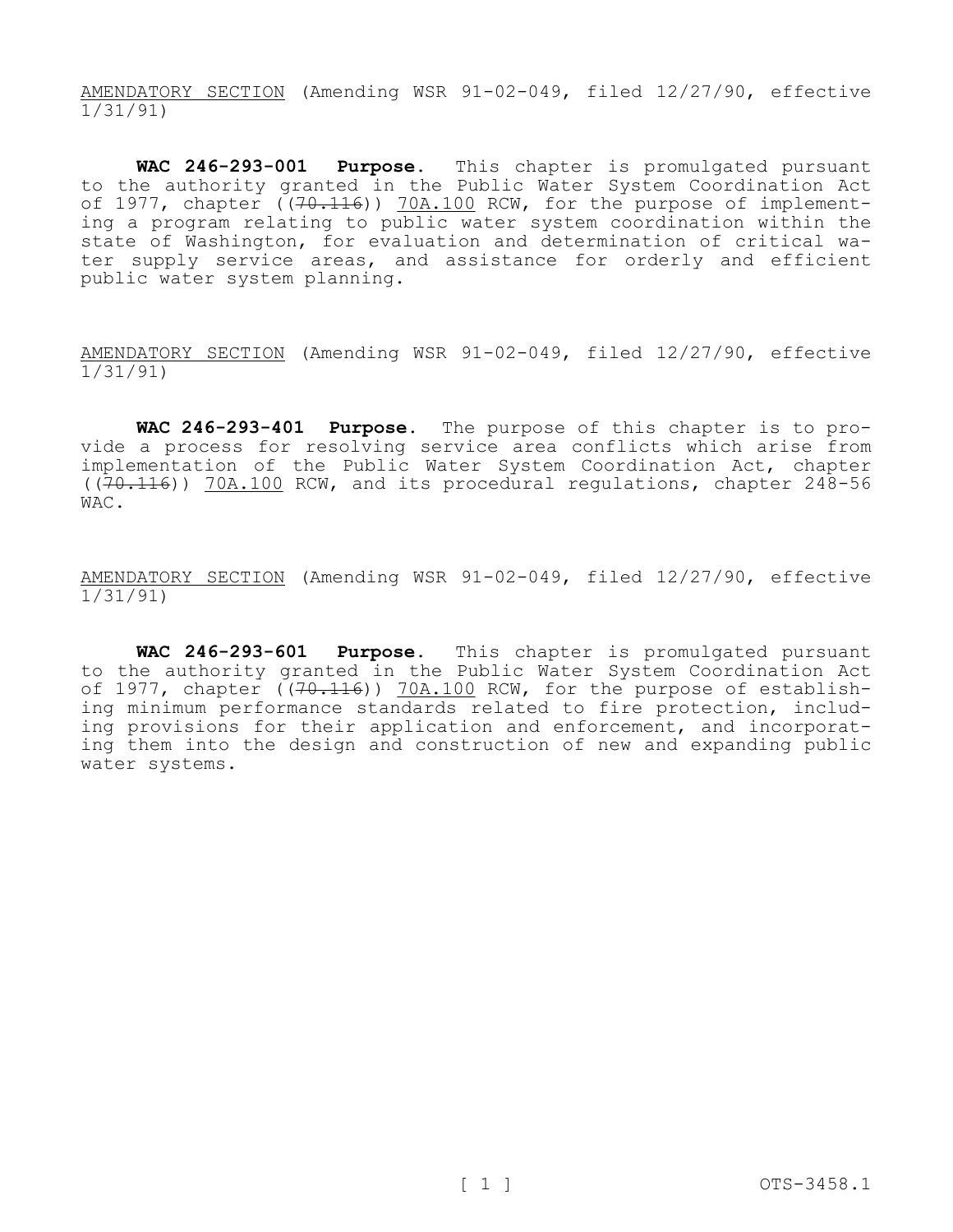AMENDATORY SECTION (Amending WSR 04-06-047, filed 3/1/04, effective  $\frac{1}{4}/1/04$ 

**WAC 246-294-001 Purpose.** This chapter implements chapter ((70.119A)) 70A.125 RCW and sets operating permit requirements to help assure Group A water systems provide safe and reliable drinking water to the public consistent with chapter 246-290 WAC, state board of health drinking water regulations and chapter 246-292 WAC, water works operator certification regulations.

AMENDATORY SECTION (Amending WSR 12-05-079, filed 2/16/12, effective 3/18/12)

**WAC 246-294-010 Definitions, abbreviations, and acronyms.** The definitions, abbreviations, and acronyms in this section apply throughout this chapter unless the context clearly indicates otherwise.

(1) **"Adequacy"** means an assessment, based upon evaluation of the department's records, of a water system's current ability to provide safe and reliable drinking water in accordance with applicable drinking water statutes and regulations.

(2) **"Community water system"** means any Group A water system:

(a) With (( $f$ ifteen)) 15 or more services used by residents for ((one hundred eighty)) 180 or more days within a calendar year, regardless of the number of people; or

(b) Regularly serving (( $t$ wenty-five)) 25 or more residents for ((one hundred eighty)) 180 or more days within the calendar year, regardless of the number of services.

(3) **"Department"** means the Washington state department of health.

(4) **"Drinking water regulations"** means the provisions of chapter  $((70.119A))$  70A.125 RCW, chapter 246-290 WAC, state board of health drinking water regulations and chapter 246-292 WAC, water works operator certification regulations, that help assure Group A public water systems provide safe and reliable drinking water.

(5) **"Dwelling unit"** means a structure, or unit within a structure, with independent living facilities for one or more persons that include permanent provisions for living, sleeping, eating, cooking, and sanitation. A dwelling unit includes, but is not limited to:

(a) A single family residence; or

(b) Each unit of an apartment building or multifamily building.

(6) **"EPA"** means the Environmental Protection Agency.

(7) **"ERU (equivalent residential unit)"** means a system-specific unit of measure used to express the amount of water consumed by a typical full-time single family residence.

(8) **"Group A water systems"** are defined as community and noncommunity water systems.

(a) Community water system means any Group A water system providing service to  $(\text{fifteen})$  15 or more service connections used by year-round residents for ((one hundred eighty)) 180 or more days within a calendar year, regardless of the number of people, or regularly serving at least ((twenty-five)) 25 year-round (i.e., more than ((one hundred eighty)) 180 days per year) residents.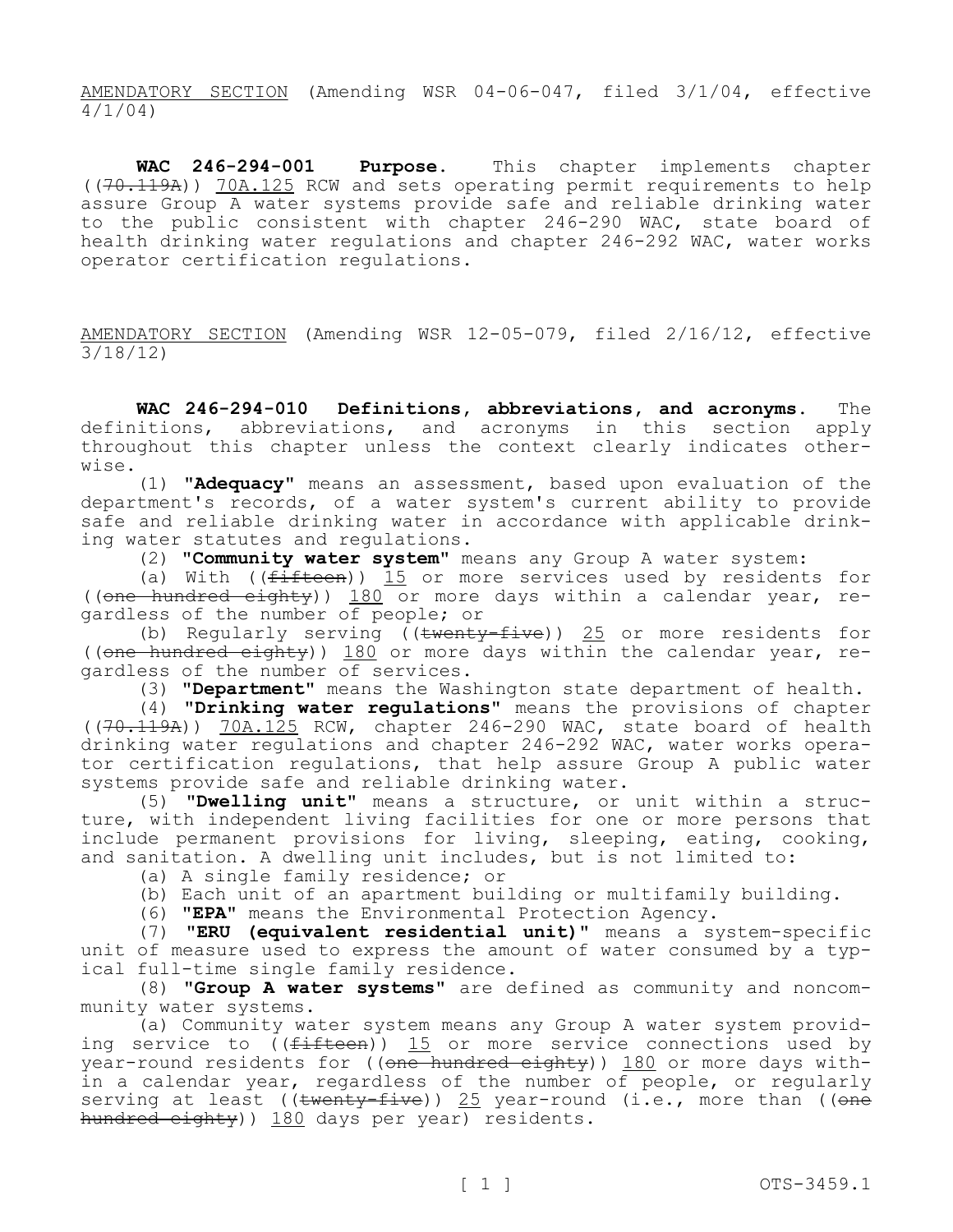(b) Noncommunity water system means a Group A water system that is not a community water system. Noncommunity water systems are further defined as:

(i) **Nontransient** (NTNC) water systems that provide service opportunity to ((<del>twenty-five</del>)) <u>25</u> or more of the same nonresidential people for ((one hundred eighty)) 180 or more days within a calendar year.

(ii) **Transient** (TNC) water systems that serve:

(A) Twenty-five or more different people each day for  $((sixty))$ 60 or more days within a calendar year;

(B) Twenty-five or more of the same people each day for  $((s+$ 60 or more days, but less than (( $one$  hundred eighty)) 180 days in a calendar year; or

(C) One thousand or more people for two or more consecutive days within a calendar year.

(9) **"MCL (maximum contaminant level)"** means the maximum permissible level of a contaminant in water the purveyor delivers to any public water system user, measured at the locations identified under WAC 246-290-300, Table 3.

(10) **"Nonresident"** means a person having access to drinking water from a public water system who lives elsewhere. Examples include travelers, transients, employees, students, etc.

(11) **"Nonresidential service connection"** means a connection to a public water system that provides potable water including, but not limited to a:

(a) Commercial property;

(b) Industrial property;

(c) Civic property;

(d) Municipal property;

(e) Institutional property;

(f) School; or

(g) Other authorized use that provides potable water to a nonresidential population.

(12) **"NTNC"** means nontransient noncommunity.

(13) **"Owner"** means any agency, subdivision of the state, municipal corporation, firm, company, mutual or cooperative association, institution, partnership, or person or any other entity, that holds as property, a public water system.

(14) **"Public water system"** means any system, providing water for human consumption through pipes or other constructed conveyances, excluding a system serving only one single-family residence and a system with four or fewer connections all of which serve residences on the same farm. The term includes:

(a) Collection, treatment, storage, and/or distribution facilities under control of the purveyor and used primarily in connection with the system.

(b) Collection or pretreatment storage facilities not under control of the purveyor, but primarily used in connection with the system.

(15) **"Recreational service connection"** means a connection to a public water system that provides potable water to each:

(a) Campsite; or

(b) Recreational vehicle site.

(16) **"Resident"** means an individual living in a dwelling unit served by a public water system.

(17) **"Residential service connection"** means a connection to a public water system that provides potable water to a dwelling unit. When the service connection provides water to a residential population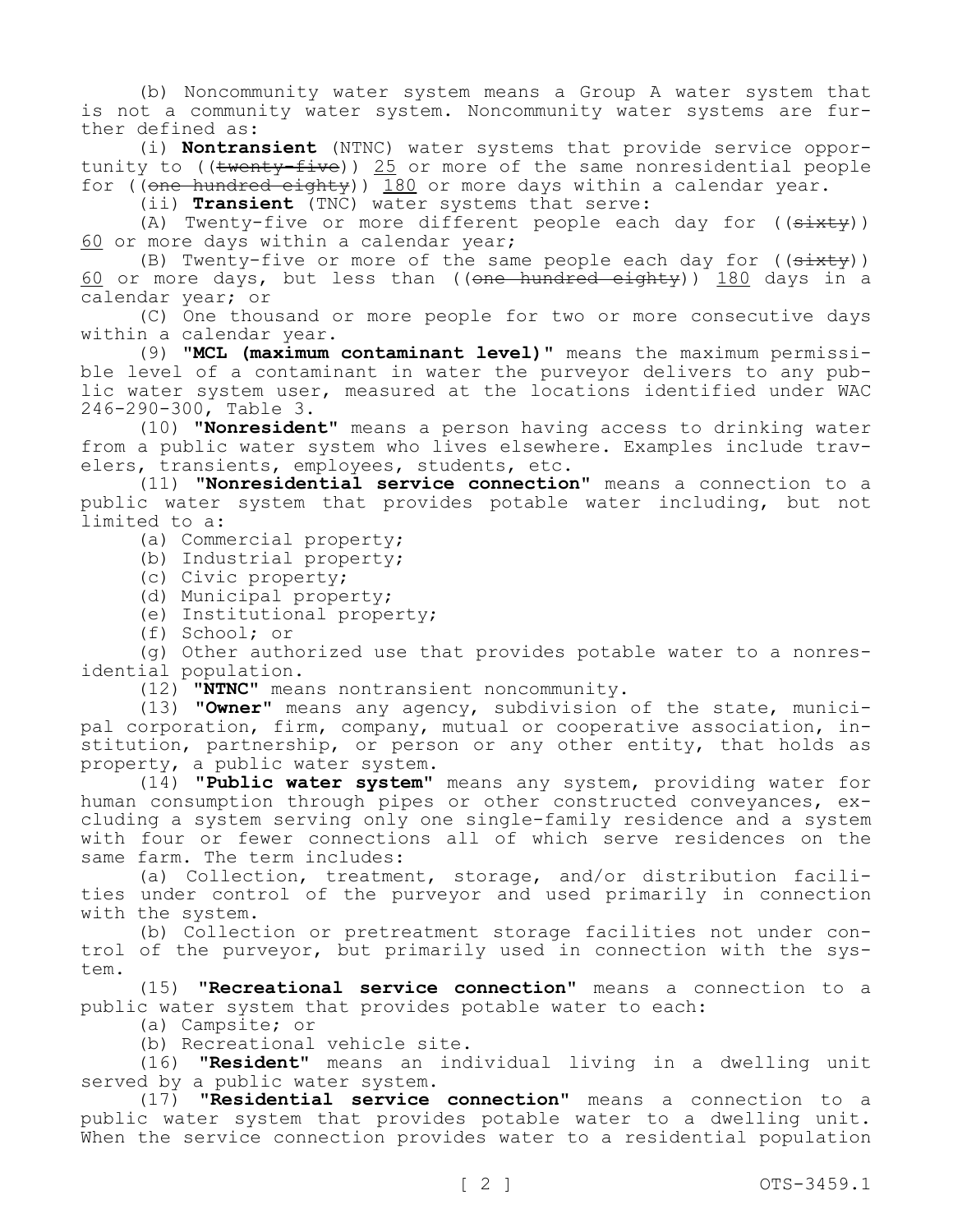without clearly defined dwelling units, the following formulas are used to determine the number of residential service connections to be included on the WFI form:

(a) Divide the average population served each day by two and onehalf; or

(b) Using actual water use data, calculate the total ERUs represented by the service connection in accordance with department design guidance.

(c) The calculated number of services is not less than one.

(18) **"SMA (satellite management agency)"** means an individual, purveyor, or entity that is approved by the department in accordance with chapter 246-295 WAC to own or operate more than one public water system on a regional or county-wide basis, without the necessity for a physical connection between such systems.

(19) **"Service connection"** means a residential, nonresidential, or recreational service connection as defined in this section.

(20) **"SSNC (state significant noncomplier)"** means a system that is violating or has violated department rules, and violations may create, or have created an imminent or a significant risk to human health. Such violations include, but are not limited to, repeat violations of monitoring requirements, failure to address exceedance of permissible levels of regulated contaminants, failure to comply with treatment technique standards or requirements, failure to comply with water works operator certification requirements, or failure to submit to a sanitary survey.

(21) **"TNC"** means transient noncommunity.

(22) **"WFI (water facilities inventory)"** means the department form summarizing each public water system's characteristics.

AMENDATORY SECTION (Amending WSR 12-05-079, filed 2/16/12, effective 3/18/12)

**WAC 246-294-070 Fees.** (1) The fees for Group A water system operating permits are authorized under RCW ((<del>70.119A.110</del>)) 70A.125.100 and are listed in Table 2.

| <b>Classification</b>             | 2012                 | 2013                 | 2014 and following years |
|-----------------------------------|----------------------|----------------------|--------------------------|
| Base fee for all water<br>systems | \$100.00             | \$100.00             | \$100.00                 |
| Per connection fee:               |                      |                      |                          |
| 14 or fewer services              | \$0.65               | \$0.98               | \$1.30                   |
| 15 - 99 services                  | \$0.63               | \$0.94               | \$1.25                   |
| $100 - 499$ services              | \$0.60               | \$0.90               | \$1.20                   |
| 500 - 999 services                | \$0.58               | \$0.86               | \$1.15                   |
| 1,000 - 9,999 services            | \$0.55               | \$0.83               | \$1.10                   |
| $10,000 - 95,000$<br>services     | \$0.53               | \$0.79               | \$1.05                   |
| 95,001 or more<br>services        | \$50,000.00 per year | \$75,000.00 per year | \$100,000.00 per year    |

**TABLE 2 OPERATING PERMIT FEES**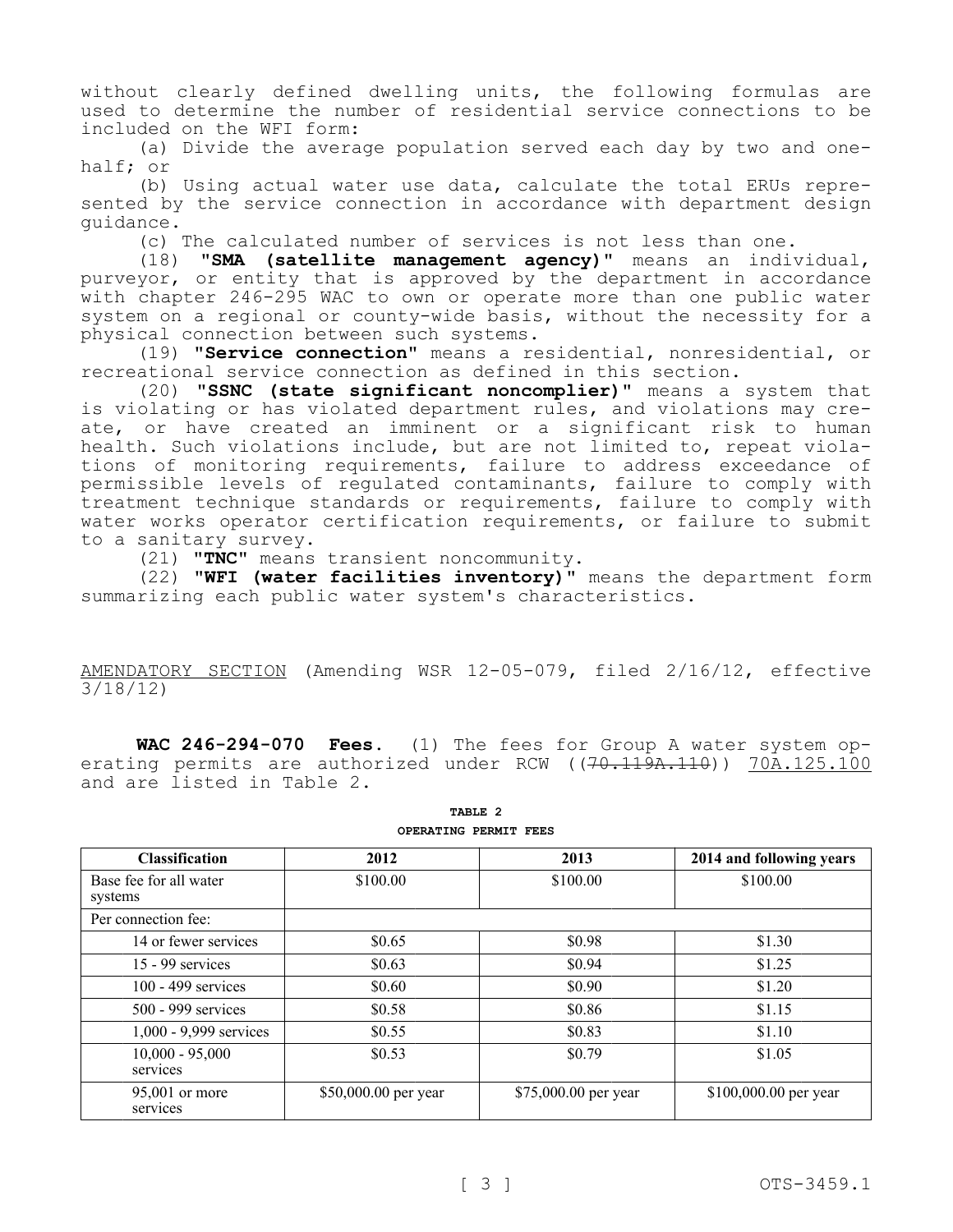| <b>Classification</b>                                                                                    | 2012                                                                                                                                                     | 2013                                                                                                                                                     | 2014 and following years                                                                                                                                 |
|----------------------------------------------------------------------------------------------------------|----------------------------------------------------------------------------------------------------------------------------------------------------------|----------------------------------------------------------------------------------------------------------------------------------------------------------|----------------------------------------------------------------------------------------------------------------------------------------------------------|
| <b>SMA</b>                                                                                               | Use the per connection fee<br>amount above to calculate<br>the fee based on total<br>number of all service<br>connections owned plus a<br>\$100 base fee | Use the per connection fee<br>amount above to calculate<br>the fee based on total<br>number of all service<br>connections owned plus a<br>\$100 base fee | Use the per connection fee<br>amount above to calculate<br>the fee based on total<br>number of all service<br>connections owned plus a<br>\$100 base fee |
| Late fee (late fee is charged)<br>seventy days after the<br>department mails the renewal<br>application) | Add 10% to applicable fee<br>or \$25.00, whichever is<br>greater                                                                                         | Add 10% to applicable fee<br>or \$25.00, whichever is<br>greater                                                                                         | Add 10% to applicable fee<br>or \$25.00, whichever is<br>greater                                                                                         |

(2) For purposes of determining the operating permit fee, service connections shall be counted as follows:

(a) For community water systems, the operating permit fee is based on the total number of residential service connections and nonresidential service connections.

(b) Nonresidential service connections are counted as one service connection for each property as defined in WAC 246-294-010(11) regardless of how many buildings are on the property.

(3) For NTNC and TNC systems, owners shall pay the fee in Table 2 based on equivalent number of service connections. Population information used in calculating equivalent number of service connections shall come from the WFI. The department shall use the following formulas to determine equivalent number of service connections:

(a) For NTNC populations, divide the average population served each day by two and one-half; and

(b) For TNC populations, which include recreational service connections, divide the average population served each day by ((twenty $five)$ ) 25.

AMENDATORY SECTION (Amending WSR 04-06-047, filed 3/1/04, effective 4/1/04)

**WAC 246-294-090 Enforcement.** The department may initiate appropriate enforcement actions if an owner is out of compliance with these rules or any applicable drinking water regulations. These actions may include any one or combination of the following:

(1) Issuance of informal letters instructing or requiring appropriate corrective measures; or

(2) Issuance of a compliance agreement or schedule; or

(3) Issuance of departmental orders requiring any person to apply for an operating permit as required by these rules and RCW ((70.119A.110)) 70A.125.100 or to comply with applicable drinking water regulations imposed as part of an operating permit; or

(4) Issuance of civil penalties for up to ( $f$ ive thousand dollars)) \$5,000 per day per violation for failure to comply with departmental orders issued in accordance with subsection (3) of this section; or

(5) Legal action by the attorney general or local prosecutor.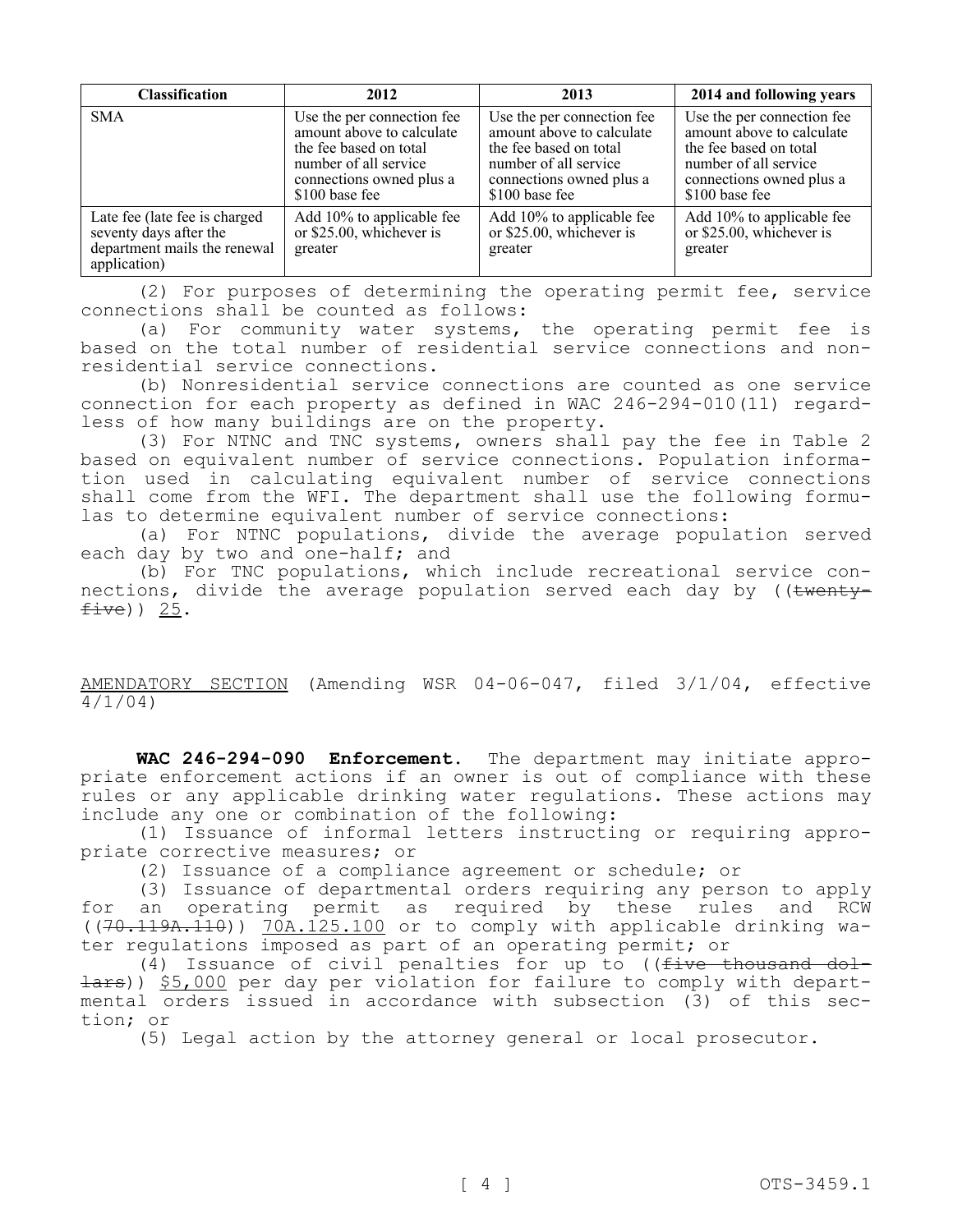AMENDATORY SECTION (Amending WSR 94-18-108, filed 9/6/94, effective 10/7/94)

**WAC 246-295-001 Purpose.** (1) The purpose of these rules is to: (a) Establish criteria for approving satellite system management agencies hereafter referred to as satellite management agencies (SMAs) pursuant to RCW ((<del>70.116.134</del>)) 70A.100.130;

(b) Delineate the process organizations and/or individuals must follow to be considered an approved SMA; and

(c) Outline procedures for coordination between water users, purveyors, SMAs, local government and the department.

(2) This chapter is specifically designed to ensure:

(a) The enhancement of public health through the use of SMAs;

(b) SMAs are capable of providing high quality drinking water in a reliable manner and in a quantity suitable for intended use;

(c) SMAs are capable of meeting the requirements of the federal Safe Drinking Water Act, P.L. 93-523 and P.L. 99-339; and

(d) Uniformity in the SMAs determination and compliance processes.

(3) Other statutes relating to this chapter are:

(a) Chapter 43.20 RCW, State board of health;

(b) RCW 43.20B.020 Fees for services—Department of health and department of social and health services;

(c) Chapter 43.70 RCW, Department of health;

(d) Chapter ((70.116)) 70A.100 RCW, Public Water System Coordination Act of 1977;

(e) Chapter ((70.119)) 70A.120 RCW, Public water supply systems-Certification and regulation of operators; and

(f) Chapter  $((70.119A))$  70A.125, Public water systems-Penalties and compliance.

AMENDATORY SECTION (Amending WSR 94-18-108, filed 9/6/94, effective 10/7/94)

**WAC 246-295-030 Potential satellite management agencies (SMAs).**  (1) Pursuant to RCW  $((70.116.134(2)))$  70A.100.130(2), each county shall identify and submit a list of potential SMAs to the department by January 1, 1995, for areas within the county:

(a) Which are not within a designated future service area of any utility pursuant to the Water System Coordination Act; or

(b) Where an existing purveyor has agreed or where a legal determination has been made that an existing purveyor is unable or unwilling to provide service.

(2) After January 1, 1995, counties may submit names of additional potential SMAs to the department on an ongoing basis.